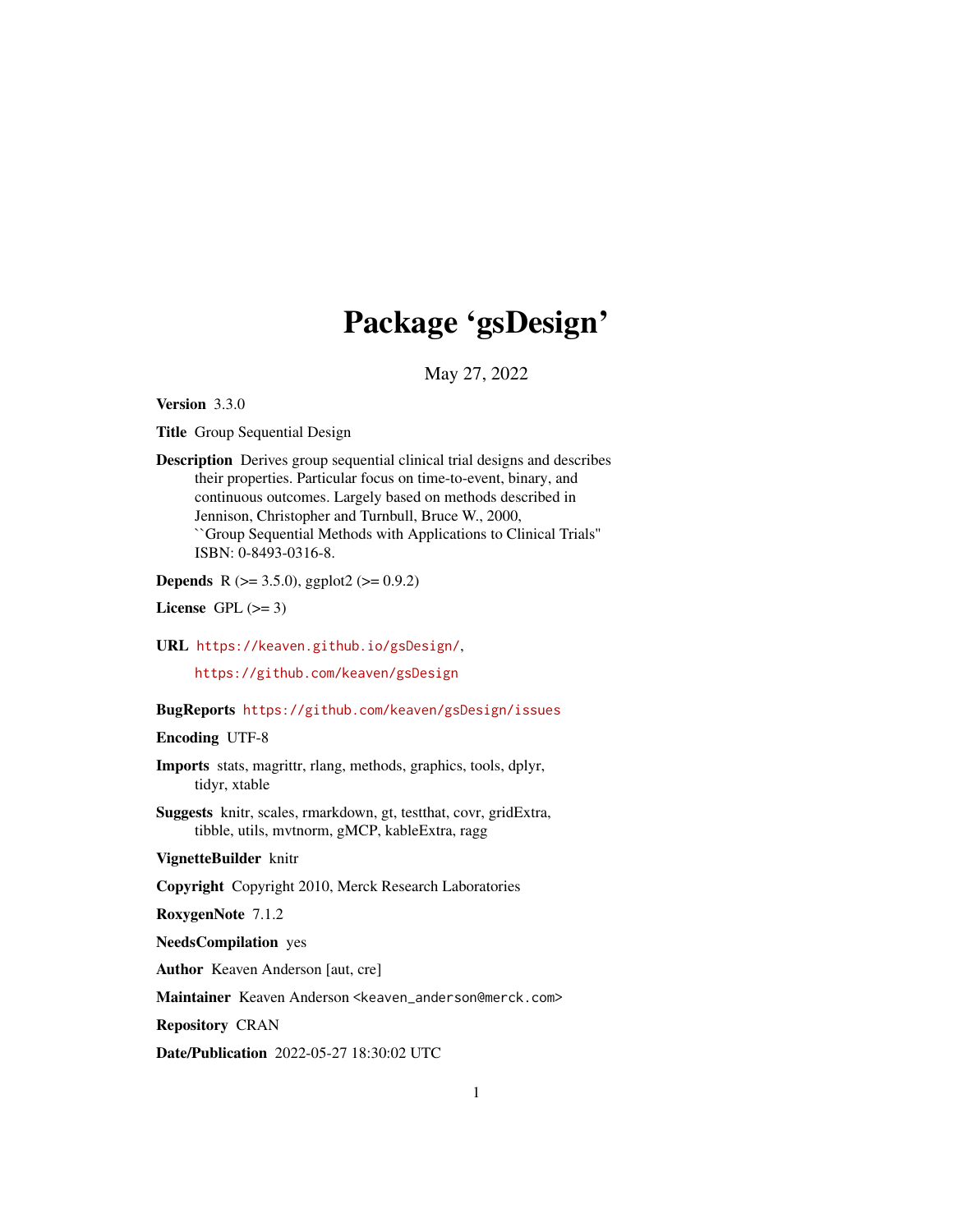## <span id="page-1-0"></span>R topics documented:

|       | $\overline{2}$         |
|-------|------------------------|
|       | 5                      |
|       | condPower<br>11        |
|       | 17<br>eEvents          |
|       | 20                     |
|       | 25                     |
|       | 28                     |
|       | 29                     |
|       | 33                     |
|       | 36<br>gsDesign         |
|       | 43                     |
|       | 44                     |
|       | 47                     |
|       | 49                     |
|       | 52<br>normalGrid       |
|       | 54                     |
|       | 57                     |
|       | 66                     |
|       | 71<br>sequentialPValue |
|       | 73                     |
|       | 75                     |
|       | 77                     |
|       | 79                     |
|       | 82                     |
|       | 85<br>$sfPoints$       |
|       | 87<br>sfPower          |
|       | 89<br>sfTDist          |
|       | sfTruncated<br>91      |
|       | 94                     |
|       | 97                     |
|       | xtable                 |
| Index | 104                    |
|       |                        |

<span id="page-1-2"></span>checkLengths *Utility functions to verify variable properties*

#### <span id="page-1-1"></span>Description

Utility functions to verify an objects's properties including whether it is a scalar or vector, the class, the length, and (if numeric) whether the range of values is on a specified interval. Additionally, the checkLengths function can be used to ensure that all the supplied inputs have equal lengths.

isInteger is similar to [is.integer](#page-0-0) except that isInteger(1) returns TRUE whereas is.integer(1) returns FALSE.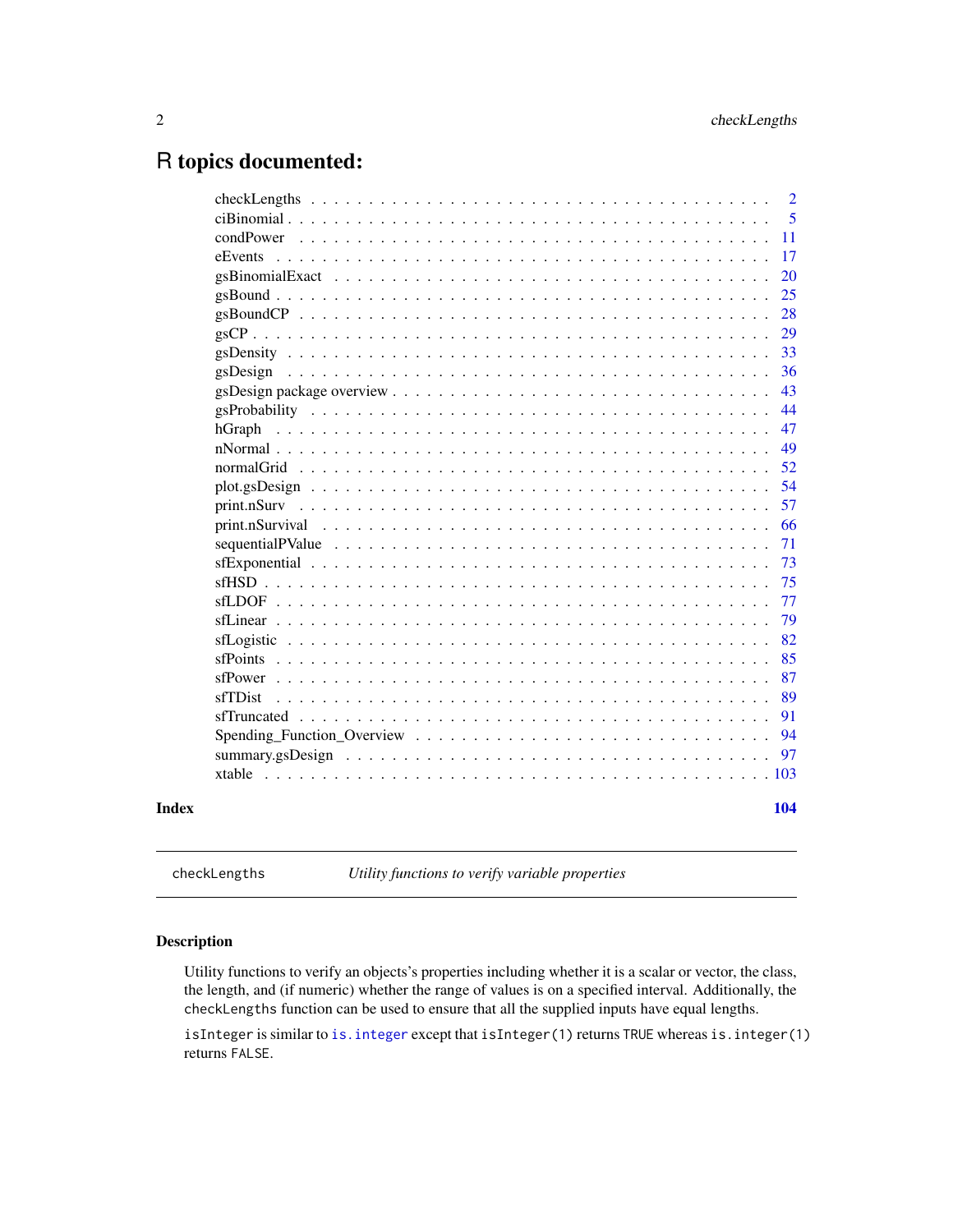#### checkLengths 3

checkScalar is used to verify that the input object is a scalar as well as the other properties specified above.

checkVector is used to verify that the input object is an atomic vector as well as the other properties as defined above.

checkRange is used to check whether the numeric input object's values reside on the specified interval. If any of the values are outside the specified interval, a FALSE is returned.

checkLength is used to check whether all of the supplied inputs have equal lengths.

#### Usage

```
checkLengths(..., allowSingle = FALSE)
checkRange(
 x,
 interval = 0:1,
 inclusion = c(TRUE, TRUE),
 varname = deparse(substitute(x)),
  tol = 0)
checkScalar(x, isType = "numeric", ...)checkVector(x, isType = "numeric", ..., length = NULL)isInteger(x)
```
#### Arguments

|              | For the check Scalar and check Vector functions, this input represents addi-<br>tional arguments sent directly to the checkRange function. For the                                                                                                                                                                 |
|--------------|--------------------------------------------------------------------------------------------------------------------------------------------------------------------------------------------------------------------------------------------------------------------------------------------------------------------|
|              | checkLengths function, this input represents the arguments to check for equal<br>lengths.                                                                                                                                                                                                                          |
| allowSingle  | logical flag. If TRUE, arguments that are vectors comprised of a single element<br>are not included in the comparative length test in the checkLengths function.<br>Partial matching on the name of this argument is not performed so you must<br>specify 'allowSingle' in its entirety in the call.               |
| $\mathsf{x}$ | any object.                                                                                                                                                                                                                                                                                                        |
| interval     | two-element numeric vector defining the interval over which the input object is<br>expected to be contained. Use the inclusion argument to define the boundary<br>behavior.                                                                                                                                        |
| inclusion    | two-element logical vector defining the boundary behavior of the specified inter-<br>val. A TRUE value denotes inclusion of the corresponding boundary. For exam-<br>ple, if interval=c(3,6) and inclusion=c(FALSE, TRUE), then all the values<br>of the input object are verified to be on the interval $(3,6)$ . |
| varname      | character string defining the name of the input variable as sent into the function<br>by the caller. This is used primarily as a mechanism to specify the name of the<br>variable being tested when checkRange is being called within a function.                                                                  |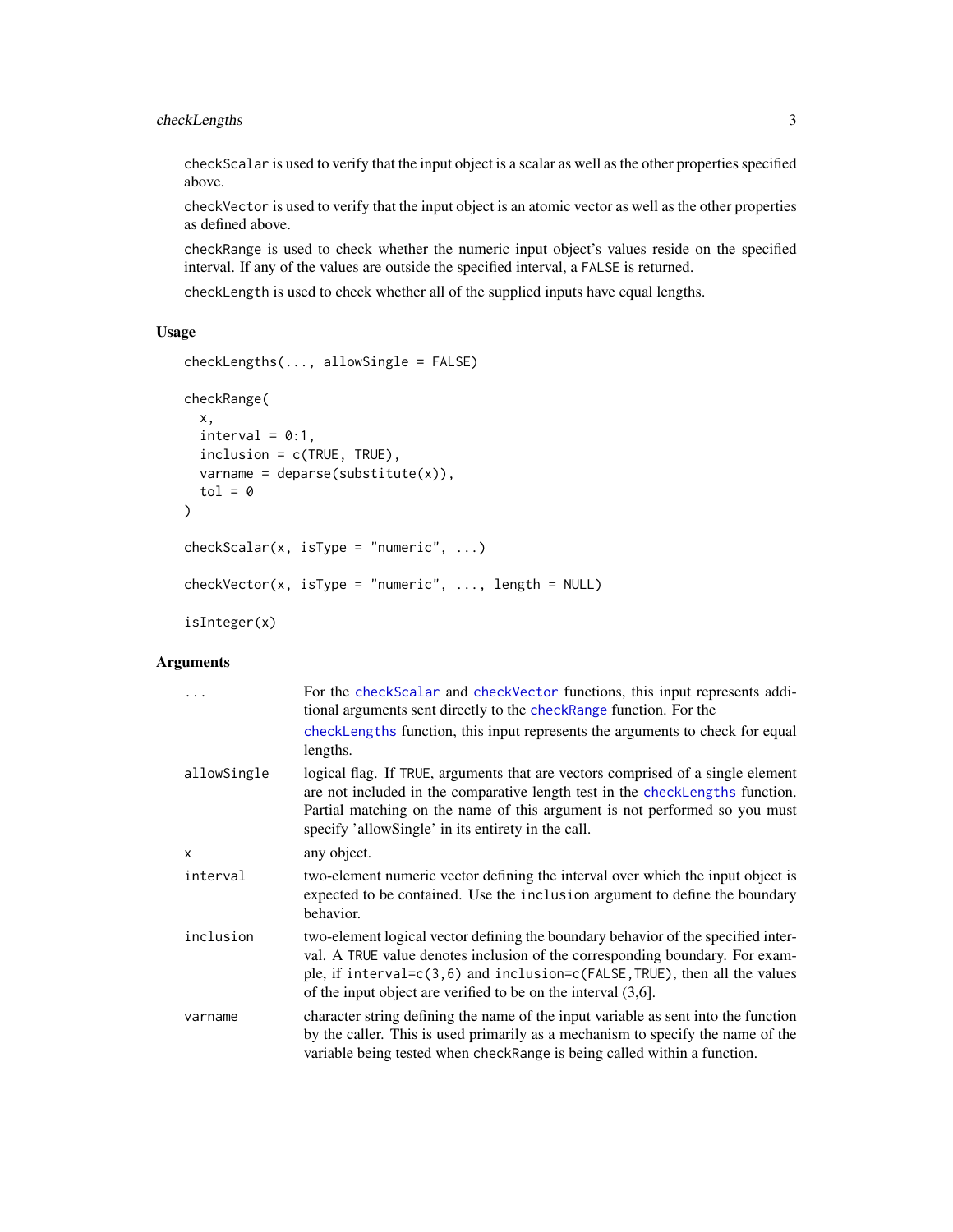| tol    | numeric scalar defining the tolerance to use in testing the intervals of the                                                                        |  |
|--------|-----------------------------------------------------------------------------------------------------------------------------------------------------|--|
|        | checkRange function.                                                                                                                                |  |
| isType | character string defining the class that the input object is expected to be.                                                                        |  |
| length | integer specifying the expected length of the object in the case it is a vector. If<br>length=NULL, the default, then no length check is performed. |  |

#### Value

isInteger: Boolean value as checking result Other functions have no return value, called for side effects

#### Examples

```
# check whether input is an integer
isInteger(1)
isInteger(1:5)
try(isInteger("abc")) # expect error
# check whether input is an integer scalar
checkScalar(3, "integer")
# check whether input is an integer scalar that resides
# on the interval on [3, 6]. Then test for interval (3, 6].
checkScalar(3, "integer", c(3, 6))
try(checkScalar(3, "integer", c(3, 6), c(FALSE, TRUE))) # expect error
# check whether the input is an atomic vector of class numeric,
# of length 3, and whose value all reside on the interval [1, 10)
x <- c(3, pi, exp(1))
checkVector(x, "numeric", c(1, 10), c(TRUE, FALSE), length = 3)
# do the same but change the expected length; expect error
try(checkVector(x, "numeric", c(1, 10), c(TRUE, FALSE), length = 2))
# create faux function to check input variable
foo <- function(moo) checkVector(moo, "character")
foo(letters)
try(foo(1:5)) # expect error with function and argument name in message
# check for equal lengths of various inputs
checkLengths(1:2, 2:3, 3:4)
try(checkLengths(1, 2, 3, 4:5)) # expect error
# check for equal length inputs but ignore single element vectors
```
 $checkLengths(1, 2, 3, 4:5, 7:8, allowSingle = TRUE)$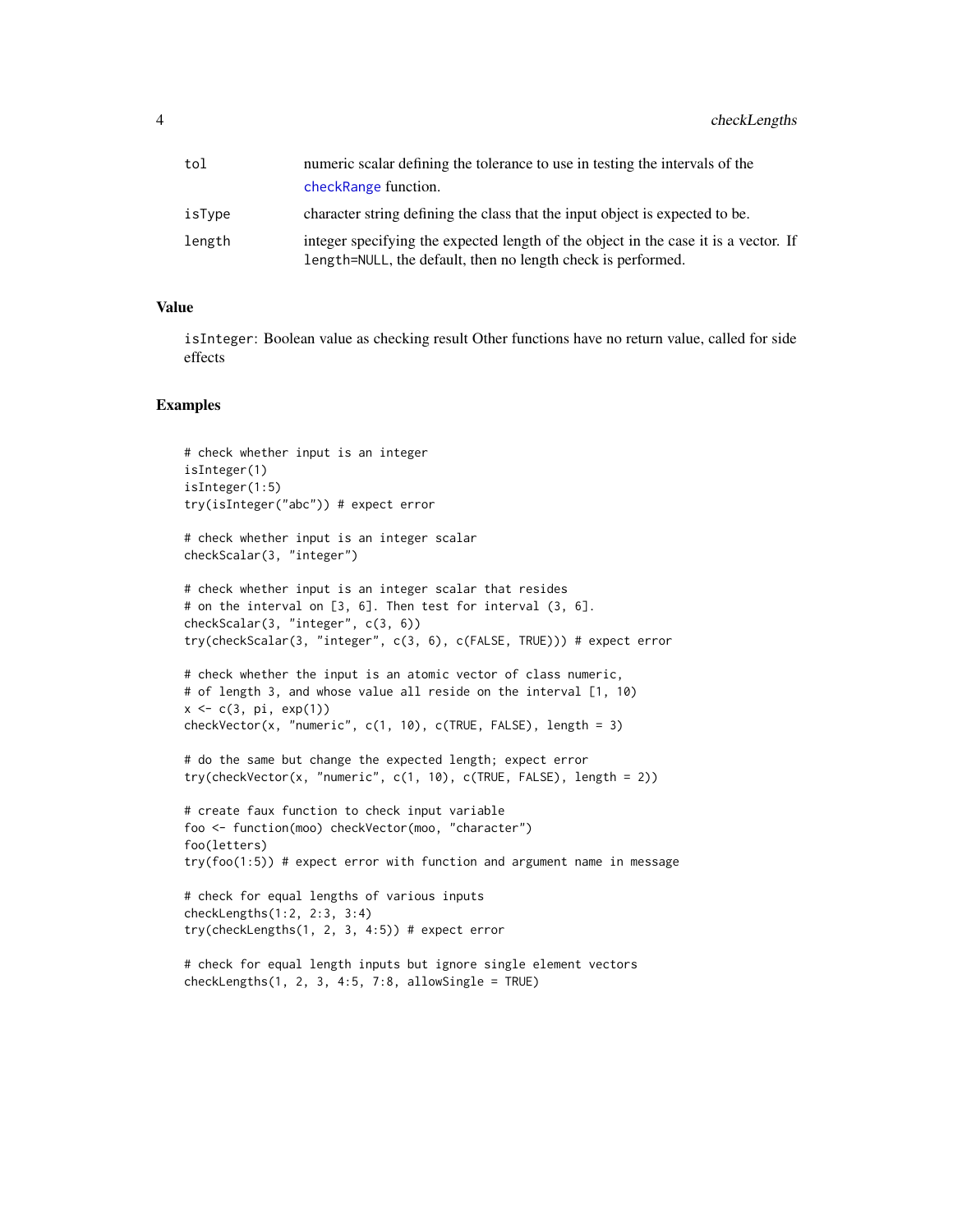<span id="page-4-0"></span>ciBinomial *Testing, Confidence Intervals, Sample Size and Power for Comparing Two Binomial Rates*

#### **Description**

Support is provided for sample size estimation, power, testing, confidence intervals and simulation for fixed sample size trials (that is, not group sequential or adaptive) with two arms and binary outcomes. Both superiority and non-inferiority trials are considered. While all routines default to comparisons of risk-difference, options to base computations on risk-ratio and odds-ratio are also included.

nBinomial() computes sample size or power using the method of Farrington and Manning (1990) for a trial to test the difference between two binomial event rates. The routine can be used for a test of superiority or non-inferiority. For a design that tests for superiority nBinomial() is consistent with the method of Fleiss, Tytun, and Ury (but without the continuity correction) to test for differences between event rates. This routine is consistent with the Hmisc package routines bsamsize and bpower for superiority designs. Vector arguments allow computing sample sizes for multiple scenarios for comparative purposes.

testBinomial() computes a Z- or Chi-square-statistic that compares two binomial event rates using the method of Miettinen and Nurminen (1980). This can be used for superiority or noninferiority testing. Vector arguments allow easy incorporation into simulation routines for fixed, group sequential and adaptive designs.

ciBinomial() computes confidence intervals for 1) the difference between two rates, 2) the riskratio for two rates or 3) the odds-ratio for two rates. This procedure provides inference that is consistent with testBinomial() in that the confidence intervals are produced by inverting the testing procedures in testBinomial(). The Type I error alpha input to ciBinomial is always interpreted as 2-sided.

simBinomial() performs simulations to estimate the power for a Miettinen and Nurminen (1985) test comparing two binomial rates for superiority or non-inferiority. As noted in documentation for bpower.sim() in the HMisc package, by using testBinomial() you can see that the formulas without any continuity correction are quite accurate. In fact, Type I error for a continuity-corrected test is significantly lower (Gordon and Watson, 1996) than the nominal rate. Thus, as a default no continuity corrections are performed.

varBinomial computes blinded estimates of the variance of the estimate of 1) event rate differences, 2) logarithm of the risk ratio, or 3) logarithm of the odds ratio. This is intended for blinded sample size re-estimation for comparative trials with a binary outcome.

Testing is 2-sided when a Chi-square statistic is used and 1-sided when a Z-statistic is used. Thus, these 2 options will produce substantially different results, in general. For non-inferiority, 1-sided testing is appropriate.

You may wish to round sample sizes up using ceiling().

Farrington and Manning (1990) begin with event rates p1 and p2 under the alternative hypothesis and a difference between these rates under the null hypothesis, delta0. From these values, actual rates under the null hypothesis are computed, which are labeled p10 and p20 when outtype=3. The rates p1 and p2 are used to compute a variance for a Z-test comparing rates under the alternative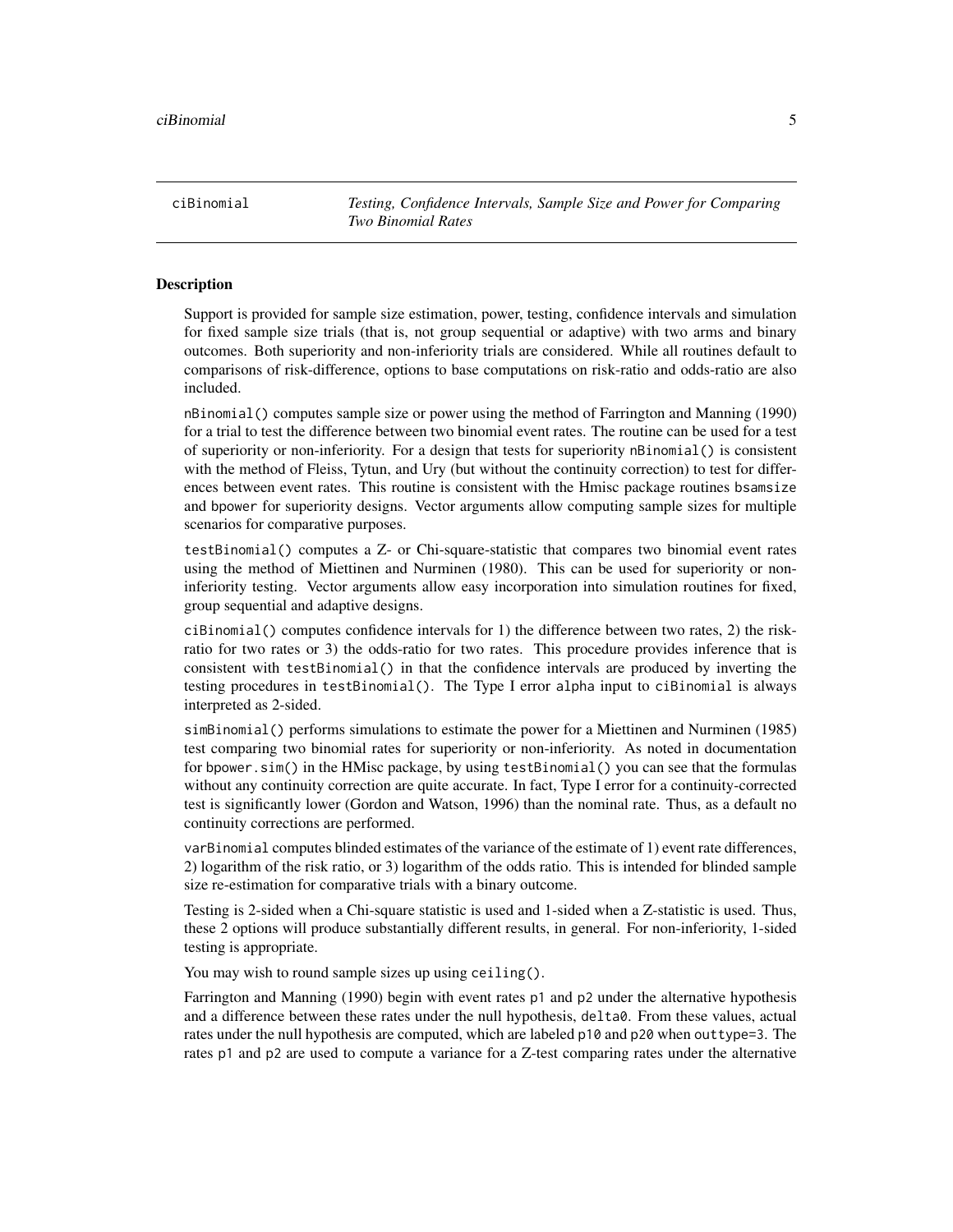hypothesis, while p10 and p20 are used under the null hypothesis. This computational method is also used to estimate variances in varBinomial() based on the overall event rate observed and the input treatment difference specified in delta0.

Sample size with scale="Difference" produces an error if p1-p2=delta0. Normally, the alternative hypothesis under consideration would be p1-p2-delta0\$>0\$. However, the alternative can have p1-p2-delta0\$<0\$.

#### Usage

```
ciBinomial(x1, x2, n1, n2, alpha = 0.05, adj = 0, scale = "Difference")
nBinomial(
  p1,
 p2,
  alpha = 0.025,
 beta = 0.1,
  delta = 0,
  ratio = 1,
  sided = 1,
  outtype = 1,
  scale = "Difference",
 n = NULL)
simBinomial(
 p1,
 p2,
 n1,
 n2,
  delta = 0,
 nsim = 10000,
  chisq = \theta,
  adj = 0,scale = "Difference"
\mathcal{L}testBinomial(
  x1,
  x2,
  n1,
  n2,
  delta = 0,
  chisq = 0,
  adj = 0,scale = "Difference",
  tol = 1e-11)
```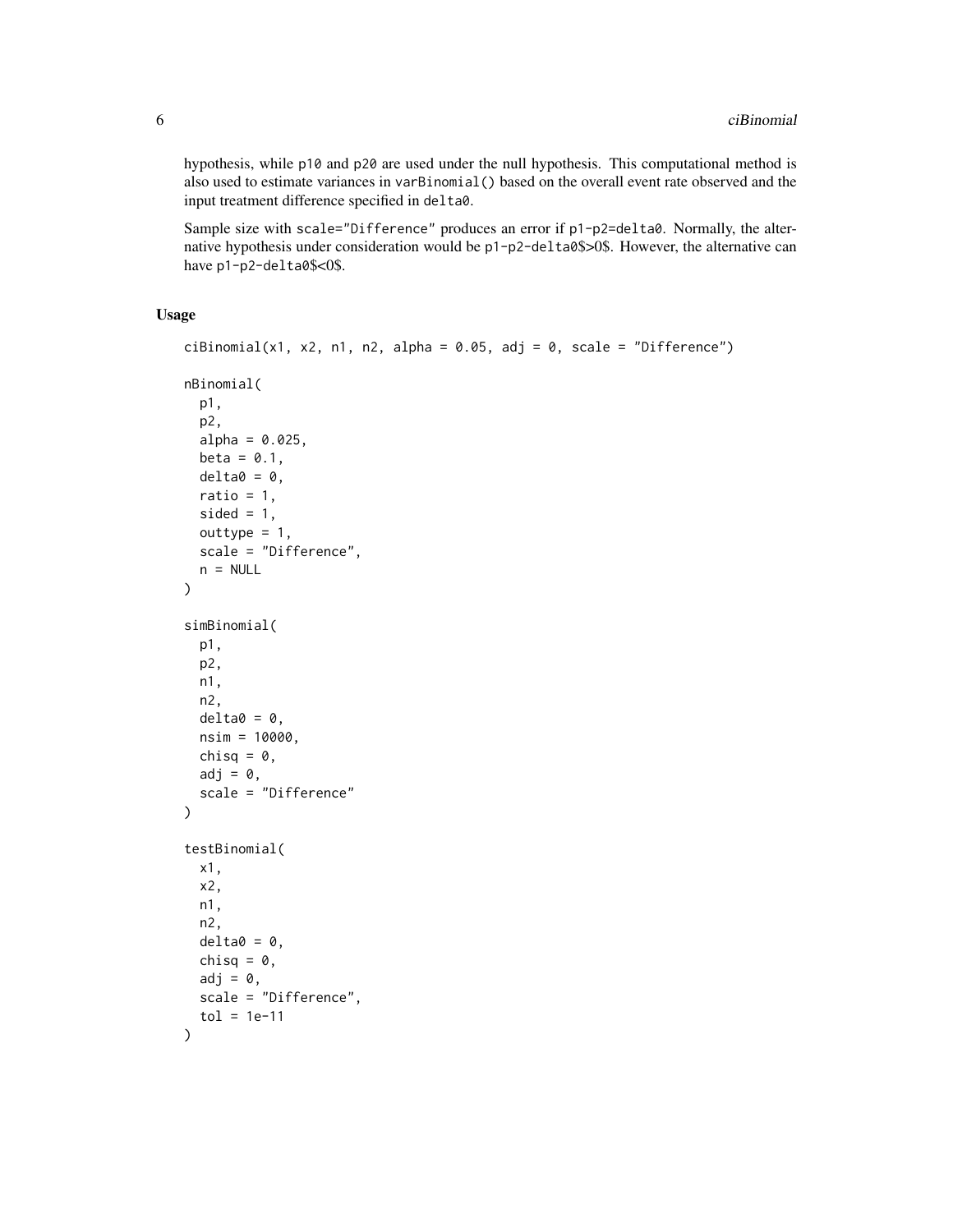## ciBinomial 7

varBinomial(x, n, delta $0 = 0$ , ratio = 1, scale = "Difference")

## Arguments

| x1             | Number of "successes" in the control group                                                                                                                                                                                                                                                                                                                                                                                                                                                                                                                                                                              |  |
|----------------|-------------------------------------------------------------------------------------------------------------------------------------------------------------------------------------------------------------------------------------------------------------------------------------------------------------------------------------------------------------------------------------------------------------------------------------------------------------------------------------------------------------------------------------------------------------------------------------------------------------------------|--|
| х2             | Number of "successes" in the experimental group                                                                                                                                                                                                                                                                                                                                                                                                                                                                                                                                                                         |  |
| n1             | Number of observations in the control group                                                                                                                                                                                                                                                                                                                                                                                                                                                                                                                                                                             |  |
| n2             | Number of observations in the experimental group                                                                                                                                                                                                                                                                                                                                                                                                                                                                                                                                                                        |  |
| alpha          | type I error; see sided below to distinguish between 1- and 2-sided tests                                                                                                                                                                                                                                                                                                                                                                                                                                                                                                                                               |  |
| adj            | With adj=1, the standard variance with a continuity correction is used for a<br>Miettinen and Nurminen test statistic This includes a factor of $n/(n-1)$ where<br>$n$ is the total sample size. If adj is not 1, this factor is not applied. The default is<br>adj=0 since nominal Type I error is generally conservative with adj=1 (Gordon<br>and Watson, 1996).                                                                                                                                                                                                                                                     |  |
| scale          | "Difference", "RR", "OR"; see the scale parameter documentation above and<br>Details. This is a scalar argument.                                                                                                                                                                                                                                                                                                                                                                                                                                                                                                        |  |
| p1             | event rate in group 1 under the alternative hypothesis                                                                                                                                                                                                                                                                                                                                                                                                                                                                                                                                                                  |  |
| p <sub>2</sub> | event rate in group 2 under the alternative hypothesis                                                                                                                                                                                                                                                                                                                                                                                                                                                                                                                                                                  |  |
| beta           | type II error                                                                                                                                                                                                                                                                                                                                                                                                                                                                                                                                                                                                           |  |
| delta0         | A value of 0 (the default) always represents no difference between treatment<br>groups under the null hypothesis. delta0 is interpreted differently depending<br>on the value of the parameter scale. If scale="Difference" (the default),<br>$delta$ is the difference in event rates under the null hypothesis (p10 - p20).<br>If scale="RR", delta0 is the logarithm of the relative risk of event rates (p10<br>/ p20) under the null hypothesis. If scale="LNOR", delta0 is the difference<br>in natural logarithm of the odds-ratio under the null hypothesis $\log(p10 / (1 -$<br>$p10) - log(p20 / (1 - p20)).$ |  |
| ratio          | sample size ratio for group 2 divided by group 1                                                                                                                                                                                                                                                                                                                                                                                                                                                                                                                                                                        |  |
| sided          | 2 for 2-sided test, 1 for 1-sided test                                                                                                                                                                                                                                                                                                                                                                                                                                                                                                                                                                                  |  |
| outtype        | nBinomial only; 1 (default) returns total sample size; 2 returns a data frame<br>with sample size for each group (n1, n2; if n is not input as NULL, power is re-<br>turned in Power; 3 returns a data frame with total sample size (n), sample size<br>in each group $(n1, n2)$ , Type I error (alpha), 1 or 2 (sided, as input), Type<br>II error (beta), power (Power), null and alternate hypothesis standard devia-<br>tions (sigma0, sigma1), input event rates (p1, p2), null hypothesis difference<br>in treatment group means (delta0) and null hypothesis event rates (p10, p20).                             |  |
| n              | If power is to be computed in nBinomial(), input total trial sample size in n;<br>this may be a vector. This is also the sample size in varBinomial, in which case<br>the argument must be a scalar.                                                                                                                                                                                                                                                                                                                                                                                                                    |  |
| nsim           | The number of simulations to be performed in simBinomial()                                                                                                                                                                                                                                                                                                                                                                                                                                                                                                                                                              |  |
| chisq          | An indicator of whether or not a chi-square (as opposed to $Z$ ) statistic is to be<br>computed. If delta0=0 (default), the difference in event rates divided by its<br>standard error under the null hypothesis is used. Otherwise, a Miettinen and<br>Nurminen chi-square statistic for a 2 x 2 table is used.                                                                                                                                                                                                                                                                                                        |  |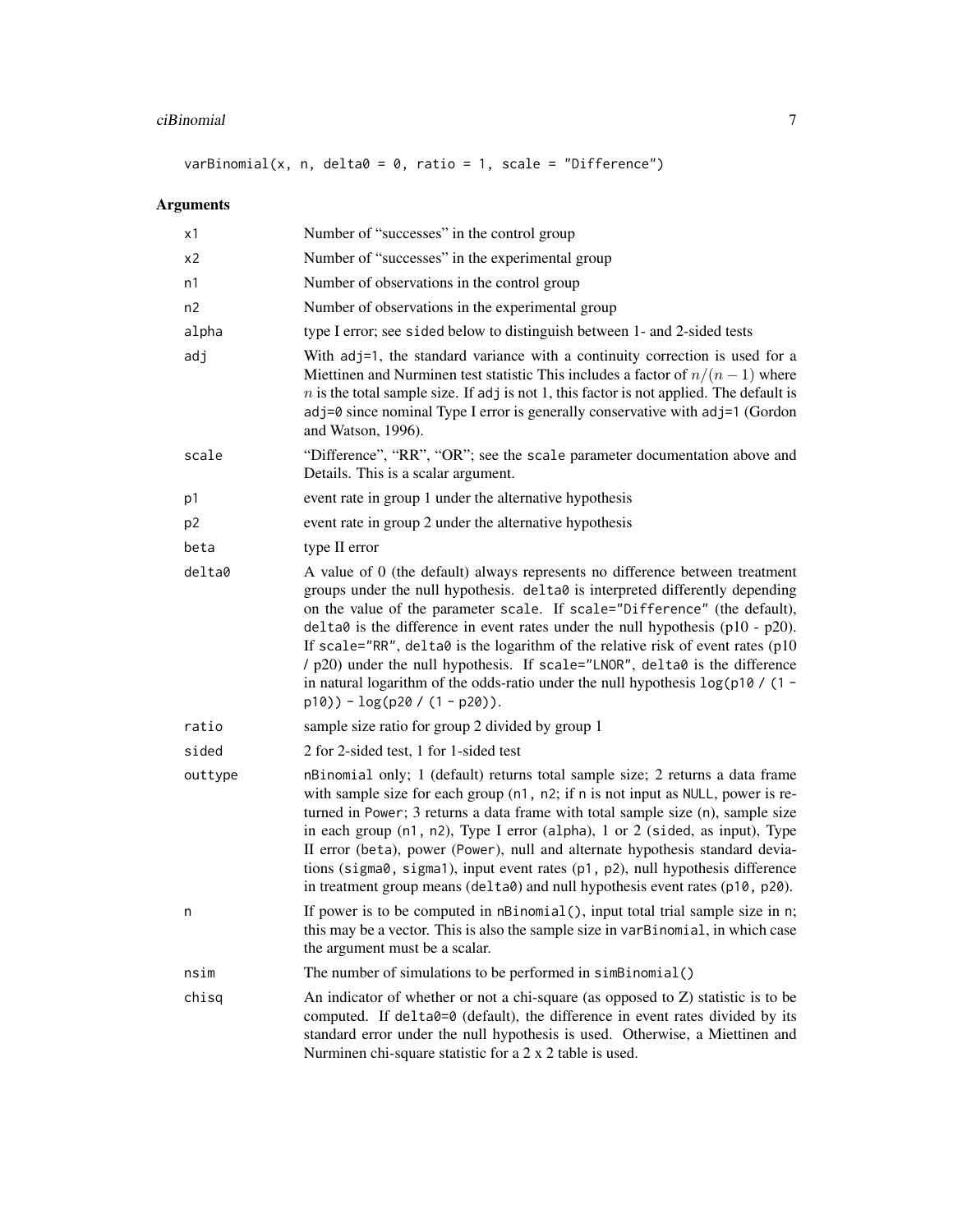| tol | Default should probably be used; this is used to deal with a rounding issue in<br>interim calculations |
|-----|--------------------------------------------------------------------------------------------------------|
|     | Number of "successes" in the combined control and experimental groups.                                 |

#### Value

testBinomial() and simBinomial() each return a vector of either Chi-square or Z test statistics. These may be compared to an appropriate cutoff point (e.g., qnorm(.975) for normal or qchisq(.95,1) for chi-square).

ciBinomial() returns a data frame with 1 row with a confidence interval; variable names are lower and upper.

varBinomial() returns a vector of (blinded) variance estimates of the difference of event rates (scale="Difference"), logarithm of the odds-ratio (scale="OR") or logarithm of the risk-ratio (scale="RR").

With the default outtype=1, nBinomial() returns a vector of total sample sizes is returned. With outtype=2, nBinomial() returns a data frame containing two vectors n1 and n2 containing sample sizes for groups 1 and 2, respectively; if n is input, this option also returns the power in a third vector, Power. With outtype=3, nBinomial() returns a data frame with the following columns:

| n              | A vector with total samples size required for each event rate comparison speci-<br>fied                                                                                                                                                                                                                              |  |
|----------------|----------------------------------------------------------------------------------------------------------------------------------------------------------------------------------------------------------------------------------------------------------------------------------------------------------------------|--|
| n1             | A vector of sample sizes for group 1 for each event rate comparison specified                                                                                                                                                                                                                                        |  |
| n2             | A vector of sample sizes for group 2 for each event rate comparison specified                                                                                                                                                                                                                                        |  |
| alpha          | As input                                                                                                                                                                                                                                                                                                             |  |
| sided          | As input                                                                                                                                                                                                                                                                                                             |  |
| beta           | As input; if n is input, this is computed                                                                                                                                                                                                                                                                            |  |
| Power          | If n=NULL on input, this is 1-beta; otherwise, the power is computed for each<br>sample size input                                                                                                                                                                                                                   |  |
| sigma0         | A vector containing the standard deviation of the treatment effect difference un-<br>der the null hypothesis times $sqrt(n)$ when scale="Difference" or scale="OR";<br>when scale="RR", this is the standard deviation time sqrt(n) for the numerator<br>of the Farrington-Manning test statistic x1-exp(delta0)*x2. |  |
| sigma1         | A vector containing the values as sigma $\theta$ , in this case estimated under the alter-<br>native hypothesis.                                                                                                                                                                                                     |  |
| p1             | As input                                                                                                                                                                                                                                                                                                             |  |
| p <sub>2</sub> | As input                                                                                                                                                                                                                                                                                                             |  |
| p10            | group 1 event rate used for null hypothesis                                                                                                                                                                                                                                                                          |  |
| p20            | group 2 event rate used for null hypothesis                                                                                                                                                                                                                                                                          |  |

#### Author(s)

Keaven Anderson <keaven\_anderson@merck.com>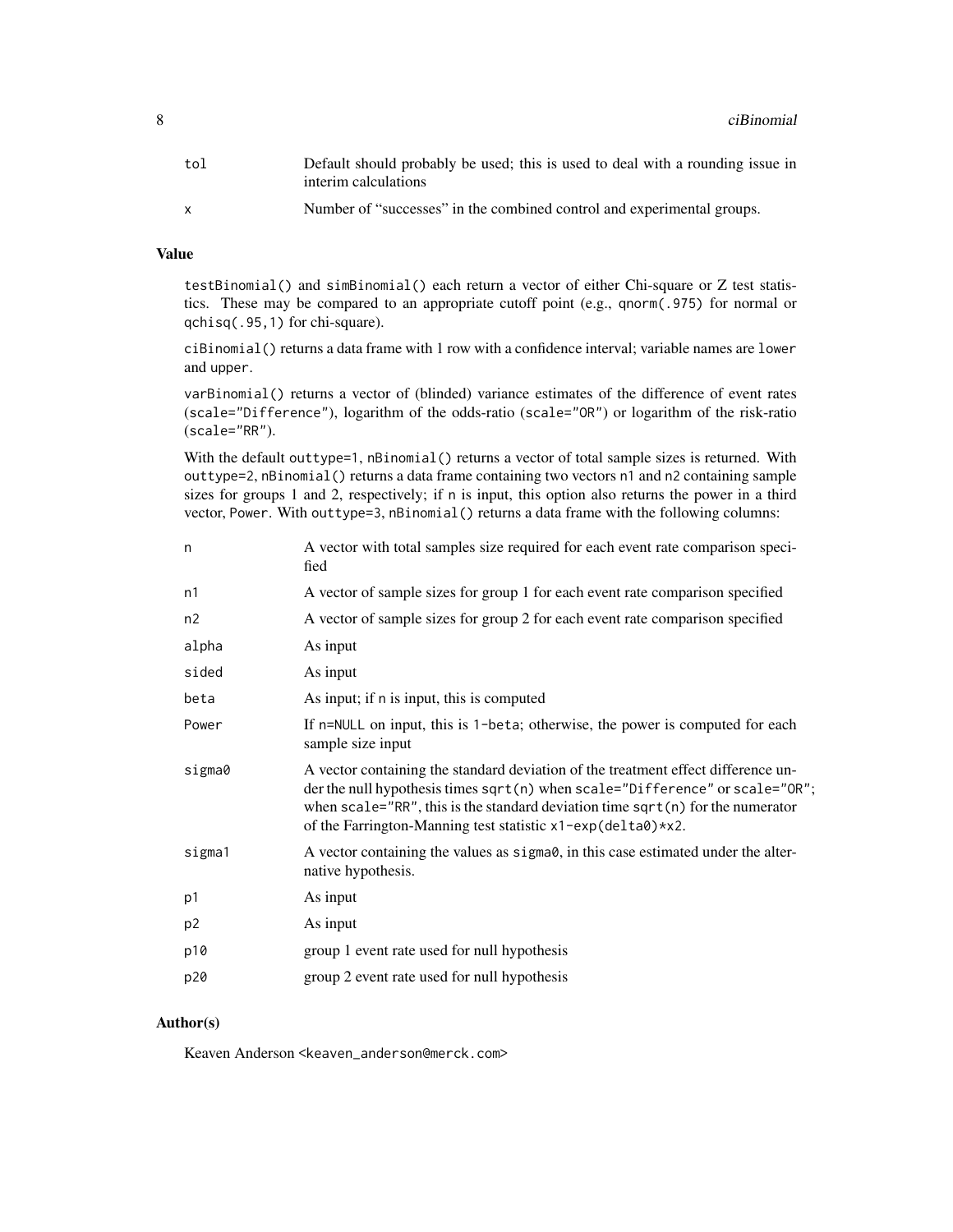#### ciBinomial 9

#### References

Farrington, CP and Manning, G (1990), Test statistics and sample size formulae for comparative binomial trials with null hypothesis of non-zero risk difference or non-unity relative risk. *Statistics in Medicine*; 9: 1447-1454.

Fleiss, JL, Tytun, A and Ury (1980), A simple approximation for calculating sample sizes for comparing independent proportions. *Biometrics*;36:343-346.

Gordon, I and Watson R (1985), The myth of continuity-corrected sample size formulae. *Biometrics*; 52: 71-76.

Miettinen, O and Nurminen, M (1985), Comparative analysis of two rates. *Statistics in Medicine*; 4 : 213-226.

#### See Also

[Normal](#page-0-0),[uniroot](#page-0-0)

#### Examples

```
# Compute z-test test statistic comparing 39/500 to 13/500
# use continuity correction in variance
x \le - testBinomial(x1 = 39, x2 = 13, n1 = 500, n2 = 500, adj = 1)
x
pnorm(x, lowertail = <math>FALSE)# Compute with unadjusted variance
x0 \le -\text{testBinomial}(x1 = 39, x2 = 23, n1 = 500, n2 = 500)x0
pnorm(x0, lower.tail = FALSE)
# Perform 50k simulations to test validity of the above
# asymptotic p-values
# (you may want to perform more to reduce standard error of estimate)
sum(as.double(x0) < =simBinomial(p1 = .078, p2 = .078, n1 = 500, n2 = 500, nsim = 10000)) / 10000
sum(as.double(x0) < =simBinomial(p1 = .052, p2 = .052, n1 = 500, n2 = 500, nsim = 10000)) / 10000
# Perform a non-inferiority test to see if p2=400 / 500 is within 5% of
# p1=410 / 500 use a z-statistic with unadjusted variance
x \le - testBinomial(x1 = 410, x2 = 400, n1 = 500, n2 = 500, delta0 = -.05)
x
pnorm(x, lower.tail = FALSE)# since chi-square tests equivalence (a 2-sided test) rather than
# non-inferiority (a 1-sided test),
# the result is quite different
pchisq(testBinomial(
  x1 = 410, x2 = 400, n1 = 500, n2 = 500, delta0 = -.05,
  chisq = 1, adj = 1
), 1, lower.tail = FALSE)
```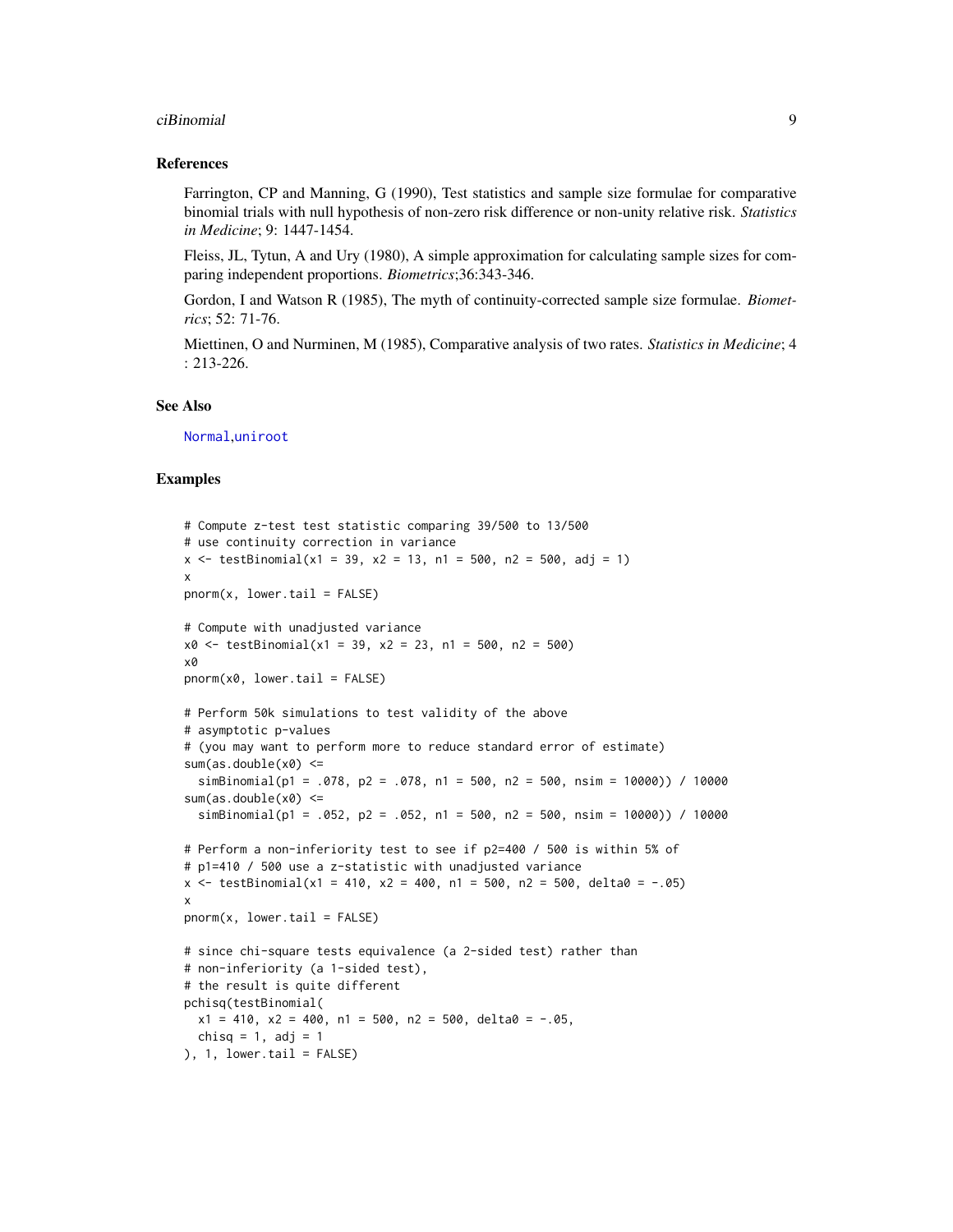```
# now simulate the z-statistic witthout continuity corrected variance
sum(qnorm(.975) \lesimBinomial(p1 = .8, p2 = .8, n1 = 500, n2 = 500, nsim = 100000)) / 100000
# compute a sample size to show non-inferiority
# with 5% margin, 90% power
nBinomial(p1 = .2, p2 = .2, delta2 = .05, alpha = .025, side1 = 1, beta = .1)# assuming a slight advantage in the experimental group lowers
# sample size requirement
nBinomial(p1 = .2, p2 = .19, delta = .05, alpha = .025, sided = 1, beta = .1)# compute a sample size for comparing 15% vs 10% event rates
# with 1 to 2 randomization
nBinomial(p1 = .15, p2 = .1, beta = .2, ratio = 2, alpha = .05)
# now look at total sample size using 1-1 randomization
n <- nBinomial(p1 = .15, p2 = .1, beta = .2, alpha = .05)
n
# check if inputing sample size returns the desired power
nBinomial(p1 = .15, p2 = .1, beta = .2, alpha = .05, n = n)# re-do with alternate output types
nBinomial(p1 = .15, p2 = .1, beta = .2, alpha = .05, outtype = 2)nBinomial(p1 = .15, p2 = .1, beta = .2, alpha = .05, outtype = 3)# look at power plot under different control event rate and
# relative risk reductions
library(dplyr)
library(ggplot2)
p1 <- seq(.075, .2, .000625)
len <- length(p1)
p2 \leq c(p1 \times .75, p1 \times 2/3, p1 \times .6, p1 \times .5)Reduction <- c(rep("25 percent", len), rep("33 percent", len),
               rep("40 percent", len), rep("50 percent", len))
df \le tibble(p1 = rep(p1, 4), p2, Reduction) %>%
  mutate('Sample size' = nBinomial(p1, p2, beta = .2, alpha = .025, sided = 1))
ggplot(df, aes(x = p1, y = 'Sample size', col = Reduction)) +geom_line() +
  xlab("Control group event rate") +
  ylim(0,6000) +
  ggtitle("Binomial sample size computation for 80 pct power")
# compute blinded estimate of treatment effect difference
x1 \le - rbinom(n = 1, size = 100, p = .2)
x2 \le - rbinom(n = 1, size = 200, p = .1)
# blinded estimate of risk difference variance
varBinomial(x = x1 + x2, n = 300, ratio = 2, delta0 = 0)
# blinded estimate of log-risk-ratio variance
varBinomial(x = x1 + x2, n = 300, ratio = 2, delta0 = 0, scale = "RR")
# blinded estimate of log-odds-ratio variance
varBinomial(x = x1 + x2, n = 300, ratio = 2, delta0 = 0, scale = "OR")
```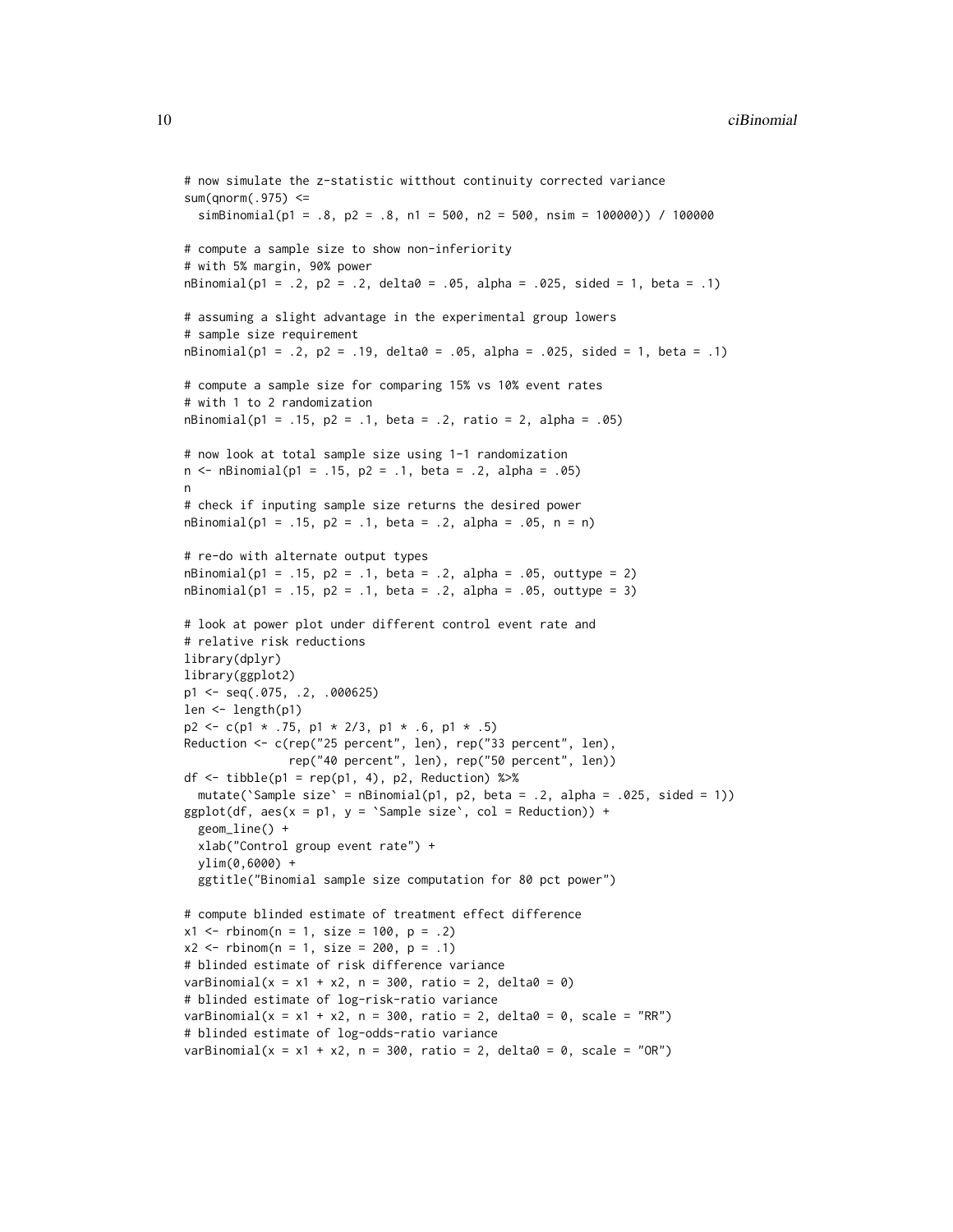<span id="page-10-1"></span><span id="page-10-0"></span>condPower *Sample size re-estimation based on conditional power*

#### <span id="page-10-2"></span>**Description**

ssrCP() adapts 2-stage group sequential designs to 2-stage sample size re-estimation designs based on interim analysis conditional power. This is a simple case of designs developed by Lehmacher and Wassmer, Biometrics (1999). The conditional power designs of Bauer and Kohne (1994), Proschan and Hunsberger (1995), Cui, Hung and Wang (1999) and Liu and Chi (2001), Gao, Ware and Mehta (2008), and Mehta and Pocock (2011). Either the estimated treatment effect at the interim analysis or any chosen effect size can be used for sample size re-estimation. If not done carefully, these designs can be very inefficient. It is probably a good idea to compare any design to a simpler group sequential design; see, for example, Jennison and Turnbull (2003). The a assumes a small Type I error is included with the interim analysis and that the design is an adaptation from a 2-stage group sequential design Related functions include 3 pre-defined combination test functions (z2NC, z2Z, z2Fisher) that represent the inverse normal combination test (Lehmacher and Wassmer, 1999), the sufficient statistic for the complete data, and Fisher's combination test. Power.ssrCP computes unconditional power for a conditional power design derived by ssrCP.

condPower is a supportive routine that also is interesting in its own right; it computes conditional power of a combination test given an interim test statistic, stage 2 sample size and combination test statistic. While the returned data frame should make general plotting easy, the function plot.ssrCP() prints a plot of study sample size by stage 1 outcome with multiple x-axis labels for stage 1 z-value, conditional power, and stage 1 effect size relative to the effect size for which the underlying group sequential design was powered.

Sample size re-estimation using conditional power and an interim estimate of treatment effect was proposed by several authors in the 1990's (see references below). Statistical testing for these original methods was based on combination tests since Type I error could be inflated by using a sufficient statistic for testing at the end of the trial. Since 2000, more efficient variations of these conditional power designs have been developed. Fully optimized designs have also been derived (Posch et all, 2003, Lokhnygina and Tsiatis, 2008). Some of the later conditional power methods allow use of sufficient statistics for testing (Chen, DeMets and Lan, 2004, Gao, Ware and Mehta, 2008, and Mehta and Pocock, 2011).

The methods considered here are extensions of 2-stage group sequential designs that include both an efficacy and a futility bound at the planned interim analysis. A maximum fold-increase in sample size (maxinc)from the supplied group sequential design (x) is specified by the user, as well as a range of conditional power (cpadj) where sample size should be re-estimated at the interim analysis, 1-the targeted conditional power to be used for sample size re-estimation (beta) and a combination test statistic (z2) to be used for testing at the end of the trial. The input value overrun represents incremental enrollment not included in the interim analysis that is not included in the analysis; this is used for calculating the required number of patients enrolled to complete the trial.

Whereas most of the methods proposed have been based on using the interim estimated treatment effect size (default for ssrCP), the variable theta allows the user to specify an alternative; Liu and Chi (2001) suggest that using the parameter value for which the trial was originally powered is a good choice.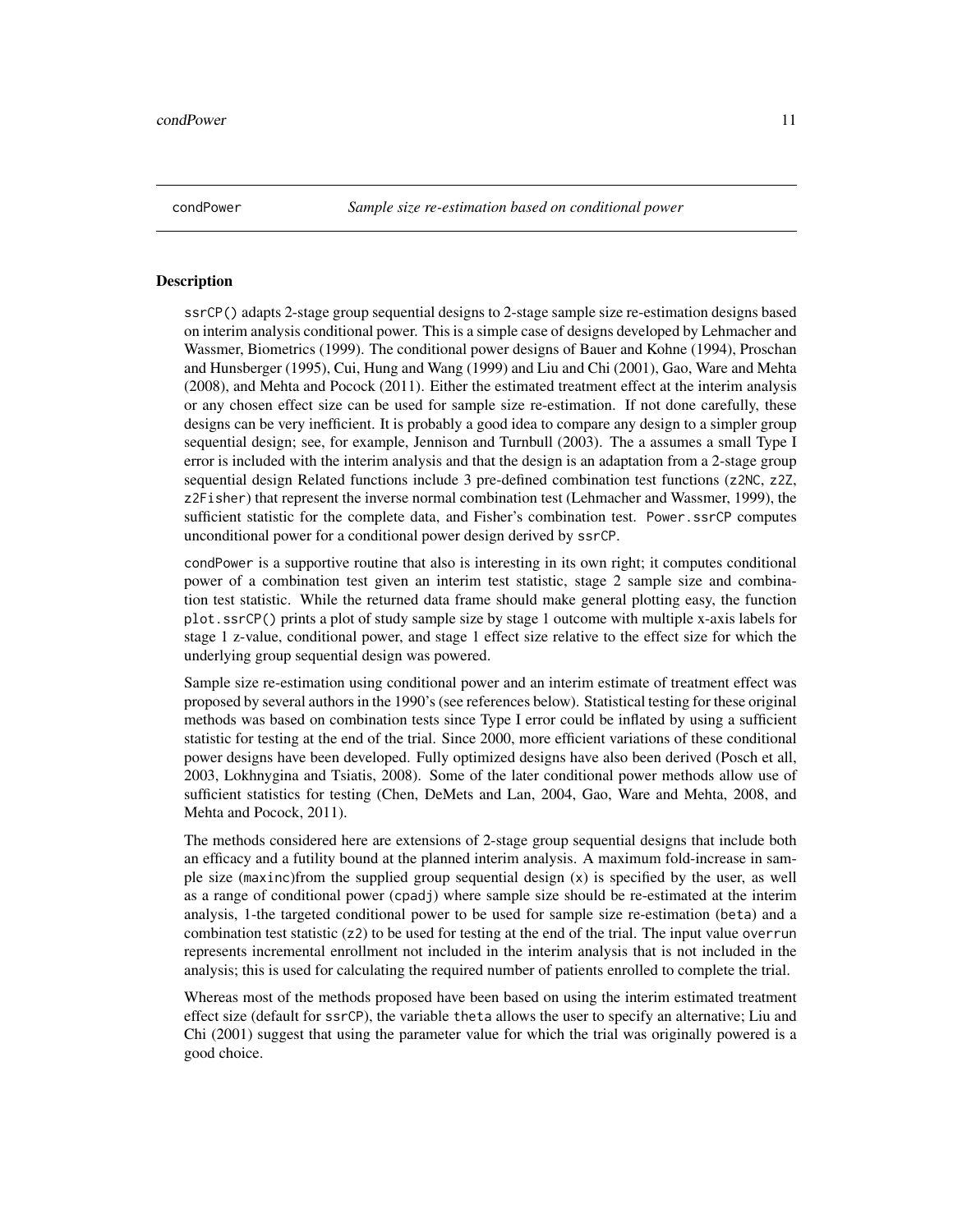#### Usage

```
condPower(
  z1,
 n2,
 z2 = z2NC,
 theta = NULL,
  x = gsDesign(k = 2, timing = 0.5, beta = beta),...
\mathcal{L}ssrCP(
 z1,
  theta = NULL,
 maxinc = 2,
 overrun = 0,
 beta = x$beta,cpadj = c(0.5, 1 - beta),
  x = gsDesign(k = 2, timing = 0.5),
  z2 = z2NC,
  ...
\mathcal{L}## S3 method for class 'ssrCP'
plot(
 x,
  z1ticks = NULL,
 mar = c(7, 4, 4, 4) + 0.1,ylab = "Adapted sample size",
 xlaboffset = -0.2,
 \frac{1}{y} = 1,col = 1,
  ...
\mathcal{L}Z2NC(z1, x, \ldots)z2Z(z1, x, n2 = xfn.I[2] - xfn.I[1], ...)z2Fisher(z1, x, ...)Power.ssrCP(x, theta = NULL, delta = NULL, r = 18)
```
#### Arguments

- z1 Scalar or vector with interim standardized Z-value(s). Input of multiple values makes it easy to plot the revised sample size as a function of the interim test statistic.
- n2 stage 2 sample size to be used in computing sufficient statistic when combining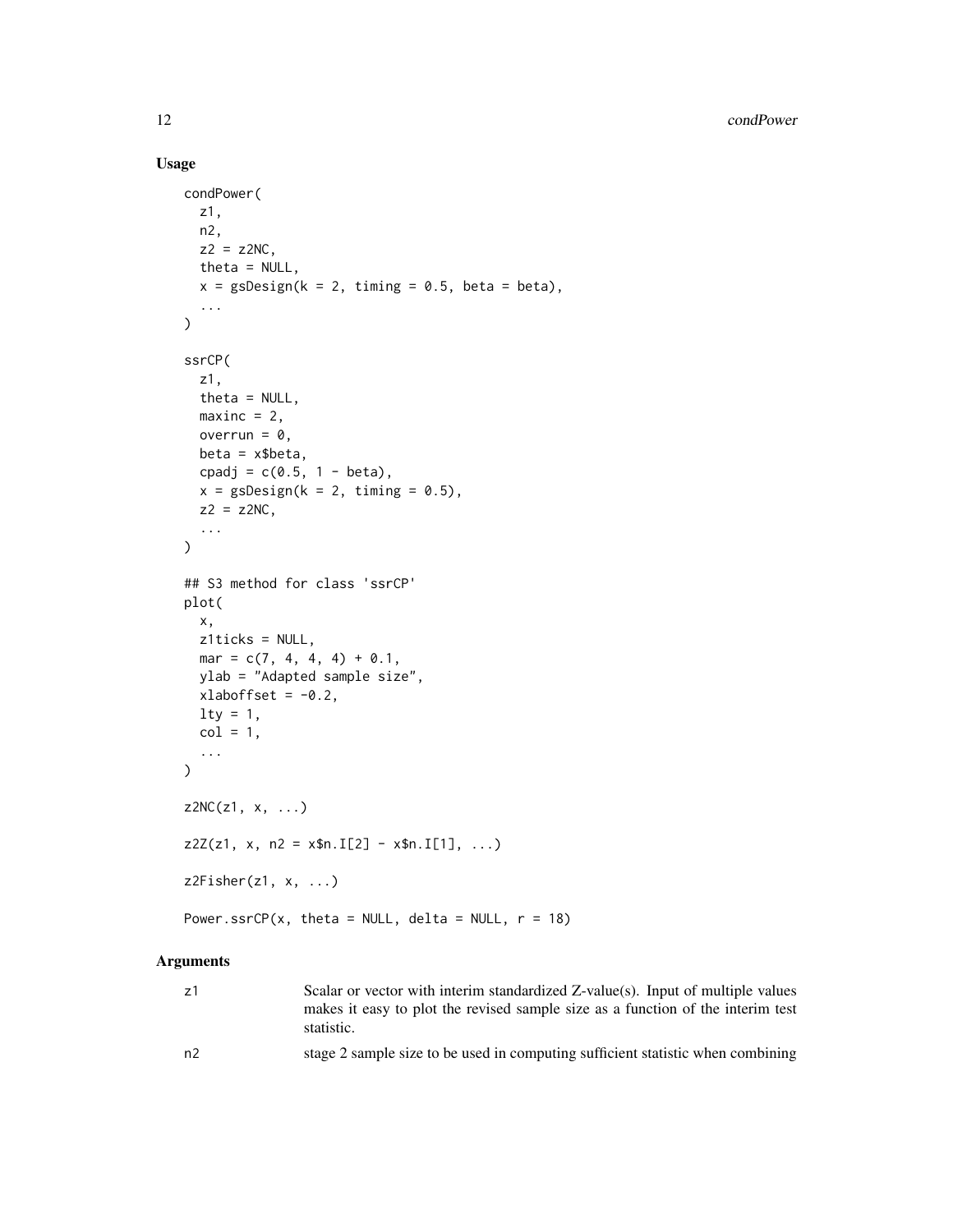|            | stage 1 and 2 test statistics.                                                                                                                                                                                                                                                                                                                         |
|------------|--------------------------------------------------------------------------------------------------------------------------------------------------------------------------------------------------------------------------------------------------------------------------------------------------------------------------------------------------------|
| z2         | a combination function that returns a test statistic cutoff for the stage 2 test based<br>in the interim test statistic supplied in z1, the design x and the stage 2 sample<br>size.                                                                                                                                                                   |
| theta      | If NULL (default), conditional power calculation will be based on estimated in-<br>terim treatment effect. Otherwise, theta is the standardized effect size used for<br>conditional power calculation. Using the alternate hypothesis treatment effect<br>can be more efficient than the estimated effect size; see Liu and Chi, Biometrics<br>(2001). |
| X          | A group sequential design with 2 stages $(k=2)$ generated by gsDesign. For<br>plot.ssrCP, x is a design returned by ssrCP().                                                                                                                                                                                                                           |
| .          | Allows passing of arguments that may be needed by the user-supplied function,<br>codez2. In the case of plot.ssrCP(), allows passing more graphical parame-<br>ters.                                                                                                                                                                                   |
| maxinc     | Maximum fold-increase from planned maximum sample size in underlying group<br>sequential design provided in x.                                                                                                                                                                                                                                         |
| overrun    | The number of patients enrolled before the interim analysis is completed who<br>are not included in the interim analysis.                                                                                                                                                                                                                              |
| beta       | Targeted Type II error (1 - targeted conditional power); used for conditional<br>power in sample size reestimation.                                                                                                                                                                                                                                    |
| cpadj      | Range of values strictly between 0 and 1 specifying the range of interim condi-<br>tional power for which sample size re-estimation is to be performed. Outside of<br>this range, the sample size supplied in x is used.                                                                                                                               |
| z1ticks    | Test statistic values at which tick marks are to be made on x-axis; automatically<br>calculated under default of NULL                                                                                                                                                                                                                                  |
| mar        | Plot margins; see help for par                                                                                                                                                                                                                                                                                                                         |
| ylab       | y-axis label                                                                                                                                                                                                                                                                                                                                           |
| xlaboffset | offset on x-axis for printing x-axis labels                                                                                                                                                                                                                                                                                                            |
| lty        | line type for stage 2 sample size                                                                                                                                                                                                                                                                                                                      |
| col        | line color for stage 2 sample size                                                                                                                                                                                                                                                                                                                     |
| delta      | Natural parameter values for power calculation; see gsDesign for a description<br>of how this is related to theta.                                                                                                                                                                                                                                     |
| r          | Integer value controlling grid for numerical integration as in Jennison and Turn-<br>bull (2000); default is 18, range is 1 to 80. Larger values provide larger number<br>of grid points and greater accuracy. Normally r will not be changed by the user.                                                                                             |

## Value

ssrCP returns a list with the following items:

|       | As input.                                                                          |
|-------|------------------------------------------------------------------------------------|
| z2fn  | As input in z2.                                                                    |
| theta | standardize effect size used for conditional power; if NULL is input, this is com- |
|       | puted as $z1/sqrt(n1)$ where n1 is the stage 1 sample size.                        |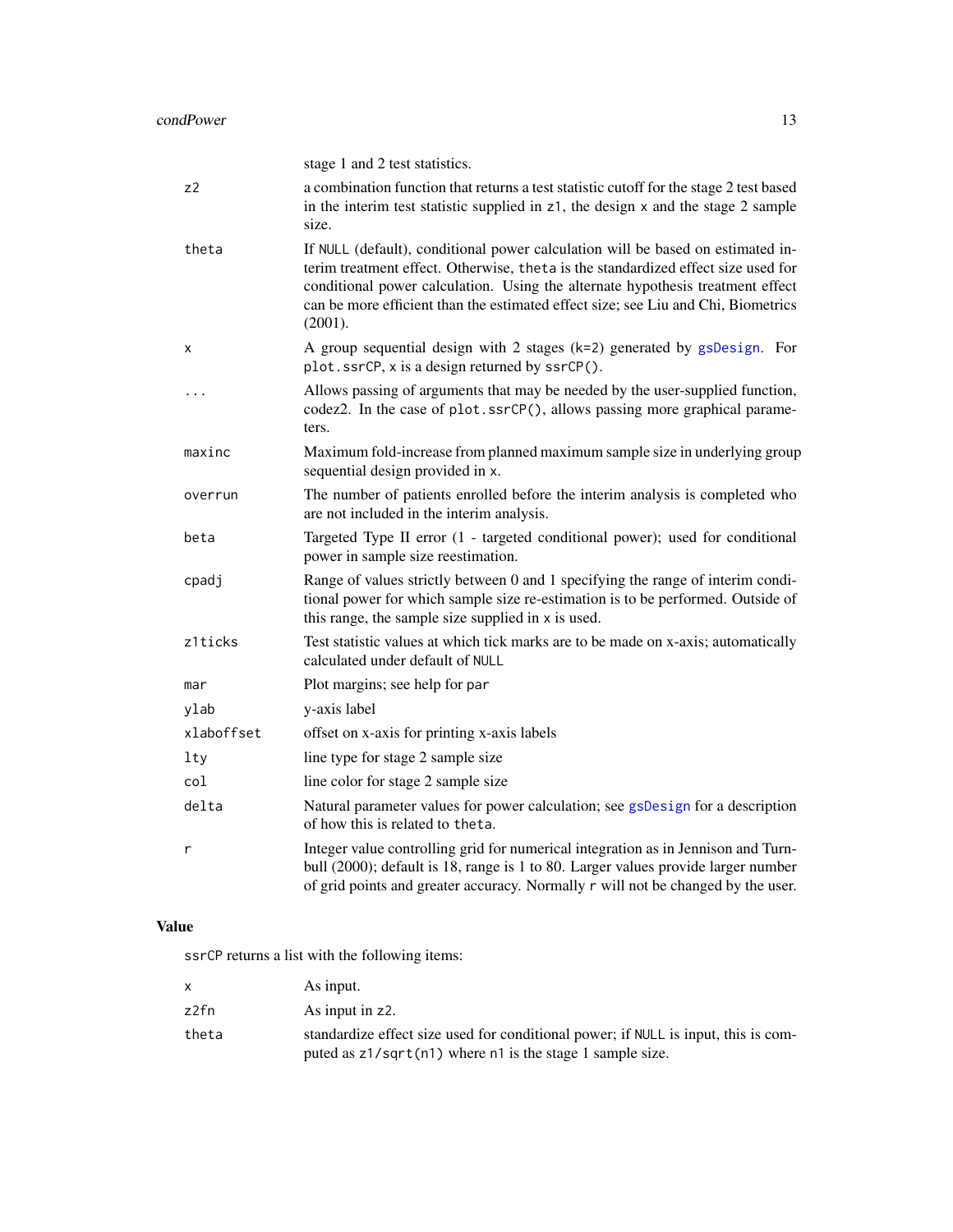| maxinc  | As input.                                                                                                                                                                                                                                                                                                                                                                                                                                                                                                       |
|---------|-----------------------------------------------------------------------------------------------------------------------------------------------------------------------------------------------------------------------------------------------------------------------------------------------------------------------------------------------------------------------------------------------------------------------------------------------------------------------------------------------------------------|
| overrun | As input.                                                                                                                                                                                                                                                                                                                                                                                                                                                                                                       |
| beta    | As input.                                                                                                                                                                                                                                                                                                                                                                                                                                                                                                       |
| cpadj   | As input.                                                                                                                                                                                                                                                                                                                                                                                                                                                                                                       |
| dat     | A data frame containing the input z1 values, computed cutoffs for the stan-<br>dard normal test statistic based solely on stage 2 data (z2), stage 2 sample sizes<br>(n2), stage 2 conditional power (CP), standardize effect size used for conditional<br>power calculation (theta), and the natural parameter value corresponding to<br>theta (delta). The relation between theta and delta is determined by the<br>$delta$ and deltal values from x: delta = delta $\theta$ + theta(delta1-delta $\theta$ ). |

#### Author(s)

Keaven Anderson <keaven\_anderson@merck.com>

#### References

Bauer, Peter and Kohne, F., Evaluation of experiments with adaptive interim analyses, Biometrics, 50:1029-1041, 1994.

Chen, YHJ, DeMets, DL and Lan, KKG. Increasing the sample size when the unblinded interim result is promising, Statistics in Medicine, 23:1023-1038, 2004.

Gao, P, Ware, JH and Mehta, C, Sample size re-estimation for adaptive sequential design in clinical trials, Journal of Biopharmaceutical Statistics", 18:1184-1196, 2008.

Jennison, C and Turnbull, BW. Mid-course sample size modification in clinical trials based on the observed treatment effect. Statistics in Medicine, 22:971-993", 2003.

Lehmacher, W and Wassmer, G. Adaptive sample size calculations in group sequential trials, Biometrics, 55:1286-1290, 1999.

Liu, Q and Chi, GY., On sample size and inference for two-stage adaptive designs, Biometrics, 57:172-177, 2001.

Mehta, C and Pocock, S. Adaptive increase in sample size when interim results are promising: A practical guide with examples, Statistics in Medicine, 30:3267-3284, 2011.

#### See Also

[gsDesign](#page-35-1)

#### Examples

library(ggplot2) # quick trick for simple conditional power based on interim z-value, stage 1 and 2 sample size # assumed treatment effect and final alpha level # and observed treatment effect alpha <- .01 # set final nominal significance level timing <- .6 # set proportion of sample size, events or statistical information at IA n2 <- 40 # set stage 2 sample size events or statistical information hr <- .6 # for this example we will derive conditional power based on hazard ratios n.fix <- nEvents(hr=hr,alpha=alpha) # you could otherwise make n.fix an arbitrary positive value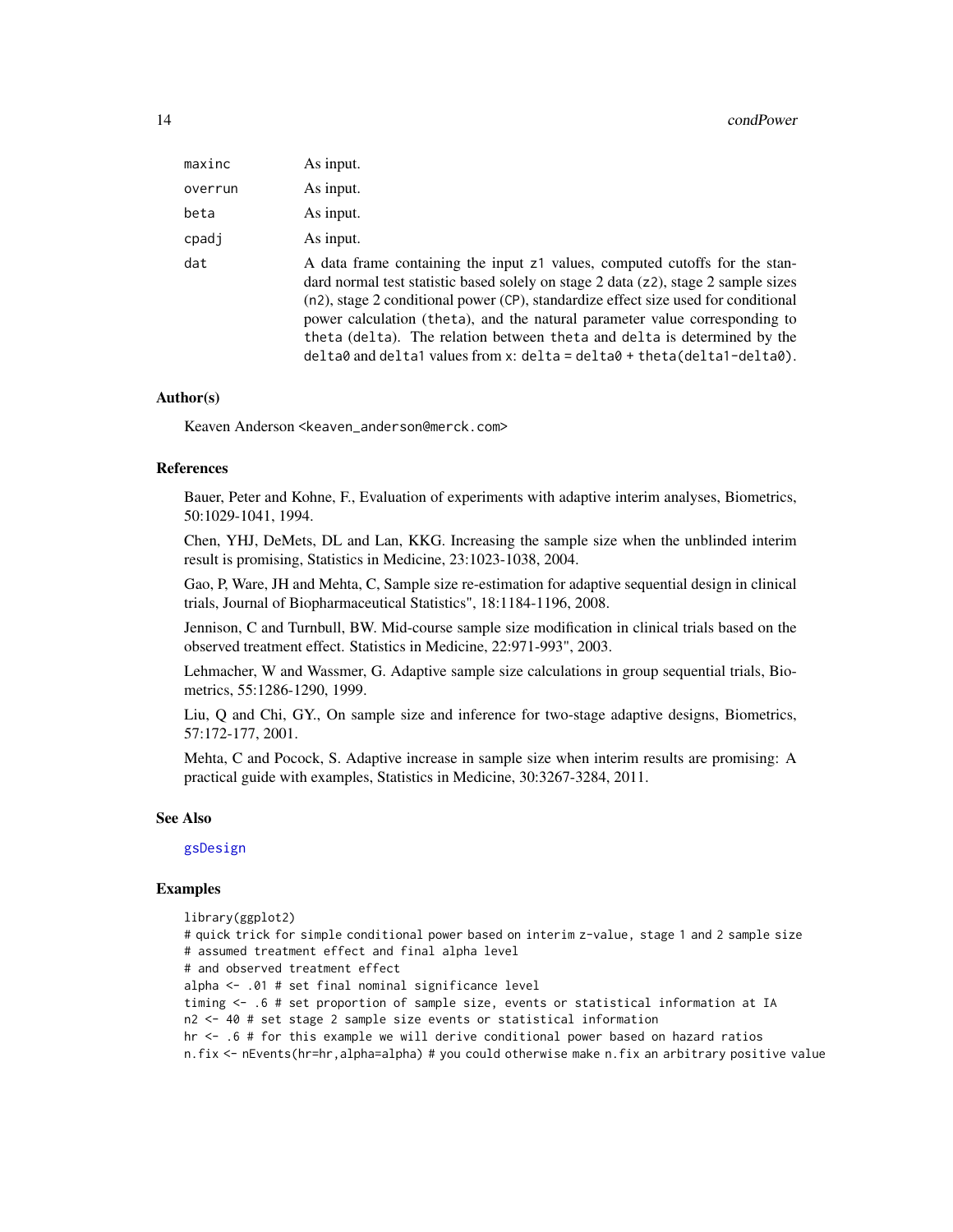#### condPower 15

```
# this just derives a group sequential design that should not change sample size from n.fix
# due to stringent IA bound
x <- gsDesign(k=2,n.fix=n.fix,alpha=alpha,test.type=1,sfu=sfHSD,
sfupar=-20,timing=timing,delta1=log(hr))
# derive effect sizes for which you wish to compute conditional power
hrpostIA = seq(.4,1,.05)# in the following, we convert HR into standardized effect size based on the design in x
powr <- condPower(x=x,z1=1,n2=x$n.I[2]-x$n.I[1],theta=log(hrpostIA)/x$delta1*x$theta[2])
qplot(hrpostIA,condPower(x=x,z1=1,n2=x$n.I[2]-x$n.I[1],theta=log(hrpostIA)/x$delta1*x$theta[2]),
geom="line",xlab="HR post IA",ylab="Conditional power",
main ="Conditional power as a function of assumed HR")
# Following is a template for entering parameters for ssrCP
# Natural parameter value null and alternate hypothesis values
delta0 <- 0
delta1 < -1# timing of interim analysis for underlying group sequential design
timing \leq .5
# upper spending function
sfu <- sfHSD
# upper spending function paramater
sfupar <-12# maximum sample size inflation
maxinflation <- 2
# assumed enrollment overrrun at IA
overrun <- 25
# interim z-values for plotting
z \leq - \text{seq}(0, 4, .025)# Type I error (1-sided)
alpha <- .025
# Type II error for design
beta \leq -1# Fixed design sample size
n.fix <- 100
# conditional power interval where sample
# size is to be adjusted
cpadj <- c(.3, .9)# targeted Type II error when adapting sample size
betastar <- beta
# combination test (built-in options are: z2Z, z2NC, z2Fisher)
z2 <- z2NC
# use the above parameters to generate design
# generate a 2-stage group sequential design with
x <- gsDesign(
  k = 2, n.fix = n.fix, timing = timing, sfu = sfu, sfupar = sfupar,
  alpha = alpha, beta = beta, delta0 = delta0, delta1 = delta1\lambda# extend this to a conditional power design
xx \leq -ssrcP(x = x, z1 = z, overrun = overrun, beta = betastar, cpadj = cpadj,
  maxinc = maxinflation, z2 = z2)
```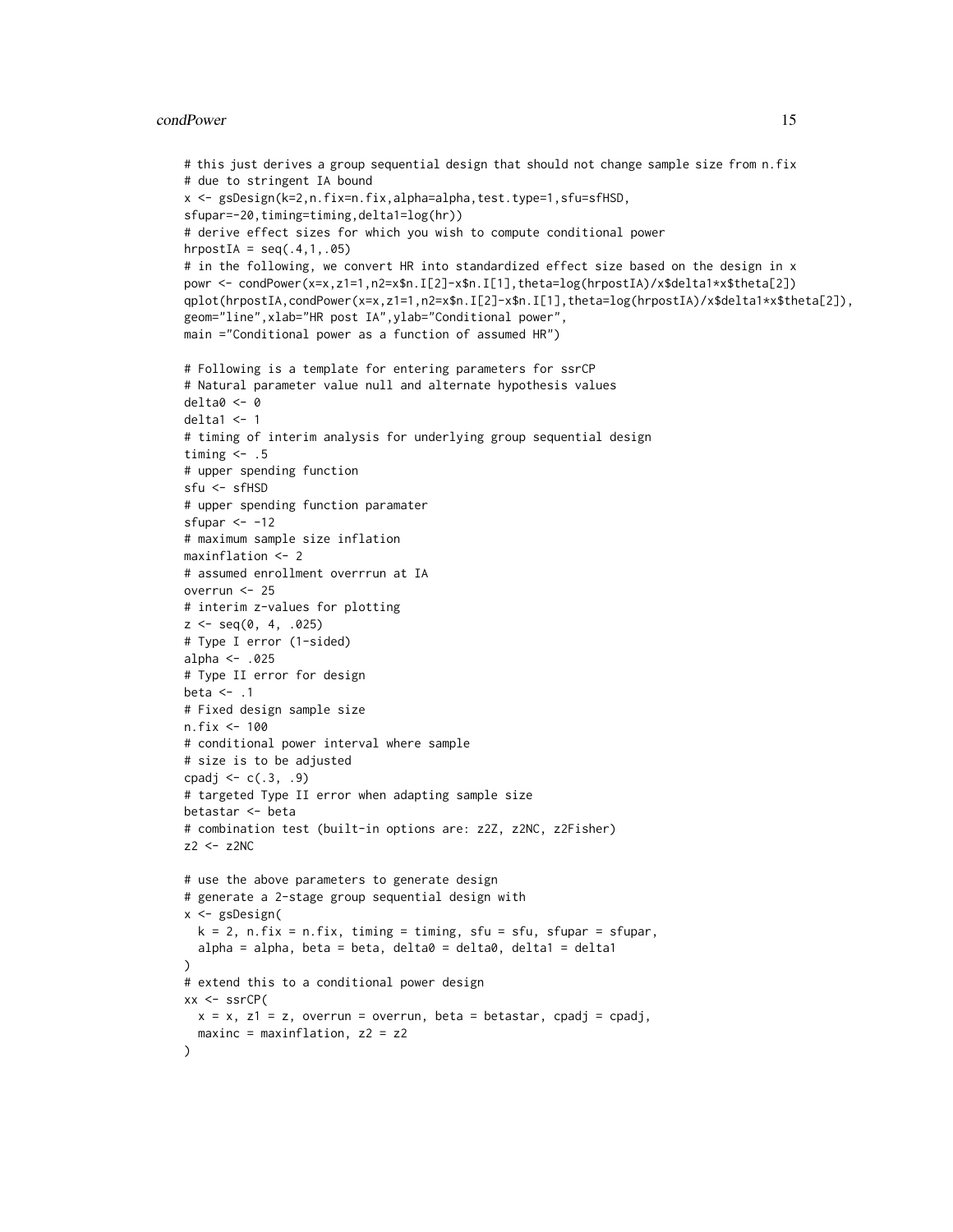```
# plot the stage 2 sample size
plot(xx)
# demonstrate overlays on this plot
# overlay with densities for z1 under different hypotheses
lines(z, 80 + 240 * donor(m(z, mean = 0), col = 2)lines(z, 80 + 240 \times \text{dnorm}(z), mean = sqrt(x$n.I[1]) \star x$theta[2]), col = 3)
lines(z, 80 + 240 \times \text{donm}(z), mean = sqrt(x$n.I[1]) \times x$theta[2] / 2), col = 4)
lines(z, 80 + 240 \times \text{dnorm}(z), mean = sqrt(x$n.I[1]) \times x$theta[2] \times .75), col = 5)
axis(side = 4, at = 80 + 240 \times \text{seq}(0, .4, .1), labels = as.character(seq(0, .4, .1)))
mtext(side = 4, expression(paste("Density for ", z[1])), line = 2)
text(x = 1.5, y = 90, col = 2, labels = expression(paste("Density for ", theta, "=0")))
text(x = 3.00, y = 180, col = 3, labels = expression(paste("Density for ", theta, "=",
 theta[1])))
text(x = 1.00, y = 180, col = 4, labels = expression(paste("Density for ", theta, "=",
 theta[1], "/2")))
text(x = 2.5, y = 140, col = 5, labels = expression(paste("Density for ", theta, "=",
theta[1], "*.75")))
# overall line for max sample size
nalt <- xx$maxinc * x$n.I[2]
lines(x = par("usr")[1:2], y = c(nalt, nalt), lty = 2)# compare above design with different combination tests
# use sufficient statistic for final testing
xxZ <- ssrCP(
  x = x, z1 = z, overrun = overrun, beta = betastar, cpadj = cpadj,
  maxinc = maxinflation, z2 = z2Z)
# use Fisher combination test for final testing
xxFisher <- ssrCP(
 x = x, z1 = z, overrun = overrun, beta = betastar, cpadj = cpadj,
 maxinc = maxinflation, z2 = z2Fisher\lambda# combine data frames from these designs
y \le - rbind(
  data.frame(cbind(xx$dat, Test = "Normal combination")),
  data.frame(cbind(xxZ$dat, Test = "Sufficient statistic")),
  data.frame(cbind(xxFisher$dat, Test = "Fisher combination"))
)
# plot stage 2 statistic required for positive combination test
ggplot2::ggplot(data = y, ggplot2::aes(x = z1, y = z2, col = Test)) +ggplot2::geom_line()
# plot total sample size versus stage 1 test statistic
ggplot2::ggplot(data = y, ggplot2::aes(x = z1, y = n2, col = Test)) +ggplot2::geom_line()
# check achieved Type I error for sufficient statistic design
Power.ssrCP(x = xxZ, theta = 0)
# compare designs using observed vs planned theta for conditional power
xxtheta1 <- ssrCP(
  x = x, z1 = z, overrun = overrun, beta = betastar, cpadj = cpadj,
  maxinc = maxinflation, z2 = z2, theta = x$delta
)
# combine data frames for the 2 designs
```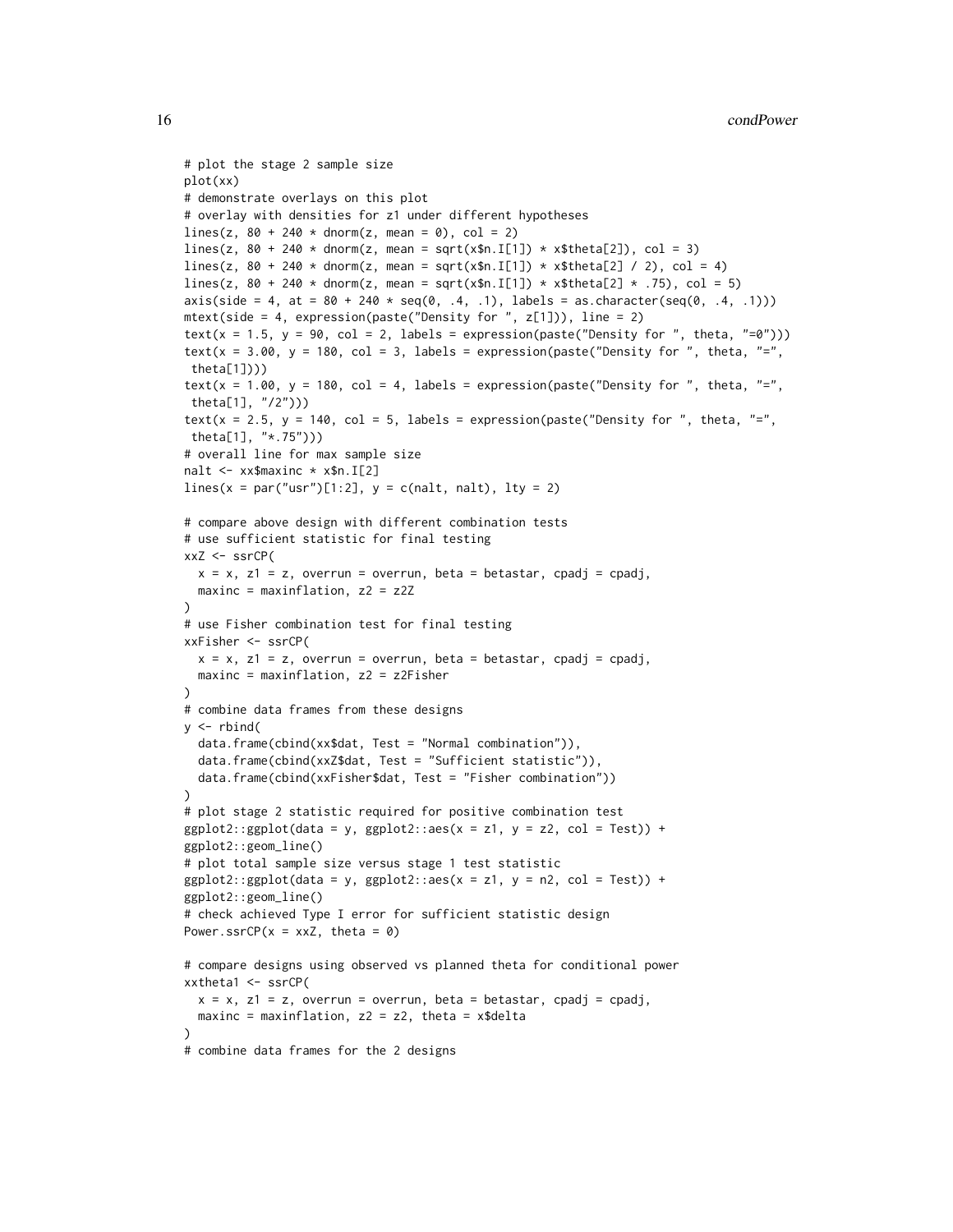#### <span id="page-16-0"></span> $eE$ vents  $17$

```
y \le - rbind(
  data.frame(cbind(xx$dat, "CP effect size" = "Obs. at IA")),
  data.frame(cbind(xxtheta1$dat, "CP effect size" = "Alt. hypothesis"))
\lambda# plot stage 2 sample size by design
ggplot2::ggplot(data = y, ggplot2::aes(x = z1, y = n2, col = CP.effect.size)) +ggplot2::geom_line()
# compare power and expected sample size
y1 \leftarrow Power.ssrCP(x = xx)y2 \leq -Power.ssrCP(x = xxtheta1)# combine data frames for the 2 designs
y3 \le- rbind(
  data.frame(cbind(y1, "CP effect size" = "Obs. at IA")),
  data.frame(cbind(y2, "CP effect size" = "Alt. hypothesis"))
)
# plot expected sample size by design and effect size
ggplot2::ggplot(data = y3, ggplot2::aes(x = delta, y = en, col = CP.effect.size)) +ggplot2::geom_line() +
ggplot2::xlab(expression(delta)) +
ggplot2::ylab("Expected sample size")
# plot power by design and effect size
ggplot2::ggplot(data = y3, ggplot2::aes(x = delta, y = Power, col = CP.effect.size)) +ggplot2::geom_line() +
ggplot2::xlab(expression(delta))
```
eEvents *Expected number of events for a time-to-event study*

#### **Description**

eEvents() is used to calculate the expected number of events for a population with a time-to-event endpoint. It is based on calculations demonstrated in Lachin and Foulkes (1986) and is fundamental in computations for the sample size method they propose. Piecewise exponential survival and dropout rates are supported as well as piecewise uniform enrollment. A stratified population is allowed. Output is the expected number of events observed given a trial duration and the above rate parameters.

eEvents() produces an object of class eEvents with the number of subjects and events for a set of pre-specified trial parameters, such as accrual duration and follow-up period. The underlying power calculation is based on Lachin and Foulkes (1986) method for proportional hazards assuming a fixed underlying hazard ratio between 2 treatment groups. The method has been extended here to enable designs to test non-inferiority. Piecewise constant enrollment and failure rates are assumed and a stratified population is allowed. See also [nSurvival](#page-65-1) for other Lachin and Foulkes (1986) methods assuming a constant hazard difference or exponential enrollment rate.

print.eEvents() formats the output for an object of class eEvents and returns the input value.

#### Usage

eEvents(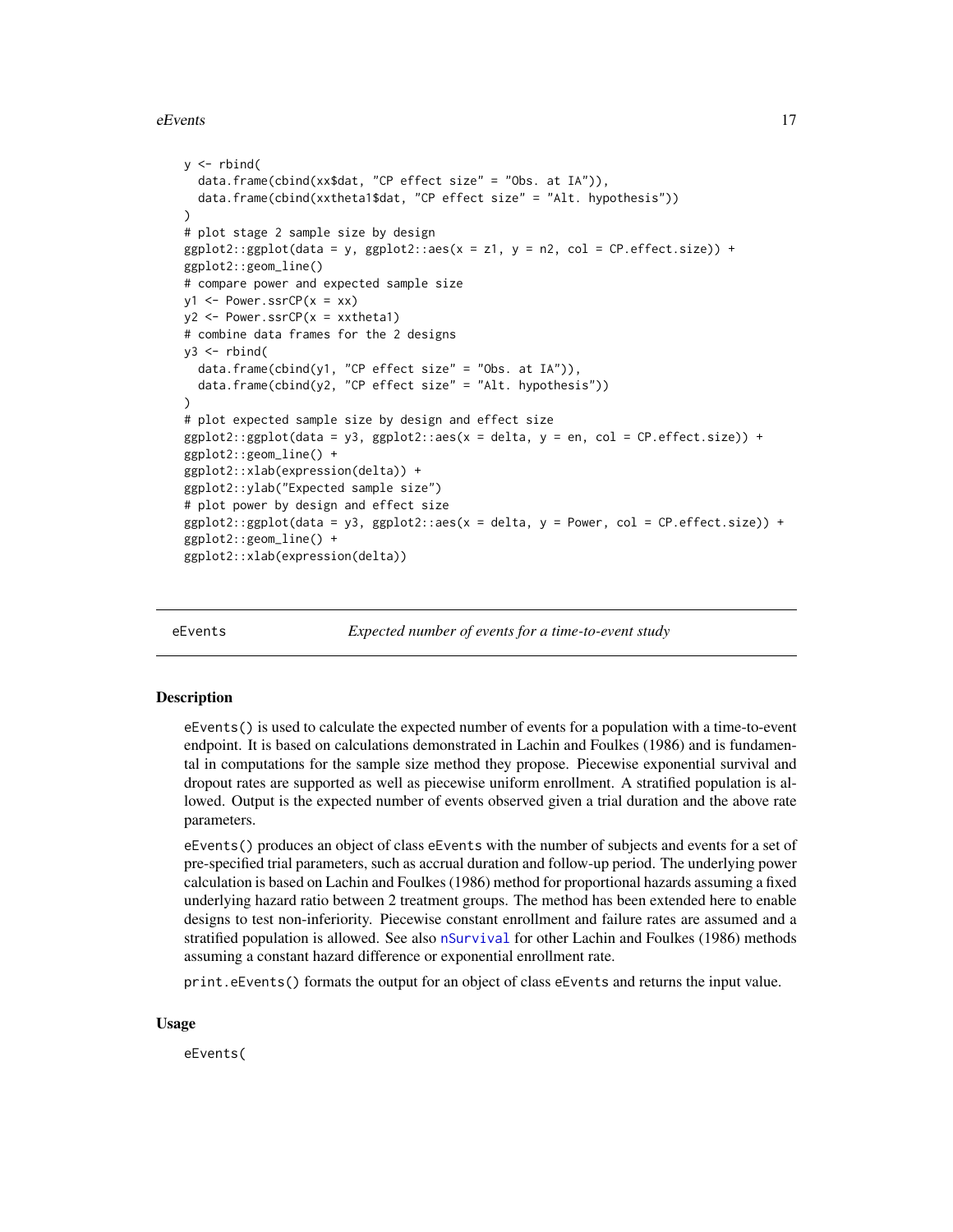#### 18 eEvents

```
lambda = 1,
 eta = \theta,
 gamma = 1,
 R = 1,S = NULL,T = 2,Tfinal = NULL,
 minfup = 0,
 digits = 4)
## S3 method for class 'eEvents'
```

```
print(x, digits = 4, ...)
```
## Arguments

| lambda       | scalar, vector or matrix of event hazard rates; rows represent time periods while<br>columns represent strata; a vector implies a single stratum.                                                                                                                  |
|--------------|--------------------------------------------------------------------------------------------------------------------------------------------------------------------------------------------------------------------------------------------------------------------|
| eta          | scalar, vector or matrix of dropout hazard rates; rows represent time periods<br>while columns represent strata; if entered as a scalar, rate is constant across<br>strata and time periods; if entered as a vector, rates are constant across strata.             |
| gamma        | a scalar, vector or matrix of rates of entry by time period (rows) and strata<br>(columns); if entered as a scalar, rate is constant across strata and time periods;<br>if entered as a vector, rates are constant across strata.                                  |
| R            | a scalar or vector of durations of time periods for recruitment rates specified in<br>rows of gamma. Length is the same as number of rows in gamma. Note that the<br>final enrollment period is extended as long as needed.                                        |
| S            | a scalar or vector of durations of piecewise constant event rates specified in<br>rows of lambda, eta and etaE; this is NULL if there is a single event rate per<br>stratum (exponential failure) or length of the number of rows in lambda minus<br>1, otherwise. |
| $\mathsf{T}$ | time of analysis; if Tfinal=NULL, this is also the study duration.                                                                                                                                                                                                 |
| Tfinal       | Study duration; if NULL, this will be replaced with T on output.                                                                                                                                                                                                   |
| minfup       | time from end of planned enrollment (sum(R) from output value of R) until<br>Tfinal.                                                                                                                                                                               |
| digits       | which controls number of digits for printing.                                                                                                                                                                                                                      |
| X            | an object of class eEvents returned from eEvents().                                                                                                                                                                                                                |
| $\cdots$     | Other arguments that may be passed to the generic print function.                                                                                                                                                                                                  |

## Value

eEvents() and print.eEvents() return an object of class eEvents which contains the following items:

| lambda | as input; converted to a matrix on output. |
|--------|--------------------------------------------|
| eta    | as input; converted to a matrix on output. |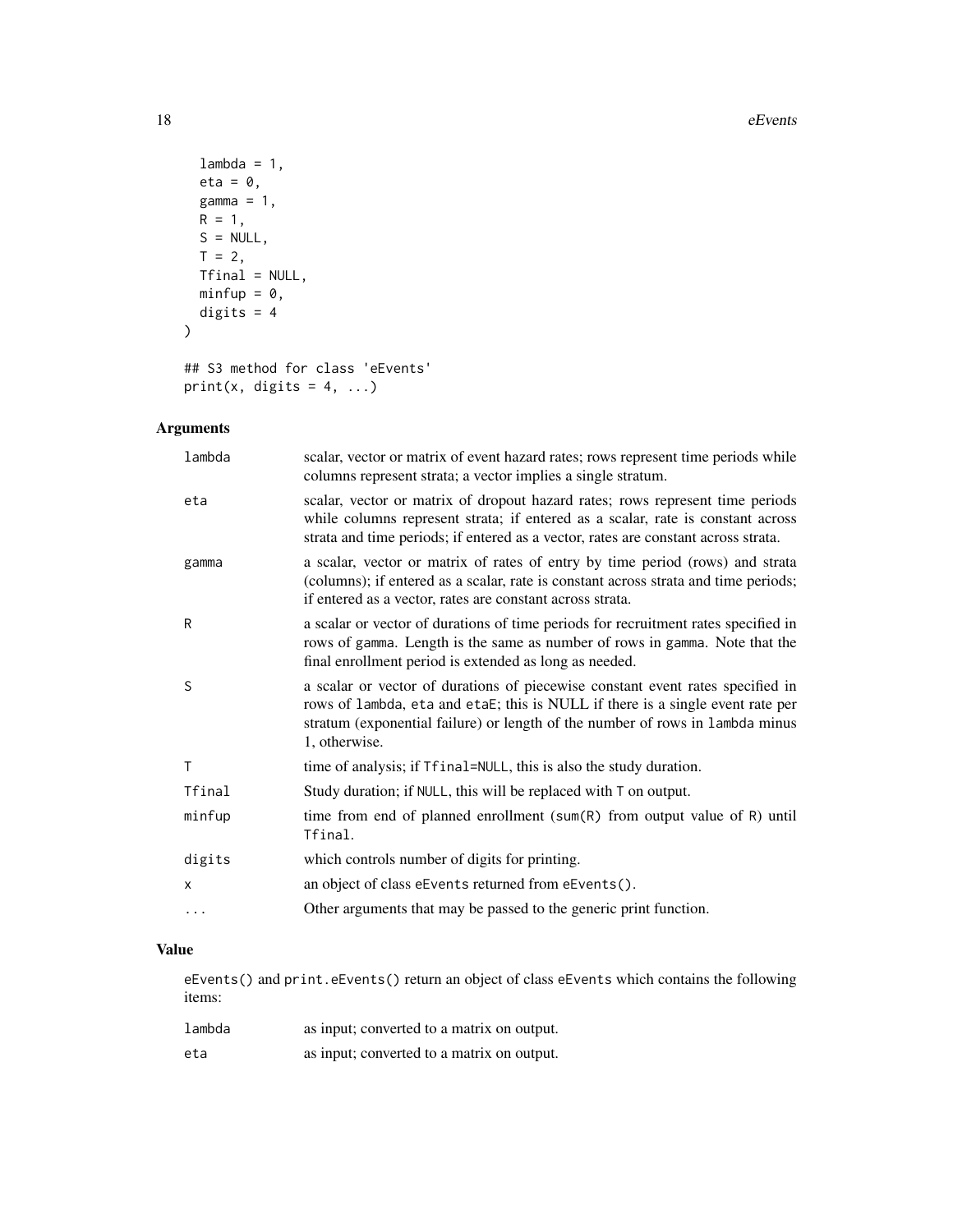#### eEvents and the extra state of the extra state of the extra state of the extra state of the extra state of the extra state of the extra state of the extra state of the extra state of the extra state of the extra state of t

| gamma  | as input.                  |
|--------|----------------------------|
| R      | as input.                  |
| S      | as input.                  |
| Т      | as input.                  |
| Tfinal | planned duration of study. |
| minfup | as input.                  |
| d      | expected number of events. |
| n      | expected sample size.      |
| digits | as input.                  |

#### Author(s)

Keaven Anderson <keaven\_anderson@merck.com>

#### References

Lachin JM and Foulkes MA (1986), Evaluation of Sample Size and Power for Analyses of Survival with Allowance for Nonuniform Patient Entry, Losses to Follow-Up, Noncompliance, and Stratification. *Biometrics*, 42, 507-519.

Bernstein D and Lagakos S (1978), Sample size and power determination for stratified clinical trials. *Journal of Statistical Computation and Simulation*, 8:65-73.

#### See Also

[gsDesign package overview,](#page-42-1) [plot.gsDesign,](#page-53-1) [gsDesign](#page-35-1), [gsHR](#page-96-1), [nSurvival](#page-65-1)

#### Examples

```
# 3 enrollment periods, 3 piecewise exponential failure rates
str(eEvents(
  lambda = c(.05, .02, .01), eta = .01, gamma = c(5, 10, 20),
  R = c(2, 1, 2), S = c(1, 1), T = 20))
# control group for example from Bernstein and Lagakos (1978)
lamC \leq c(1, .8, .5)n <- eEvents(
  lambda = matrix(c(lamC, lamC * 2 / 3), ncol = 6), eta = 0,
  gamma = matrix(.5, ncol = 6), R = 2, T = 4\mathcal{L}
```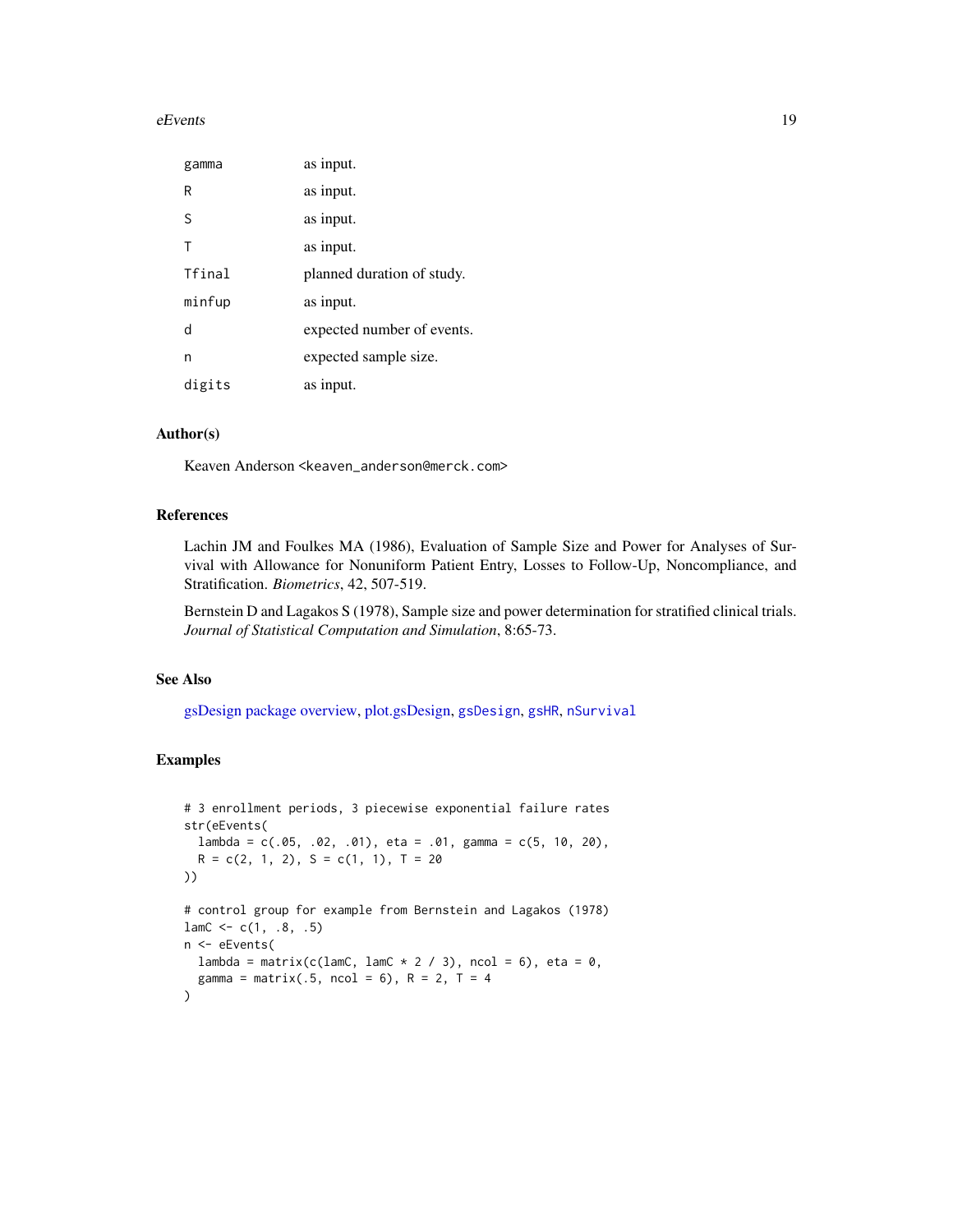<span id="page-19-0"></span>

#### **Description**

gsBinomialExact computes power/Type I error and expected sample size for a group sequential design in a single-arm trial with a binary outcome. This can also be used to compare event rates in two-arm studies. The print function has been extended using print.gsBinomialExact to print gsBinomialExact objects. Similarly, a plot function has been extended using plot.gsBinomialExact to plot gsBinomialExact objects.

binomialSPRT computes a truncated binomial sequential probability ratio test (SPRT) which is a specific instance of an exact binomial group sequential design for a single arm trial with a binary outcome.

based on predictive probability.

nBinomial1Sample uses exact binomial calculations to compute power and sample size for single arm binomial experiments.

gsBinomialExact is based on the book "Group Sequential Methods with Applications to Clinical Trials," Christopher Jennison and Bruce W. Turnbull, Chapter 12, Section 12.1.2 Exact Calculations for Binary Data. This computation is often used as an approximation for the distribution of the number of events in one treatment group out of all events when the probability of an event is small and sample size is large.

An object of class gsBinomialExact is returned. On output, the values of theta input to gsBinomialExact will be the parameter values for which the boundary crossing probabilities and expected sample sizes are computed.

Note that a[1] equal to -1 lower bound at n.I[1] means 0 successes continues at interim 1;  $a[2]=0$ at interim 2 means 0 successes stops trial for futility at 2nd analysis. For final analysis, set a[k] equal to b[k]-1 to incorporate all possibilities into non-positive trial; see example.

The sequential probability ratio test (SPRT) is a sequential testing scheme allowing testing after each observation. This likelihood ratio is used to determine upper and lower cutoffs which are linear and parallel in the number of responses as a function of sample size. binomialSPRT produces a variation the the SPRT that tests only within a range of sample sizes. While the linear SPRT bounds are continuous, actual bounds are the integer number of response at or beyond each linear bound for each sample size where testing is performed. Because of the truncation and discretization of the bounds, power and Type I error achieve will be lower than the nominal levels specified by alpha and beta which can be altered to produce desired values that are achieved by the planned sample size. See also example that shows computation of Type I error when futility bound is considered non-binding.

Note that if the objective of a design is to demonstrate that a rate (e.g., failure rate) is lower than a certain level, two approaches can be taken. First, 1 minus the failure rate is the success rate and this can be used for planning. Second, the role of beta becomes to express Type I error and alpha is used to express Type II error.

Plots produced include boundary plots, expected sample size, response rate at the boundary and power.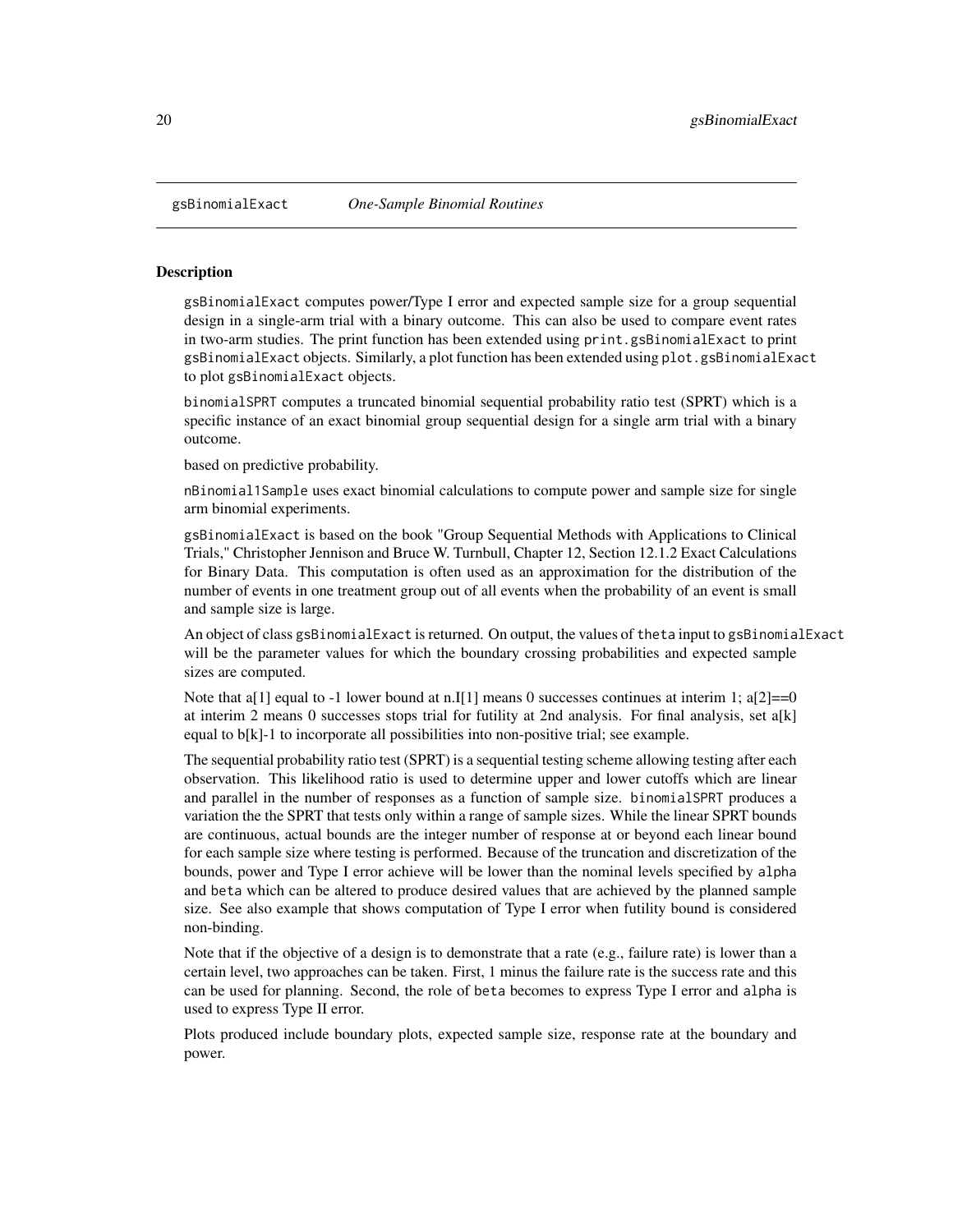#### gsBinomialExact 21

gsBinomial1Sample uses exact binomial computations based on the base R functions qbinom() and pbinom(). The tabular output may be convenient for plotting. Note that input variables are largely not checked, so the user is largely responsible for results; it is a good idea to do a run with outtype=3 to check that you have done things appropriately. If n is not ordered (a bad idea) or not sequential (maybe OK), be aware of possible consequences.

nBinomial1Sample is based on code from Marc Schwartz <marc\_schwartz@me.com>. The possible sample size vector n needs to be selected in such a fashion that it covers the possible range of values that include the true minimum. NOTE: the one-sided evaluation of significance is more conservative than using the 2-sided exact test in binom.test.

#### Usage

```
gsBinomialExact(
  k = 2,theta = c(0.1, 0.2),
  n.I = c(50, 100),a = c(3, 7),
  b = c(20, 30))
binomialSPRT(
  p0 = 0.05,
  p1 = 0.25,
  alpha = 0.1,
  beta = 0.15,
  min = 10,
  maxn = 35\lambda## S3 method for class 'gsBinomialExact'
plot(x, plottype = 1, ...)## S3 method for class 'binomialSPRT'
plot(x, plottype = 1, ...)nBinomial1Sample(
  p0 = 0.9,
  p1 = 0.95,
  alpha = 0.025,
  beta = NULL,
  n = 200:250,
  outtype = 1,
  conservative = FALSE
\mathcal{L}
```
#### Arguments

k Number of analyses planned, including interim and final.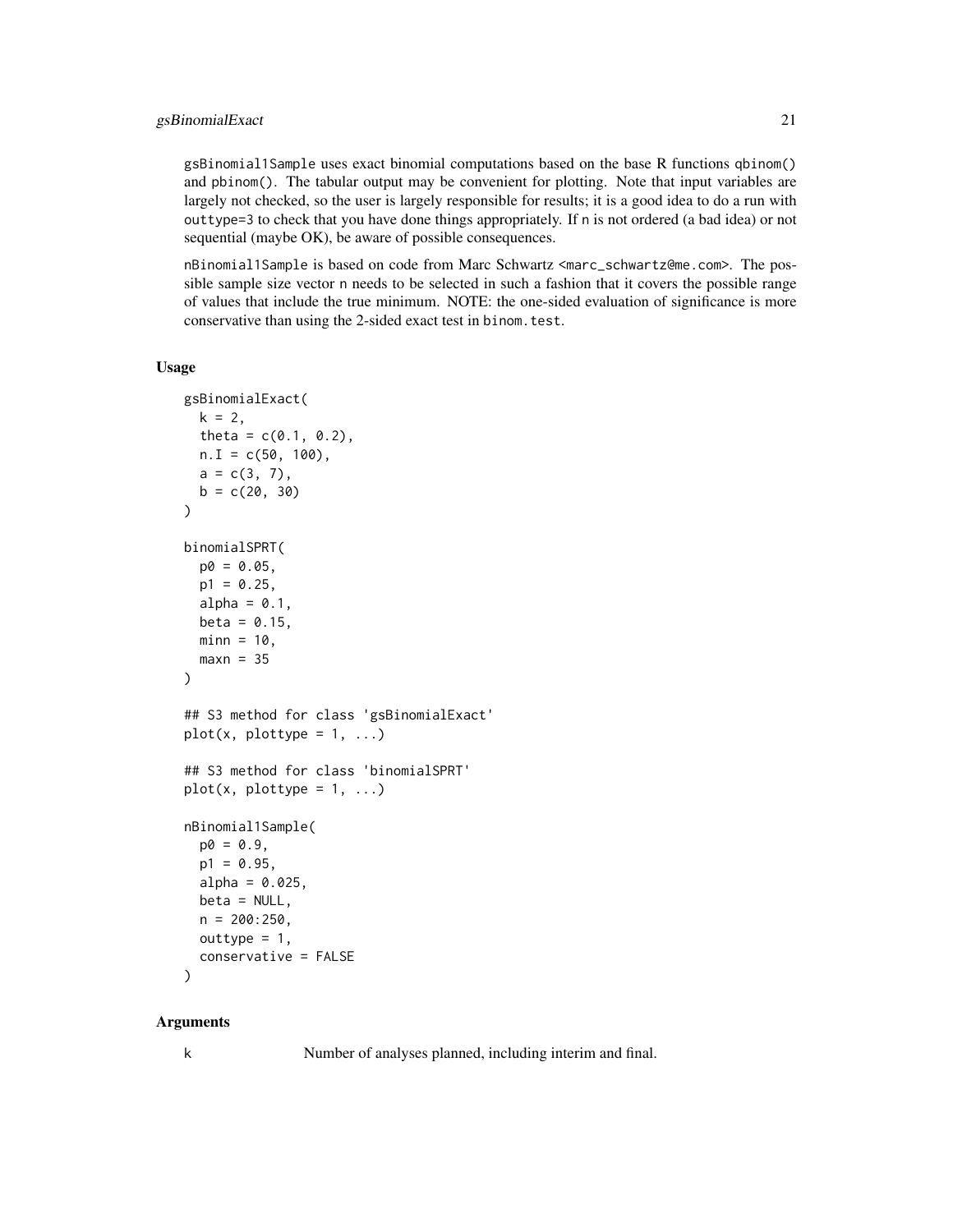| theta        | Vector of possible underling binomial probabilities for a single binomial sample.                                                                                                                                                                                                                                                                                                                                                                                                                                                                                              |
|--------------|--------------------------------------------------------------------------------------------------------------------------------------------------------------------------------------------------------------------------------------------------------------------------------------------------------------------------------------------------------------------------------------------------------------------------------------------------------------------------------------------------------------------------------------------------------------------------------|
| n.I          | Sample size at analyses (increasing positive integers); vector of length k.                                                                                                                                                                                                                                                                                                                                                                                                                                                                                                    |
| a            | Number of "successes" required to cross lower bound cutoffs to reject p1 in<br>favor of p0 at each analysis; vector of length k; -1 means no lower bound.                                                                                                                                                                                                                                                                                                                                                                                                                      |
| b            | Number of "successes" required to cross upper bound cutoffs for rejecting p0 in<br>favor of p1 at each analysis; vector of length k.                                                                                                                                                                                                                                                                                                                                                                                                                                           |
| p0           | Lower of the two response (event) rates hypothesized.                                                                                                                                                                                                                                                                                                                                                                                                                                                                                                                          |
| p1           | Higher of the two response (event) rates hypothesized.                                                                                                                                                                                                                                                                                                                                                                                                                                                                                                                         |
| alpha        | Nominal probability of rejecting response (event) rate p0 when it is true.                                                                                                                                                                                                                                                                                                                                                                                                                                                                                                     |
| beta         | Nominal probability of rejecting response (event) rate p1 when it is true. If<br>NULL, Type II error will be computed for all input values of n and output will<br>be in a data frame.                                                                                                                                                                                                                                                                                                                                                                                         |
| minn         | Minimum sample size at which sequential testing begins.                                                                                                                                                                                                                                                                                                                                                                                                                                                                                                                        |
| maxn         | Maximum sample size.                                                                                                                                                                                                                                                                                                                                                                                                                                                                                                                                                           |
| x            | Item of class gsBinomialExact or binomialSPRT for print.gsBinomialExact.<br>Item of class gsBinomialExact for plot.gsBinomialExact. Item of class<br>binomialSPRT for item of class plot.binomialSPRT.                                                                                                                                                                                                                                                                                                                                                                         |
| plottype     | 1 produces a plot with counts of response at bounds (for binomialSPRT, also<br>produces linear SPRT bounds); 2 produces a plot with power to reject null and<br>alternate response rates as well as the probability of not crossing a bound by the<br>maximum sample size; 3 produces a plot with the response rate at the boundary<br>as a function of sample size when the boundary is crossed; 6 produces a plot of<br>the expected sample size by the underlying event rate (this assumes there is no<br>enrollment beyond the sample size where the boundary is crossed). |
|              | arguments passed through to ggplot.                                                                                                                                                                                                                                                                                                                                                                                                                                                                                                                                            |
| n            | sample sizes to be considered for nBinomial1Sample. These should be ordered<br>from smallest to largest and be $> 0$ .                                                                                                                                                                                                                                                                                                                                                                                                                                                         |
| outtype      | Operative when beta ! = NULL. 1 means routine will return a single integer sam-<br>ple size while for output=2a data frame is returned (see Value); note that this<br>not operative is beta is NULL in which case a data table is returned with Type II<br>error and power for each input value of n.                                                                                                                                                                                                                                                                          |
| conservative | operative when outtype=1 or 2 and beta != NULL. Default FALSE selects mini-<br>mum sample size for which power is at least 1-beta. When conservative=TRUE,<br>the minimum sample sample size for which power is at least 1-beta and there<br>is no larger sample size in the input n where power is less than 1-beta.                                                                                                                                                                                                                                                          |

### Value

gsBinomialExact() returns a list of class gsBinomialExact and gsProbability (see example); when displaying one of these objects, the default function to print is print.gsProbability(). The object returned from gsBinomialExact() contains the following elements:

k As input. theta As input.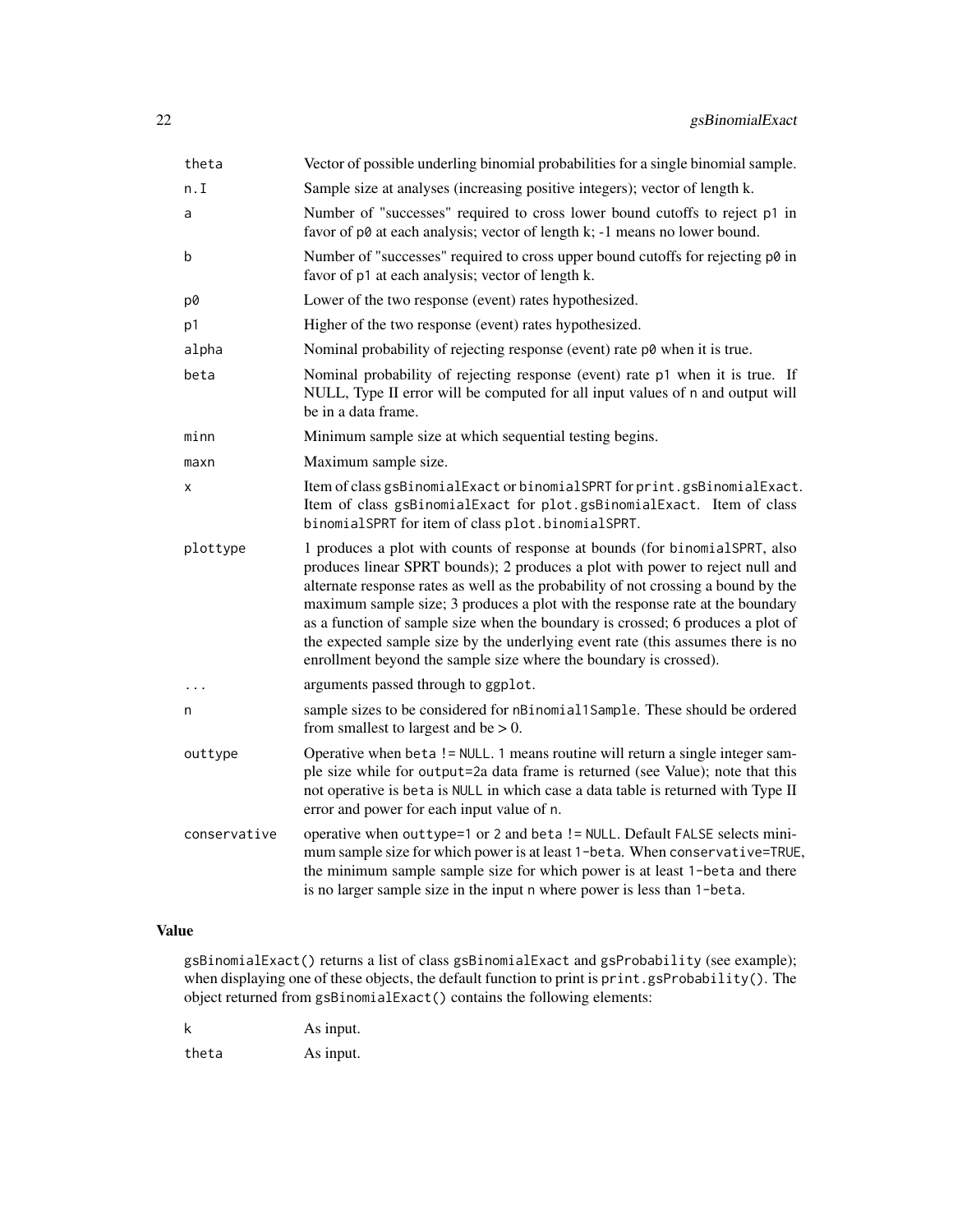| n.I   | As input.                                                                                                                                                                                                                                                                                                                                                          |
|-------|--------------------------------------------------------------------------------------------------------------------------------------------------------------------------------------------------------------------------------------------------------------------------------------------------------------------------------------------------------------------|
| lower | A list containing two elements: bound is as input in a and prob is a matrix of<br>boundary crossing probabilities. Element i, j contains the boundary crossing<br>probability at analysis i for the j-th element of theta input. All boundary<br>crossing is assumed to be binding for this computation; that is, the trial must<br>stop if a boundary is crossed. |
| upper | A list of the same form as lower containing the upper bound and upper boundary<br>crossing probabilities.                                                                                                                                                                                                                                                          |
| en    | A vector of the same length as the ta containing expected sample sizes for the<br>trial design corresponding to each value in the vector theta.                                                                                                                                                                                                                    |

binomialSPRT produces an object of class binomialSPRT that is an extension of the gsBinomialExact class. The values returned in addition to those returned by gsBinomialExact are:

| intercept      | A vector of length 2 with the intercepts for the two SPRT bounds.                                 |
|----------------|---------------------------------------------------------------------------------------------------|
| slope          | A scalar with the common slope of the SPRT bounds.                                                |
| alpha          | As input. Note that this will exceed the actual Type I error achieved by the<br>design returned.  |
| beta           | As input. Note that this will exceed the actual Type II error achieved by the<br>design returned. |
| p0             | As input.                                                                                         |
| p <sub>1</sub> | As input.                                                                                         |

nBinomial1Sample produces a data frame with power for each input value in n if beta=NULL. Otherwise, a sample size achieving the desired power is returned unless the minimum power for the values input in n is greater than or equal to the target or the maximum yields power less than the target, in which case an error message is shown. The input variable outtype has no effect if beta=NULL. Otherwise, outtype=1 results in return of an integer sample size and outtype=2 results in a data frame with one record which includes the desired sample size. When a data frame is returned, the variables include:

| p0     | Input null hypothesis event (or response) rate.                                                    |
|--------|----------------------------------------------------------------------------------------------------|
| p1     | Input alternative hypothesis (or response) rate; must be $> p\delta$ .                             |
| alpha  | Input Type I error.                                                                                |
| beta   | Input Type II error except when input is NULL in which case realized Type II<br>error is computed. |
| n      | sample size.                                                                                       |
| b      | cutoff given n to control Type I error; value is NULL if no such value exists.                     |
| alphaR | Type I error achieved for each output value of n; less than or equal to the input<br>value alpha.  |
| Power  | Power achieved for each output value of n.                                                         |

#### Note

The manual is not linked to this help file, but is available in library/gsdesign/doc/gsDesignManual.pdf in the directory where R is installed.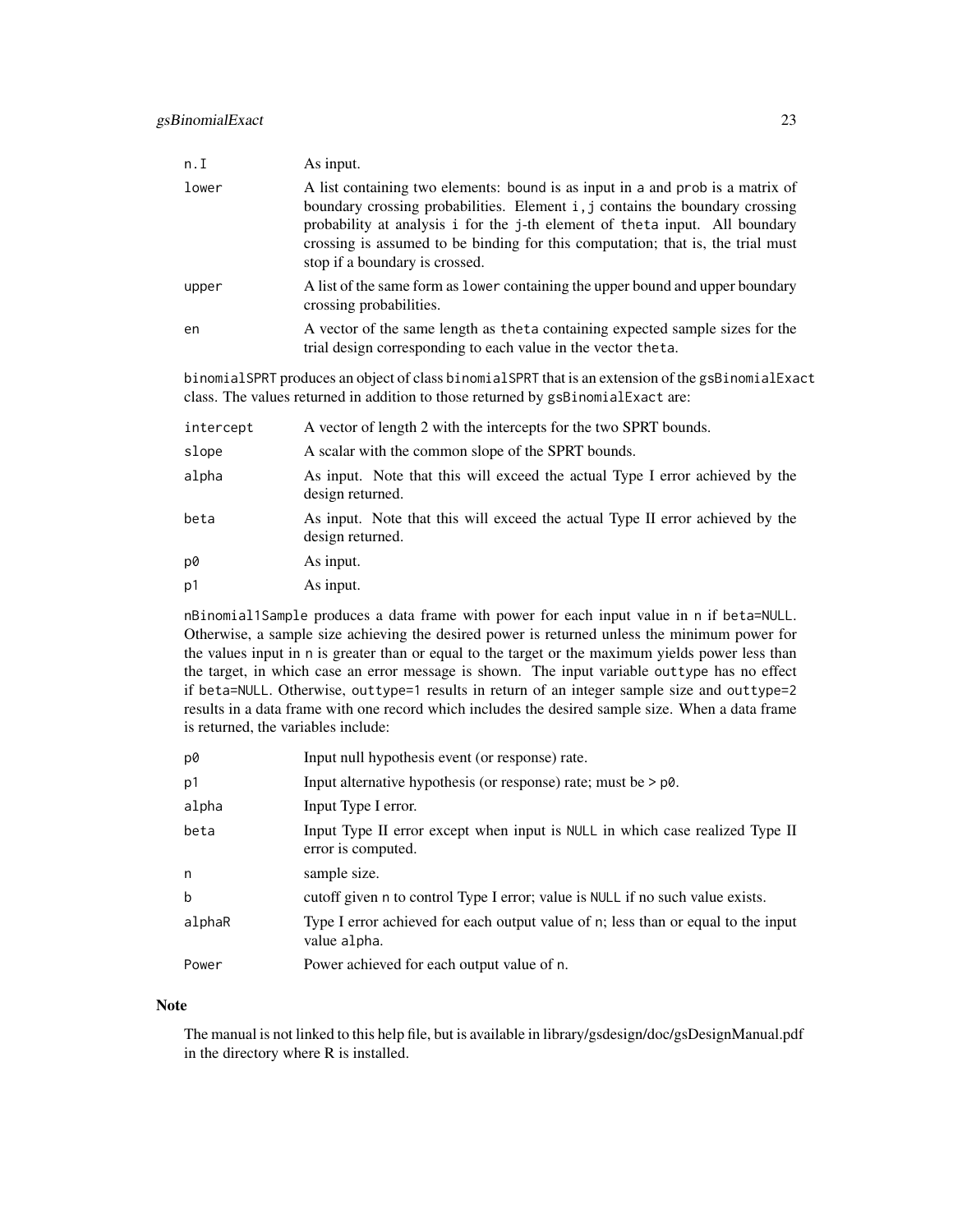#### Author(s)

Jon Hartzel, Yevgen Tymofyeyev and Keaven Anderson <keaven\_anderson@merck.com>

#### References

Jennison C and Turnbull BW (2000), *Group Sequential Methods with Applications to Clinical Trials*. Boca Raton: Chapman and Hall.

Code for nBinomial1Sample was based on code developed by <marc\_schwartz@me.com>.

#### See Also

[gsProbability](#page-43-1)

#### Examples

```
library(ggplot2)
zz <- gsBinomialExact(
  k = 3, theta = seq(0, 1, 0.1), n.I = c(12, 24, 36),
  a = c(-1, 0, 11), b = c(5, 9, 12))
# let's see what class this is
class(zz)
# because of "gsProbability" class above, following is equivalent to
# \code{print.gsProbability(zz)}
zz
# also plot (see also plots below for \code{binomialSPRT})
# add lines using geom_line()
plot(zz) +
ggplot2::geom_line()
# now for SPRT examples
x \le - binomialSPRT(p0 = .05, p1 = .25, alpha = .1, beta = .2)
# boundary plot
plot(x)
# power plot
plot(x, plottype = 2)# Response (event) rate at boundary
plot(x, plottype = 3)
# Expected sample size at boundary crossing or end of trial
plot(x, plottype = 6)# sample size for single arm exact binomial
# plot of table of power by sample size
# note that outtype need no be specified if beta is NULL
nb1 <- nBinomial1Sample(p0 = 0.05, p1=0.2, alpha = 0.025, beta=NULL, n = 25:40)
nb1
```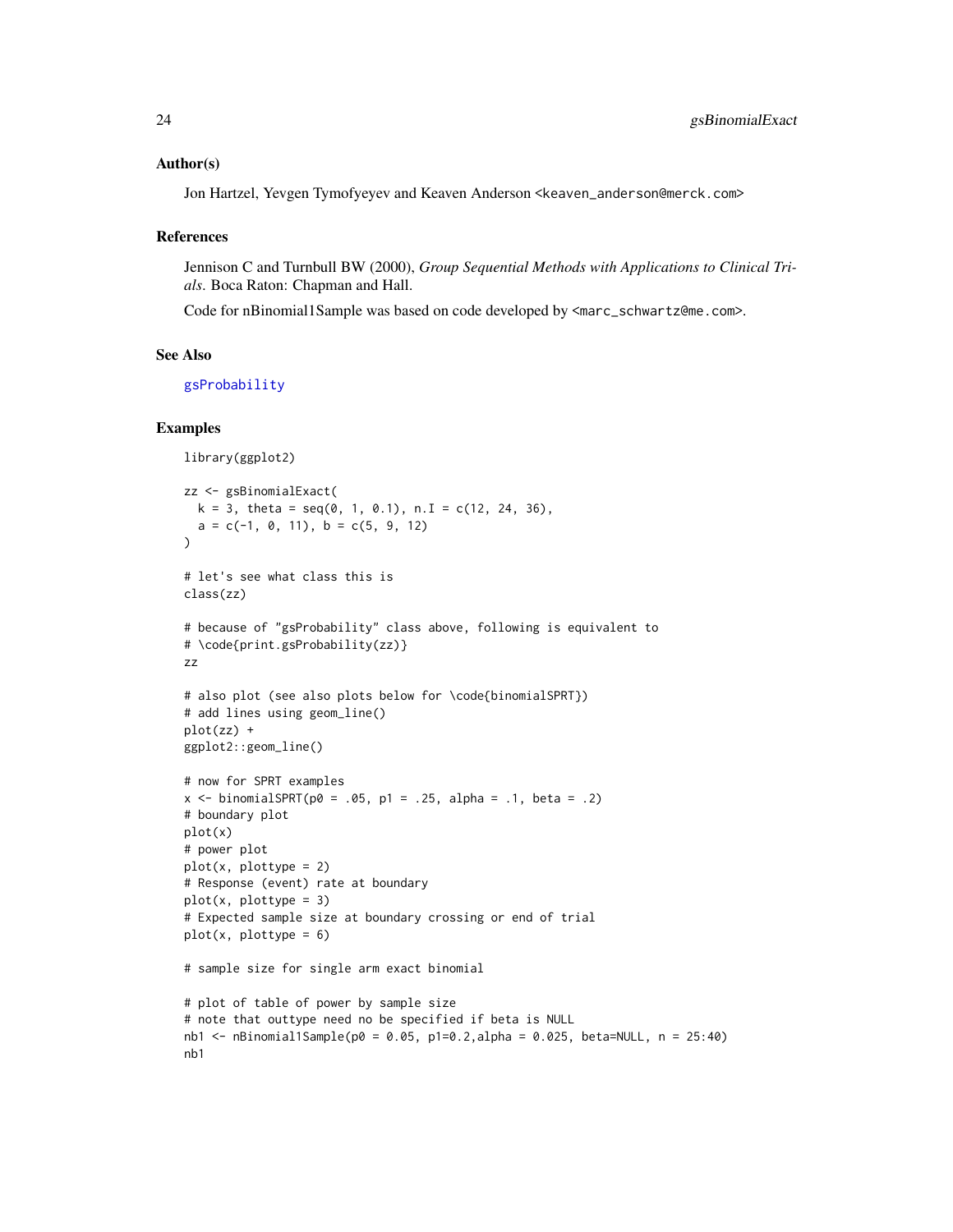#### <span id="page-24-0"></span>gsBound 25

```
library(scales)
ggplot2::ggplot(nb1, ggplot2::aes(x = n, y = Power)) +ggplot2::geom_line() +
ggplot2::geom_point() +
ggplot2::scale_y_continuous(labels = percent)
# simple call with same parameters to get minimum sample size yielding desired power
nBinomial1Sample(p0 = 0.05, p1 = 0.2, alpha = 0.025, beta = .2, n = 25:40)
# change to 'conservative' if you want all larger sample
# sizes to also provide adequate power
nBinomial1Sample(p0 = 0.05, p1 = 0.2, alpha = 0.025, beta = .2, n = 25:40, conservative = TRUE)# print out more information for the selected derived sample size
nBinomial1Sample(p0 = 0.05, p1 = 0.2, alpha = 0.025, beta = .2, n = 25:40, conservative = TRUE,outtype = 2)
# what happens if input sample sizes not sufficient?
## Not run:
 nBinomial1Sample(p0 = 0.05, p1 = 0.2, alpha = 0.025, beta = .2, n = 25:30)
## End(Not run)
```
gsBound *Boundary derivation - low level*

#### Description

gsBound() and gsBound1() are lower-level functions used to find boundaries for a group sequential design. They are not recommended (especially gsBound1()) for casual users. These functions do not adjust sample size as gsDesign() does to ensure appropriate power for a design.

gsBound() computes upper and lower bounds given boundary crossing probabilities assuming a mean of 0, the usual null hypothesis. gsBound1() computes the upper bound given a lower boundary, upper boundary crossing probabilities and an arbitrary mean (theta).

The function gsBound1() requires special attention to detail and knowledge of behavior when a design corresponding to the input parameters does not exist.

#### Usage

```
gsBound(I, trueneg, falsepos, tol = 1e-06, r = 18, printer = 0)
```

```
gsBound1(theta, I, a, problem, tol = 1e-06, r = 18, printer = 0)
```
#### Arguments

|          | Vector containing statistical information planned at each analysis.          |
|----------|------------------------------------------------------------------------------|
| trueneg  | Vector of desired probabilities for crossing upper bound assuming mean of 0. |
| falsepos | Vector of desired probabilities for crossing lower bound assuming mean of 0. |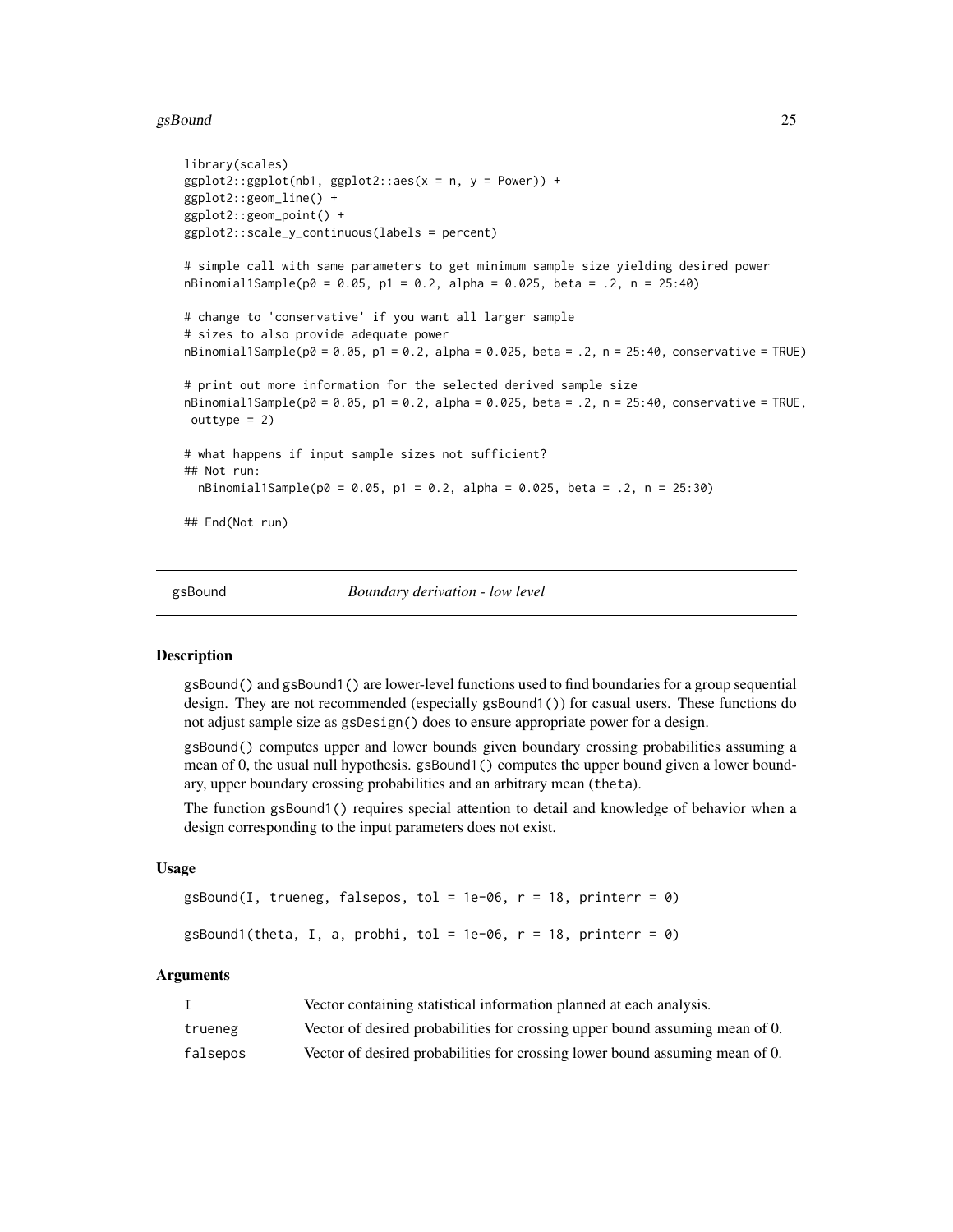| tol      | Tolerance for error (scalar; default is 0.000001). Normally this will not be<br>changed by the user. This does not translate directly to number of digits of<br>accuracy, so use extra decimal places.                                                                                                                 |
|----------|------------------------------------------------------------------------------------------------------------------------------------------------------------------------------------------------------------------------------------------------------------------------------------------------------------------------|
|          | Single integer value controlling grid for numerical integration as in Jennison<br>and Turnbull (2000); default is 18, range is 1 to 80. Larger values provide larger<br>number of grid points and greater accuracy. Normally r will not be changed by<br>the user.                                                     |
| printerr | If this scalar argument set to 1, this will print messages from underlying $C$ pro-<br>gram. Mainly intended to notify user when an output solution does not match<br>input specifications. This is not intended to stop execution as this often occurs<br>when deriving a design in gsDesign that uses beta-spending. |
| theta    | Scalar containing mean (drift) per unit of statistical information.                                                                                                                                                                                                                                                    |
| a        | Vector containing lower bound that is fixed for use in gsBound1.                                                                                                                                                                                                                                                       |
| probhi   | Vector of desired probabilities for crossing upper bound assuming mean of theta.                                                                                                                                                                                                                                       |

## Value

Both routines return a list. Common items returned by the two routines are:

| k                                            | The length of vectors input; a scalar.                                                                                                                                        |  |
|----------------------------------------------|-------------------------------------------------------------------------------------------------------------------------------------------------------------------------------|--|
| theta                                        | As input in gsBound1(); 0 for gsBound().                                                                                                                                      |  |
| I                                            | As input.                                                                                                                                                                     |  |
| a                                            | For gsbound1, this is as input. For gsbound this is the derived lower bound-<br>ary required to yield the input boundary crossing probabilities under the null<br>hypothesis. |  |
| b                                            | The derived upper boundary required to yield the input boundary crossing prob-<br>abilities under the null hypothesis.                                                        |  |
| tol                                          | As input.                                                                                                                                                                     |  |
| r                                            | As input.                                                                                                                                                                     |  |
| error                                        | Error code. 0 if no error; greater than 0 otherwise.                                                                                                                          |  |
| gsBound() also returns the following items:  |                                                                                                                                                                               |  |
| rates                                        | a list containing two items:                                                                                                                                                  |  |
| falsepos                                     | vector of upper boundary crossing probabilities as input.                                                                                                                     |  |
| trueneg                                      | vector of lower boundary crossing probabilities as input.                                                                                                                     |  |
| gsBound1() also returns the following items: |                                                                                                                                                                               |  |
| problo                                       | vector of lower boundary crossing probabilities; computed using input lower<br>bound and derived upper bound.                                                                 |  |
| probhi                                       | vector of upper boundary crossing probabilities as input.                                                                                                                     |  |

### Note

The manual is not linked to this help file, but is available in library/gsdesign/doc/gsDesignManual.pdf in the directory where R is installed.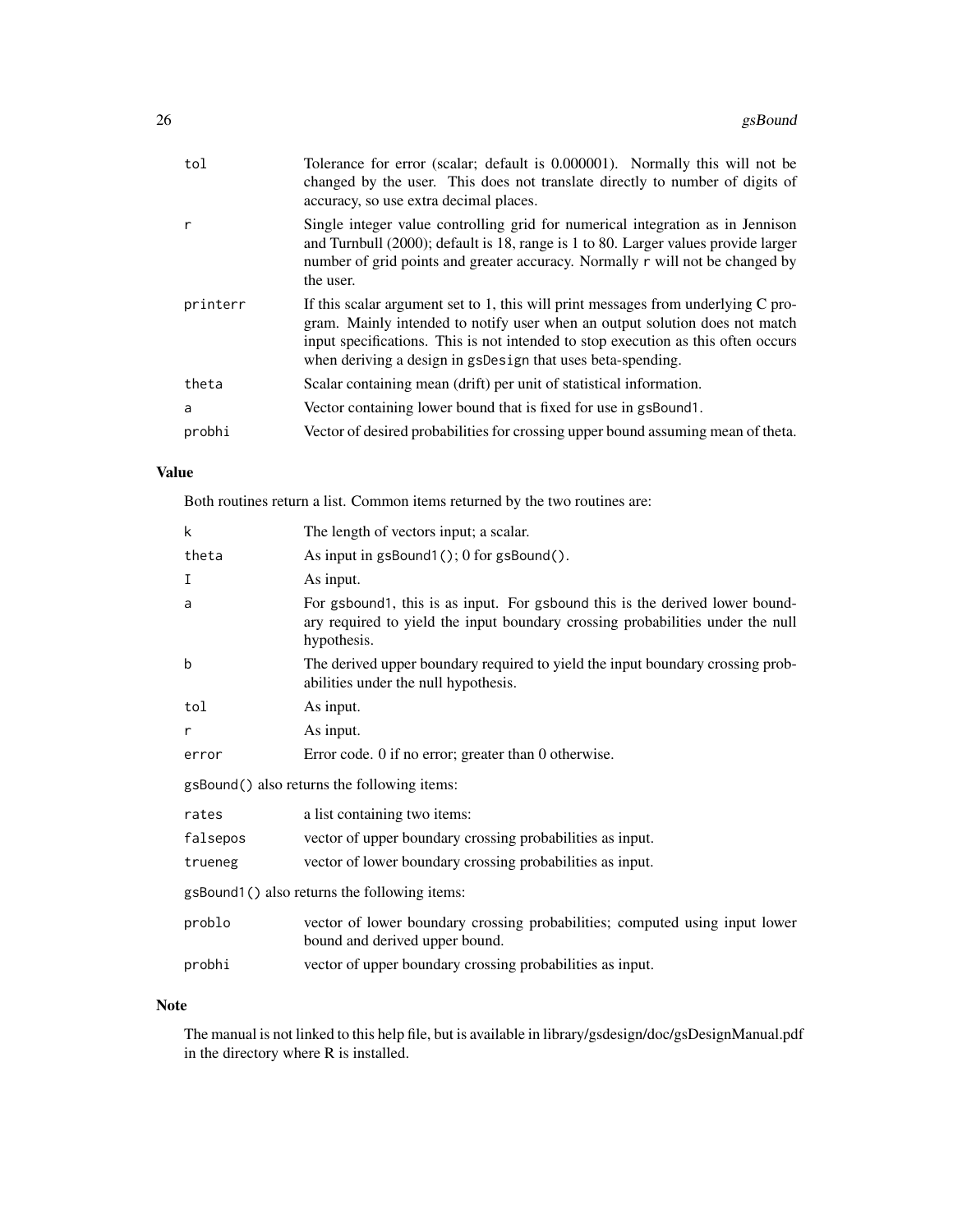#### gsBound 27 and 27 and 27 and 27 and 27 and 27 and 27 and 27 and 27 and 27 and 27 and 27 and 27 and 27

#### Author(s)

Keaven Anderson <keaven\_anderson@merck.com>

#### References

Jennison C and Turnbull BW (2000), *Group Sequential Methods with Applications to Clinical Trials*. Boca Raton: Chapman and Hall.

#### See Also

[gsDesign package overview,](#page-42-1) [gsDesign](#page-35-1), [gsProbability](#page-43-1)

#### Examples

```
# set boundaries so that probability is .01 of first crossing
# each upper boundary and .02 of crossing each lower boundary
# under the null hypothesis
x \leq - gsBound(
  I = c(1, 2, 3) / 3, trueneg = rep(.02, 3),
  falsepos = rep(.01, 3))
x
# use gsBound1 to set up boundary for a 1-sided test
x \leq - gsBound1(
  theta = 0, I = c(1, 2, 3) / 3, a = rep(-20, 3),
  probhi = c(.001, .009, .015)\mathcal{L}x$b
# check boundary crossing probabilities with gsProbability
y \leq gsProbability(k = 3, theta = 0, n. I = x$I, a = x$a, b = x$b)$upper$prob
# Note that gsBound1 only computes upper bound
# To get a lower bound under a parameter value theta:
# use minus the upper bound as a lower bound
# replace theta with -theta
# set probhi as desired lower boundary crossing probabilities
# Here we let set lower boundary crossing at 0.05 at each analysis
# assuming theta=2.2
y <- gsBound1(
  theta = -2.2, I = c(1, 2, 3) / 3, a = -x$b,
  probhi = rep(.05, 3))
y$b
# Now use gsProbability to look at design
# Note that lower boundary crossing probabilities are as
# specified for theta=2.2, but for theta=0 the upper boundary
# crossing probabilities are smaller than originally specified
```
<sup>#</sup> above after first interim analysis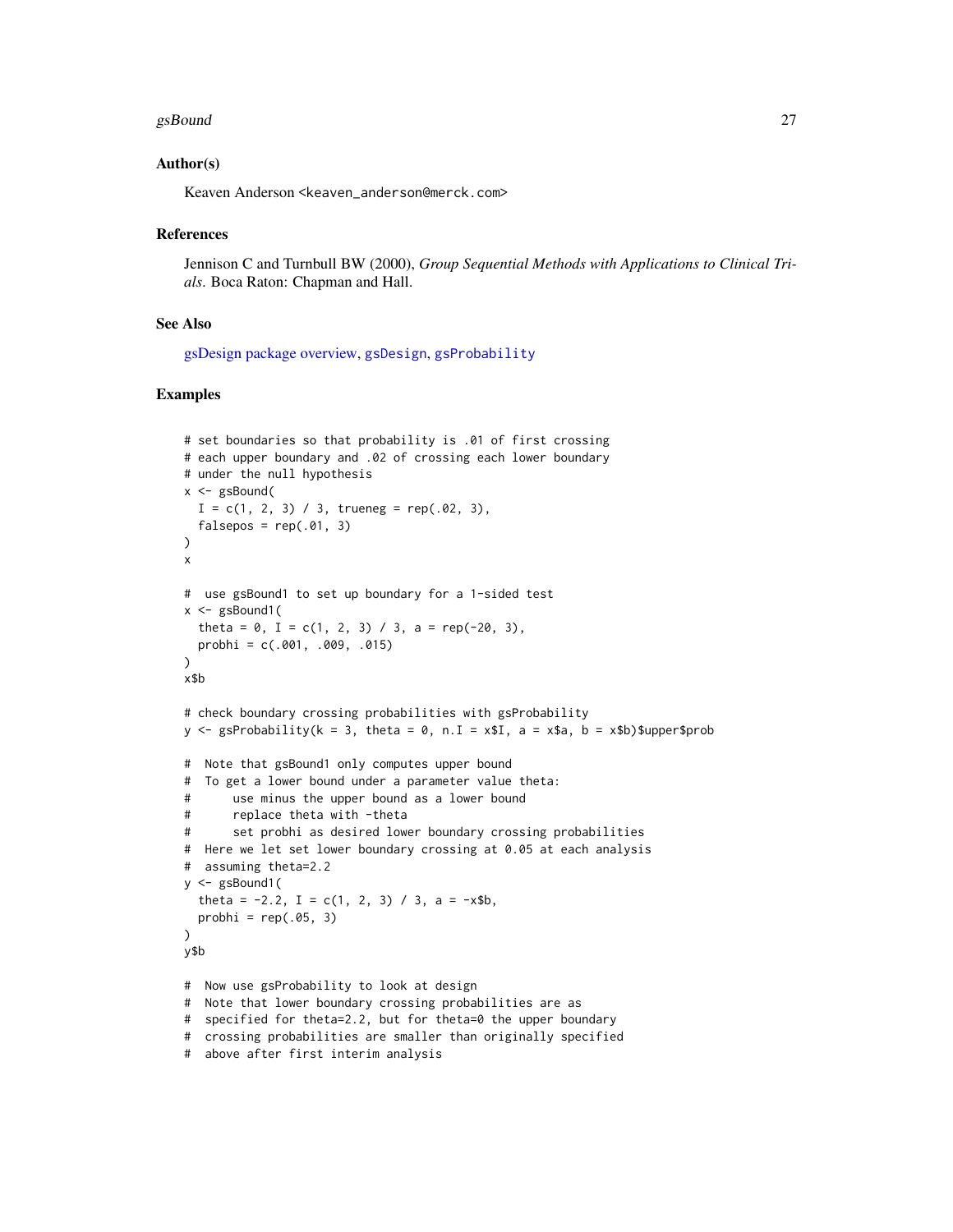<span id="page-27-0"></span> $g$ sProbability(k = length(x\$b), theta = c(0, 2.2), n.I = x\$I, b = x\$b, a = -y\$b)

<span id="page-27-1"></span>gsBoundCP *Conditional Power at Interim Boundaries*

#### Description

gsBoundCP() computes the total probability of crossing future upper bounds given an interim test statistic at an interim bound. For each interim boundary, assumes an interim test statistic at the boundary and computes the probability of crossing any of the later upper boundaries.

See Conditional power section of manual for further clarification. See also Muller and Schaffer (2001) for background theory.

#### Usage

gsBoundCP(x, theta = "thetahat",  $r = 18$ )

#### Arguments

| x     | An object of type gsDesign or gsProbability                                                                                                                                                                                                                                                                                                                                                                                  |
|-------|------------------------------------------------------------------------------------------------------------------------------------------------------------------------------------------------------------------------------------------------------------------------------------------------------------------------------------------------------------------------------------------------------------------------------|
| theta | if "the tahat" and $class(x)! = "gsDesign", conditional power computations$<br>for each boundary value are computed using estimated treatment effect assuming<br>a test statistic at that boundary $(zi/sqrt(xfn. I[i])$ at analysis i, interim test<br>statistic zi and interim sample size/statistical information of $x$ \$n. I[i]). Other-<br>wise, conditional power is computed assuming the input scalar value theta. |
| r     | Integer value controlling grid for numerical integration as in Jennison and Turn-<br>bull (2000); default is 18, range is 1 to 80. Larger values provide larger number<br>of grid points and greater accuracy. Normally r will not be changed by the user.                                                                                                                                                                   |

#### Value

A list containing two vectors, CPlo and CPhi.

| CPlo | A vector of length x\$k-1 with conditional powers of crossing upper bounds<br>given interim test statistics at each lower bound  |
|------|----------------------------------------------------------------------------------------------------------------------------------|
| CPhi | A vector of length x\$k-1 with conditional powers of crossing upper bounds<br>given interim test statistics at each upper bound. |

#### Note

The manual is not linked to this help file, but is available in library/gsdesign/doc/gsDesignManual.pdf in the directory where R is installed.

#### Author(s)

Keaven Anderson <keaven\_anderson@merck.com>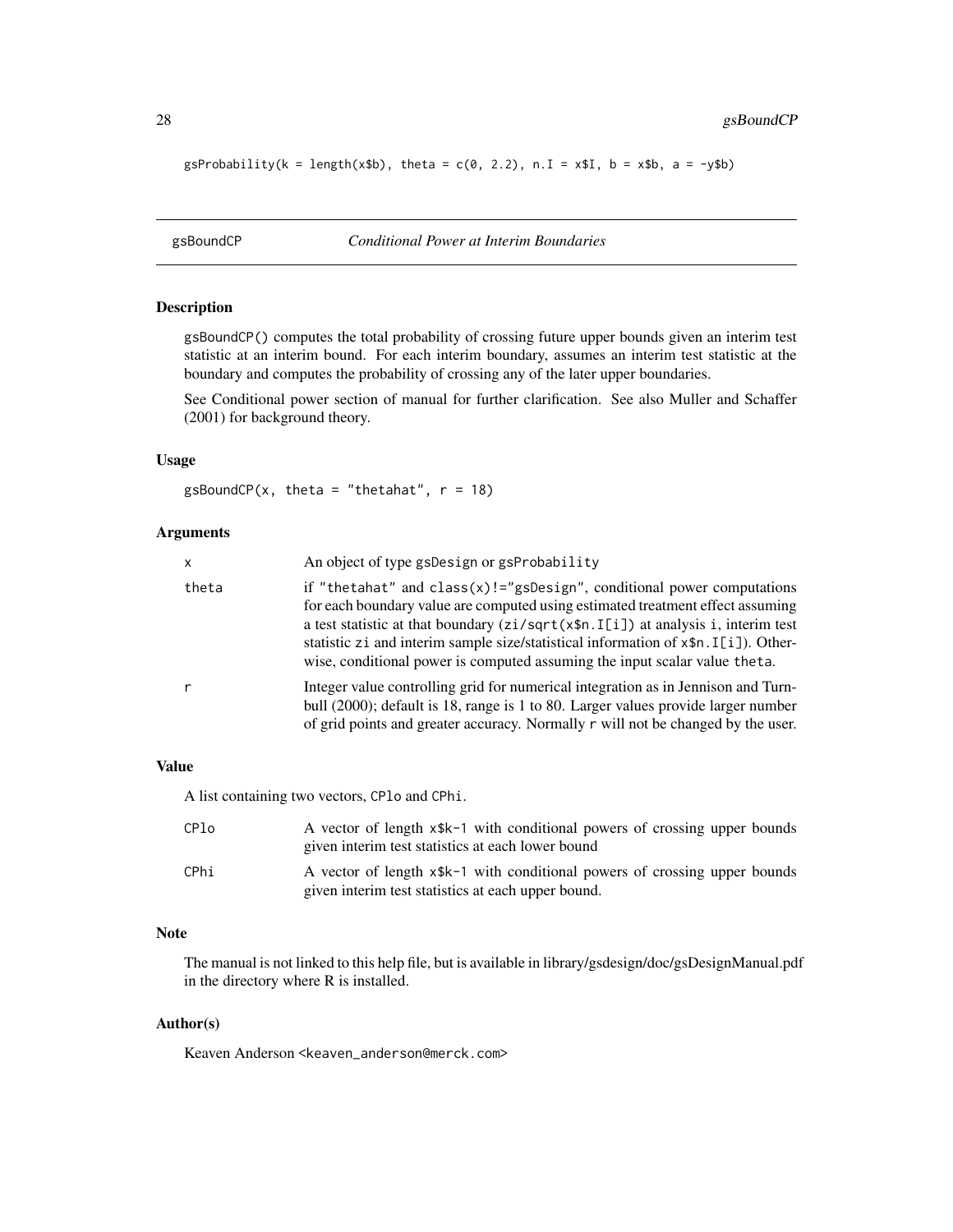#### <span id="page-28-0"></span> $\epsilon$ gsCP 29

#### References

Jennison C and Turnbull BW (2000), *Group Sequential Methods with Applications to Clinical Trials*. Boca Raton: Chapman and Hall.

Muller, Hans-Helge and Schaffer, Helmut (2001), Adaptive group sequential designs for clinical trials: combining the advantages of adaptive and classical group sequential approaches. *Biometrics*;57:886-891.

#### See Also

[gsDesign](#page-35-1), [gsProbability](#page-43-1), [gsCP](#page-28-1)

#### Examples

```
# set up a group sequential design
x \leq - gsDesign(k = 5)
x
# compute conditional power based on interim treatment effects
gsBoundCP(x)
# compute conditional power based on original x$delta
gsBoundCP(x, theta = x$delta)
```
<span id="page-28-1"></span>gsCP *Conditional and Predictive Power, Overall and Conditional Probability of Success*

#### <span id="page-28-2"></span>Description

gsCP() computes conditional boundary crossing probabilities at future planned analyses for a given group sequential design assuming an interim z-statistic at a specified interim analysis. While gsCP() is designed toward computing conditional power for a variety of underlying parameter values, [condPower](#page-10-1) is built to compute conditional power for a variety of interim test statistic values which is useful for sample size adaptation (see [ssrCP](#page-10-2)). gsPP() averages conditional power across a posterior distribution to compute predictive power. gsPI() computes Bayesian prediction intervals for future analyses corresponding to results produced by gsPP(). gsPosterior() computes the posterior density for the group sequential design parameter of interest given a prior density and an interim outcome that is exact or in an interval. gsPOS() computes the probability of success for a trial using a prior distribution to average power over a set of theta values of interest. gsCPOS() assumes no boundary has been crossed before and including an interim analysis of interest, and computes the probability of success based on this event. Note that gsCP() and gsPP() take only the interim test statistic into account in computing conditional probabilities, while gsCPOS() conditions on not crossing any bound through a specified interim analysis.

See Conditional power section of manual for further clarification. See also Muller and Schaffer (2001) for background theory.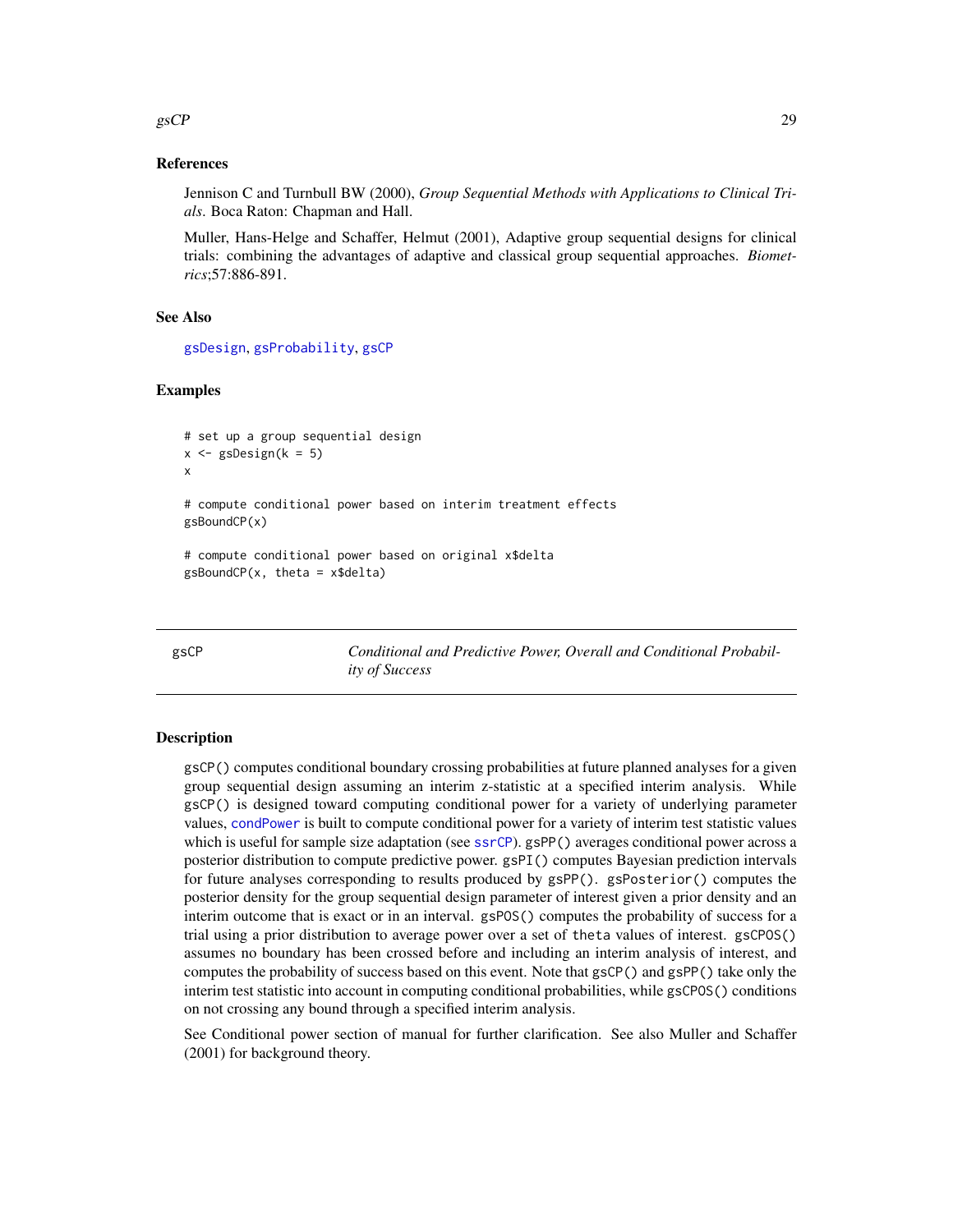For gsPP(), gsP1(), gsP0S() and gsCPOS(), the prior distribution for the standardized parameter theta () for a group sequential design specified through a gsDesign object is specified through the arguments theta and wgts. This can be a discrete or a continuous probability density function. For a discrete function, generally all weights would be 1. For a continuous density, the wgts would contain integration grid weights, such as those provided by [normalGrid.](#page-51-1)

For gsPosterior, a prior distribution in prior must be composed of the vectors z density. The vector z contains points where the prior is evaluated and density the corresponding density or, for a discrete distribution, the probabilities of each point in z. Densities may be supplied as from normalGrid() where grid weights for numerical integration are supplied in gridwgts. If gridwgts are not supplied, they are defaulted to 1 (equal weighting). To ensure a proper prior distribution, you must have sum(gridwgts \* density) equal to 1; this is NOT checked, however.

#### Usage

```
gsCP(x, theta = NULL, i = 1, zi = 0, r = 18)
gsPP(
  x,
 i = 1,
  zi = 0,
  theta = c(0, 3),
  wgts = c(0.5, 0.5),
  r = 18,
  total = TRUE)
gsPI(
 x,
  i = 1,zi = 0,
  j = 2,level = 0.95,
  theta = c(0, 3),
  wgts = c(0.5, 0.5))
gsPosterior(x = gsDesign(), i = 1, zi = NULL, prior = normalGrid(), r = 18)gsPOS(x, theta, wgts)
gsCPOS(i, x, theta, wgts)
```
#### Arguments

| X     | An object of type gsDesign or gsProbability                                                                                                                                                                                                                                                                                             |
|-------|-----------------------------------------------------------------------------------------------------------------------------------------------------------------------------------------------------------------------------------------------------------------------------------------------------------------------------------------|
| theta | a vector with $\theta$ value(s) at which conditional power is to be computed; for<br>gsCP() if NULL, an estimated value of $\theta$ based on the interim test statistic (zi/sqrt(x\$n. I[i]))<br>as well as at x\$theta is computed. For gsPosterior, this may be a scalar or an<br>interval; for gsPP and gsCP, this must be a scalar. |
|       |                                                                                                                                                                                                                                                                                                                                         |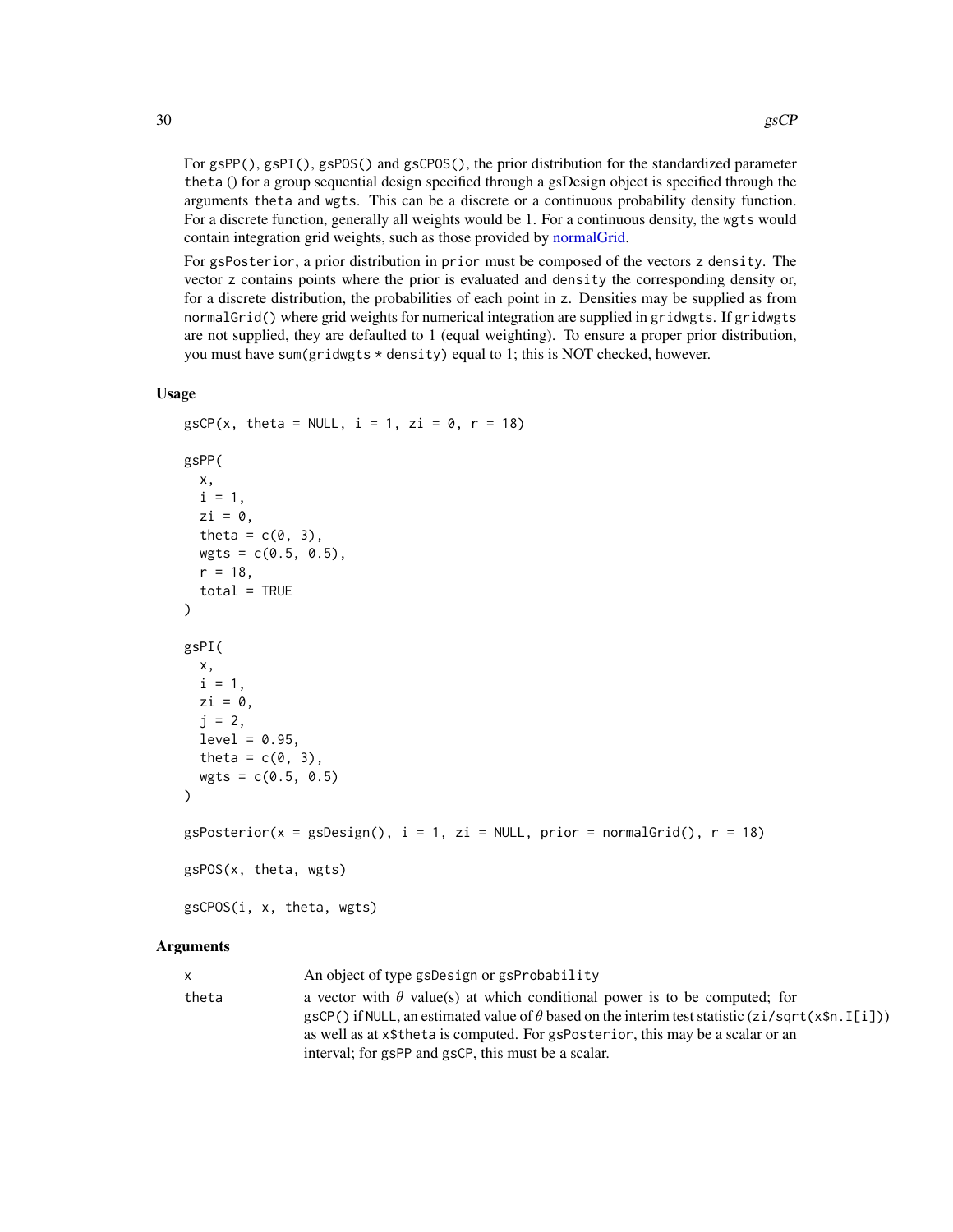| i            | analysis at which interim z-value is given; must be from 1 to x\$k-1                                                                                                                                                                                       |
|--------------|------------------------------------------------------------------------------------------------------------------------------------------------------------------------------------------------------------------------------------------------------------|
| zi           | interim z-value at analysis i (scalar)                                                                                                                                                                                                                     |
| $\mathsf{r}$ | Integer value controlling grid for numerical integration as in Jennison and Turn-<br>bull (2000); default is 18, range is 1 to 80. Larger values provide larger number<br>of grid points and greater accuracy. Normally r will not be changed by the user. |
| wgts         | Weights to be used with grid points in the ta. Length can be one if weights are<br>equal, otherwise should be the same length as the ta. Values should be positive,<br>but do not need to sum to 1.                                                        |
| total        | The default of total=TRUE produces the combined probability for all planned<br>analyses after the interim analysis specified in i. Otherwise, information on<br>each analysis is provided separately.                                                      |
| j            | specific analysis for which prediction is being made; must be $\geq i$ and no more<br>than x\$k                                                                                                                                                            |
| level        | The level to be used for Bayes credible intervals (which approach confidence in-<br>tervals for vague priors). The default level=. 95 corresponds to a 95% credible<br>interval. level=0 provides a point estimate rather than an interval.                |
| prior        | provides a prior distribution in the form produced by normal Grid                                                                                                                                                                                          |

#### Value

gsCP() returns an object of the class gsProbability. Based on the input design and the interim test statistic, the output gsDesign object has bounds for test statistics computed based on solely on observations after interim i. Boundary crossing probabilities are computed for the input  $\theta$  values. See manual and examples.

gsPP() if total==TRUE, returns a real value indicating the predictive power of the trial conditional on the interim test statistic zi at analysis i; otherwise returns vector with predictive power for each future planned analysis.

gsPI() returns an interval (or point estimate if level=0) indicating 100level% credible interval for the z-statistic at analysis j conditional on the z-statistic at analysis i<j. The interval does not consider intervending interim analyses. The probability estimate is based on the predictive distribution used for gsPP() and requires a prior distribution for the group sequential parameter theta specified in theta and wgts.

gsPosterior() returns a posterior distribution containing the the vector z input in prior\$z, the posterior density in density, grid weights for integrating the posterior density as input in prior\$gridwgts or defaulted to a vector of ones, and the product of the output values in density and gridwgts in wgts.

gsPOS() returns a real value indicating the probability of a positive study weighted by the prior distribution input for theta.

gsCPOS() returns a real value indicating the probability of a positive study weighted by the posterior distribution derived from the interim test statistic and the prior distribution input for theta conditional on an interim test statistic.

#### Note

The manual is not linked to this help file, but is available in library/gsdesign/doc/gsDesignManual.pdf in the directory where R is installed.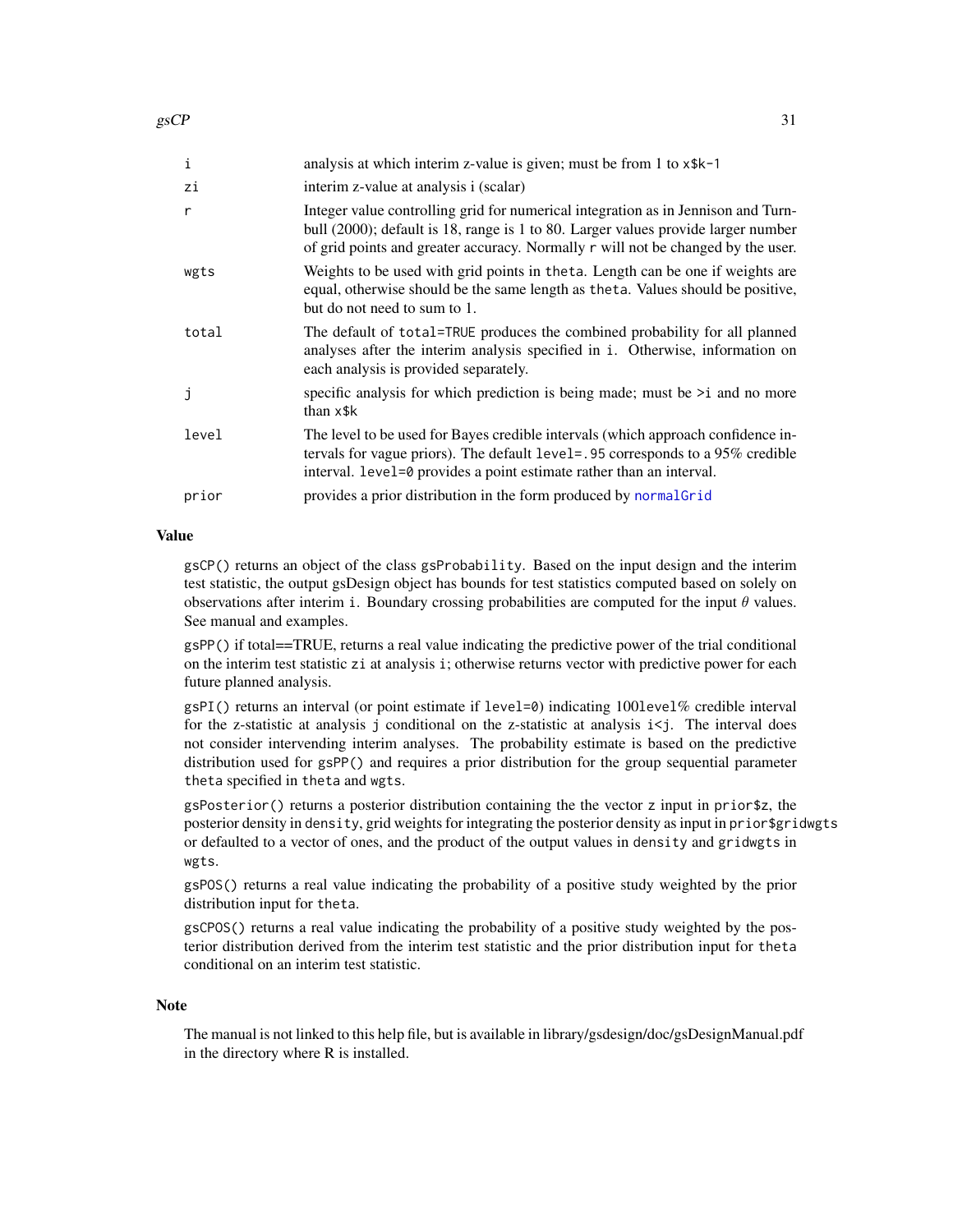#### Author(s)

Keaven Anderson <keaven\_anderson@merck.com>

#### References

Jennison C and Turnbull BW (2000), *Group Sequential Methods with Applications to Clinical Trials*. Boca Raton: Chapman and Hall.

Proschan, Michael A., Lan, KK Gordon and Wittes, Janet Turk (2006), *Statistical Monitoring of Clinical Trials*. NY: Springer.

Muller, Hans-Helge and Schaffer, Helmut (2001), Adaptive group sequential designs for clinical trials: combining the advantages of adaptive and classical group sequential approaches. *Biometrics*;57:886-891.

#### See Also

[normalGrid](#page-51-1), [gsDesign](#page-35-1), [gsProbability](#page-43-1), [gsBoundCP](#page-27-1), [ssrCP](#page-10-2), [condPower](#page-10-1)

#### Examples

```
library(ggplot2)
# set up a group sequential design
x \le - gsDesign(k = 5)
x
# set up a prior distribution for the treatment effect
# that is normal with mean .75*x$delta and standard deviation x$delta/2
mu0 \leftarrow .75 \times x$delta
sigma0 <- x$delta / 2
prior <- normalGrid(mu = mu0, sigma = sigma0)
# compute POS for the design given the above prior distribution for theta
gsPOS(x = x, theta = priorsz, wgts = priorswgts)# assume POS should only count cases in prior where theta >= x$delta/2
gsPOS(x = x, theta = prior$z, wgts = prior$wgts * (prior$z >= x$delta / 2))
# assuming a z-value at lower bound at analysis 2, what are conditional
# boundary crossing probabilities for future analyses
# assuming theta values from x as well as a value based on the interim
# observed z
CP \leq -gSCP(x, i = 2, zi = x$lower$bound[2])CP
# summing values for crossing future upper bounds gives overall
# conditional power for each theta value
CP$theta
t(CP$upper$prob) %*% c(1, 1, 1)
# compute predictive probability based on above assumptions
gSPP(x, i = 2, zi = x$lower$bound[2], theta = prior$z, wgts = prior$wgts)
```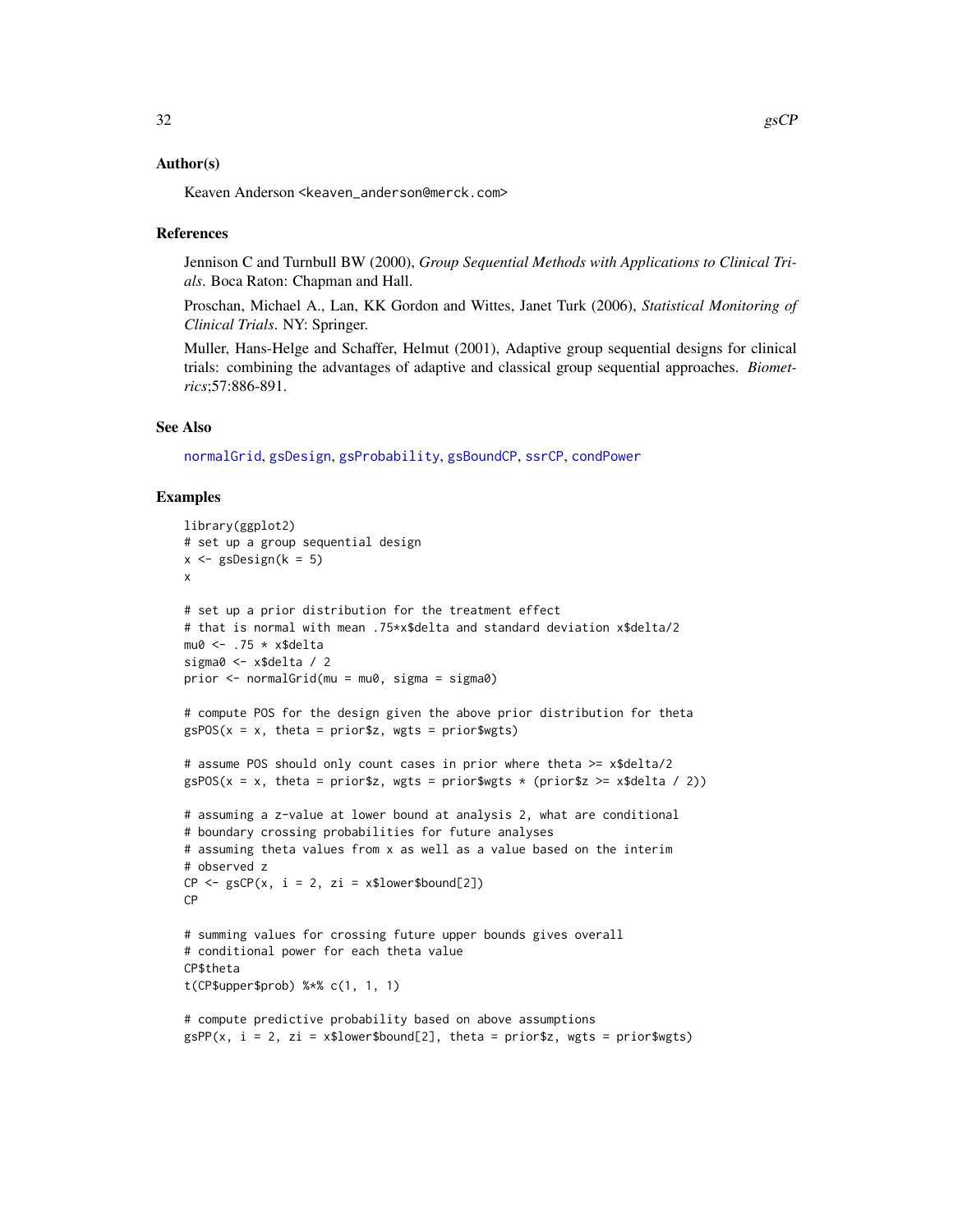#### <span id="page-32-0"></span>gsDensity 33

```
# if it is known that boundary not crossed at interim 2, use
# gsCPOS to compute conditional POS based on this
gSCPOS(x = x, i = 2, theta = priorsz, wgts = priorswgts)# 2-stage example to compare results to direct computation
x \leftarrow gsDesign(k = 2)
z1 < -0.5n1 <- x$n.I[1]
n2 \leq x \n. I[2] - x$n. I[1]
thetahat \leq z1 / sqrt(n1)
theta <- c(thetahat, 0, x$delta)
# conditional power direct computation - comparison w gsCP
pnorm((n2 * theta + z1 * sqrt(n1) - x$upper$bound[2] * sqrt(n1 + n2)) / sqrt(n2))
gSCP(x = x, zi = z1, i = 1)$upper$prob
# predictive power direct computation - comparison w gsPP
# use same prior as above
mu0 \leftarrow .75 \times x$delta * sqrt(x$n.I[2])
sigma2 <- (.5 * x$deltaelta)^2 * x$n.I[2]prior \leq normalGrid(mu = .75 \star x$delta, sigma = x$delta / 2)
gSPP(x = x, zi = z1, i = 1, theta = priorsz, wgts = priorswgts)t \le - .5z1 \le - .5b \leftarrow z1 \cdot \sqrt{z}# direct from Proschan, Lan and Wittes eqn 3.10
# adjusted drift at n.I[2]
pnorm((b - x$upper$bound[2]) * (1 + t * sigma2) +(1 - t) * (mu0 + b * sigma2)) /sqrt((1 - t) * (1 + sigma2) * (1 + t * sigma2)))
# plot prior then posterior distribution for unblinded analysis with i=1, zi=1
xp \leq spS s \text{Posterior}(x = x, i = 1, zi = 1, prior = prior)plot(x = xp$z, y = xp$density, type = "l", col = 2, xlab = expression(theta), ylab = "Density")
points(x = x$z, y = x$density, col = 1)
# add posterior plot assuming only knowlede that interim bound has
# not been crossed at interim 1
xpb \leq gsPosterior(x = x, i = 1, zi = 1, prior = prior)
lines(x = xpbsz, y = xpbsdensity, col = 4)
# prediction interval based in interim 1 results
# start with point estimate, followed by 90% prediction interval
gsPI(x = x, i = 1, zi = z1, j = 2, theta = priorsz, wgts = priorswgts, level = 0)gsPI(x = x, i = 1, zi = z1, j = 2, theta = prior $z, wgts = prior$wgts, level = .9)
```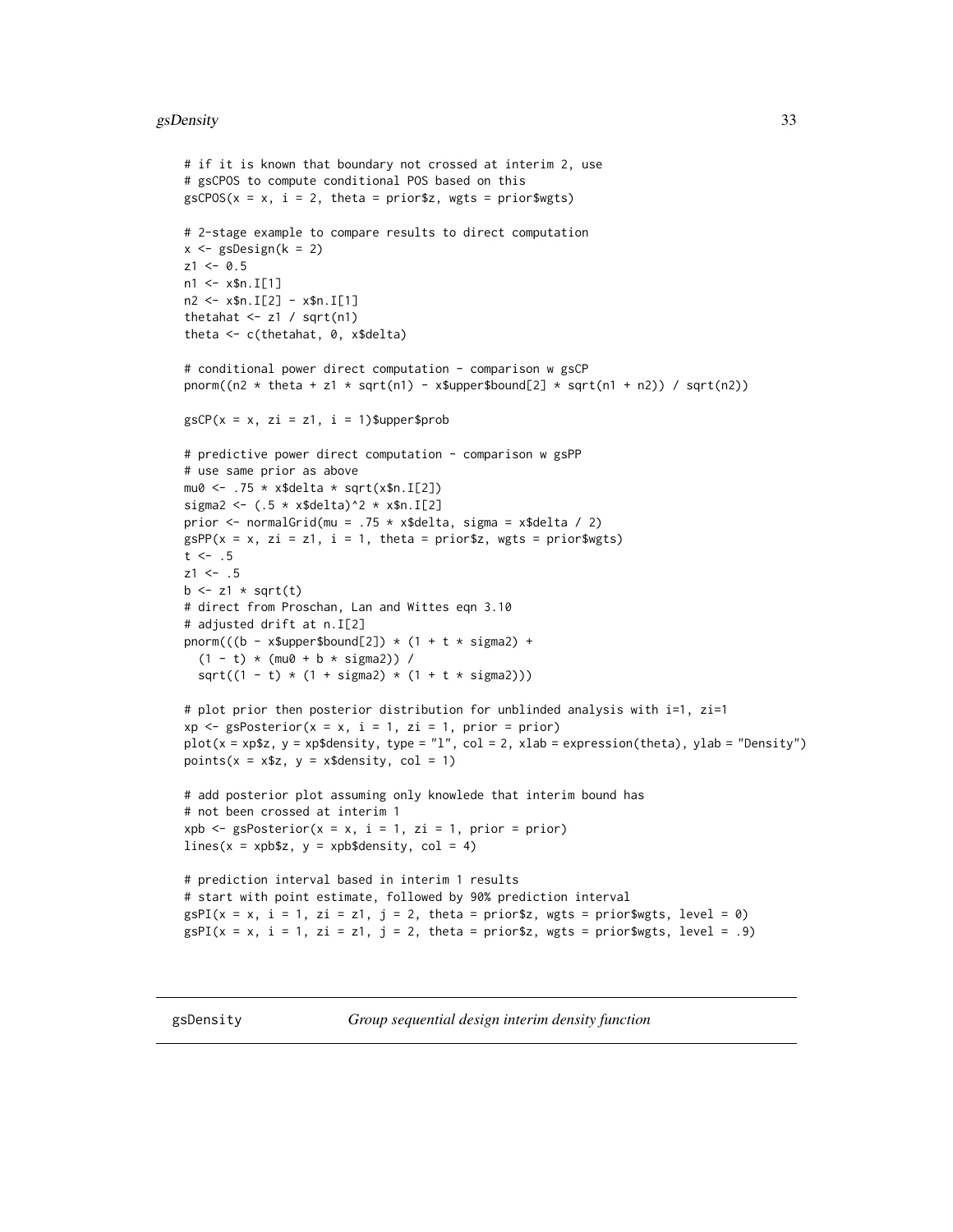#### Description

Given an interim analysis i of a group sequential design and a vector of real values zi, gsDensity() computes an interim density function at analysis i at the values in zi. For each value in zi, this interim density is the derivative of the probability that the group sequential trial does not cross a boundary prior to the i-th analysis and at the i-th analysis the interim Z-statistic is less than that value. When integrated over the real line, this density computes the probability of not crossing a bound at a previous analysis. It corresponds to the subdistribution function at analysis i that excludes the probability of crossing a bound at an earlier analysis.

The initial purpose of this routine was as a component needed to compute the predictive power for a trial given an interim result; see [gsPP](#page-28-2).

See Jennison and Turnbull (2000) for details on how these computations are performed.

#### Usage

gsDensity(x, theta =  $0$ , i = 1, zi =  $0$ , r = 18)

#### **Arguments**

| $\mathsf{x}$ | An object of type gsDesign or gsProbability                                                                                                                                                                                                                |
|--------------|------------------------------------------------------------------------------------------------------------------------------------------------------------------------------------------------------------------------------------------------------------|
| theta        | a vector with $\theta$ value(s) at which the interim density function is to be computed.                                                                                                                                                                   |
|              | analysis at which interim z-values are given; must be from 1 to x\$k                                                                                                                                                                                       |
| zi           | interim z-value at analysis i (scalar)                                                                                                                                                                                                                     |
|              | Integer value controlling grid for numerical integration as in Jennison and Turn-<br>bull (2000); default is 18, range is 1 to 80. Larger values provide larger number<br>of grid points and greater accuracy. Normally r will not be changed by the user. |

#### Value

| zi      | The input vector zi.                                                                                                                                  |
|---------|-------------------------------------------------------------------------------------------------------------------------------------------------------|
| theta   | The input vector theta.                                                                                                                               |
| density | A matrix with length(zi) rows and length(theta) columns. The subdensity<br>function for $z[j]$ , the ta[m] at analysis i is returned in density[j,m]. |

#### Note

The manual is not linked to this help file, but is available in library/gsdesign/doc/gsDesignManual.pdf in the directory where R is installed.

### Author(s)

Keaven Anderson <keaven\_anderson@merck.com>

#### References

Jennison C and Turnbull BW (2000), *Group Sequential Methods with Applications to Clinical Trials*. Boca Raton: Chapman and Hall.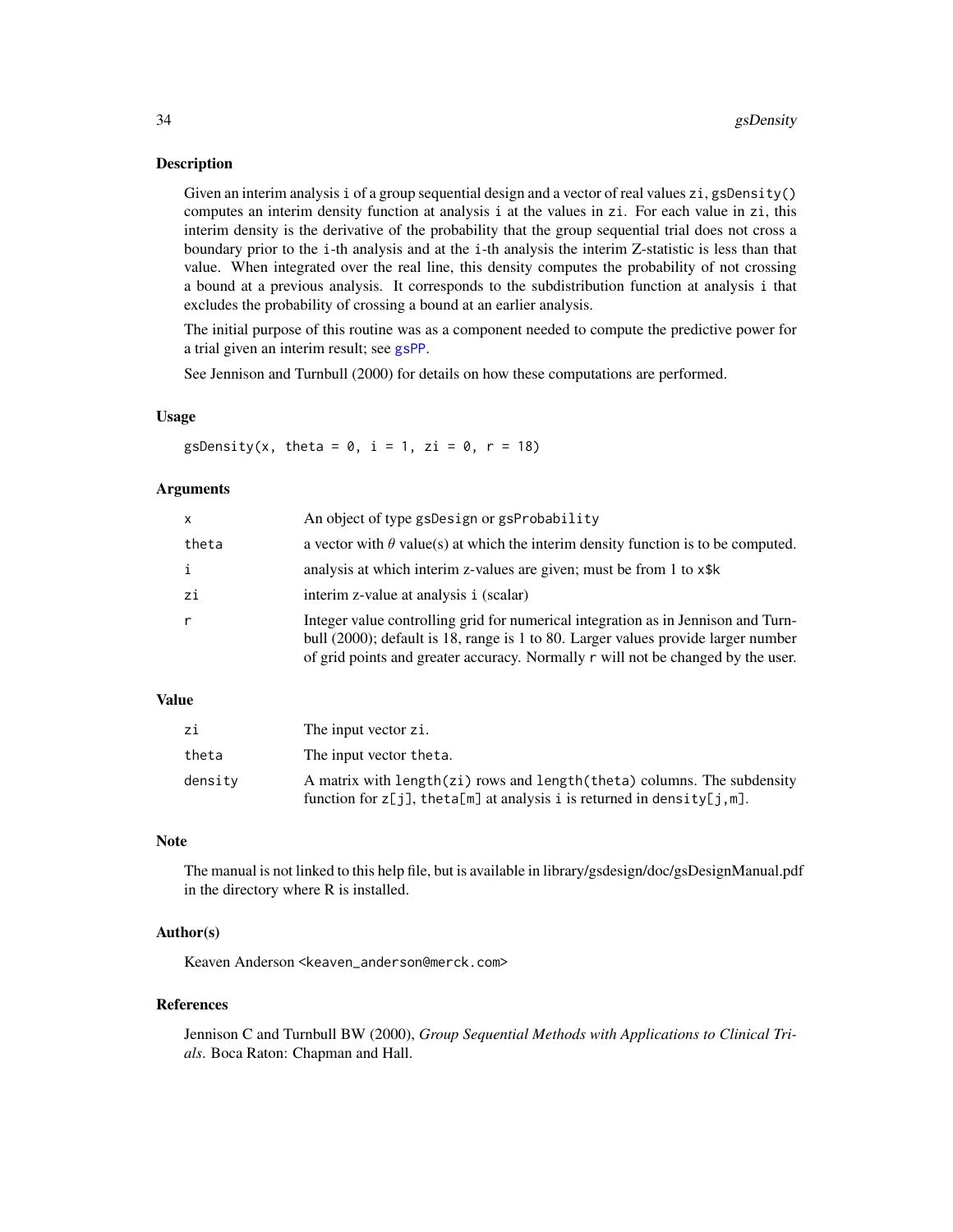#### gsDensity 35

#### See Also

[gsDesign](#page-35-1), [gsProbability](#page-43-1), [gsBoundCP](#page-27-1)

#### Examples

```
library(ggplot2)
# set up a group sequential design
x <- gsDesign()
# set theta values where density is to be evaluated
theta <- x$theta[2] * c(0, .5, 1, 1.5)# set zi values from -1 to 7 where density is to be evaluated
zi \leq - \text{seq}(-3, 7, .05)# compute subdensity values at analysis 2
y \leq -gsDensity(x, theta = theta, i = 2, zi = zi)
# plot sub-density function for each theta value
plot(y$zi, y$density[, 3],
  type = "1", xlab = "Z",
 ylab = "Interim 2 density", lty = 3, lwd = 2
)
lines(y$zi, y$density[, 2], lty = 2, lwd = 2)
lines(y$zi, y$density[, 1], lwd = 2)
lines(y$zi, y$density[, 4], lty = 4, lwd = 2)
title("Sub-density functions at interim analysis 2")
legend(
  x = c(3.85, 7.2), y = c(.27, .385), \text{lty} = 1:5, \text{lwd} = 2, \text{cex} = 1.5,legend = c(expression(paste(theta, "=0.0")),
    expression(paste(theta, "=0.5", delta)),
    expression(paste(theta, "=1.0", delta)),
    expression(paste(theta, "=1.5", delta))
 )
\lambda# add vertical lines with lower and upper bounds at analysis 2
# to demonstrate how likely it is to continue, stop for futility
# or stop for efficacy at analysis 2 by treatment effect
lines(rep(x$upper$bound[2], 2), c(\theta, .4), col = 2)
lines(rep(x$lower$bound[2], 2), c(0, .4), lty = 2, col = 2)
# Replicate part of figures 8.1 and 8.2 of Jennison and Turnbull text book
# O'Brien-Fleming design with four analyses
x \leq - gsDesign(k = 4, test.type = 2, sfu = "OF", alpha = .1, beta = .2)
z \leq - seq(-4.2, 4.2, .05)
d \leq gsDensity(x = x, theta = x$theta, i = 4, zi = z)
plot(z, d$density[, 1], type = "l", lwd = 2, ylab = expression(paste(p[4], "(z,", theta, ")")))
```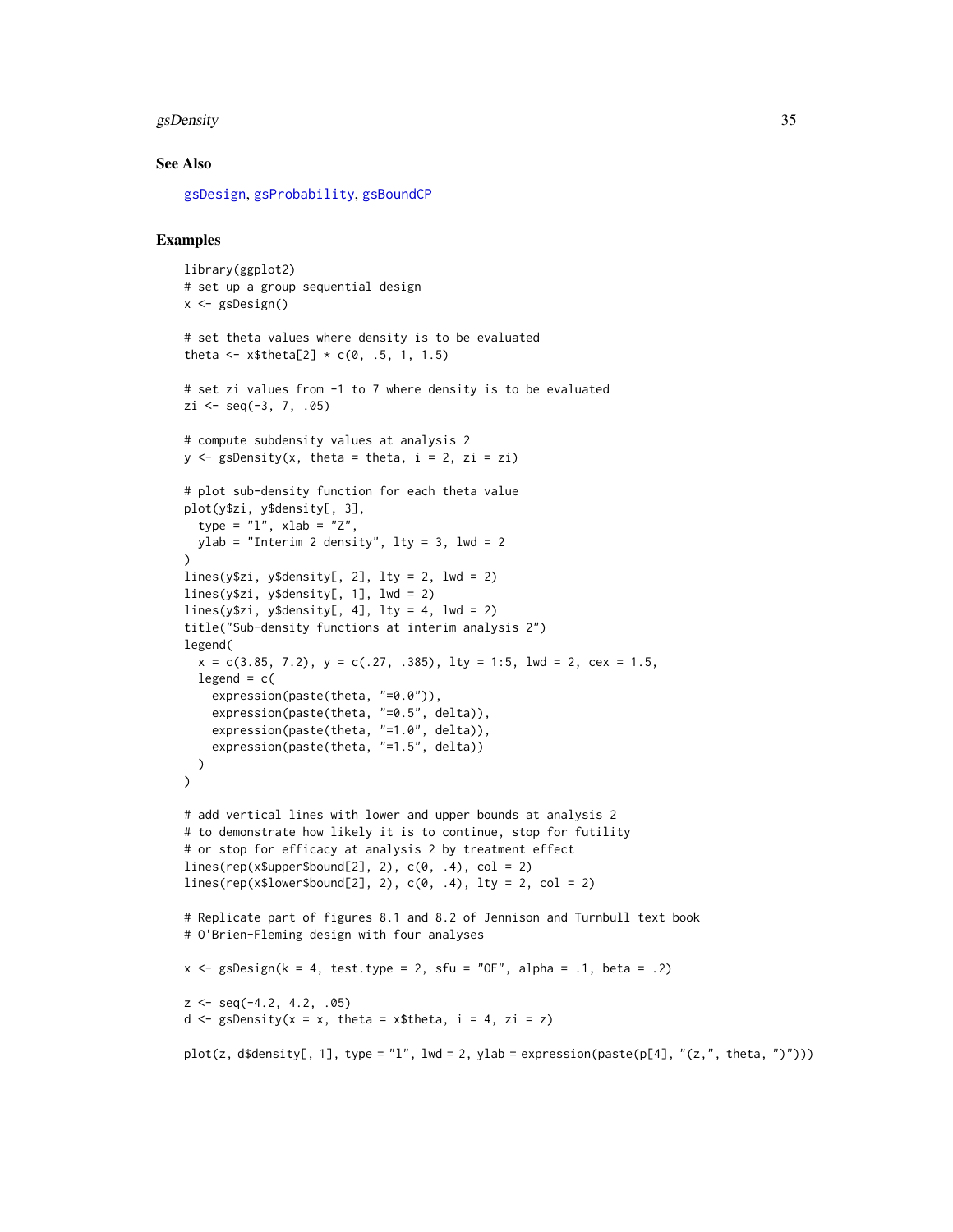```
lines(z, d$density[, 2], lty = 2, lwd = 2)u <- x$upper$bound[4]
text(expression(paste(theta, "=", delta)), x = 2.2, y = .2, cex = 1.5)
text(expression(paste(theta, "=0")), x = .55, y = .4, cex = 1.5)
```
<span id="page-35-1"></span>

gsDesign *Design Derivation*

#### **Description**

gsDesign() is used to find boundaries and trial size required for a group sequential design.

Many parameters normally take on default values and thus do not require explicit specification. One- and two-sided designs are supported. Two-sided designs may be symmetric or asymmetric. Wang-Tsiatis designs, including O'Brien-Fleming and Pocock designs can be generated. Designs with common spending functions as well as other built-in and user-specified functions for Type I error and futility are supported. Type I error computations for asymmetric designs may assume binding or non-binding lower bounds. The print function has been extended using [print.gsDesign\(](#page-96-1)) to print gsDesign objects; see examples.

The user may ignore the structure of the value returned by gsDesign() if the standard printing and plotting suffice; see examples.

delta and n.fix are used together to determine what sample size output options the user seeks. The default,  $delta=0$  and  $n$ . fix=1, results in a 'generic' design that may be used with any sampling situation. Sample size ratios are provided and the user multiplies these times the sample size for a fixed design to obtain the corresponding group sequential analysis times. If delta>0, n.fix is ignored, and delta is taken as the standardized effect size - the signal to noise ratio for a single observation; for example, the mean divided by the standard deviation for a one-sample normal problem. In this case, the sample size at each analysis is computed. When delta=0 and n.  $fix>1$ , n.fix is assumed to be the sample size for a fixed design with no interim analyses. See examples below.

Following are further comments on the input argument test. type which is used to control what type of error measurements are used in trial design. The manual may also be worth some review in order to see actual formulas for boundary crossing probabilities for the various options. Options 3 and 5 assume the trial stops if the lower bound is crossed for Type I and Type II error computation (binding lower bound). For the purpose of computing Type I error, options 4 and 6 assume the trial continues if the lower bound is crossed (non-binding lower bound); that is a Type I error can be made by crossing an upper bound after crossing a previous lower bound. Beta-spending refers to error spending for the lower bound crossing probabilities under the alternative hypothesis (options 3 and 4). In this case, the final analysis lower and upper boundaries are assumed to be the same. The appropriate total beta spending (power) is determined by adjusting the maximum sample size through an iterative process for all options. Since options 3 and 4 must compute boundary crossing probabilities under both the null and alternative hypotheses, deriving these designs can take longer than other options. Options 5 and 6 compute lower bound spending under the null hypothesis.

<span id="page-35-0"></span>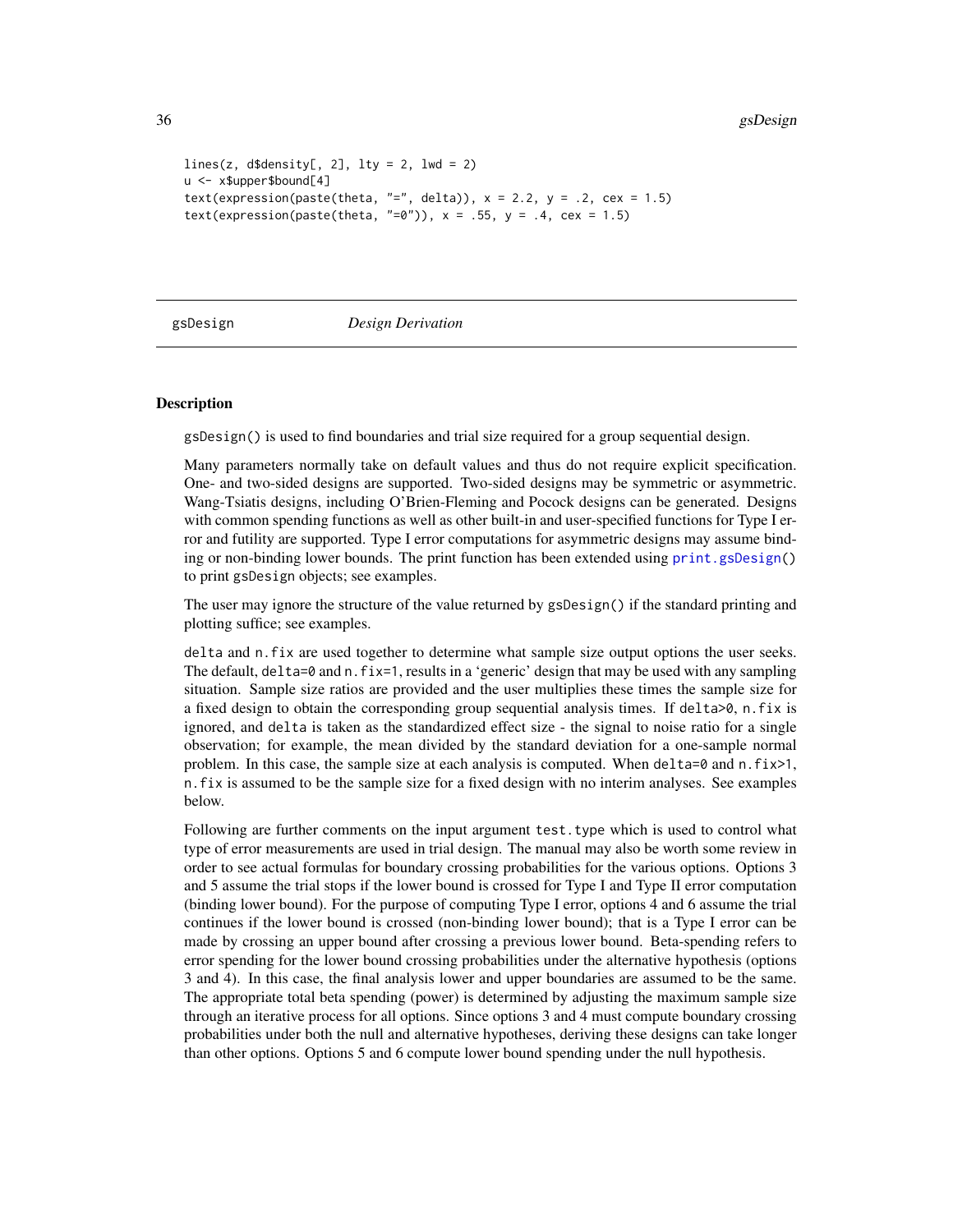## gsDesign 37

# Usage

```
gsDesign(
  k = 3,test.type = 4,
  alpha = 0.025,
  beta = 0.1,
  astar = \theta,
  delta = 0,
  n.fix = 1,
  timing = 1,
  sfu = sfHSD,
  sfupar = -4,
  sfl = sfHSD,sflpar = -2,
  tol = 1e-06,r = 18,
  n.I = 0,maxn.IPlan = 0,
  nFixSurv = 0,
  endpoint = NULL,delta1 = 1,delta = 0,
  overrun = 0,usTime = NULL,
  lsTime = NULL
\mathcal{L}## S3 method for class 'gsDesign'
xtable(
  x,
  caption = NULL,
  label = NULL,align = NULL,
  digits = NULL,
  display = NULL,
  ...
\mathcal{L}
```
# Arguments

|           | Number of analyses planned, including interim and final.                                                                                                                                                                                                                                                                                                              |
|-----------|-----------------------------------------------------------------------------------------------------------------------------------------------------------------------------------------------------------------------------------------------------------------------------------------------------------------------------------------------------------------------|
| test.type | 1=one-sided<br>2=two-sided symmetric<br>3=two-sided, asymmetric, beta-spending with binding lower bound<br>4=two-sided, asymmetric, beta-spending with non-binding lower bound<br>5=two-sided, asymmetric, lower bound spending under the null hypothesis with<br>binding lower bound<br>6=two-sided, asymmetric, lower bound spending under the null hypothesis with |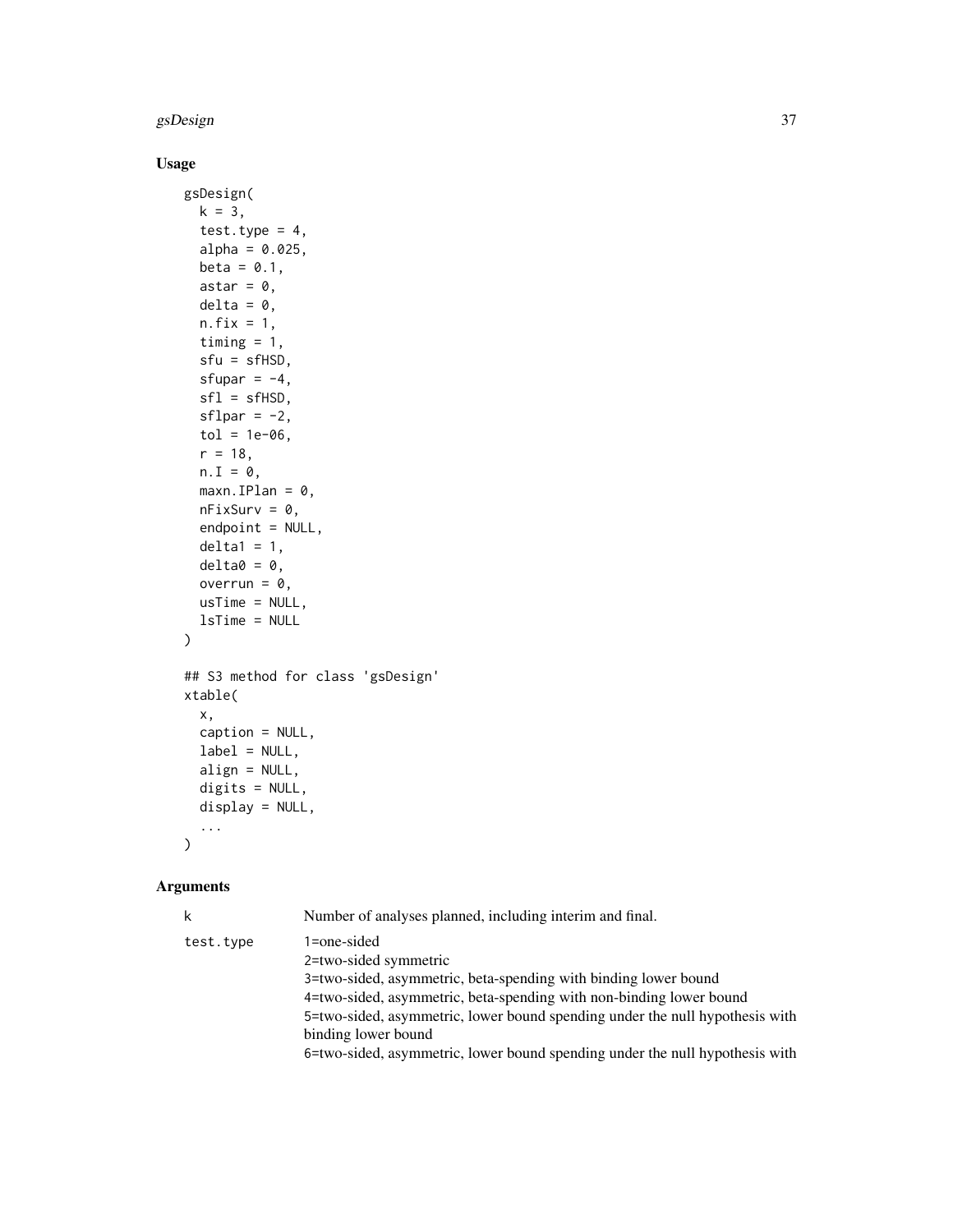|        | non-binding lower bound.<br>See details, examples and manual.                                                                                                                                                                                                                                                                                                                                                                                                                                                       |
|--------|---------------------------------------------------------------------------------------------------------------------------------------------------------------------------------------------------------------------------------------------------------------------------------------------------------------------------------------------------------------------------------------------------------------------------------------------------------------------------------------------------------------------|
| alpha  | Type I error, always one-sided. Default value is 0.025.                                                                                                                                                                                                                                                                                                                                                                                                                                                             |
| beta   | Type II error, default value is 0.1 (90% power).                                                                                                                                                                                                                                                                                                                                                                                                                                                                    |
| astar  | Normally not specified. If test. type=5 or 6, astar specifies the total proba-<br>bility of crossing a lower bound at all analyses combined. This will be changed<br>to 1-alpha when default value of 0 is used. Since this is the expected usage,<br>normally astar is not specified by the user.                                                                                                                                                                                                                  |
| delta  | Effect size for theta under alternative hypothesis. This can be set to the stan-<br>dardized effect size to generate a sample size if n. fix=NULL. See details and<br>examples.                                                                                                                                                                                                                                                                                                                                     |
| n.fix  | Sample size for fixed design with no interim; used to find maximum group se-<br>quential sample size. For a time-to-event outcome, input number of events re-<br>quired for a fixed design rather than sample size and enter fixed design sample<br>size (optional) in nFixSurv. See details and examples.                                                                                                                                                                                                          |
| timing | Sets relative timing of interim analyses. Default of 1 produces equally spaced<br>analyses. Otherwise, this is a vector of length k or k-1. The values should satisfy<br>$0 < t$ iming[1] < timing[2] <  < timing[k-1] < timing[k]=1.                                                                                                                                                                                                                                                                               |
| sfu    | A spending function or a character string indicating a boundary type (that is,<br>"WT" for Wang-Tsiatis bounds, "OF" for O'Brien-Fleming bounds and "Pocock"<br>for Pocock bounds). For one-sided and symmetric two-sided testing is used<br>to completely specify spending (test.type=1, 2), sfu. The default value is<br>sfHSD which is a Hwang-Shih-DeCani spending function. See details, Spend-<br>ing_Function_Overview, manual and examples.                                                                 |
| sfupar | Real value, default is $-4$ which is an O'Brien-Fleming-like conservative bound<br>when used with the default Hwang-Shih-DeCani spending function. This is<br>a real-vector for many spending functions. The parameter sfupar specifies<br>any parameters needed for the spending function specified by sfu; this will be<br>ignored for spending functions (sfLDOF, sfLDPocock) or bound types ("OF",<br>"Pocock") that do not require parameters.                                                                 |
| sfl    | Specifies the spending function for lower boundary crossing probabilities when<br>asymmetric, two-sided testing is performed (test. type = $3, 4, 5$ , or $6$ ). Unlike<br>the upper bound, only spending functions are used to specify the lower bound.<br>The default value is sfHSD which is a Hwang-Shih-DeCani spending function.<br>The parameter sfl is ignored for one-sided testing (test. type=1) or symmetric<br>2-sided testing (test.type=2). See details, spending functions, manual and<br>examples. |
| sflpar | Real value, default is $-2$ , which, with the default Hwang-Shih-DeCani spending<br>function, specifies a less conservative spending rate than the default for the upper<br>bound.                                                                                                                                                                                                                                                                                                                                  |
| tol    | Tolerance for error (default is 0.000001). Normally this will not be changed by<br>the user. This does not translate directly to number of digits of accuracy, so use<br>extra decimal places.                                                                                                                                                                                                                                                                                                                      |
| r      | Integer value controlling grid for numerical integration as in Jennison and Turn-<br>bull (2000); default is 18, range is 1 to 80. Larger values provide larger number<br>of grid points and greater accuracy. Normally r will not be changed by the user.                                                                                                                                                                                                                                                          |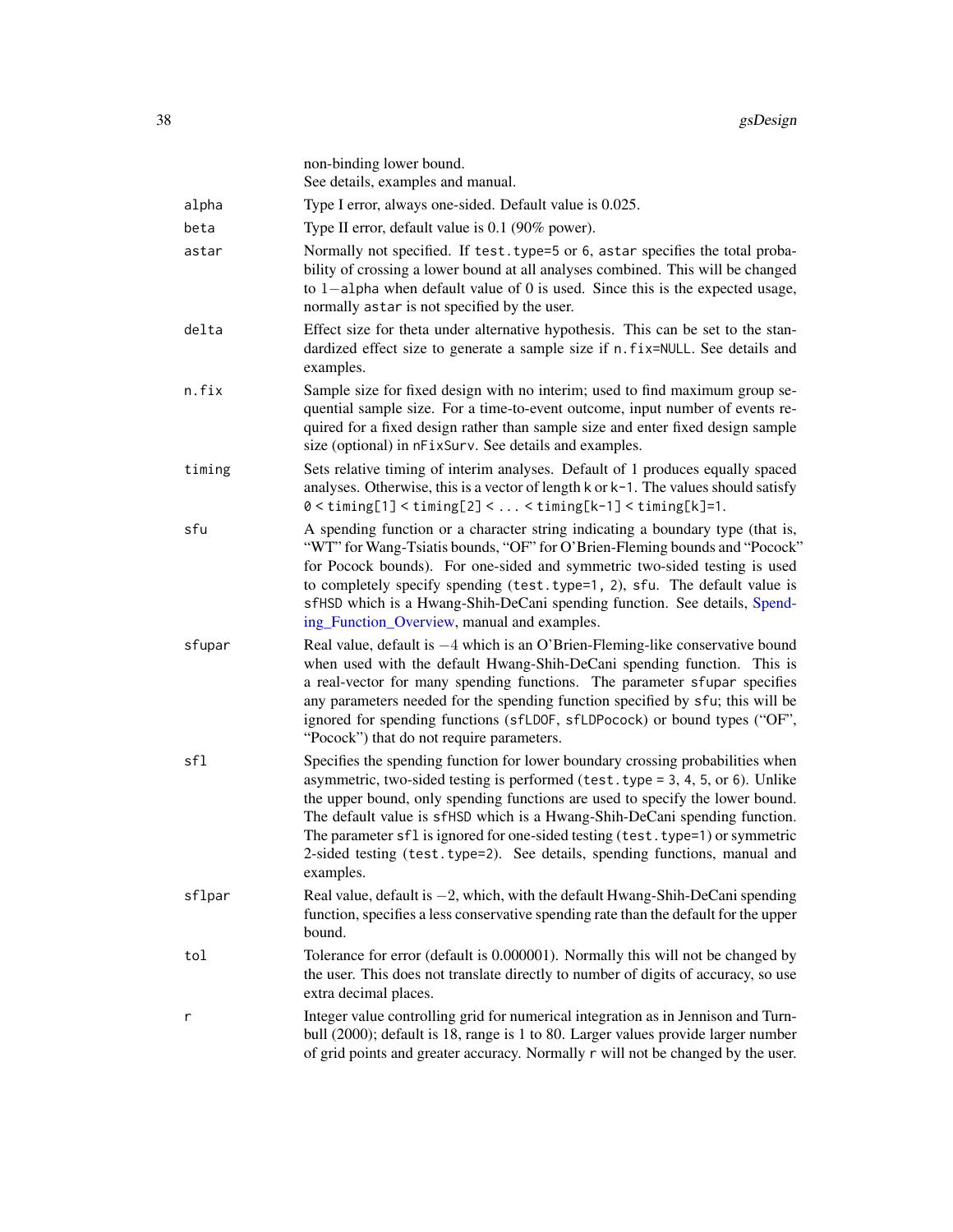| n.I           | Used for re-setting bounds when timing of analyses changes from initial design;<br>see examples.                                                                                                                                                                                                                                                                                                                                                                                                                                                                                                                                                                                                                                                                                                                                                                           |
|---------------|----------------------------------------------------------------------------------------------------------------------------------------------------------------------------------------------------------------------------------------------------------------------------------------------------------------------------------------------------------------------------------------------------------------------------------------------------------------------------------------------------------------------------------------------------------------------------------------------------------------------------------------------------------------------------------------------------------------------------------------------------------------------------------------------------------------------------------------------------------------------------|
| maxn.IPlan    | Used for re-setting bounds when timing of analyses changes from initial design;<br>see examples.                                                                                                                                                                                                                                                                                                                                                                                                                                                                                                                                                                                                                                                                                                                                                                           |
| nFixSurv      | If a time-to-event variable is used, nFixSurv computed as the sample size from<br>nSurvival may be entered to have gsDesign compute the total sample size<br>required as well as the number of events at each analysis that will be returned in<br>n. fix; this is rounded up to an even number.                                                                                                                                                                                                                                                                                                                                                                                                                                                                                                                                                                           |
| endpoint      | An optional character string that should represent the type of endpoint used for<br>the study. This may be used by output functions. Types most likely to be rec-<br>ognized initially are "TTE" for time-to-event outcomes with fixed design sam-<br>ple size generated by nSurvival() and "Binomial" for 2-sample binomial out-<br>comes with fixed design sample size generated by nBinomial().                                                                                                                                                                                                                                                                                                                                                                                                                                                                         |
| delta1        | delta1 and delta0 may be used to store information about the natural param-<br>eter scale compared to delta that is a standardized effect size. delta1 is the<br>alternative hypothesis parameter value on the natural parameter scale (e.g., the<br>difference in two binomial rates).                                                                                                                                                                                                                                                                                                                                                                                                                                                                                                                                                                                    |
| delta0        | delta0 is the null hypothesis parameter value on the natural parameter scale.                                                                                                                                                                                                                                                                                                                                                                                                                                                                                                                                                                                                                                                                                                                                                                                              |
| overrun       | Scalar or vector of length k-1 with patients enrolled that are not included in each<br>interim analysis.                                                                                                                                                                                                                                                                                                                                                                                                                                                                                                                                                                                                                                                                                                                                                                   |
| usTime        | Default is NULL in which case upper bound spending time is determined by<br>timing. Otherwise, this should be a vector of length k with the spending time<br>at each analysis (see Details).                                                                                                                                                                                                                                                                                                                                                                                                                                                                                                                                                                                                                                                                               |
| <b>lsTime</b> | Default is NULL in which case lower bound spending time is determined by<br>timing. Otherwise, this should be a vector of length k with the spending time<br>at each analysis (see Details).                                                                                                                                                                                                                                                                                                                                                                                                                                                                                                                                                                                                                                                                               |
| X             | An R object of class found among methods (xtable). See below on how to<br>write additional method functions for xtable.                                                                                                                                                                                                                                                                                                                                                                                                                                                                                                                                                                                                                                                                                                                                                    |
| caption       | Character vector of length 1 or 2 containing the table's caption or title. If length<br>is 2, the second item is the "short caption" used when LaTeX generates a "List"<br>of Tables". Set to NULL to suppress the caption. Default value is NULL.                                                                                                                                                                                                                                                                                                                                                                                                                                                                                                                                                                                                                         |
| label         | Character vector of length 1 containing the LaTeX label or HTML anchor. Set<br>to NULL to suppress the label. Default value is NULL.                                                                                                                                                                                                                                                                                                                                                                                                                                                                                                                                                                                                                                                                                                                                       |
| align         | Character vector of length equal to the number of columns of the resulting ta-<br>ble, indicating the alignment of the corresponding columns. Also, " " may be<br>used to produce vertical lines between columns in LaTeX tables, but these are<br>effectively ignored when considering the required length of the supplied vector.<br>If a character vector of length one is supplied, it is split as strsplit(align,<br>"")[[1]] before processing. Since the row names are printed in the first col-<br>umn, the length of align is one greater than $ncol(x)$ if x is a data. frame. Use<br>"1", "r", and "c" to denote left, right, and center alignment, respectively. Use<br>"p{3cm}" etc. for a LaTeX column of the specified width. For HTML output the<br>"p" alignment is interpreted as "1", ignoring the width request. Default depends<br>on the class of x. |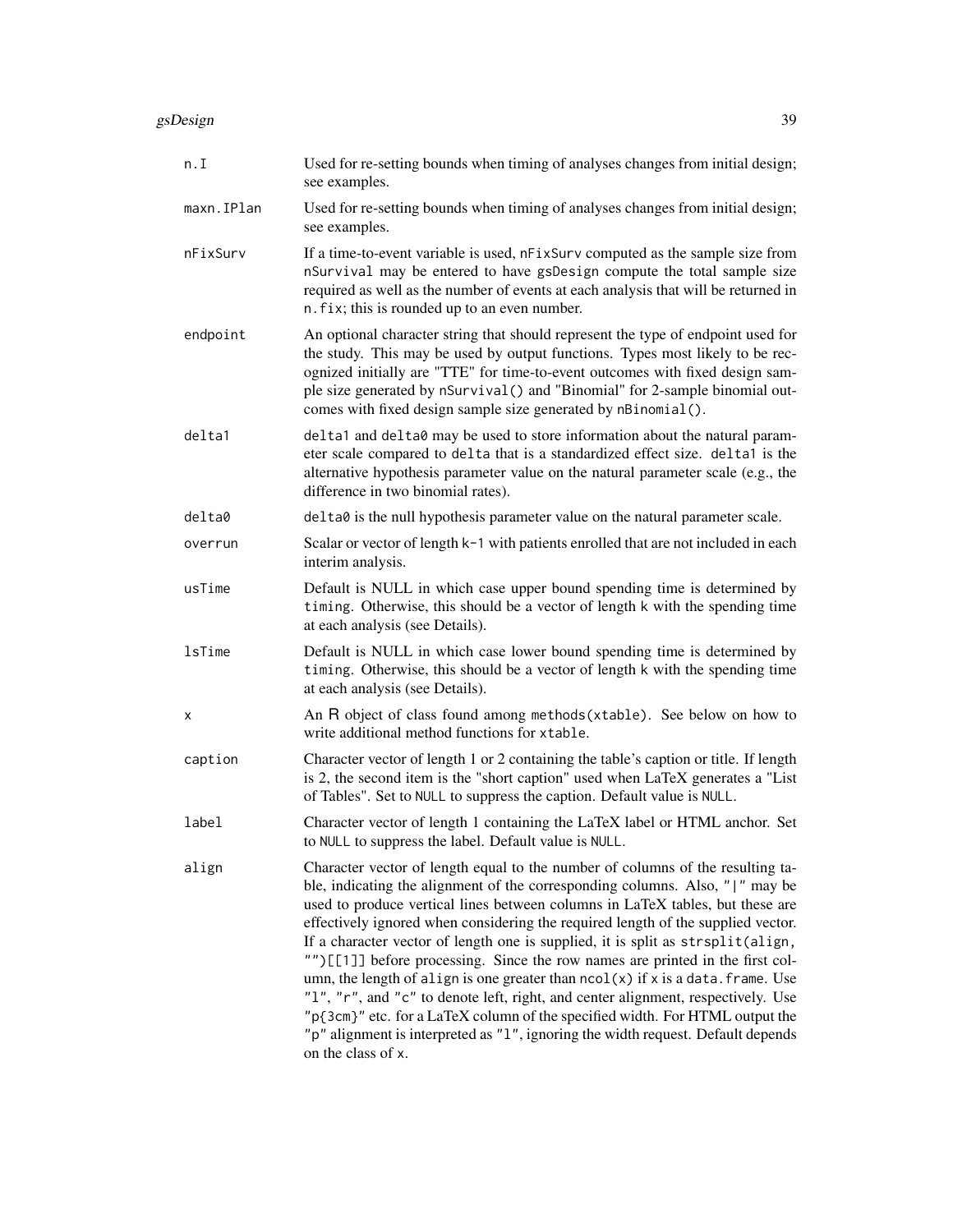| digits  | Numeric vector of length equal to one (in which case it will be replicated as<br>necessary) or to the number of columns of the resulting table <b>or</b> matrix of the<br>same size as the resulting table, indicating the number of digits to display in the<br>corresponding columns. Since the row names are printed in the first column, the<br>length of the vector digits or the number of columns of the matrix digits is<br>one greater than $ncol(x)$ if x is a data. frame. Default depends on the class of<br>x. If values of digits are negative, the corresponding values of x are displayed<br>in scientific format with abs (digits) digits.                                                                                                                                                       |
|---------|-------------------------------------------------------------------------------------------------------------------------------------------------------------------------------------------------------------------------------------------------------------------------------------------------------------------------------------------------------------------------------------------------------------------------------------------------------------------------------------------------------------------------------------------------------------------------------------------------------------------------------------------------------------------------------------------------------------------------------------------------------------------------------------------------------------------|
| display | Character vector of length equal to the number of columns of the resulting table,<br>indicating the format for the corresponding columns. Since the row names are<br>printed in the first column, the length of display is one greater than $\text{ncol}(x)$ if<br>x is a data. frame. These values are passed to the formatC function. Use "d"<br>(for integers), "f", "e", "E", "g", "G", "fg" (for reals), or "s" (for strings). "f"<br>gives numbers in the usual xxx.xxx format; "e" and "E" give n.ddde+nn or<br>n.dddE+nn (scientific format); "g" and "G" put $x[i]$ into scientific format only<br>if it saves space to do so. "fg" uses fixed format as "f", but digits as number<br>of significant digits. Note that this can lead to quite long result strings. Default<br>depends on the class of x. |
|         | Additional arguments. (Currently ignored.)                                                                                                                                                                                                                                                                                                                                                                                                                                                                                                                                                                                                                                                                                                                                                                        |

# Value

An object of the class gsDesign. This class has the following elements and upon return from gsDesign() contains:

| k         | As input.                                                                                                                                                                                                                                                                                                                                                                                                                                                                                                |
|-----------|----------------------------------------------------------------------------------------------------------------------------------------------------------------------------------------------------------------------------------------------------------------------------------------------------------------------------------------------------------------------------------------------------------------------------------------------------------------------------------------------------------|
| test.type | As input.                                                                                                                                                                                                                                                                                                                                                                                                                                                                                                |
| alpha     | As input.                                                                                                                                                                                                                                                                                                                                                                                                                                                                                                |
| beta      | As input.                                                                                                                                                                                                                                                                                                                                                                                                                                                                                                |
| astar     | As input, except when $test.\text{type=}5$ or 6 and astar is input as 0; in this case<br>astar is changed to 1-alpha.                                                                                                                                                                                                                                                                                                                                                                                    |
| delta     | The standardized effect size for which the design is powered. Will be as input<br>to gsDesign() unless it was input as 0; in that case, value will be computed to<br>give desired power for fixed design with input sample size n. fix.                                                                                                                                                                                                                                                                  |
| n.fix     | Sample size required to obtain desired power when effect size is delta.                                                                                                                                                                                                                                                                                                                                                                                                                                  |
| timing    | A vector of length k containing the portion of the total planned information or<br>sample size at each analysis.                                                                                                                                                                                                                                                                                                                                                                                         |
| tol       | As input.                                                                                                                                                                                                                                                                                                                                                                                                                                                                                                |
| r         | As input.                                                                                                                                                                                                                                                                                                                                                                                                                                                                                                |
| n.I       | Vector of length k. If values are input, same values are output. Otherwise, n. I<br>will contain the sample size required at each analysis to achieve desired timing<br>and beta for the output value of delta. If delta=0 was input, then this is<br>the sample size required for the specified group sequential design when a fixed<br>design requires a sample size of n. fix. If delta=0 and n. fix=1 then this is the<br>relative sample size compared to a fixed design; see details and examples. |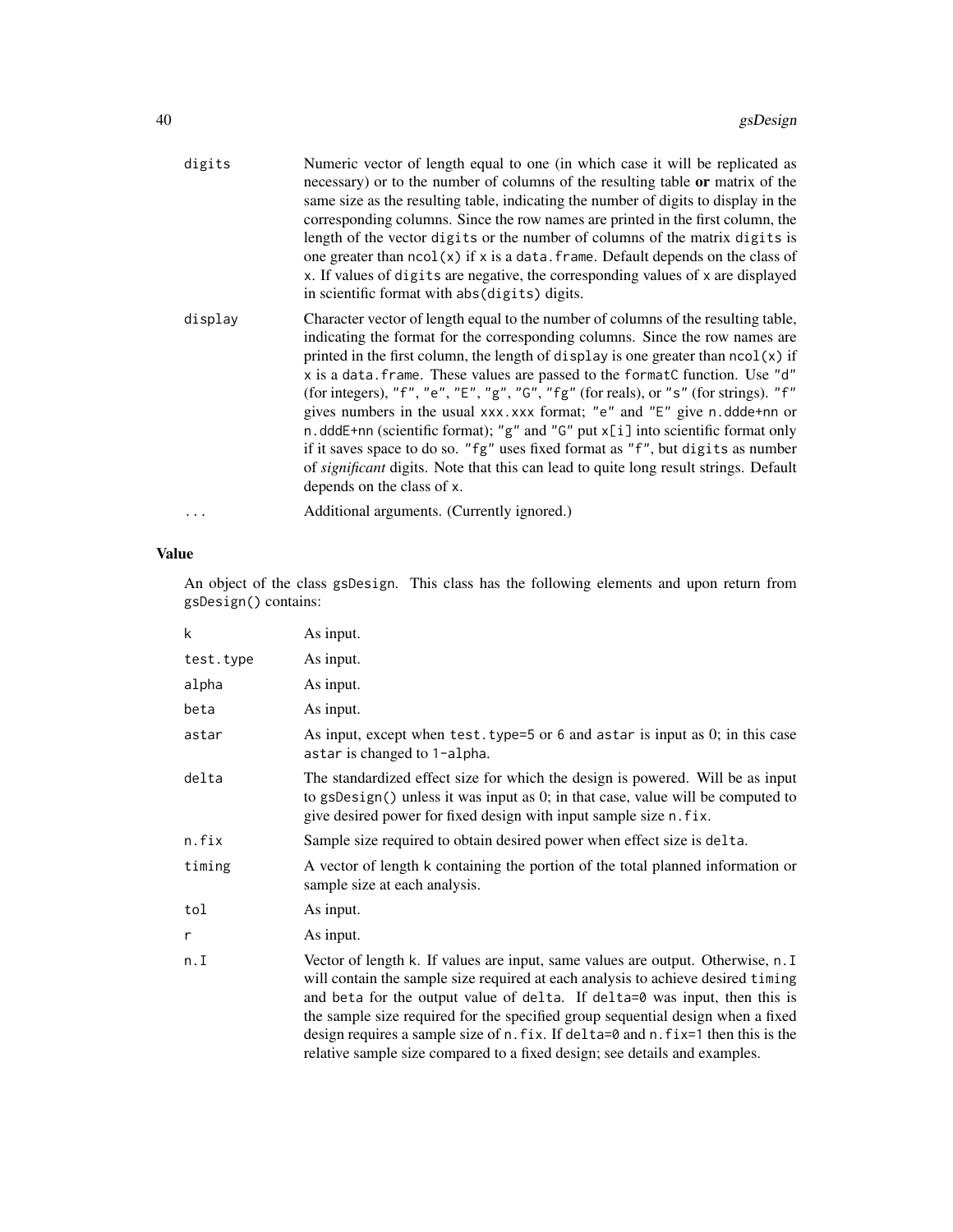#### gsDesign  $\blacksquare$

| maxn.IPlan    | As input.                                                                                                                                                                                                                                                                                                                                                                          |
|---------------|------------------------------------------------------------------------------------------------------------------------------------------------------------------------------------------------------------------------------------------------------------------------------------------------------------------------------------------------------------------------------------|
| nFixSurv      | As input.                                                                                                                                                                                                                                                                                                                                                                          |
| nSurv         | Sample size for Lachin and Foulkes method when nSurvival is used for fixed<br>design input. If nSurvival is used to compute n. fix, then nFixSurv is inflated<br>by the same amount as n. fix and stored in nSurv. Note that if you use gsSurv<br>for time-to-event sample size, this is not needed and a more complete output<br>summary is given.                                |
| endpoint      | As input.                                                                                                                                                                                                                                                                                                                                                                          |
| delta1        | As input.                                                                                                                                                                                                                                                                                                                                                                          |
| delta0        | As input.                                                                                                                                                                                                                                                                                                                                                                          |
| overrun       | As input.                                                                                                                                                                                                                                                                                                                                                                          |
| usTime        | As input.                                                                                                                                                                                                                                                                                                                                                                          |
| <b>lsTime</b> | As input.                                                                                                                                                                                                                                                                                                                                                                          |
| upper         | Upper bound spending function, boundary and boundary crossing probabilities<br>under the NULL and alternate hypotheses. See Spending_Function_Overview<br>and manual for further details.                                                                                                                                                                                          |
| lower         | Lower bound spending function, boundary and boundary crossing probabilities<br>at each analysis. Lower spending is under alternative hypothesis (beta spend-<br>ing) for test. type=3 or 4. For test. type=2, 5 or 6, lower spending is un-<br>der the null hypothesis. For test.type=1, output value is NULL. See Spend-<br>ing_Function_Overview and manual.                     |
| theta         | Standarized effect size under null (0) and alternate hypothesis. If delta is input,<br>theta[1]=delta. If n.fix is input, theta[1] is computed using a standard<br>sample size formula (pseudocode): ((Zalpha+Zbeta)/theta[1])^2=n.fix.                                                                                                                                            |
| falseprobnb   | For test. type=4 or 6, this contains false positive probabilities under the null<br>hypothesis assuming that crossing a futility bound does not stop the trial.                                                                                                                                                                                                                    |
| en            | Expected sample size accounting for early stopping. For time-to-event out-<br>comes, this would be the expected number of events (although gsSurv will give<br>expected sample size). For information-based-design, this would give the ex-<br>pected information when the trial stops. If overrun is specified, the expected<br>sample size includes the overrun at each interim. |

An object of class "xtable" with attributes specifying formatting options for a table

# Note

The manual is not linked to this help file, but is available in library/gsdesign/doc/gsDesignManual.pdf in the directory where R is installed.

# Author(s)

Keaven Anderson <keaven\_anderson@merck.com>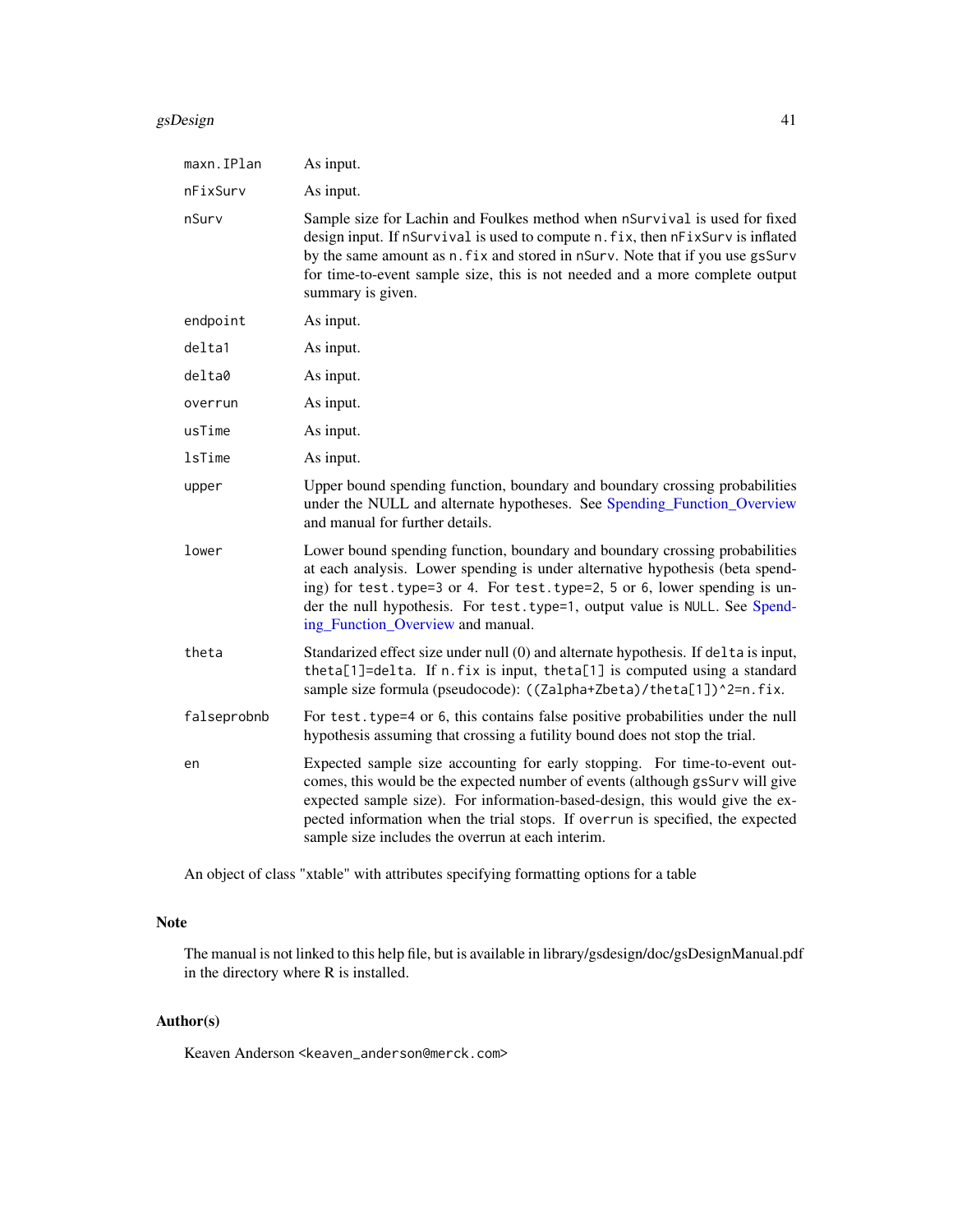## References

Jennison C and Turnbull BW (2000), *Group Sequential Methods with Applications to Clinical Trials*. Boca Raton: Chapman and Hall. Lan KK, DeMets DL (1989). Group sequential procedures: calendar versus information time. *Statistics in medicine* 8(10):1191-8. Liu, Q, Lim, P, Nuamah, I, and Li, Y (2012), On adaptive error spending approach for group sequential trials with random information levels. *Journal of biopharmaceutical statistics*; 22(4), 687-699.

### See Also

[gsDesign package overview,](#page-42-0) [gsBoundSummary,](#page-96-0) [plot.gsDesign,](#page-53-0) [gsProbability](#page-43-0), [Spending\\_Function\\_Overview,](#page-93-0) [Normal](#page-0-0) [xtable](#page-102-0)

```
library(ggplot2)
# symmetric, 2-sided design with O'Brien-Fleming-like boundaries
# lower bound is non-binding (ignored in Type I error computation)
# sample size is computed based on a fixed design requiring n=800
x \leq - gsDesign(k = 5, test.type = 2, n.fix = 800)
# note that "x" below is equivalent to print(x) and print(gsDesign(x))x
plot(x)
plot(x, plottype = 2)# Assuming after trial was designed actual analyses occurred after
# 300, 600, and 860 patients, reset bounds
y <- gsDesign(
  k = 3, test.type = 2, n.fix = 800, n.I = c(300, 600, 860),
  maxn.IDan = x$n.I[x$k])
y
# asymmetric design with user-specified spending that is non-binding
# sample size is computed relative to a fixed design with n=1000
sfup <- c(.033333, .063367, .1)
sflp < -c(.25, .5, .75)timing \leq c(.1, .4, .7)x <- gsDesign(
 k = 4, timing = timing, sfu = sfPoints, sfupar = sfup, sfl = sfPoints,
  sflpar = sflp, n.fix = 1000)
x
plot(x)
plot(x, plottype = 2)# same design, but with relative sample sizes
gsDesign(
  k = 4, timing = timing, sfu = sfPoints, sfupar = sfup, sfl = sfPoints,
  sflpar = sflp
\mathcal{L}
```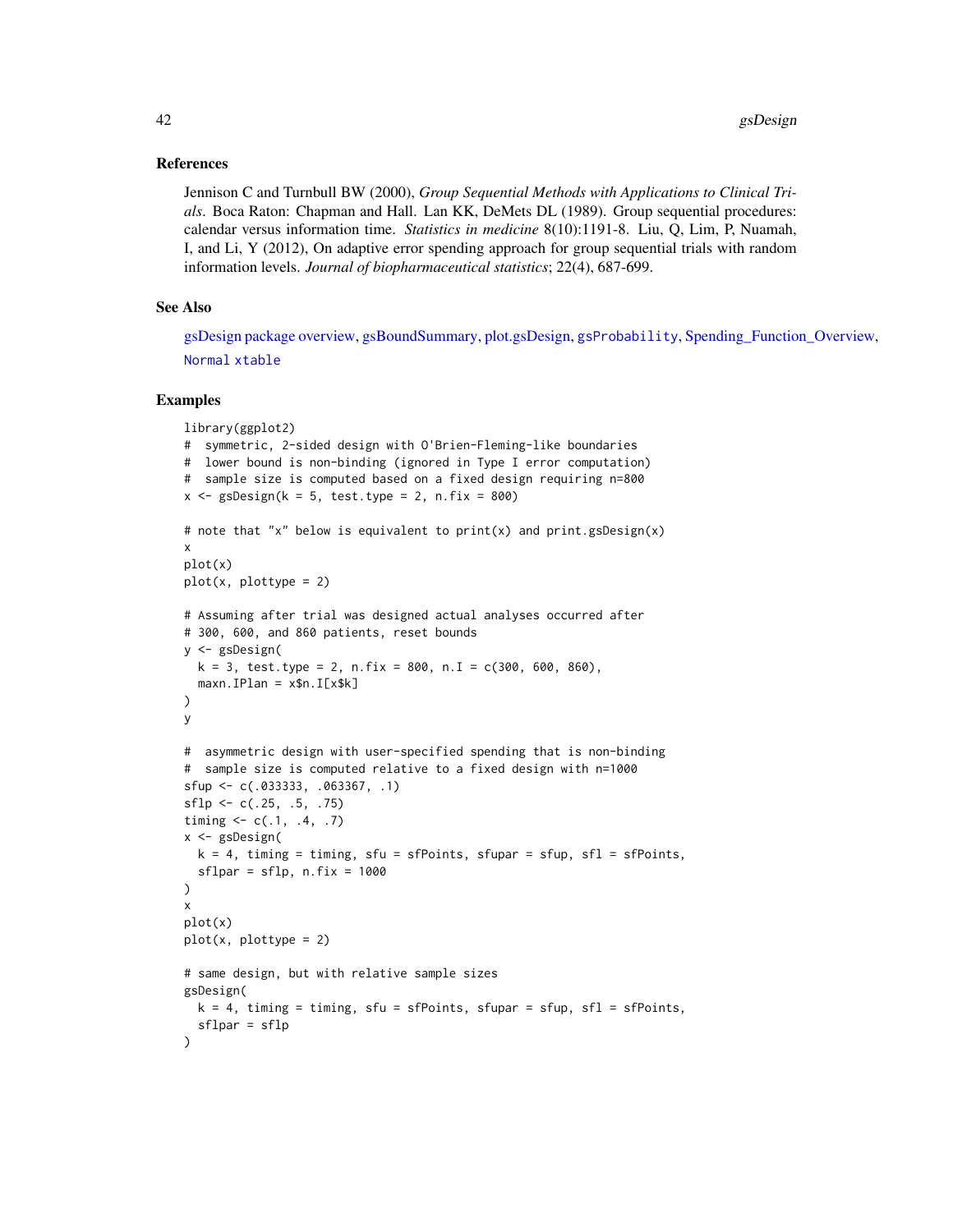<span id="page-42-0"></span>gsDesign package overview

*1.0 Group Sequential Design*

### Description

gsDesign is a package for deriving and describing group sequential designs. The package allows particular flexibility for designs with alpha- and beta-spending. Many plots are available for describing design properties.

### Details

Package: gsDesign Version: 2 License: GPL (version 2 or later)

#### Index:

gsDesign 2.1: Design Derivation gsProbability 2.2: Boundary Crossing Probabilities plot.gsDesign 2.3: Plots for group sequential designs gsCP 2.4: Conditional Power Computation gsBoundCP 2.5: Conditional Power at Interim Boundaries gsbound 2.6: Boundary derivation low level normalGrid 3.1: Normal Density Grid binomial 3.2: Testing, Confidence Intervals and Sample Size for Comparing Two Binomial Rates Survival sample size 3.3: Time-to-event sample size calculation (Lachin-Foulkes) Spending function overview 4.0: Spending functions sfHSD 4.1: Hwang-Shih-DeCani Spending Function sfPower 4.2: Kim-DeMets (power) Spending Function sfExponential 4.3: Exponential Spending Function sfLDPocock 4.4: Lan-DeMets Spending function overview sfPoints 4.5: Pointwise Spending Function sfLogistic 4.6: 2-parameter Spending Function Families sfTDist 4.7: t-distribution Spending Function Wang-Tsiatis Bounds 5.0: Wang-Tsiatis Bounds checkScalar 6.0: Utility functions to verify variable properties

The gsDesign package supports group sequential clinical trial design. While there is a strong focus on designs using  $\alpha$ - and  $\beta$ -spending functions, Wang-Tsiatis designs, including O'Brien-Fleming and Pocock designs, are also available. The ability to design with non-binding futility rules allows control of Type I error in a manner acceptable to regulatory authorities when futility bounds are employed.

The routines are designed to provide simple access to commonly used designs using default arguments. Standard, published spending functions are supported as well as the ability to write custom spending functions. A gsDesign class is defined and returned by the gsDesign() function. A plot function for this class provides a wide variety of plots: boundaries, power, estimated treatment effect at boundaries, conditional power at boundaries, spending function plots, expected sample size plot, and B-values at boundaries. Using function calls to access the package routines provides a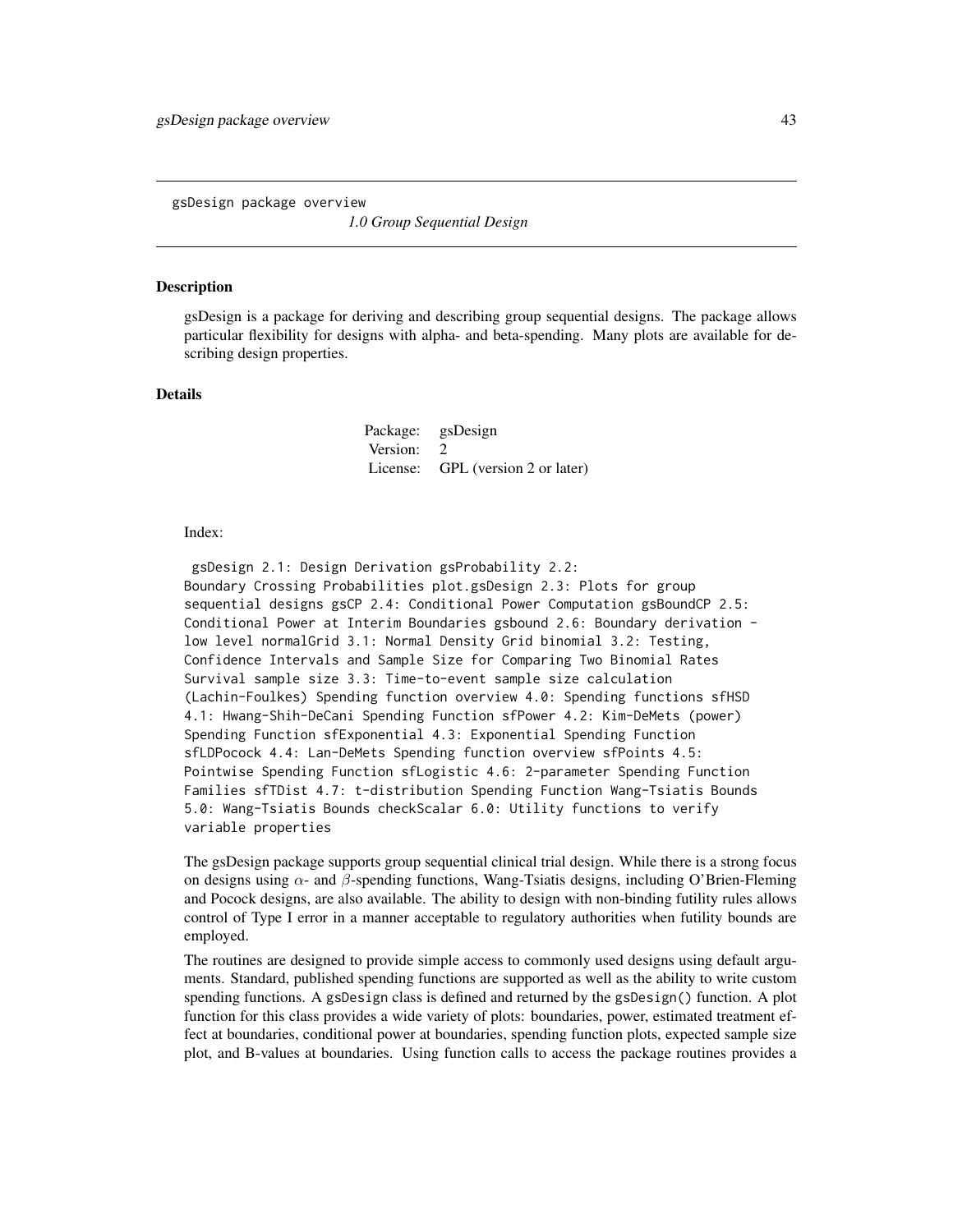powerful capability to derive designs or output formatting that could not be anticipated through a gui interface. This enables the user to easily create designs with features they desire, such as designs with minimum expected sample size.

Thus, the intent of the gsDesign package is to easily create, fully characterize and even optimize routine group sequential trial designs as well as provide a tool to evaluate innovative designs.

#### Author(s)

Keaven Anderson

Maintainer: Keaven Anderson <keaven\_anderson@merck.com>

### References

Jennison C and Turnbull BW (2000), *Group Sequential Methods with Applications to Clinical Trials*. Boca Raton: Chapman and Hall.

Proschan, MA, Lan, KKG, Wittes, JT (2006), *Statistical Monitoring of Clinical Trials. A Unified Approach*. New York: Springer.

## See Also

[gsDesign](#page-35-0), [gsProbability](#page-43-0)

#### Examples

```
library(ggplot2)
# assume a fixed design (no interim) trial with the same endpoint
# requires 200 subjects for 90% power at alpha=.025, one-sided
x <- gsDesign(n.fix=200)
plot(x)
```
<span id="page-43-0"></span>gsProbability *Boundary Crossing Probabilities*

### Description

Computes power/Type I error and expected sample size for a group sequential design across a selected set of parameter values for a given set of analyses and boundaries. The print function has been extended using print.gsProbability to print gsProbability objects; see examples.

Depending on the calling sequence, an object of class gsProbability or class gsDesign is returned. If it is of class gsDesign then the members of the object will be the same as described in [gsDesign](#page-35-0). If d is input as NULL (the default), all other arguments (other than r) must be specified and an object of class gsProbability is returned. If d is passed as an object of class gsProbability or gsDesign the only other argument required is theta; the object returned has the same class as the input d. On output, the values of theta input to gsProbability will be the parameter values for which the design is characterized.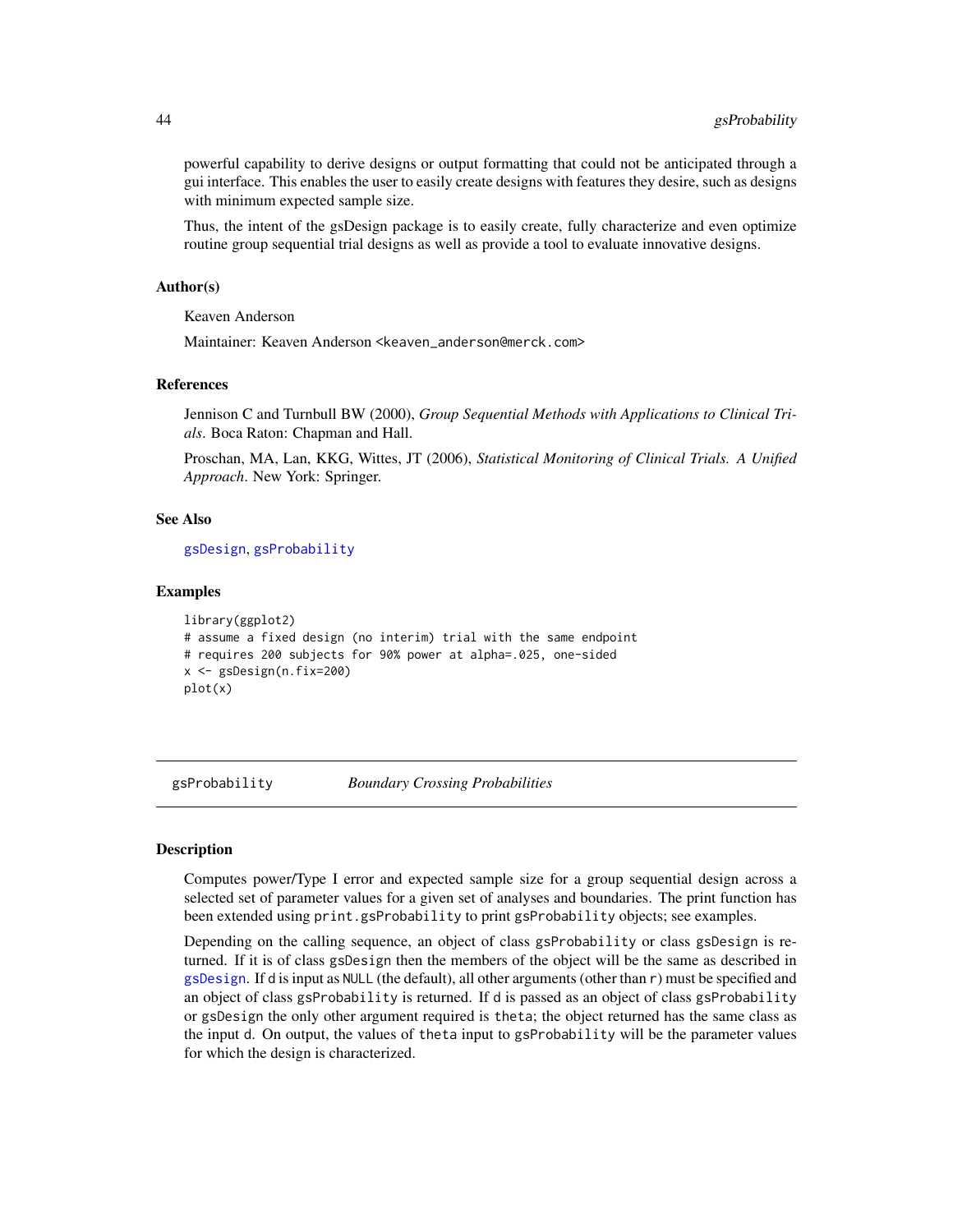# gsProbability 45

# Usage

```
gsProbability(k = 0, theta, n.I, a, b, r = 18, d = NULL, overrun = 0)
```

```
## S3 method for class 'gsProbability'
print(x, \ldots)
```
# Arguments

| k        | Number of analyses planned, including interim and final.                                                                                                                                                                               |
|----------|----------------------------------------------------------------------------------------------------------------------------------------------------------------------------------------------------------------------------------------|
| theta    | Vector of standardized effect sizes for which boundary crossing probabilities are<br>to be computed.                                                                                                                                   |
| n.I      | Sample size or relative sample size at analyses; vector of length k. See gsDesign<br>and manual.                                                                                                                                       |
| a        | Lower bound cutoffs (z-values) for futility or harm at each analysis, vector of<br>length k.                                                                                                                                           |
| b        | Upper bound cutoffs (z-values) for futility at each analysis; vector of length k.                                                                                                                                                      |
| r        | Control for grid as in Jennison and Turnbull (2000); default is 18, range is 1 to<br>80. Normally this will not be changed by the user.                                                                                                |
| d        | If not NULL, this should be an object of type gsDesign returned by a call to<br>$gsDesign()$ . When this is specified, the values of k, n. I, a, b, and r will be<br>obtained from d and only theta needs to be specified by the user. |
| overrun  | Scalar or vector of length $k-1$ with patients enrolled that are not included in each<br>interim analysis.                                                                                                                             |
| $\times$ | An item of class gsProbability.                                                                                                                                                                                                        |
| $\cdots$ | Not implemented (here for compatibility with generic print input).                                                                                                                                                                     |
|          |                                                                                                                                                                                                                                        |

# Value

| k     | As input.                                                                                                                                                                                                                                                                                                                                                           |
|-------|---------------------------------------------------------------------------------------------------------------------------------------------------------------------------------------------------------------------------------------------------------------------------------------------------------------------------------------------------------------------|
| theta | As input.                                                                                                                                                                                                                                                                                                                                                           |
| n.I   | As input.                                                                                                                                                                                                                                                                                                                                                           |
| lower | A list containing two elements: bound is as input in a and prob is a matrix of<br>boundary crossing probabilities. Element i, j contains the boundary crossing<br>probability at analysis i for the j-th element of the ta input. All boundary<br>crossing is assumed to be binding for this computation; that is, the trial must<br>stop if a boundary is crossed. |
| upper | A list of the same form as lower containing the upper bound and upper boundary<br>crossing probabilities.                                                                                                                                                                                                                                                           |
| en    | A vector of the same length as the ta containing expected sample sizes for the<br>trial design corresponding to each value in the vector theta.                                                                                                                                                                                                                     |
| r     | As input.                                                                                                                                                                                                                                                                                                                                                           |

Note: print.gsProbability() returns the input x.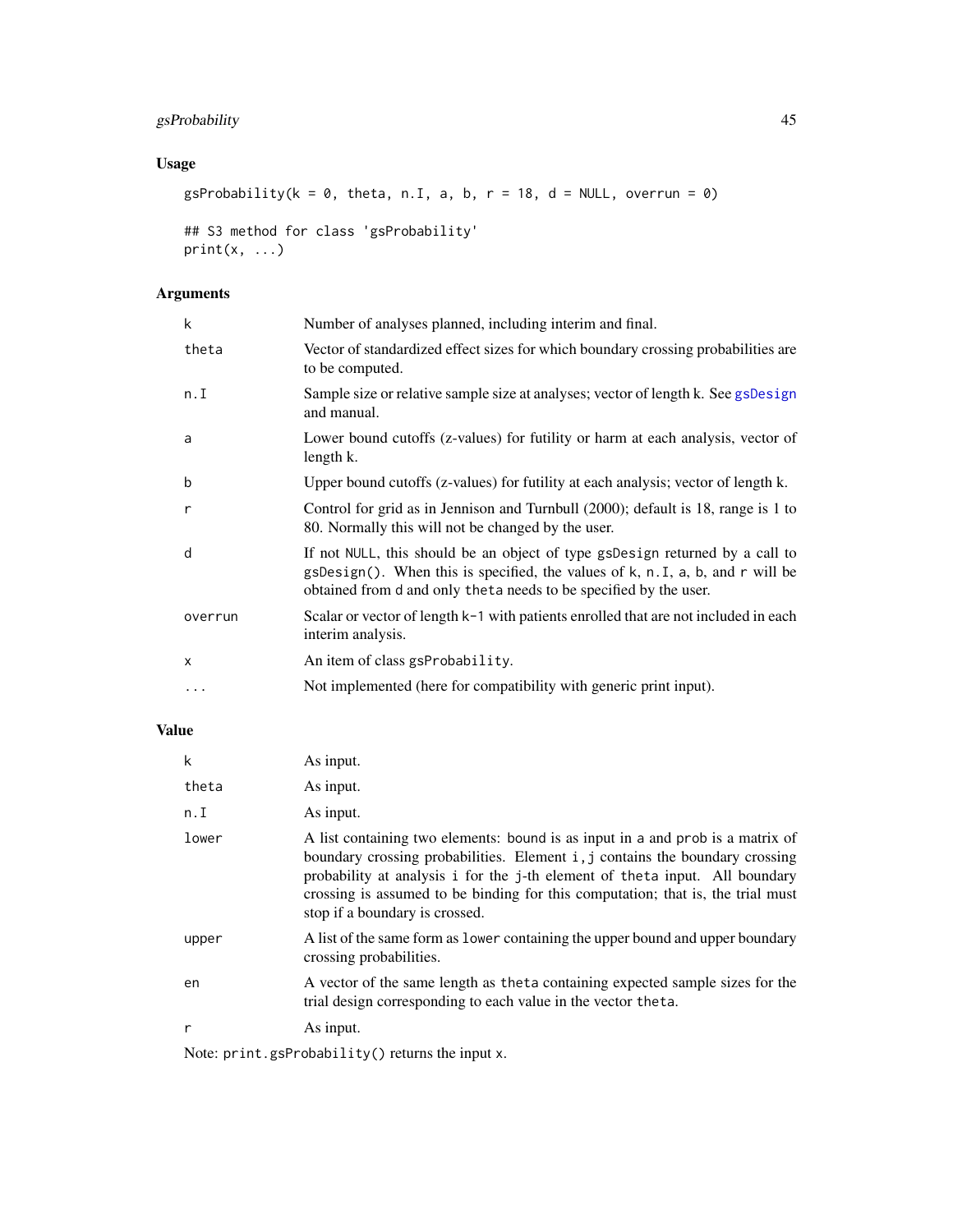The manual is not linked to this help file, but is available in library/gsdesign/doc/gsDesignManual.pdf in the directory where R is installed.

## Author(s)

Keaven Anderson <keaven\_anderson@merck.com>

## References

Jennison C and Turnbull BW (2000), *Group Sequential Methods with Applications to Clinical Trials*. Boca Raton: Chapman and Hall.

### See Also

[plot.gsDesign,](#page-53-0) [gsDesign](#page-35-0), [gsDesign package overview](#page-42-0)

```
library(ggplot2)
# making a gsDesign object first may be easiest...
x <- gsDesign()
# take a look at it
x
# default plot for gsDesign object shows boundaries
plot(x)
# \code{plottype=2} shows boundary crossing probabilities
plot(x, plottype = 2)
# now add boundary crossing probabilities and
# expected sample size for more theta values
y \leq - gsProbability(d = x, theta = x$delta * seq(0, 2, .25))
class(y)
# note that "y" below is equivalent to \code{print(y)} and
# \code{print.gsProbability(y)}
y
# the plot does not change from before since this is a
# gsDesign object; note that theta/delta is on x axis
plot(y, plottype = 2)
# now let's see what happens with a gsProbability object
z <- gsProbability(
 k = 3, a = x$lower$bound, b = x$upper$bound,n.I = x$n.I, theta = x$delta * seq(0, 2, .25))
# with the above form, the results is a gsProbability object
```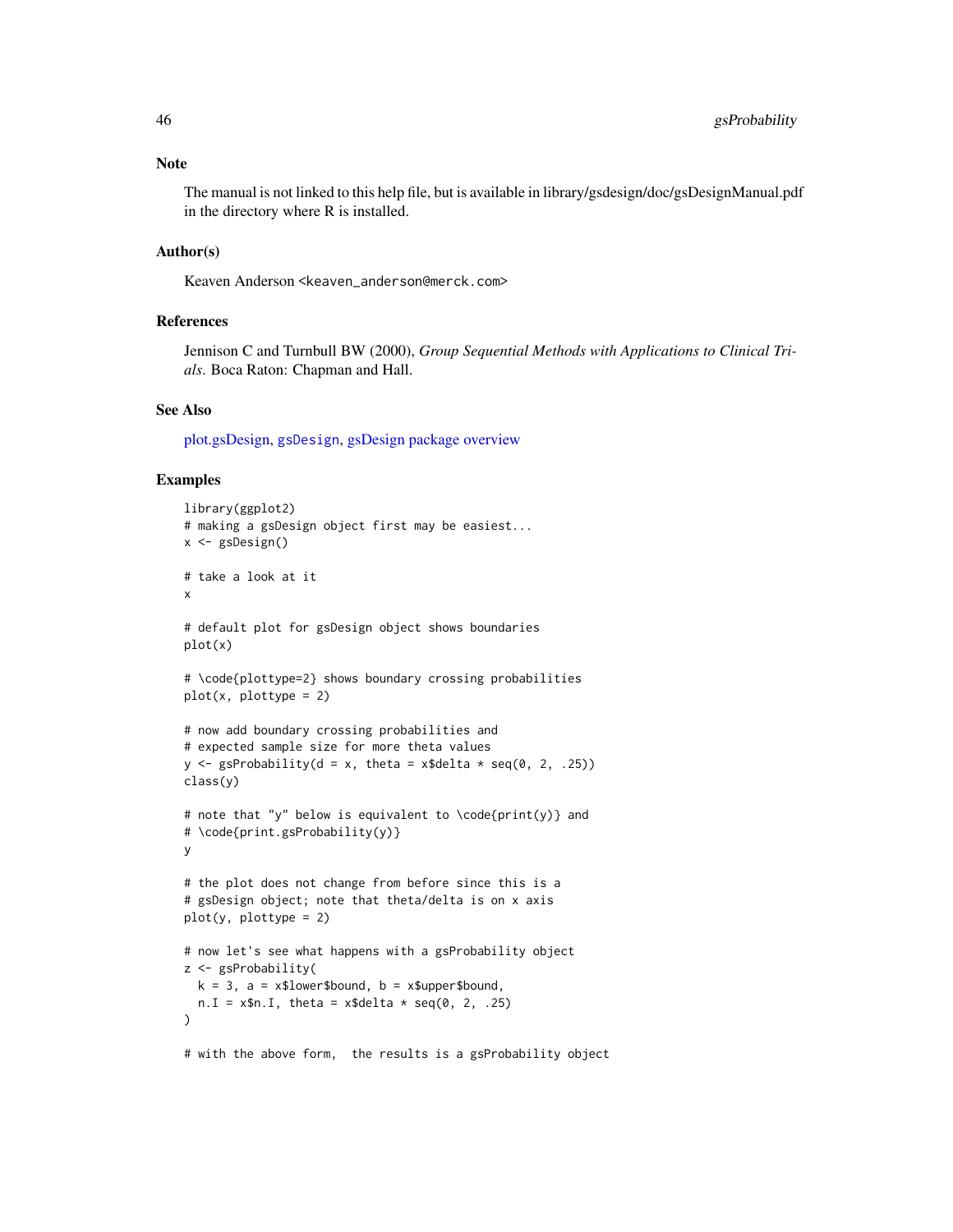#### hGraph 47

```
class(z)
z
# default plottype is now 2
# this is the same range for theta, but plot now has theta on x axis
plot(z)
```
### hGraph *Create multiplicity graphs using ggplot2*

#### Description

hGraph() plots a multiplicity graph defined by user inputs. The graph can also be used with the \*\*\*gMCP\*\*\* package to evaluate a set of nominal p-values for the tests of the hypotheses in the graph

### Usage

```
hGraph(
  nHypotheses = 4,
  nameHypotheses = paste("H", (1:nHypotheses), sep = ""),
  alphaHypotheses = 0.025/nHypotheses,
 m = matrix(array(1/(nHypotheses - 1), nHypotheses^2), nrow = nHypotheses) -diag(1/(nHypotheses - 1), nHypotheses),
  fill = 1,palette = grDevices::gray-colors(length(unique(fill)), start = 0.5, end = 0.8),labels = LETTERS[1:length(unique(fill))],
  legend.name = " "legend.position = "none",
  halfWid = 0.5,
  halfHgt = 0.5,
  trhw = 0.1,
  trhh = 0.075,trprop = 1/3,
  digits = 5,
  trdigits = 2,
  size = 6,
 boxtextsize = 4,
  arrowsize = 0.02,
 radianStart = if ((nHypotheses)%%2 != 0) { pi * (1/2 + 1/nHypothers) } else {
       pi * (1 + 2/nHypotheses)/2 },
 offset = pi/4/nHypotheses,
  xradius = 2,
 yradius = xradius,
 x = NULL,
 y = NULL,wchar = if (as.character(Sys.info()[1]) == "Windows") { "w" } else { "w" }
)
```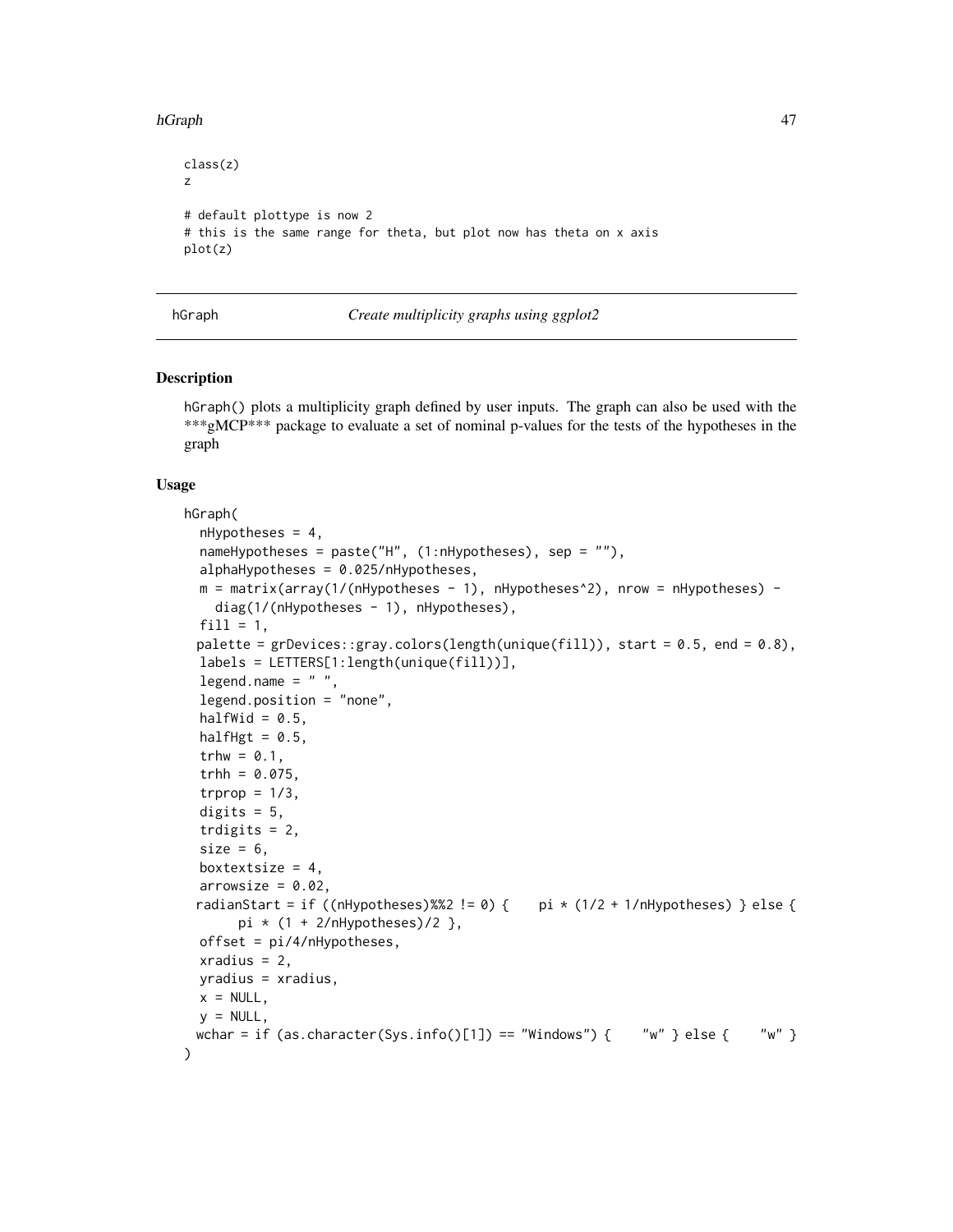48 hGraph

# Arguments

| nHypotheses                     | number of hypotheses in graph                                                                                           |
|---------------------------------|-------------------------------------------------------------------------------------------------------------------------|
| nameHypotheses hypothesis names |                                                                                                                         |
| alphaHypotheses                 |                                                                                                                         |
|                                 | alpha-levels or weights for ellipses                                                                                    |
| m                               | square transition matrix of dimension 'nHypotheses'                                                                     |
| $f$ ill                         | grouping variable for hypotheses                                                                                        |
| palette                         | colors for groups                                                                                                       |
| labels                          | text labels for groups                                                                                                  |
| legend.name                     | text for legend header                                                                                                  |
| legend.position                 |                                                                                                                         |
|                                 | text string or x,y coordinates for legend                                                                               |
| halfWid                         | half width of ellipses                                                                                                  |
| halfHgt                         | half height of ellipses                                                                                                 |
| trhw                            | transition box width                                                                                                    |
| trhh                            | transition box height                                                                                                   |
| trprop                          | proportion of transition arrow length where transition box is placed                                                    |
| digits                          | number of digits to show for alphaHypotheses                                                                            |
| trdigits                        | digits displayed for transition weights                                                                                 |
| size                            | text size in ellipses                                                                                                   |
| boxtextsize                     | transition text size                                                                                                    |
| arrowsize                       | size of arrowhead for transition arrows                                                                                 |
| radianStart                     | radians from origin for first ellipse; nodes spaced equally in clockwise order<br>with centers on an ellipse by default |
| offset                          | rotational offset in radians for transition weight arrows                                                               |
| xradius                         | horizontal ellipse diameter on which ellipses are drawn                                                                 |
| yradius                         | vertical ellipse diameter on which ellipses are drawn                                                                   |
| x                               | x coordinates for hypothesis ellipses if elliptical arrangement is not wanted                                           |
| у                               | y coordinates for hypothesis ellipses if elliptical arrangement is not wanted                                           |
| wchar                           | character for alphaHypotheses in ellipses                                                                               |

# Details

See vignette \*\*Multiplicity graphs formatting using ggplot2\*\* for explanation of formatting.

# Value

A 'ggplot' object with a multi-layer multiplicity graph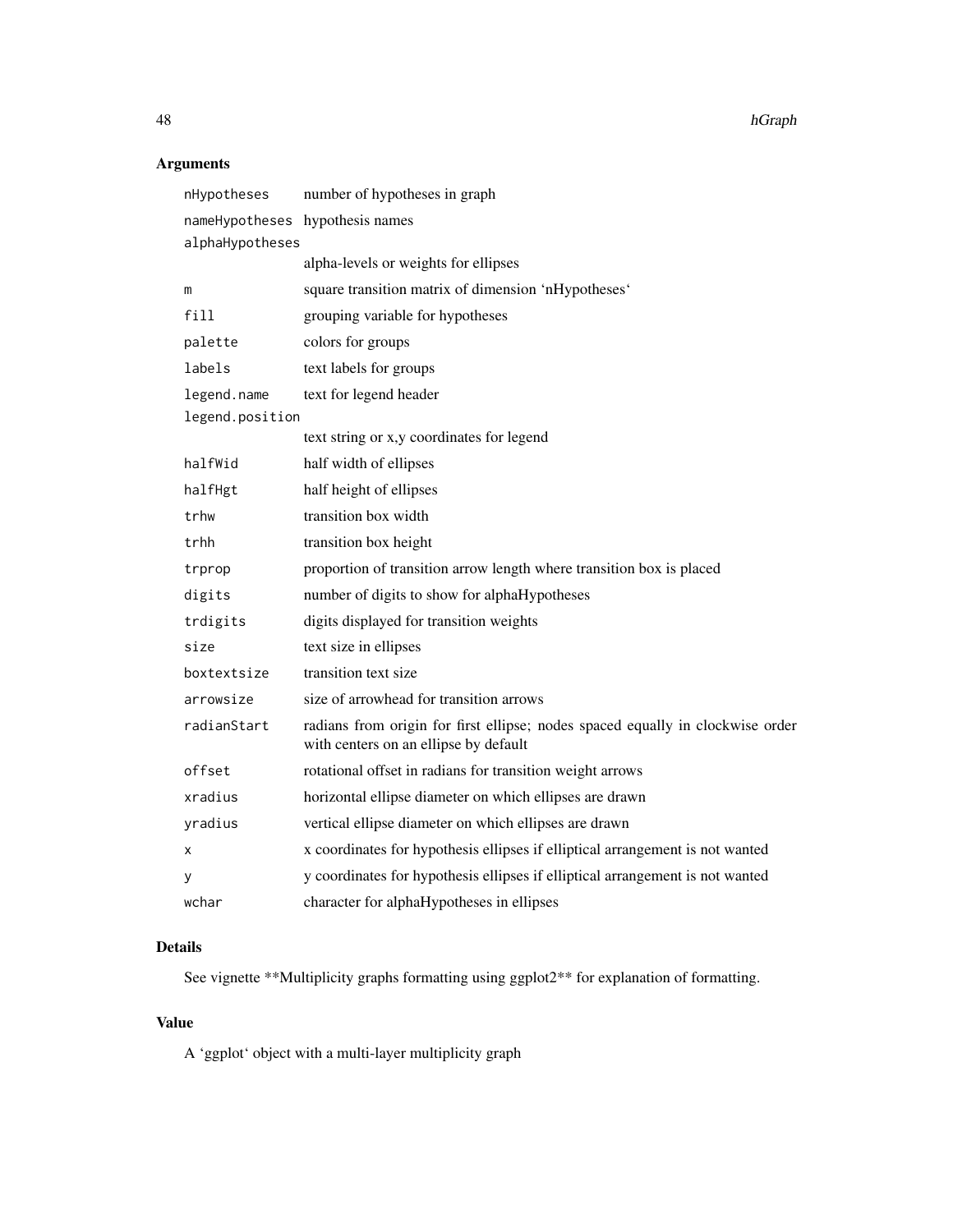#### nNormal 49

## Examples

```
library(tidyr)
# Defaults: note clockwise ordering
hGraph(5)
# Add colors (default is 3 gray shades)
hGraph(3,fill=1:3)
# Colorblind palette
cbPalette <- c("#999999", "#E69F00", "#56B4E9", "#009E73",
               "#F0E442", "#0072B2", "#D55E00", "#CC79A7")
hGraph(6,fill=as.factor(1:6),palette=cbPalette)
# Use a hue palette
hGraph(4,fill=factor(1:4),palette=scales::hue_pal(l=75)(4))
# different alpha allocation, hypothesis names and transitions
alphaHypotheses <- c(.005,.007,.013)
nameHypotheses <- c("ORR","PFS","OS")
m \leq - matrix(c(0,1,0,0,0,1,
              1,0,0),nrow=3,byrow=TRUE)
hGraph(3,alphaHypotheses=alphaHypotheses,nameHypotheses=nameHypotheses,m=m)
# Custom position and size of ellipses, change text to multi-line text
# Adjust box width
# add legend in middle of plot
hGraph(3, x=sqrt(0:2), y=c(1,3,1.5), size=6, halfWid=.3, halfHgt=.3, trhw=0.6,palette=cbPalette[2:4], fill = c(1, 2, 2),legend.position = c(.6,.5), legend.name = "Legend:", labels = c("Group 1", "Group 2"),
       nameHypotheses=c("H1:\n Long name","H2:\n Longer name","H3:\n Longest name"))
```
nNormal *Normal distribution sample size (2-sample)*

#### Description

nNormal() computes a fixed design sample size for comparing 2 means where variance is known. T The function allows computation of sample size for a non-inferiority hypothesis. Note that you may wish to investigate other R packages such as the pwr package which uses the t-distribution. In the examples below we show how to set up a 2-arm group sequential design with a normal outcome.

nNormal() computes sample size for comparing two normal means when the variance for observations in

## Usage

```
nNormal(
  delta1 = 1,
  sd = 1.7,
  sd2 = NULL,
  alpha = 0.025,
  beta = 0.1,
  ratio = 1,
```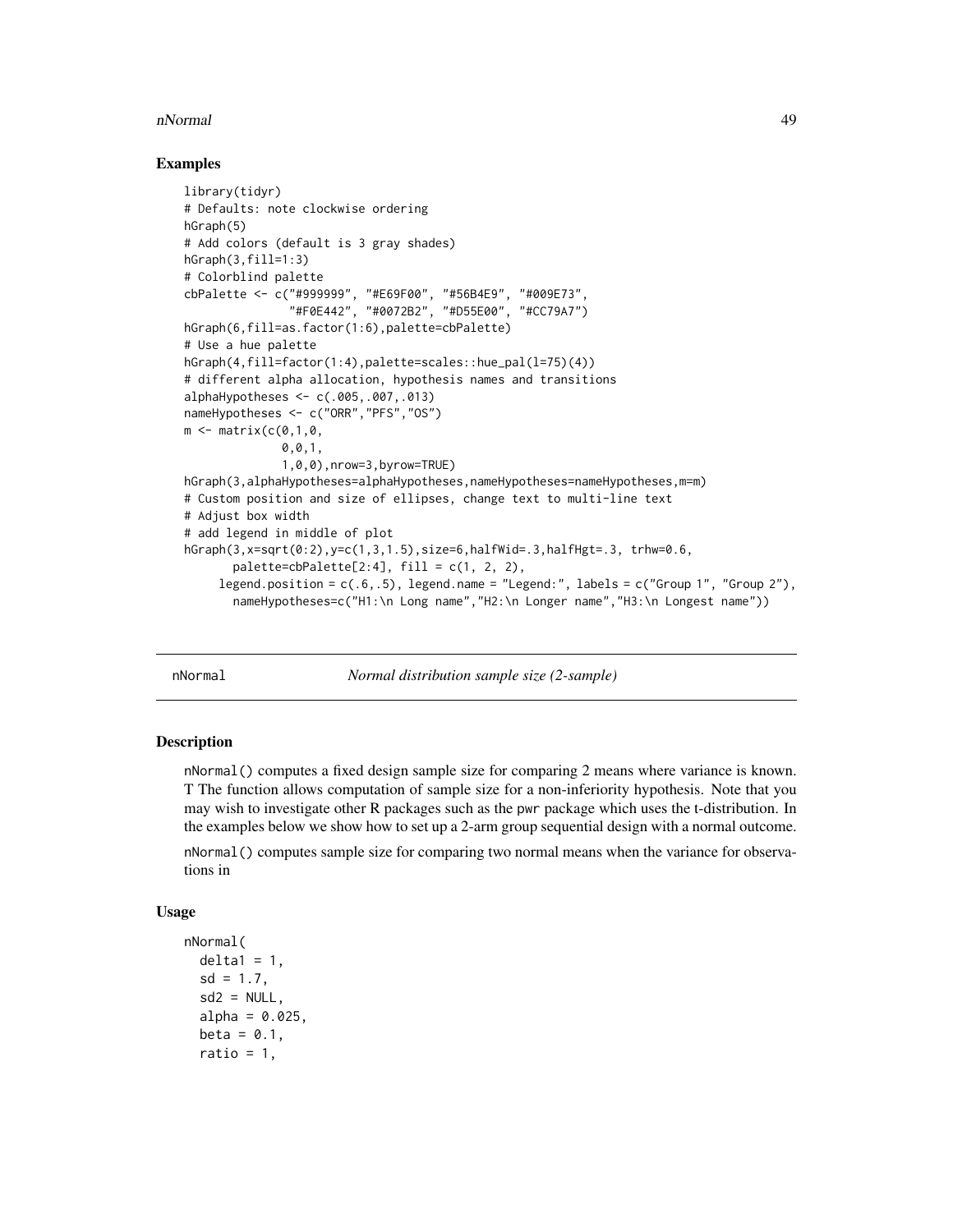```
sided = 1,
 n = NULL,delta = 0,
 outtype = 1
)
```
# Arguments

| delta1          | difference between sample means under the alternate hypothesis.                                                         |
|-----------------|-------------------------------------------------------------------------------------------------------------------------|
| sd              | Standard deviation for the control arm.                                                                                 |
| sd <sub>2</sub> | Standard deviation of experimental arm; this will be set to be the same as the<br>control arm with the default of NULL. |
| alpha           | type I error rate. Default is 0.025 since 1-sided testing is default.                                                   |
| beta            | type II error rate. Default is $0.10$ (90% power). Not needed if n is provided.                                         |
| ratio           | randomization ratio of experimental group compared to control.                                                          |
| sided           | 1 for 1-sided test (default), 2 for 2-sided test.                                                                       |
| n               | Sample size; may be input to compute power rather than sample size. If NULL<br>(default) then sample size is computed.  |
| delta0          | difference between sample means under the null hypothesis; normally this will<br>be left as the default of 0.           |
| outtype         | controls output; see value section below.                                                                               |

# Details

This is more of a convenience routine than one recommended for broad use without careful considerations such as those outlined in Jennison and Turnbull (2000). For larger studies where a conservative estimate of within group standard deviations is available, it can be useful. A more detailed formulation is available in the vignette on two-sample normal sample size.

# Value

If n is NULL (default), total sample size (2 arms combined) is computed. Otherwise, power is computed. If outtype=1 (default), the computed value (sample size or power) is returned in a scalar or vector. If outtype=2, a data frame with sample sizes for each arm (n1, n2)is returned; if n is not input as NULL, a third variable, Power, is added to the output data frame. If outtype=3, a data frame with is returned with the following columns:

| n     | A vector with total samples size required for each event rate comparison speci-<br>fied |
|-------|-----------------------------------------------------------------------------------------|
| n1    | A vector of sample sizes for group 1 for each event rate comparison specified           |
| n2    | A vector of sample sizes for group 2 for each event rate comparison specified           |
| alpha | As input                                                                                |
| sided | As input                                                                                |
| beta  | As input; if n is input, this is computed                                               |
|       |                                                                                         |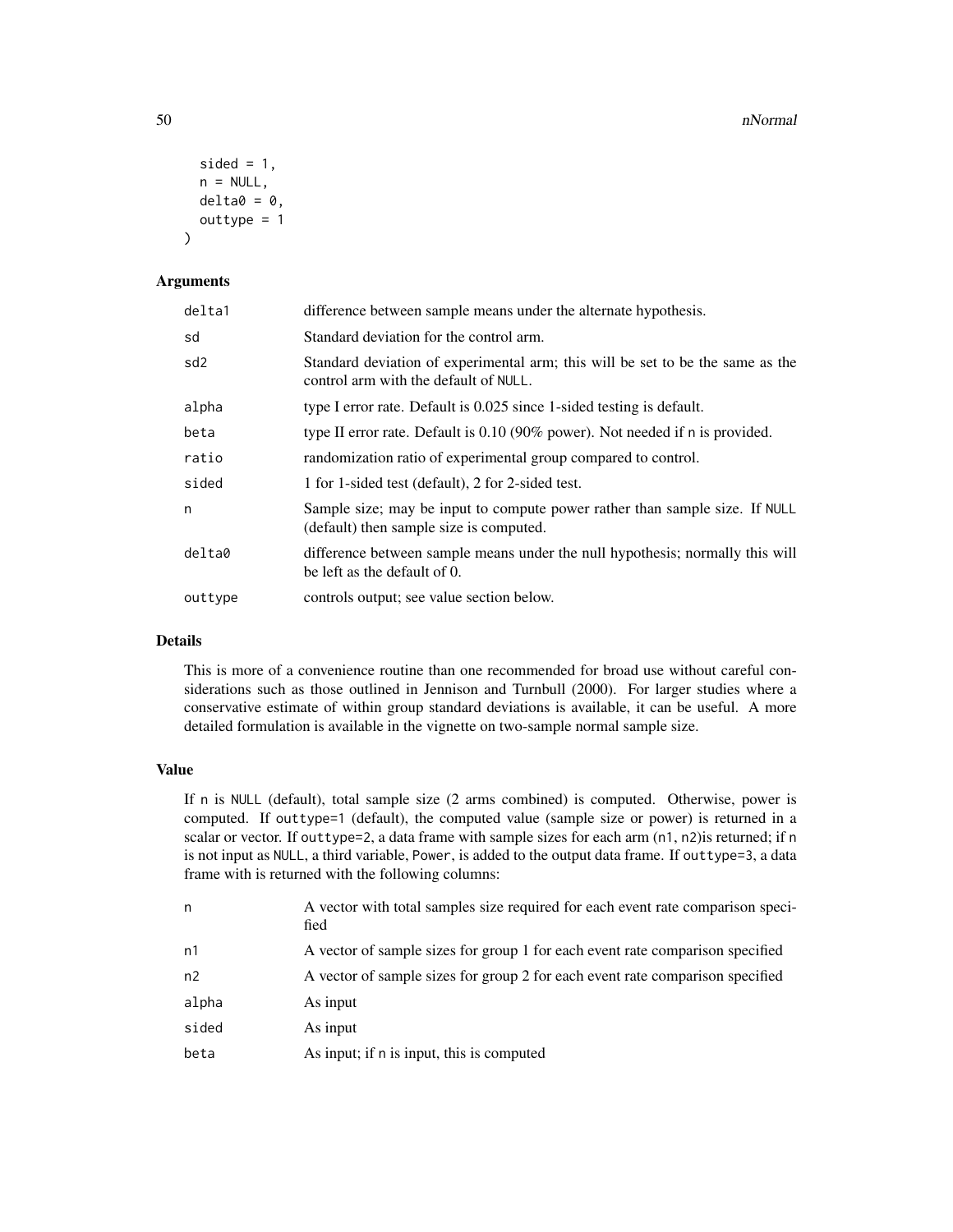#### nNormal 51

| Power           | If n=NULL on input, this is 1-beta; otherwise, the power is computed for each<br>sample size input |
|-----------------|----------------------------------------------------------------------------------------------------|
| sd              | As input                                                                                           |
| sd <sub>2</sub> | As input                                                                                           |
| delta1          | As input                                                                                           |
| delta0          | As input                                                                                           |
| se              | standard error for estimate of difference in treatment group means                                 |

## Author(s)

Keaven Anderson <keaven\_anderson@merck.com>

## References

Jennison C and Turnbull BW (2000), *Group Sequential Methods with Applications to Clinical Trials*. Boca Raton: Chapman and Hall.

Lachin JM (1981), Introduction to sample size determination and power analysis for clinical trials. *Controlled Clinical Trials* 2:93-113.

Snedecor GW and Cochran WG (1989), Statistical Methods. 8th ed. Ames, IA: Iowa State University Press.

## See Also

[gsDesign package overview](#page-42-0)

```
# EXAMPLES
# equal variances
n=nNormal(delta1=.5,sd=1.1,alpha=.025,beta=.2)
n
x \leq gSDesign(k = 3, n.fix = n, test.type = 4, alpha = 0.025, beta = 0.1, timing = c(.5,.75),
sfu = sfLDOF, sf1 = sfHSD, sf1par = -1, delta1 = 0.5, endpoint = 'normal')gsBoundSummary(x)
summary(x)
# unequal variances, fixed design
nNormal(delta1 = .5, sd = 1.1, sd2 = 2, alpha = .025, beta = .2)# unequal sample sizes
nNormal(delta1 = .5, sd = 1.1, alpha = .025, beta = .2, ratio = 2)# non-inferiority assuming a better effect than null
nNormal(delta1 = .5, delta0 = -.1, sd = 1.2)
```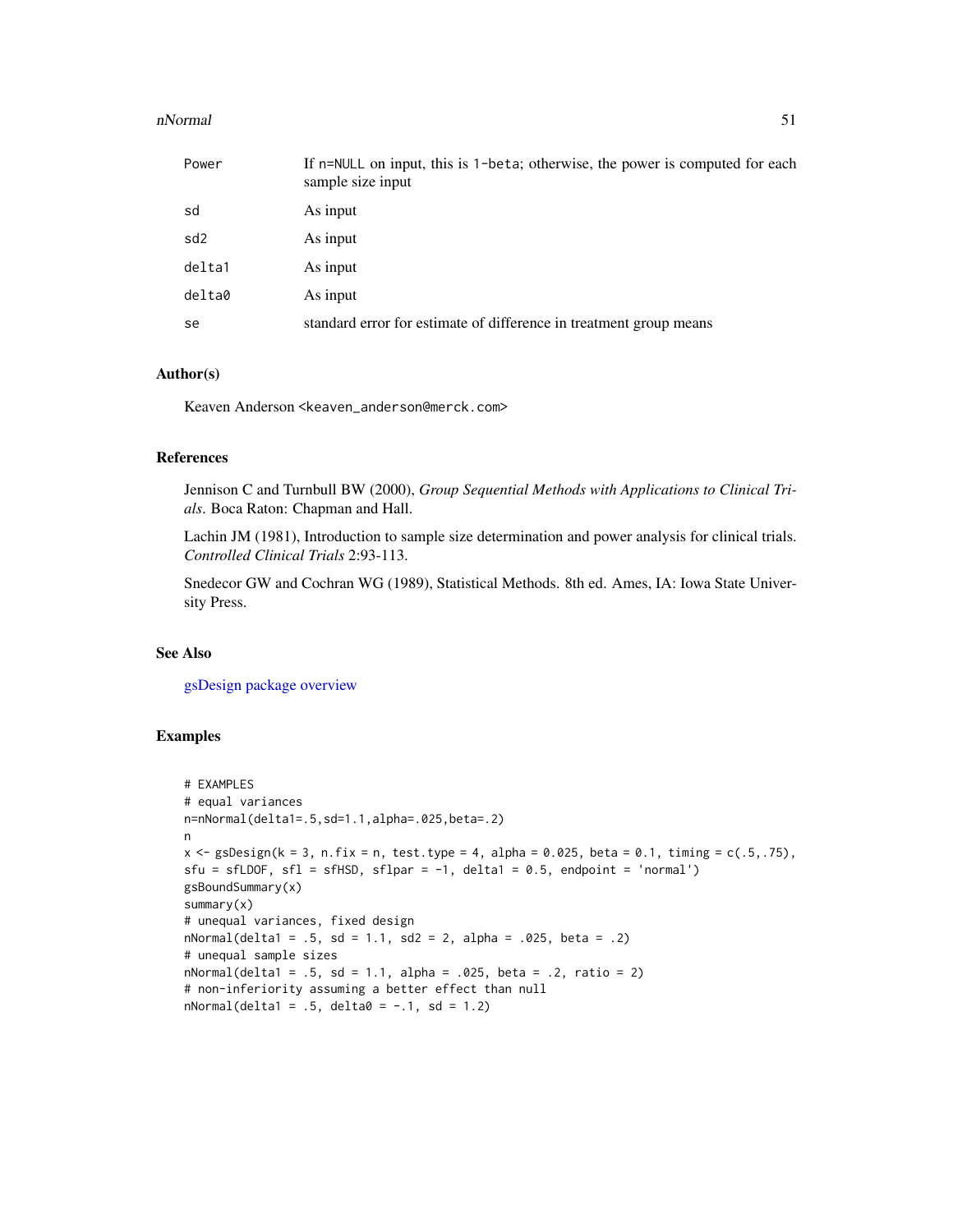# Description

normalGrid() is intended to be used for computation of the expected value of a function of a normal random variable. The function produces grid points and weights to be used for numerical integration.

This is a utility function to provide a normal density function and a grid to integrate over as described by Jennison and Turnbull (2000), Chapter 19. While integration can be performed over the real line or over any portion of it, the numerical integration does not extend beyond 6 standard deviations from the mean. The grid used for integration uses equally spaced points over the middle of the distribution function, and spreads points further apart in the tails. The values returned in gridwgts may be used to integrate any function over the given grid, although the user should take care that the function integrated is not large in the tails of the grid where points are spread further apart.

## Usage

normalGrid( $r = 18$ , bounds =  $c(0, 0)$ , mu = 0, sigma = 1)

# Arguments

| bounds<br>Mean of the desired normal distribution.<br>mu<br>Standard deviation of the desired normal distribution.<br>sigma | Control for grid points as in Jennison and Turnbull (2000), Chapter 19; default<br>is 18. Range: 1 to 80. This might be changed by the user (e.g., $r=6$ which<br>produces 65 gridpoints compare to 185 points when $r=18$ ) when speed is more<br>important than precision. |
|-----------------------------------------------------------------------------------------------------------------------------|------------------------------------------------------------------------------------------------------------------------------------------------------------------------------------------------------------------------------------------------------------------------------|
|                                                                                                                             | Range of integration. Real-valued vector of length 2. Default value of 0, 0<br>produces a range of $+$ or $-$ 6 standard deviations (6*sigma) from the mean (=mu).                                                                                                           |
|                                                                                                                             |                                                                                                                                                                                                                                                                              |
|                                                                                                                             |                                                                                                                                                                                                                                                                              |

# Value

| z        | Grid points for numerical integration.                                                                                                     |
|----------|--------------------------------------------------------------------------------------------------------------------------------------------|
| density  | The standard normal density function evaluated at the values in z; see examples.                                                           |
| gridwgts | Simpson's rule weights for numerical integration on the grid in z; see examples.                                                           |
| wgts     | Weights to be used with the grid in z for integrating the normal density function;<br>see examples. This is equal to density $*$ gridwgts. |

### Note

The manual is not linked to this help file, but is available in library/gsdesign/doc/gsDesignManual.pdf in the directory where R is installed.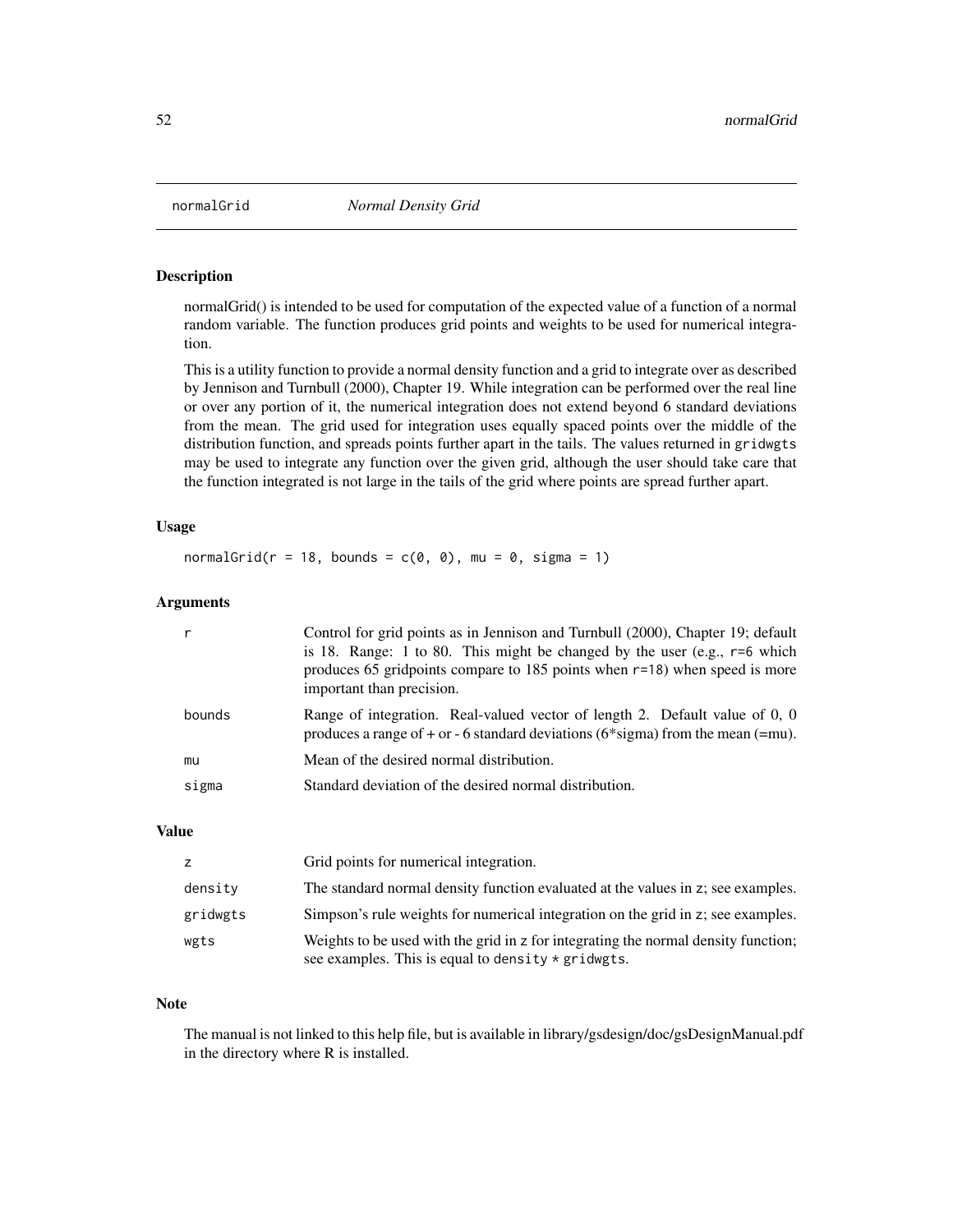#### normalGrid 53

### Author(s)

Keaven Anderson <keaven\_anderson@merck.com>

#### **References**

Jennison C and Turnbull BW (2000), *Group Sequential Methods with Applications to Clinical Trials*. Boca Raton: Chapman and Hall.

```
library(ggplot2)
# standard normal distribution
x \le normalGrid(r = 3)
plot(x$z, x$wgts)
# verify that numerical integration replicates sigma
# get grid points and weights
x \le normalGrid(mu = 2, sigma = 3)
# compute squared deviation from mean for grid points
dev <- (x$z - 2)^2# multiply squared deviations by integration weights and sum
sigma2 <- sum(dev * x$wgts)
# square root of sigma2 should be sigma (3)
sqrt(sigma2)
# do it again with larger r to increase accuracy
x \le normalGrid(r = 22, mu = 2, sigma = 3)
sqrt(sum((x$z - 2)^2 * x$wgts))# this can also be done by combining gridwgts and density
sqrt(sum((x$z - 2)^2 \times x$gridwgts \times x$density))
# integrate normal density and compare to built-in function
# to compute probability of being within 1 standard deviation
# of the mean
pnorm(1) - pom(-1)x \leftarrow normalGrid(bounds = c(-1, 1))
sum(x$wgts)
sum(x$gridwgts * x$density)
# find expected sample size for default design with
# n.fix=1000
x \leq - gsDesign(n.fix = 1000)
x
# set a prior distribution for theta
y \le normalGrid(r = 3, mu = x$theta[2], sigma = x$theta[2] / 1.5)
z <- gsProbability(
  k = 3, theta = y$z, n. I = x$n. I, a = x$lower$bound,
```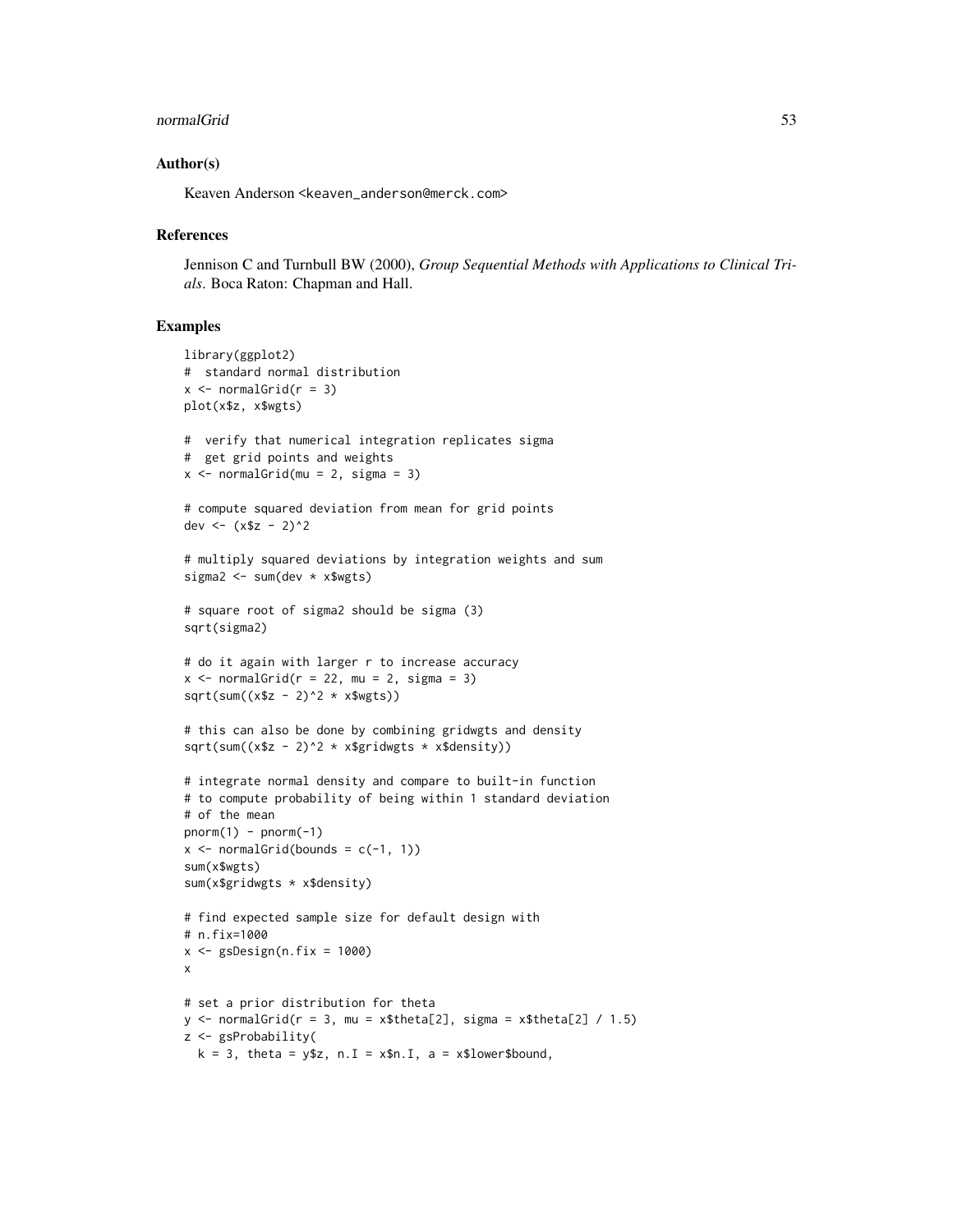```
b = x$upper$bound
)
z \leq gsProbability(d = x, theta = y$z)
cat(
  "Expected sample size averaged over normal\n prior distribution for theta with \n mu=",
  x$theta[2], "sigma=", x$theta[2] / 1.5, ":",
  round(sum(z$en * y$wgt), 1), "\n"
)
plot(y$z, z$en,
  xlab = "theta", ylab = "E{N}",main = "Expected sample size for different theta values"
)
lines(y$z, z$en)
```
plot.gsDesign *Plots for group sequential designs*

## Description

The plot() function has been extended to work with objects returned by gsDesign() and gsProbability(). For objects of type gsDesign, seven types of plots are provided: z-values at boundaries (default), power, approximate treatment effects at boundaries, conditional power at boundaries, spending functions, expected sample size, and B-values at boundaries. For objects of type gsProbability plots are available for z-values at boundaries, power (default), approximate treatment effects at boundaries, conditional power, expected sample size and B-values at boundaries.

The intent is that many standard plot() parameters will function as expected; exceptions to this rule exist. In particular, main, xlab,ylab, lty, col, lwd, type, pch, cex have been tested and work for most values of plottype; one exception is that type="1" cannot be overridden when plottype=2. Default values for labels depend on plottype and the class of x.

Note that there is some special behavior for values plotted and returned for power and expected sample size (ASN) plots for a gsDesign object. A call to x<-gsDesign() produces power and expected sample size for only two theta values: 0 and  $x$ \$delta. The call  $plot(x, plottype="Power")$  (or plot(x,plottype="ASN") for a gsDesign object produces power (expected sample size) curves and returns a gsDesign object with theta values determined as follows. If theta is non-null on input, the input value(s) are used. Otherwise, for a gsProbability object, the theta values from that object are used. For a gsDesign object where theta is input as NULL (the default), theta=seq( $0, 2, .05$ )\*x\$delta) is used. For a gsDesign object, the x-axis values are rescaled to theta/x\$delta and the label for the x-axis theta/delta. For a gsProbability object, the values of theta are plotted and are labeled as theta. See examples below.

Approximate treatment effects at boundaries are computed dividing the Z-values at the boundaries by the square root of n.I at that analysis.

Spending functions are plotted for a continuous set of values from 0 to 1. This option should not be used if a boundary is used or a pointwise spending function is used (sfu or sfl="WT", "OF", "Pocock" or sfPoints).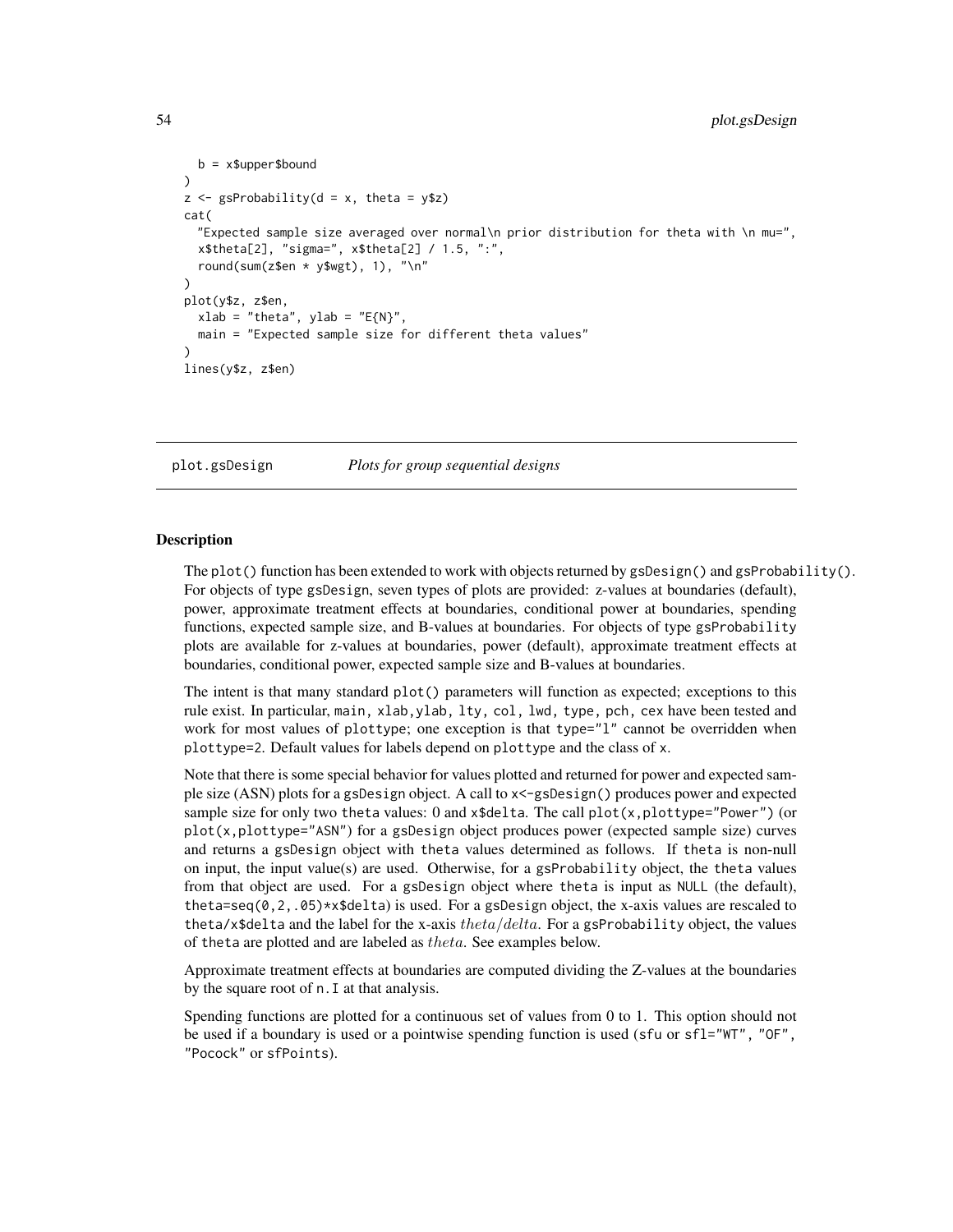# plot.gsDesign 55

Conditional power is computed using the function gsBoundCP(). The default input for this routine is theta="thetahat" which will compute the conditional power at each bound using the approximate treatment effect at that bound. Otherwise, if the input is gsDesign object conditional power is computed assuming theta=x\$delta, the original effect size for which the trial was planned.

Average sample number/expected sample size is computed using n.I at each analysis times the probability of crossing a boundary at that analysis. If no boundary is crossed at any analysis, this is counted as stopping at the final analysis.

B-values are Z-values multiplied by  $sqrt(t)$ =sqrt(x\$n.I/x\$n.I[x\$k]). Thus, the expected value of a B-value at an analysis is the true value of theta multiplied by the proportion of total planned observations at that time. See Proschan, Lan and Wittes (2006).

# Usage

```
## S3 method for class 'gsDesign'
plot(x, plottype = 1, base = FALSE, ...)## S3 method for class 'gsProbability'
plot(x, plottype = 2, base = FALSE, ...)
```
### Arguments

| X        | Object of class gsDesign for plot.gsDesign() or gsProbability for<br>$plot.gsProbability()$ .                                                                                                                                                                        |
|----------|----------------------------------------------------------------------------------------------------------------------------------------------------------------------------------------------------------------------------------------------------------------------|
| plottype | 1=boundary plot (default for gsDesign),                                                                                                                                                                                                                              |
|          | 2=power plot (default for gsProbability),                                                                                                                                                                                                                            |
|          | 3=approximate treatment effect at boundaries,                                                                                                                                                                                                                        |
|          | 4=conditional power at boundaries,                                                                                                                                                                                                                                   |
|          | 5=spending function plot (only available if $class(x) == "gsDesign"),$                                                                                                                                                                                               |
|          | 6=expected sample size plot, and                                                                                                                                                                                                                                     |
|          | 7=B-values at boundaries.                                                                                                                                                                                                                                            |
|          | Character values for plottype may also be entered: "Z" for plot type 1, "power"<br>for plot type 2, "the tahat" for plot type 3, "CP" for plot type 4, "sf" for plot<br>type 5, "ASN", "N" or "n" for plot type 6, and "B", "B-val" or "B-value" for<br>plot type 7. |
| base     | Default is FALSE, which means ggplot2 graphics are used. If true, base graphics<br>are used for plotting.                                                                                                                                                            |
| .        | This allows many optional arguments that are standard when calling plot.<br>Other arguments include:                                                                                                                                                                 |
|          | theta which is used for plottype=2, 4, 6; normally defaults will be adequate;<br>see details.                                                                                                                                                                        |
|          | ses=TRUE which applies only when plottype=3 and                                                                                                                                                                                                                      |
|          | $class(x) == "gsDesign";$ indicates that approximate standardized effect size at<br>the boundary is to be plotted rather than the approximate natural parameter.<br>xval="Default" which is only effective when plottype=2 or 6. Appropriately                       |
|          | scaled (reparameterized) values for x-axis for power and expected sample size<br>graphs; see details.                                                                                                                                                                |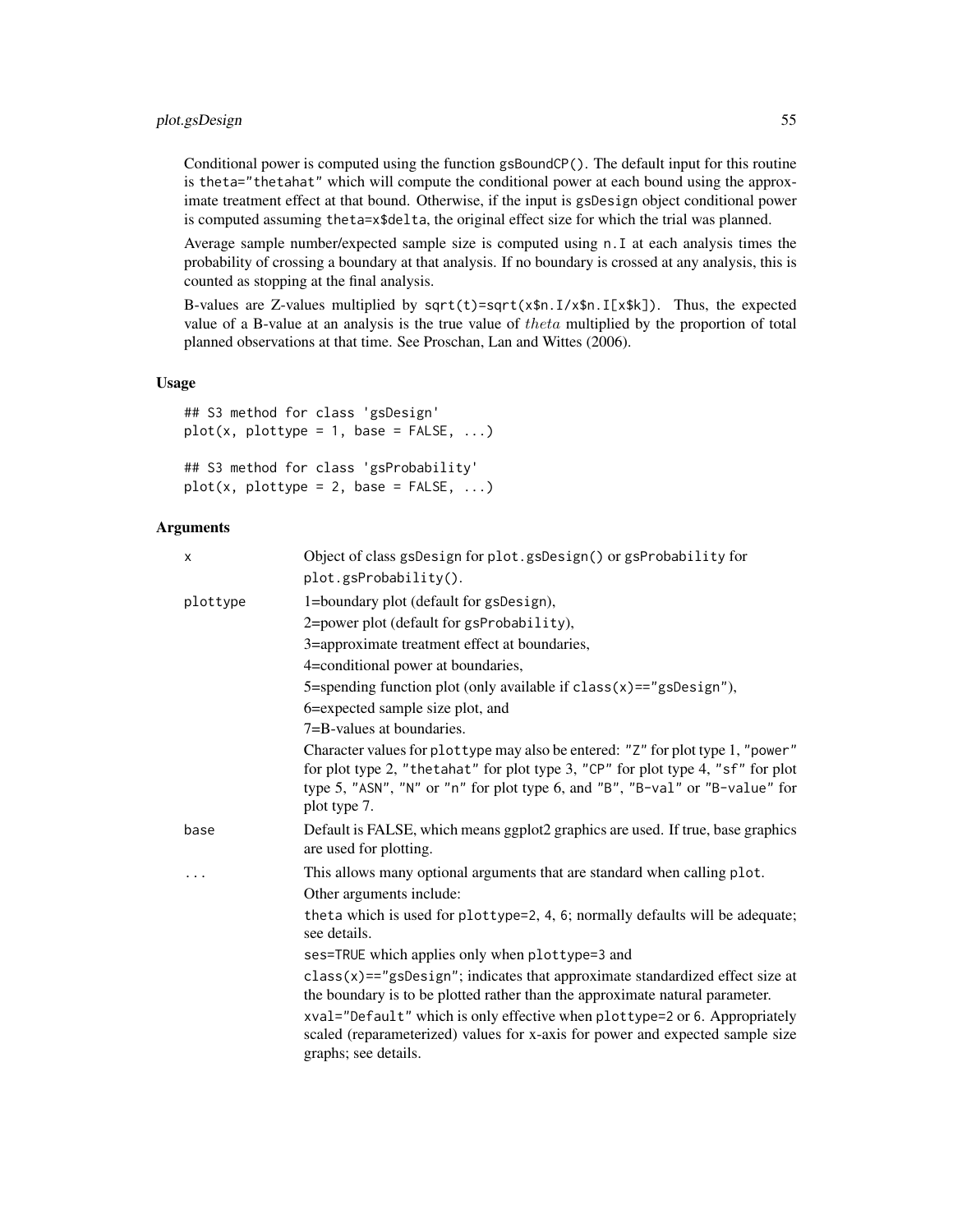#### Value

An object of class(x); in many cases this is the input value of x, while in others  $x$ \$theta is replaced and corresponding characteristics computed; see details.

### Note

The manual is not linked to this help file, but is available in library/gsdesign/doc/gsDesignManual.pdf in the directory where R is installed.

# Author(s)

Keaven Anderson <keaven\_anderson@merck.com>

# References

Jennison C and Turnbull BW (2000), *Group Sequential Methods with Applications to Clinical Trials*. Boca Raton: Chapman and Hall.

Proschan, MA, Lan, KKG, Wittes, JT (2006), *Statistical Monitoring of Clinical Trials. A Unified Approach*. New York: Springer.

## See Also

[gsDesign](#page-35-0), [gsProbability](#page-43-0)

```
library(ggplot2)
# symmetric, 2-sided design with O'Brien-Fleming-like boundaries
# lower bound is non-binding (ignored in Type I error computation)
# sample size is computed based on a fixed design requiring n=100
x \leq - gsDesign(k = 5, test.type = 2, n.fix = 100)
x
# the following translate to calls to plot.gsDesign since x was
# returned by gsDesign; run these commands one at a time
plot(x)
plot(x, plottype = 2)
plot(x, plottype = 3)plot(x, plottype = 4)plot(x, plottype = 5)plot(x, plottype = 6)plot(x, plottype = 7)
# choose different parameter values for power plot
# start with design in x from above
y <- gsProbability(
  k = 5, theta = seq(0, .5, .025), x $n.I,
  x$lower$bound, x$upper$bound
)
# the following translates to a call to plot.gsProbability since
```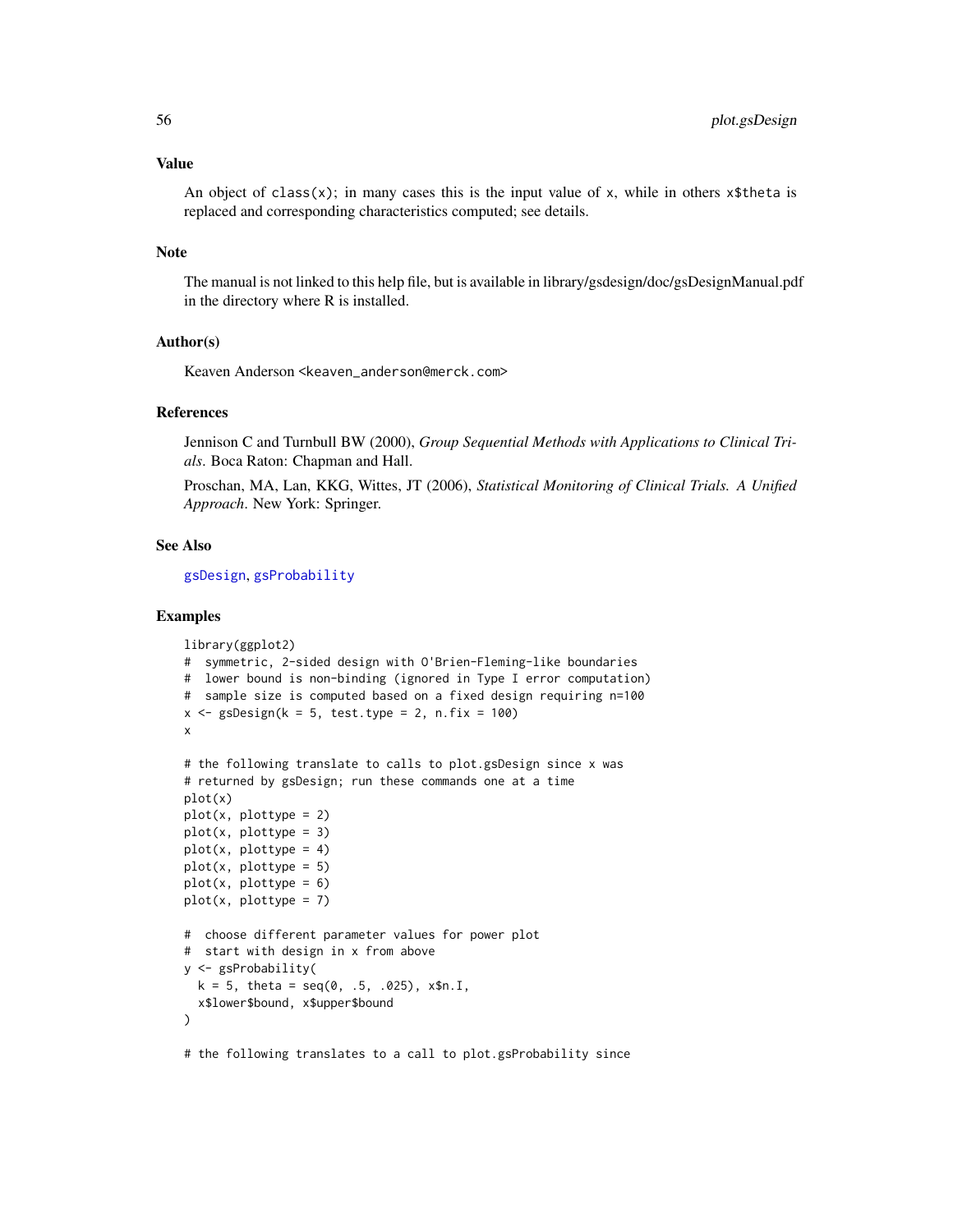# y has that type plot(y)

print.nSurv *Advanced time-to-event sample size calculation*

### **Description**

nSurv() is used to calculate the sample size for a clinical trial with a time-to-event endpoint and an assumption of proportional hazards. This set of routines is new with version 2.7 and will continue to be modified and refined to improve input error checking and output format with subsequent versions. It allows both the Lachin and Foulkes (1986) method (fixed trial duration) as well as the Kim and Tsiatis(1990) method (fixed enrollment rates and either fixed enrollment duration or fixed minimum follow-up). Piecewise exponential survival is supported as well as piecewise constant enrollment and dropout rates. The methods are for a 2-arm trial with treatment groups referred to as experimental and control. A stratified population is allowed as in Lachin and Foulkes (1986); this method has been extended to derive non-inferiority as well as superiority trials. Stratification also allows power calculation for meta-analyses. gsSurv() combines nSurv() with gsDesign() to derive a group sequential design for a study with a time-to-event endpoint.

#### Usage

```
## S3 method for class 'nSurv'
print(x, digits = 4, ...)
nSurv(
  lambdaC = log(2)/6,hr = 0.6,
 hr0 = 1,
  eta = 0,
  etaE = NULL,
  gamma = 1,
 R = 12,
  S = NULL,T = NULL,minfup = NULL,ratio = 1,
  alpha = 0.025,
 beta = 0.1,
  sided = 1,
  tol = .Machine$double.eps^0.25
)
tEventsIA(x, timing = 0.25, tol = .Machine$double.eps^0.25)nEventsIA(tIA = 5, x = NULL, target = 0, simple = TRUE)
```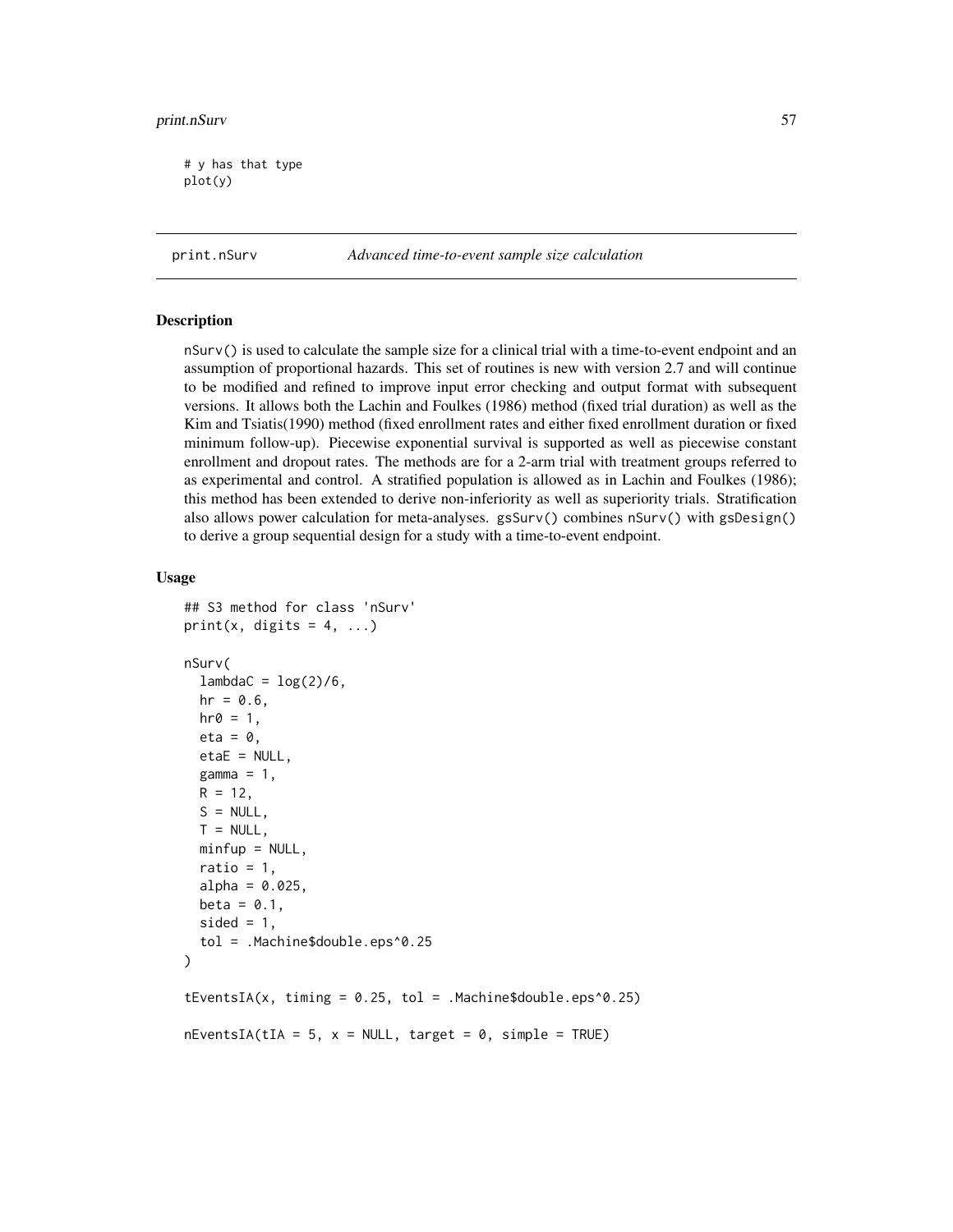```
gsSurv(
 k = 3,
  test.type = 4,
 alpha = 0.025,
  sided = 1,
 beta = 0.1,
  astar = \theta,
  timing = 1,
  sfu = sfHSD,
  sfupar = -4,
  sfl = sfHSD,sflpar = -2,
  r = 18,
  lambdaC = \log(2)/6,
 hr = 0.6,
 hr0 = 1,
 eta = 0,
 etaE = NULL,
 gamma = 1,
 R = 12,
 S = NULL,T = NULL,minfup = NULL,
 ratio = 1,
  tol = .Machine$double.eps^0.25,
 usTime = NULL,lsTime = NULL
\mathcal{L}## S3 method for class 'gsSurv'
print(x, \text{ digits} = 2, \ldots)## S3 method for class 'gsSurv'
xtable(
  x,
 caption = NULL,
 label = NULL,align = NULL,
  digits = NULL,
  display = NULL,
  auto = FALSE,
  footnote = NULL,
  fnwid = "9cm",timename = "months",
  ...
```
)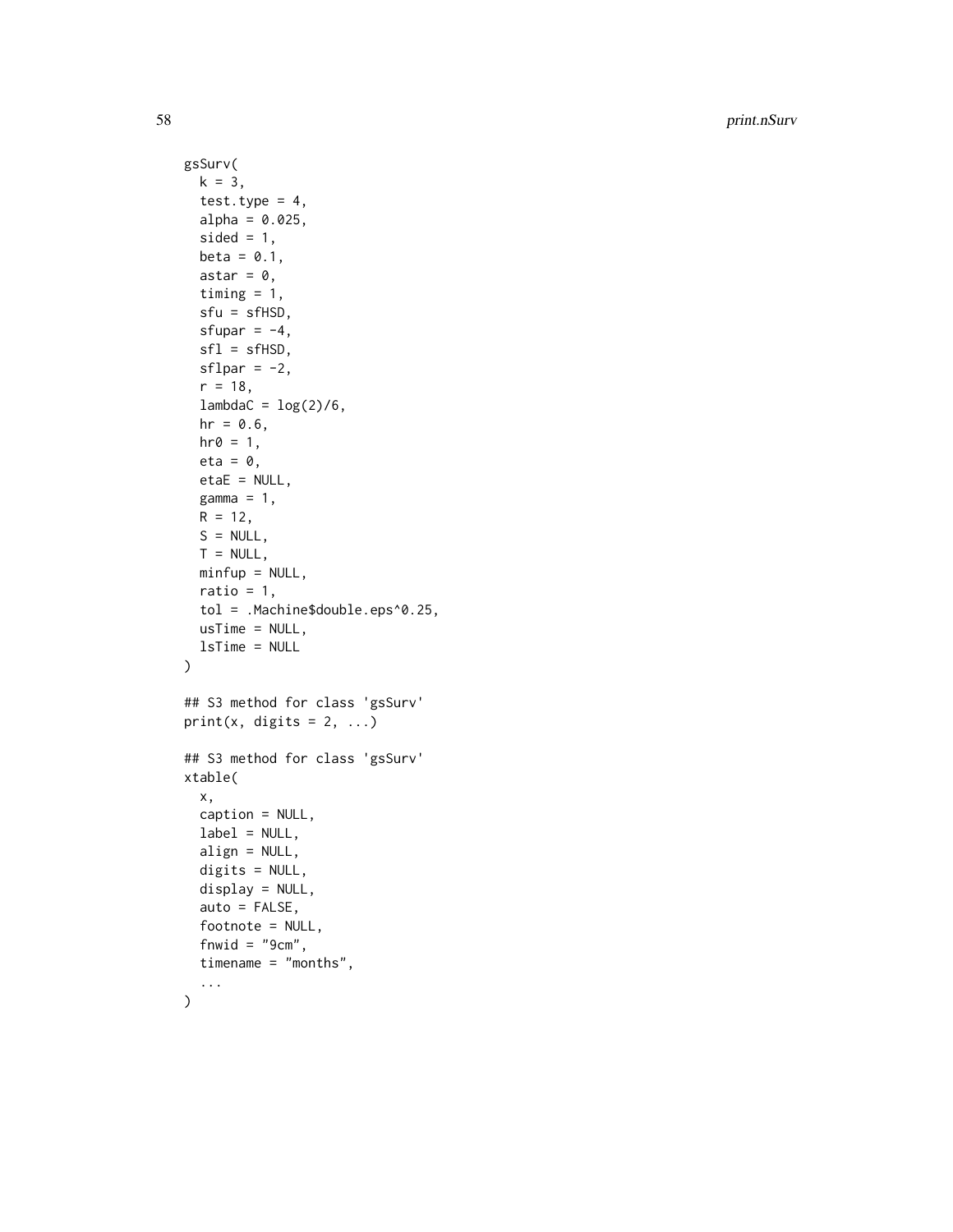# Arguments

| x       | An object of class nSurv or gsSurv. print.nSurv() is used for an object of<br>class nSurv which will generally be output from nSurv(). For print.gsSurv()<br>is used for an object of class gsSurv which will generally be output from gsSurv().<br>nEventsIA and tEventsIA operate on both the nSurv and gsSurv class. |
|---------|-------------------------------------------------------------------------------------------------------------------------------------------------------------------------------------------------------------------------------------------------------------------------------------------------------------------------|
| digits  | Number of digits past the decimal place to print (print.gsSurv.); also a pass<br>through to generic xtable() from xtable.gsSurv().                                                                                                                                                                                      |
| .       | other arguments that may be passed to generic functions underlying the methods<br>here.                                                                                                                                                                                                                                 |
| lambdaC | scalar, vector or matrix of event hazard rates for the control group; rows rep-<br>resent time periods while columns represent strata; a vector implies a single<br>stratum.                                                                                                                                            |
| hr      | hazard ratio (experimental/control) under the alternate hypothesis (scalar).                                                                                                                                                                                                                                            |
| hr0     | hazard ratio (experimental/control) under the null hypothesis (scalar).                                                                                                                                                                                                                                                 |
| eta     | scalar, vector or matrix of dropout hazard rates for the control group; rows rep-<br>resent time periods while columns represent strata; if entered as a scalar, rate is<br>constant across strata and time periods; if entered as a vector, rates are constant<br>across strata.                                       |
| etaE    | matrix dropout hazard rates for the experimental group specified in like form as<br>eta; if NULL, this is set equal to eta.                                                                                                                                                                                             |
| gamma   | a scalar, vector or matrix of rates of entry by time period (rows) and strata<br>(columns); if entered as a scalar, rate is constant across strata and time periods;<br>if entered as a vector, rates are constant across strata.                                                                                       |
| R       | a scalar or vector of durations of time periods for recruitment rates specified in<br>rows of gamma. Length is the same as number of rows in gamma. Note that when<br>variable enrollment duration is specified (input T=NULL), the final enrollment<br>period is extended as long as needed.                           |
| S       | a scalar or vector of durations of piecewise constant event rates specified in<br>rows of lambda, eta and etaE; this is NULL if there is a single event rate per<br>stratum (exponential failure) or length of the number of rows in lambda minus<br>1, otherwise.                                                      |
| Τ       | study duration; if T is input as NULL, this will be computed on output; see details.                                                                                                                                                                                                                                    |
| minfup  | follow-up of last patient enrolled; if minfup is input as NULL, this will be com-<br>puted on output; see details.                                                                                                                                                                                                      |
| ratio   | randomization ratio of experimental treatment divided by control; normally a<br>scalar, but may be a vector with length equal to number of strata.                                                                                                                                                                      |
| alpha   | type I error rate. Default is 0.025 since 1-sided testing is default.                                                                                                                                                                                                                                                   |
| beta    | type II error rate. Default is 0.10 (90% power); NULL if power is to be computed<br>based on other input values.                                                                                                                                                                                                        |
| sided   | 1 for 1-sided testing, 2 for 2-sided testing.                                                                                                                                                                                                                                                                           |
| tol     | for cases when T or minfup values are derived through root finding (T or minfup<br>input as NULL), tol provides the level of error input to the uniroot() root-<br>finding function. The default is the same as for uniroot.                                                                                            |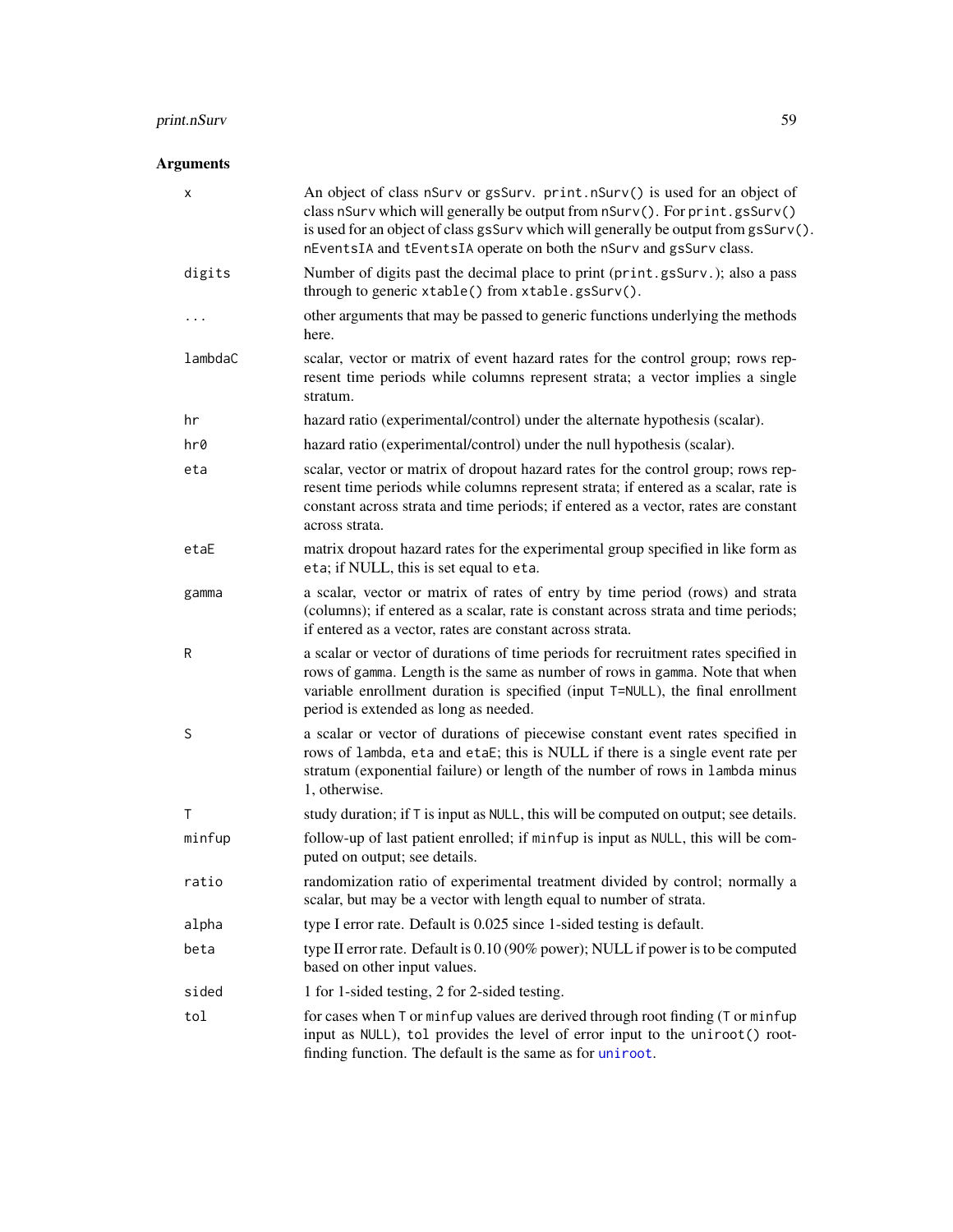| timing    | Sets relative timing of interim analyses in gsSurv. Default of 1 produces equally<br>spaced analyses. Otherwise, this is a vector of length $k$ or $k-1$ . The values<br>should satisfy $0 < t$ iming[1] $< t$ iming[2] $< \ldots < t$ iming[k-1] $< t$ iming[k]=1.<br>For tEventsIA, this is a scalar strictly between 0 and 1 that indicates the targeted<br>proportion of final planned events available at an interim analysis.                                                                           |
|-----------|---------------------------------------------------------------------------------------------------------------------------------------------------------------------------------------------------------------------------------------------------------------------------------------------------------------------------------------------------------------------------------------------------------------------------------------------------------------------------------------------------------------|
| tIA       | Timing of an interim analysis; should be between 0 and y\$T.                                                                                                                                                                                                                                                                                                                                                                                                                                                  |
| target    | The targeted proportion of events at an interim analysis. This is used for root-<br>finding will be 0 for normal use.                                                                                                                                                                                                                                                                                                                                                                                         |
| simple    | See output specification for nEventsIA().                                                                                                                                                                                                                                                                                                                                                                                                                                                                     |
| k         | Number of analyses planned, including interim and final.                                                                                                                                                                                                                                                                                                                                                                                                                                                      |
| test.type | 1=one-sided<br>2=two-sided symmetric<br>3=two-sided, asymmetric, beta-spending with binding lower bound<br>4=two-sided, asymmetric, beta-spending with non-binding lower bound<br>5=two-sided, asymmetric, lower bound spending under the null hypothesis with<br>binding lower bound<br>6=two-sided, asymmetric, lower bound spending under the null hypothesis with<br>non-binding lower bound.<br>See details, examples and manual.                                                                        |
| astar     | Normally not specified. If test. type=5 or 6, astar specifies the total proba-<br>bility of crossing a lower bound at all analyses combined. This will be changed<br>to 1-alpha when default value of 0 is used. Since this is the expected usage,<br>normally astar is not specified by the user.                                                                                                                                                                                                            |
| sfu       | A spending function or a character string indicating a boundary type (that is,<br>"WT" for Wang-Tsiatis bounds, "OF" for O'Brien-Fleming bounds and "Pocock"<br>for Pocock bounds). For one-sided and symmetric two-sided testing is used<br>to completely specify spending (test.type=1, 2), sfu. The default value is<br>sfHSD which is a Hwang-Shih-DeCani spending function. See details, Spend-<br>ing_Function_Overview, manual and examples.                                                           |
| sfupar    | Real value, default is $-4$ which is an O'Brien-Fleming-like conservative bound<br>when used with the default Hwang-Shih-DeCani spending function. This is<br>a real-vector for many spending functions. The parameter sfupar specifies<br>any parameters needed for the spending function specified by sfu; this will be<br>ignored for spending functions (sfLDOF, sfLDPocock) or bound types ("OF",<br>"Pocock") that do not require parameters.                                                           |
| sfl       | Specifies the spending function for lower boundary crossing probabilities when<br>asymmetric, two-sided testing is performed (test. type = 3, 4, 5, or 6). Unlike<br>the upper bound, only spending functions are used to specify the lower bound.<br>The default value is sfHSD which is a Hwang-Shih-DeCani spending function.<br>The parameter sfl is ignored for one-sided testing (test. type=1) or symmetric<br>2-sided testing (test.type=2). See details, spending functions, manual and<br>examples. |
| sflpar    | Real value, default is $-2$ , which, with the default Hwang-Shih-DeCani spending<br>function, specifies a less conservative spending rate than the default for the upper<br>bound.                                                                                                                                                                                                                                                                                                                            |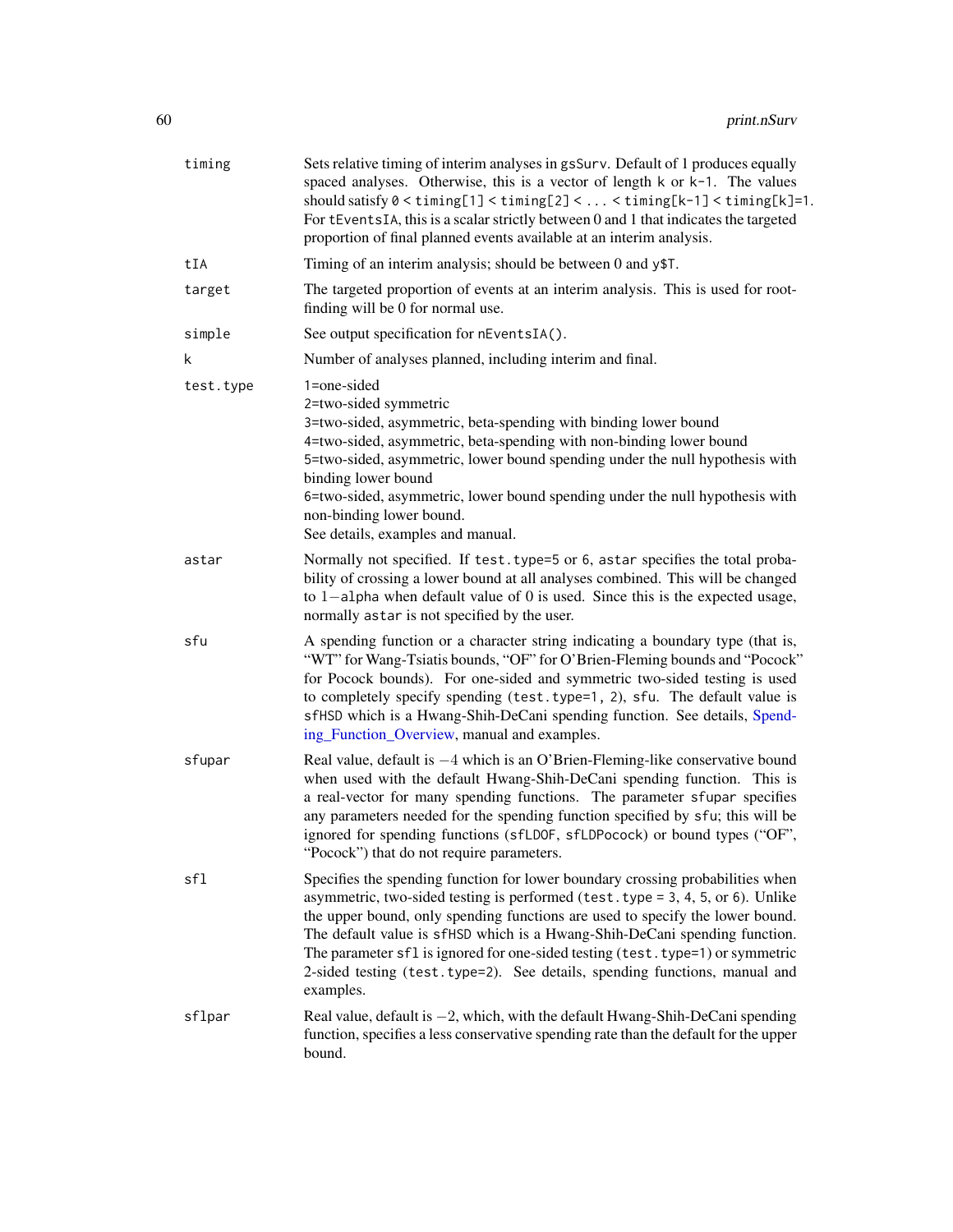| r             | Integer value controlling grid for numerical integration as in Jennison and Turn-<br>bull (2000); default is 18, range is 1 to 80. Larger values provide larger number<br>of grid points and greater accuracy. Normally r will not be changed by the user. |
|---------------|------------------------------------------------------------------------------------------------------------------------------------------------------------------------------------------------------------------------------------------------------------|
| usTime        | Default is NULL in which case upper bound spending time is determined by<br>timing. Otherwise, this should be a vector of length codek with the spending<br>time at each analysis (see Details in help for gsDesign).                                      |
| <b>lsTime</b> | Default is NULL in which case lower bound spending time is determined by<br>timing. Otherwise, this should be a vector of length k with the spending time<br>at each analysis (see Details in help for gsDesign).                                          |
| caption       | passed through to generic xtable().                                                                                                                                                                                                                        |
| label         | passed through to generic xtable().                                                                                                                                                                                                                        |
| align         | passed through to generic xtable().                                                                                                                                                                                                                        |
| display       | passed through to generic xtable().                                                                                                                                                                                                                        |
| auto          | passed through to generic xtable().                                                                                                                                                                                                                        |
| footnote      | footnote for xtable output; may be useful for describing some of the design<br>parameters.                                                                                                                                                                 |
| fnwid         | a text string controlling the width of footnote text at the bottom of the xtable<br>output.                                                                                                                                                                |
| timename      | character string with plural of time units (e.g., "months")                                                                                                                                                                                                |

#### Details

print(), xtable() and summary() methods are provided to operate on the returned value from gsSurv(), an object of class gsSurv. print() is also extended to nSurv objects. The functions [gsBoundSummary](#page-96-0) (data frame for tabular output), [xprint](#page-96-0) (application of xtable for tabular output) and summary.gsSurv (textual summary of gsDesign or gsSurv object) may be preferred summary functions; see example in vignettes. See also [gsBoundSummary](#page-96-0) for output of tabular summaries of bounds for designs produced by gsSurv().

Both nEventsIA and tEventsIA require a group sequential design for a time-to-event endpoint of class gsSurv as input. nEventsIA calculates the expected number of events under the alternate hypothesis at a given interim time. tEventsIA calculates the time that the expected number of events under the alternate hypothesis is a given proportion of the total events planned for the final analysis.

nSurv() produces an object of class nSurv with the number of subjects and events for a set of prespecified trial parameters, such as accrual duration and follow-up period. The underlying power calculation is based on Lachin and Foulkes (1986) method for proportional hazards assuming a fixed underlying hazard ratio between 2 treatment groups. The method has been extended here to enable designs to test non-inferiority. Piecewise constant enrollment and failure rates are assumed and a stratified population is allowed. See also [nSurvival](#page-65-0) for other Lachin and Foulkes (1986) methods assuming a constant hazard difference or exponential enrollment rate.

When study duration (T) and follow-up duration (minfup) are fixed, nSurv applies exactly the Lachin and Foulkes (1986) method of computing sample size under the proportional hazards assumption when For this computation, enrollment rates are altered proportionately to those input in gamma to achieve the power of interest.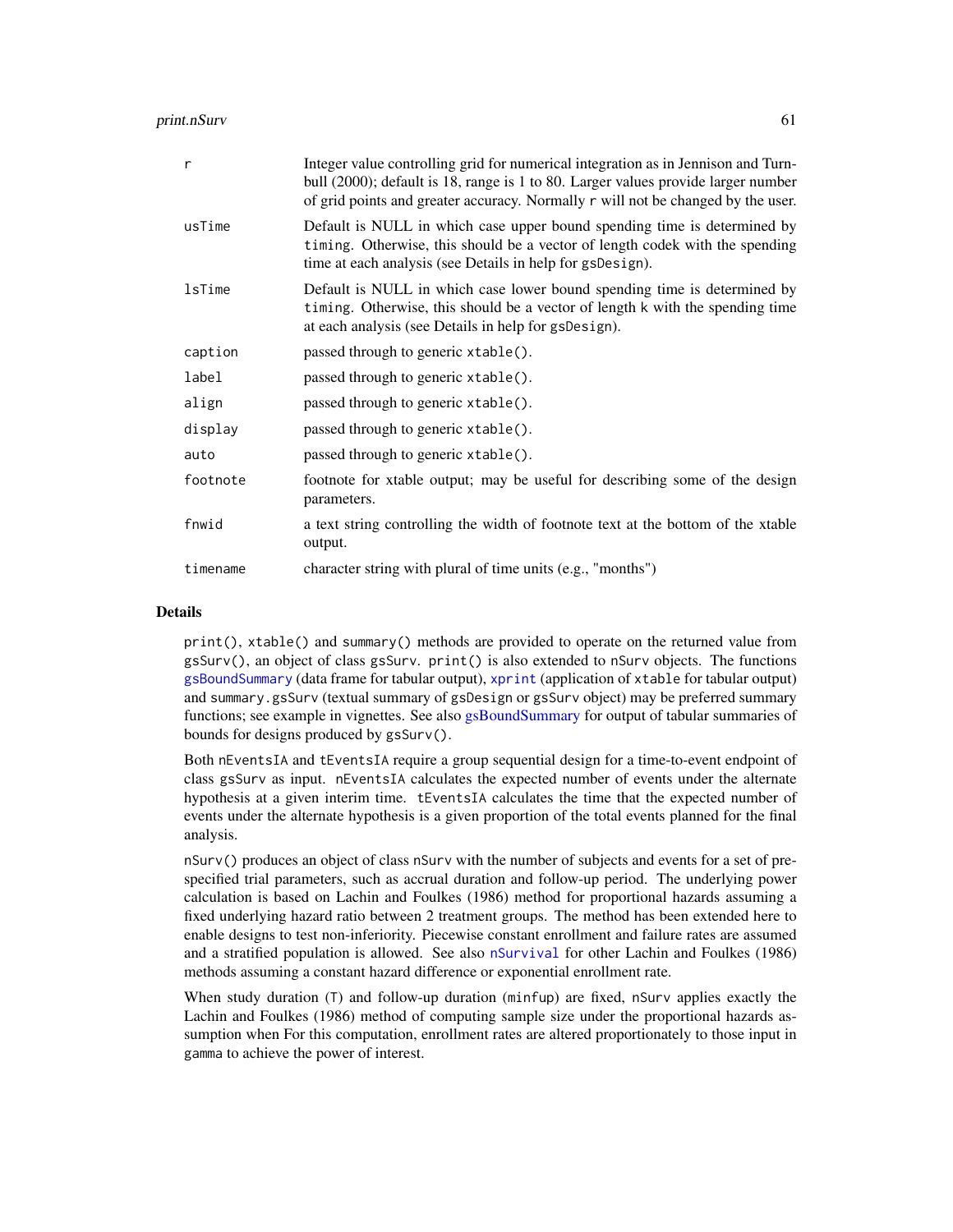Given the specified enrollment rate(s) input in gamma, nSurv may also be used to derive enrollment duration required for a trial to have defined power if  $T$  is input as NULL; in this case, both R (enrollment duration for each specified enrollment rate) and T (study duration) will be computed on output.

Alternatively and also using the fixed enrollment rate(s) in gamma, if minimum follow-up minfup is specified as NULL, then the enrollment duration(s) specified in R are considered fixed and minfup and T are computed to derive the desired power. This method will fail if the specified enrollment rates and durations either over-powers the trial with no additional follow-up or underpowers the trial with infinite follow-up. This method produces a corresponding error message in such cases.

The input to gsSurv is a combination of the input to nSurv() and gsDesign().

nEventsIA() is provided to compute the expected number of events at a given point in time given enrollment, event and censoring rates. The routine is used with a root finding routine to approximate the approximate timing of an interim analysis. It is also used to extend enrollment or follow-up of a fixed design to obtain a sufficient number of events to power a group sequential design.

#### Value

nSurv() returns an object of type nSurv with the following components:

| alpha   | As input.                                                                                                                                                                                      |
|---------|------------------------------------------------------------------------------------------------------------------------------------------------------------------------------------------------|
| sided   | As input.                                                                                                                                                                                      |
| beta    | Type II error; if missing, this is computed.                                                                                                                                                   |
| power   | Power corresponding to input beta or computed if output beta is computed.                                                                                                                      |
| lambdaC | As input.                                                                                                                                                                                      |
| etaC    | As input.                                                                                                                                                                                      |
| etaE    | As input.                                                                                                                                                                                      |
| gamma   | As input unless none of the following are NULL: T, minfup, beta; otherwise, this<br>is a constant times the input value required to power the trial given the other<br>input variables.        |
| ratio   | As input.                                                                                                                                                                                      |
| R       | As input unless T was NULL on input.                                                                                                                                                           |
| S       | As input.                                                                                                                                                                                      |
| Τ       | As input.                                                                                                                                                                                      |
| minfup  | As input.                                                                                                                                                                                      |
| hr      | As input.                                                                                                                                                                                      |
| hr0     | As input.                                                                                                                                                                                      |
| n       | Total expected sample size corresponding to output accrual rates and durations.                                                                                                                |
| d       | Total expected number of events under the alternate hypothesis.                                                                                                                                |
| tol     | As input, except when not used in computations in which case this is returned<br>as NULL. This and the remaining output below are not printed by the print()<br>extension for the nSurv class. |
| eDC     | A vector of expected number of events by stratum in the control group under the<br>alternate hypothesis.                                                                                       |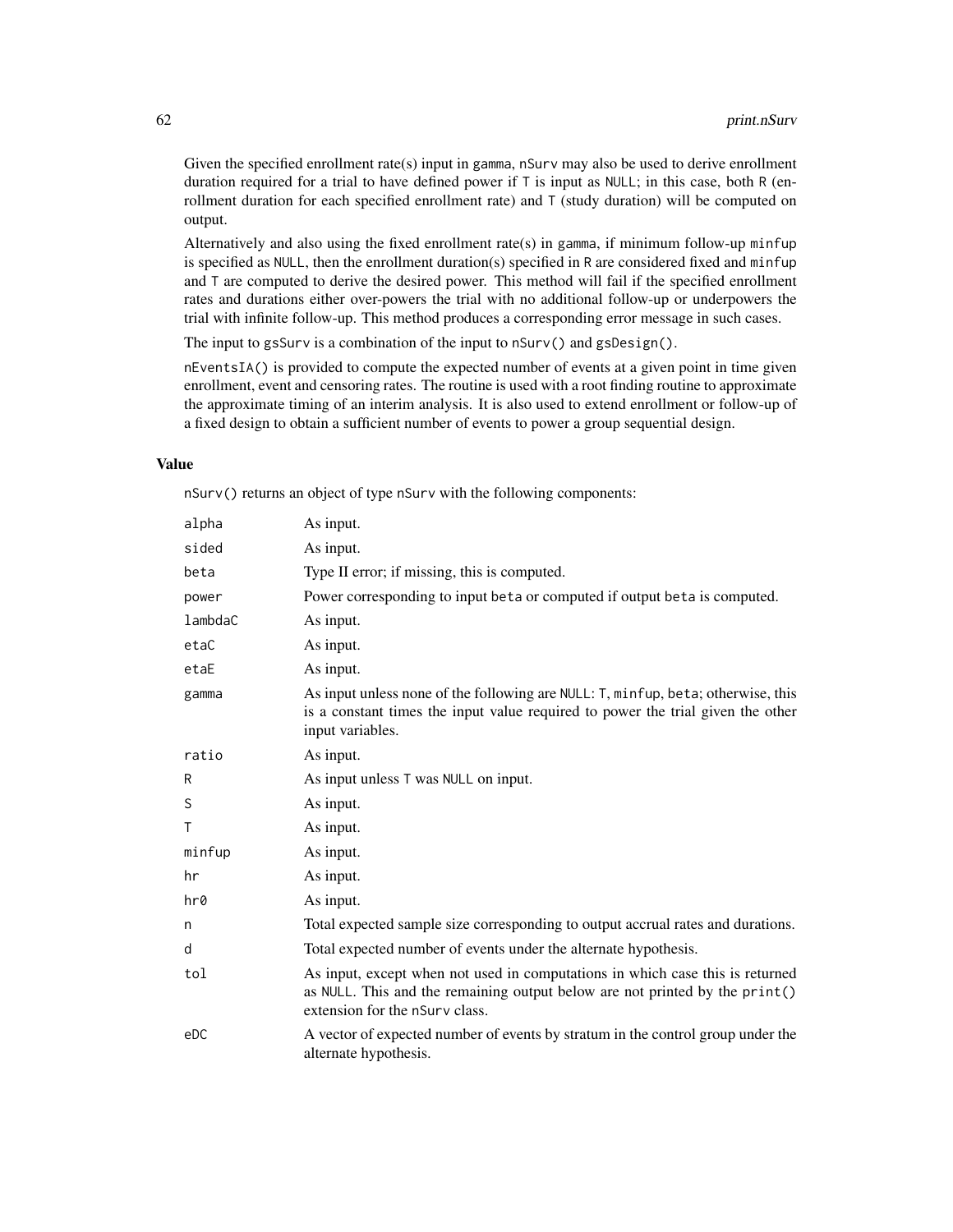| eDE      | A vector of expected number of events by stratum in the experimental group<br>under the alternate hypothesis.                                                                                                                                                                                                                                                                |
|----------|------------------------------------------------------------------------------------------------------------------------------------------------------------------------------------------------------------------------------------------------------------------------------------------------------------------------------------------------------------------------------|
| eDC0     | A vector of expected number of events by stratum in the control group under the<br>null hypothesis.                                                                                                                                                                                                                                                                          |
| eDE0     | A vector of expected number of events by stratum in the experimental group<br>under the null hypothesis.                                                                                                                                                                                                                                                                     |
| eNC      | A vector of the expected accrual in each stratum in the control group.                                                                                                                                                                                                                                                                                                       |
| eNE      | A vector of the expected accrual in each stratum in the experimental group.                                                                                                                                                                                                                                                                                                  |
| variable | A text string equal to "Accrual rate" if a design was derived by varying the<br>accrual rate, "Accrual duration" if a design was derived by varying the accrual<br>duration, "Follow-up duration" if a design was derived by varying follow-up<br>duration, or "Power" if accrual rates and duration as well as follow-up duration<br>was specified and beta=NULL was input. |

gsSurv() returns much of the above plus an object of class gsDesign in a variable named gs; see [gsDesign](#page-35-0) for general documentation on what is returned in gs. The value of gs\$n.I represents the number of endpoints required at each analysis to adequately power the trial. Other items returned by gsSurv() are:

| gs      | A group sequential design (gsDesign) object.                                                                                                                                                   |
|---------|------------------------------------------------------------------------------------------------------------------------------------------------------------------------------------------------|
| lambdaC | As input.                                                                                                                                                                                      |
| etaC    | As input.                                                                                                                                                                                      |
| etaE    | As input.                                                                                                                                                                                      |
| gamma   | As input unless none of the following are NULL: T, minfup, beta; otherwise, this<br>is a constant times the input value required to power the trial given the other<br>input variables.        |
| ratio   | As input.                                                                                                                                                                                      |
| R       | As input unless T was NULL on input.                                                                                                                                                           |
| S       | As input.                                                                                                                                                                                      |
| Τ       | As input.                                                                                                                                                                                      |
| minfup  | As input.                                                                                                                                                                                      |
| hr      | As input.                                                                                                                                                                                      |
| hr0     | As input.                                                                                                                                                                                      |
| eNC     | Total expected sample size corresponding to output accrual rates and durations.                                                                                                                |
| eNE     | Total expected sample size corresponding to output accrual rates and durations.                                                                                                                |
| eDC     | Total expected number of events under the alternate hypothesis.                                                                                                                                |
| eDE     | Total expected number of events under the alternate hypothesis.                                                                                                                                |
| tol     | As input, except when not used in computations in which case this is returned<br>as NULL. This and the remaining output below are not printed by the print()<br>extension for the nSurv class. |
| eDC     | A vector of expected number of events by stratum in the control group under the<br>alternate hypothesis.                                                                                       |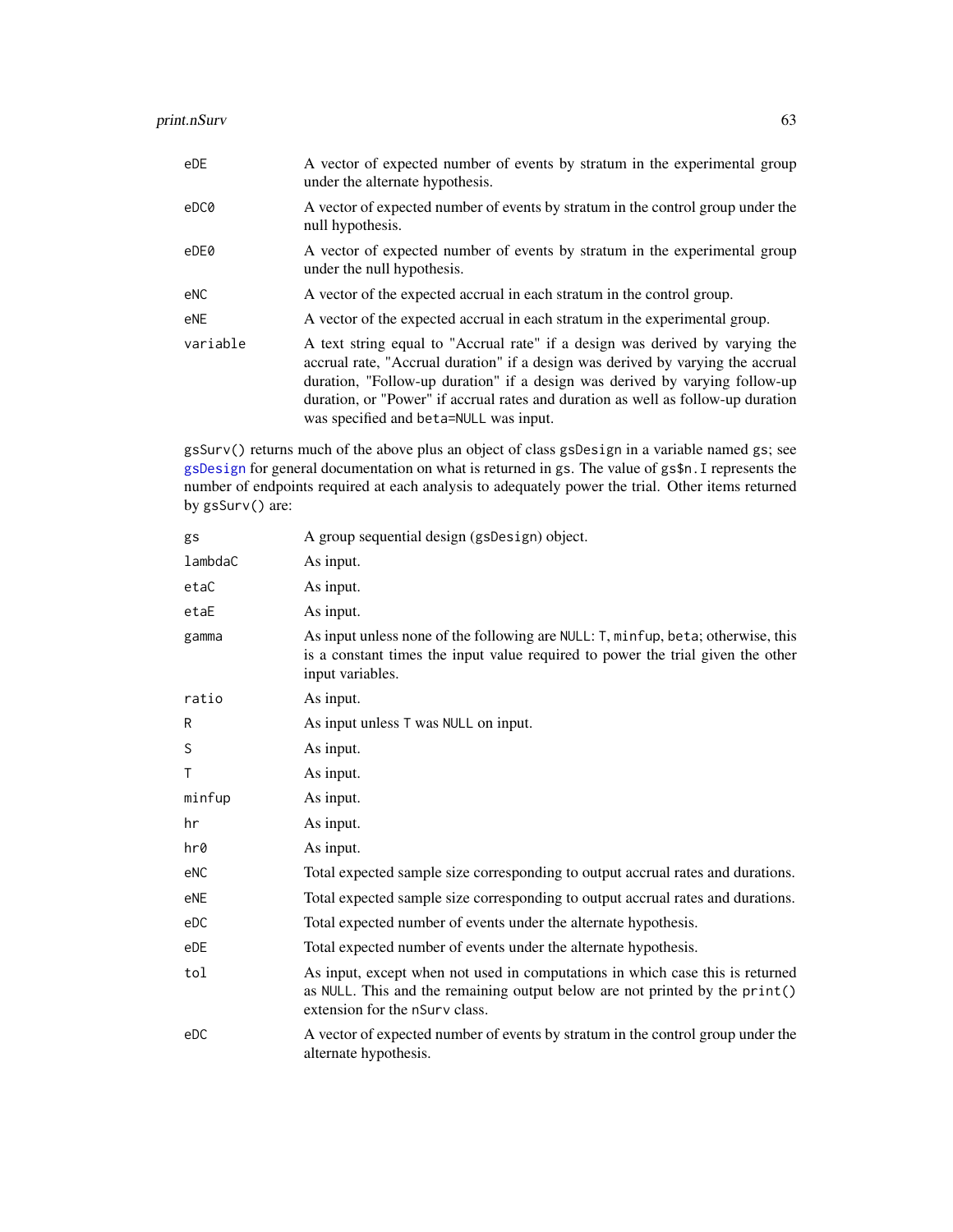| eDE      | A vector of expected number of events by stratum in the experimental group<br>under the alternate hypothesis.                                                                                                                                                                                                                                                                |
|----------|------------------------------------------------------------------------------------------------------------------------------------------------------------------------------------------------------------------------------------------------------------------------------------------------------------------------------------------------------------------------------|
| eDC0     | A vector of expected number of events by stratum in the control group under the<br>null hypothesis.                                                                                                                                                                                                                                                                          |
| eDE0     | A vector of expected number of events by stratum in the experimental group<br>under the null hypothesis.                                                                                                                                                                                                                                                                     |
| eNC      | A vector of the expected accrual in each stratum in the control group.                                                                                                                                                                                                                                                                                                       |
| eNE      | A vector of the expected accrual in each stratum in the experimental group.                                                                                                                                                                                                                                                                                                  |
| variable | A text string equal to "Accrual rate" if a design was derived by varying the<br>accrual rate, "Accrual duration" if a design was derived by varying the accrual<br>duration, "Follow-up duration" if a design was derived by varying follow-up<br>duration, or "Power" if accrual rates and duration as well as follow-up duration<br>was specified and beta=NULL was input. |

nEventsIA() returns the expected proportion of the final planned events observed at the input analysis time minus target when simple=TRUE. When simple=FALSE, nEventsIA returns a list with following components:

|     | The input value tIA.                                                          |
|-----|-------------------------------------------------------------------------------|
| eDC | The expected number of events in the control group at time the output time T. |
| eDE | The expected number of events in the experimental group at the output time T. |
| eNC | The expected enrollment in the control group at the output time T.            |
| eNE | The expected enrollment in the experimental group at the output time T.       |
|     |                                                                               |

tEventsIA() returns

# Author(s)

Keaven Anderson <keaven\_anderson@merck.com>

# References

Kim KM and Tsiatis AA (1990), Study duration for clinical trials with survival response and early stopping rule. *Biometrics*, 46, 81-92

Lachin JM and Foulkes MA (1986), Evaluation of Sample Size and Power for Analyses of Survival with Allowance for Nonuniform Patient Entry, Losses to Follow-Up, Noncompliance, and Stratification. *Biometrics*, 42, 507-519.

Schoenfeld D (1981), The Asymptotic Properties of Nonparametric Tests for Comparing Survival Distributions. *Biometrika*, 68, 316-319.

## See Also

[gsBoundSummary](#page-96-0), [xprint](#page-96-0), [gsDesign package overview,](#page-42-0) [plot.gsDesign,](#page-53-0) [gsDesign](#page-35-0), [gsHR](#page-96-0), [nSurvival](#page-65-0) [uniroot](#page-0-0)

[Normal](#page-0-0) [xtable](#page-102-0)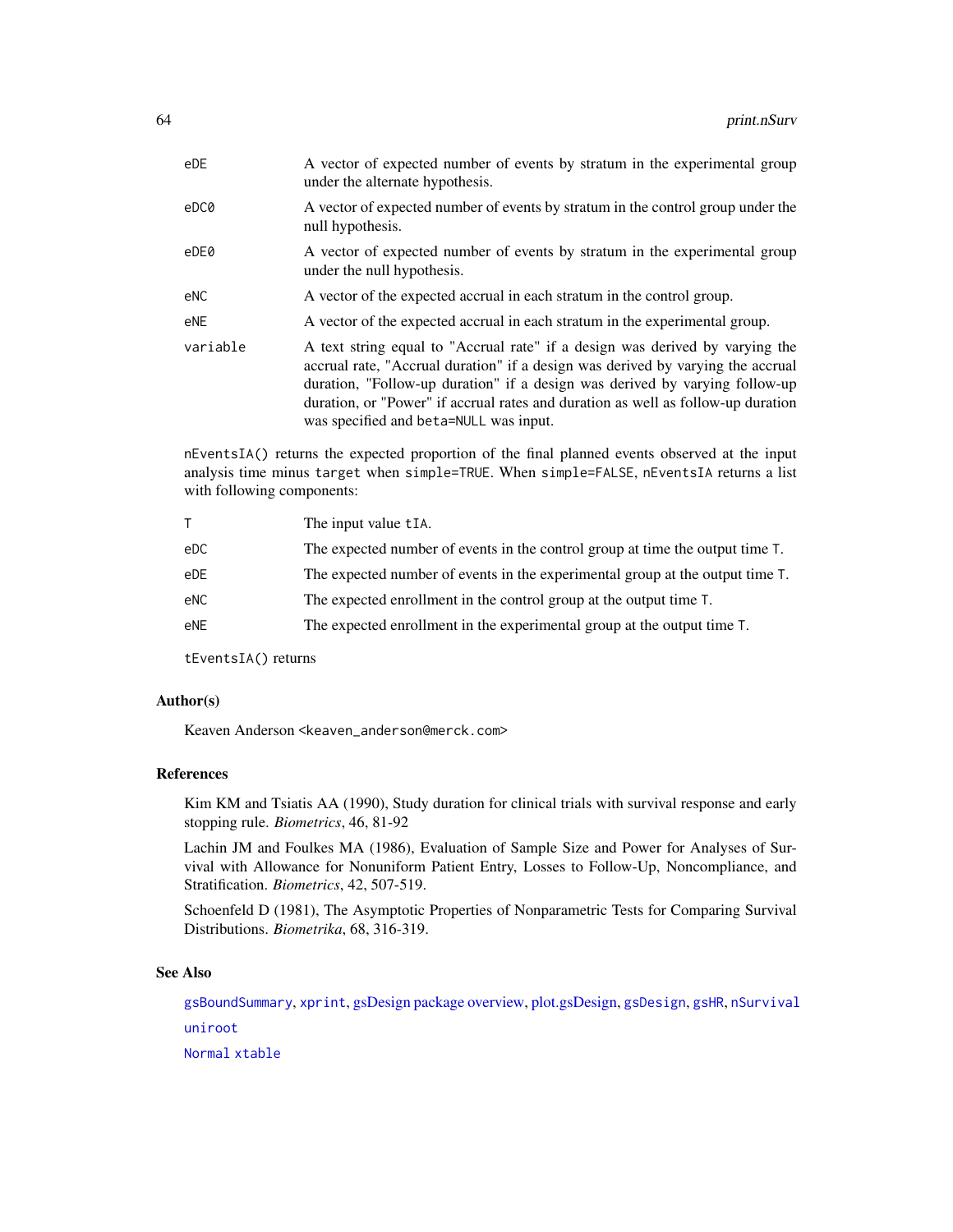```
# vary accrual rate to obtain power
nSurv(lambdaC = log(2) / 6, hr = .5, eta = log(2) / 40, gamma = 1, T = 36, minfup = 12)
# vary accrual duration to obtain power
nSurv(lambdaC = log(2) / 6, hr = .5, eta = log(2) / 40, gamma = 6, minfup = 12)
# vary follow-up duration to obtain power
nSurv(lambdaC = log(2) / 6, hr = .5, eta = log(2) / 40, gamma = 6, R = 25)
# piecewise constant enrollment rates (vary accrual duration)
nSurv(
  lambdaC = log(2) / 6, hr = .5, eta = log(2) / 40, gamma = c(1, 3, 6),
  R = c(3, 6, 9), minfup = 12
\lambda# stratified population (vary accrual duration)
nSurv(
  lambdaC = matrix(log(2) / c(6, 12), ncol = 2), hr = .5, eta = log(2) / 40,
  gamma = matrix(c(2, 4), ncol = 2), minfup = 12
)
# piecewise exponential failure rates (vary accrual duration)
nSurv(lambdaC = log(2) / c(6, 12), hr = .5, eta = log(2) / 40, S = 3, gamma = 6, minfup = 12)
# combine it all: 2 strata, 2 failure rate periods
nSurv(
 lambdaC = matrix(log(2) / c(6, 12, 18, 24), ncol = 2), hr = .5,eta = matrix(log(2) / c(40, 50, 45, 55), ncol = 2), S = 3,
  gamma = matrix(c(3, 6, 5, 7), ncol = 2), R = c(5, 10), minfup = 12
)
# example where only 1 month of follow-up is desired
# set failure rate to 0 after 1 month using lambdaC and S
nSurv(lambdaC = c(.4, 0), hr = 2 / 3, S = 1, minfup = 1)# group sequential design (vary accrual rate to obtain power)
x \leq - gsSurv(
 k = 4, sfl = sfPower, sflpar = .5, lambdaC = log(2) / 6, hr = .5,
  eta = \log(2) / 40, gamma = 1, T = 36, minfup = 12
\lambdax
print(xtable::xtable(x,
  footnote = "This is a footnote; note that it can be wide.",
  caption = "Caption example."
))
# find expected number of events at time 12 in the above trial
nEventsIA(x = x, tIA = 10)# find time at which 1/4 of events are expected
tEventsIA(x = x, timing = .25)
```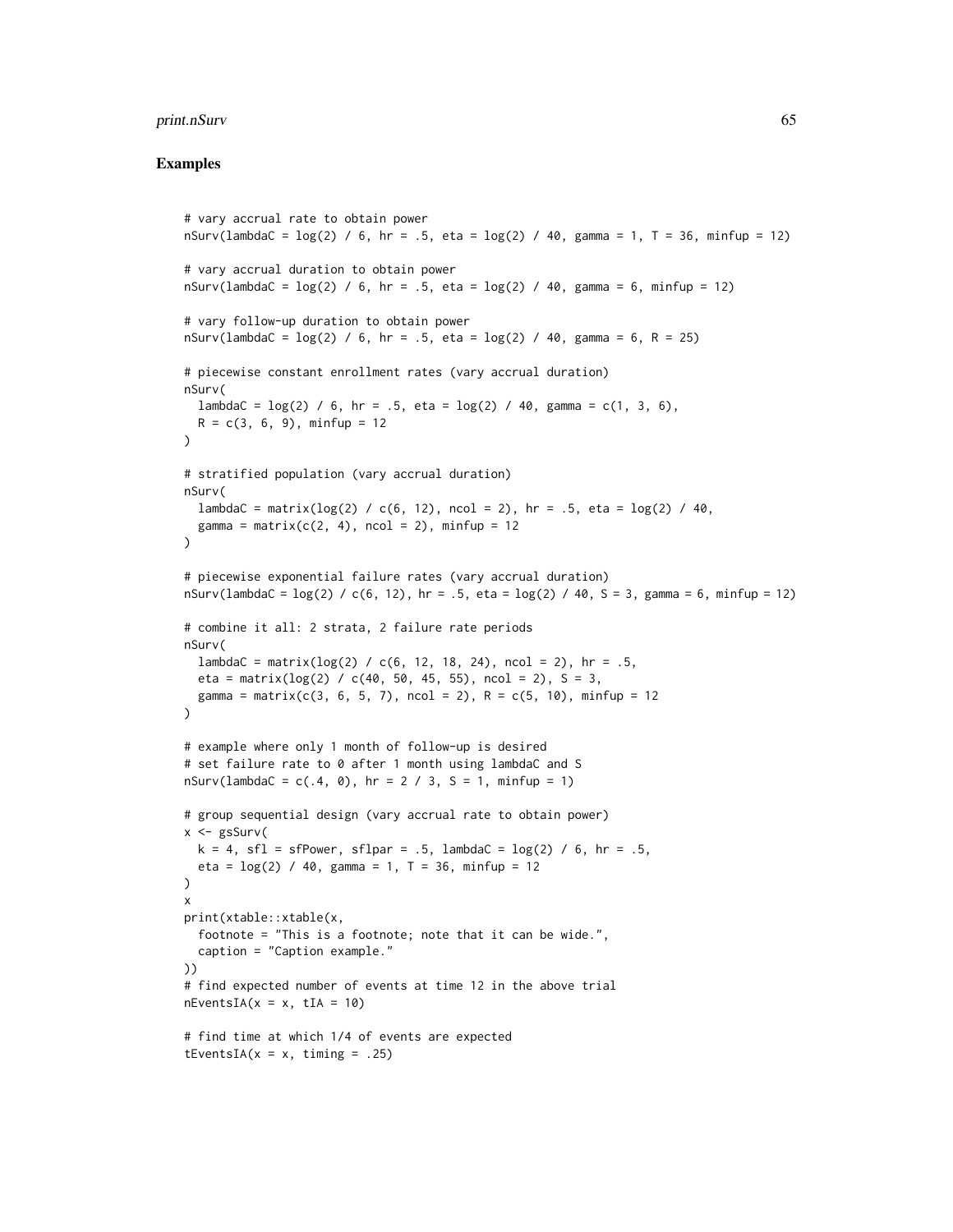#### <span id="page-65-0"></span>**Description**

nSurvival() is used to calculate the sample size for a clinical trial with a time-to-event endpoint. The Lachin and Foulkes (1986) method is used. nEvents uses the Schoenfeld (1981) approximation to provide sample size and power in terms of the underlying hazard ratio and the number of events observed in a survival analysis. The functions hrz2n(), hrn2z() and zn2hr() also use the Schoenfeld approximation to provide simple translations between hazard ratios, z-values and the number of events in an analysis; input variables can be given as vectors.

nSurvival() produces an object of class "nSurvival" with the number of subjects and events for a set of pre-specified trial parameters, such as accrual duration and follow-up period. The calculation is based on Lachin and Foulkes (1986) method and can be used for risk ratio or risk difference. The function also consider non-uniform (exponential) entry as well as uniform entry.

If the logical approx is TRUE, the variance under alternative hypothesis is used to replace the variance under null hypothesis. For non-uniform entry, a non-zero value of gamma for exponential entry must be supplied. For positive gamma, the entry distribution is convex, whereas for negative gamma, the entry distribution is concave.

nEvents() uses the Schoenfeld (1981) method to approximate the number of events n (given beta) or the power (given n). Arguments may be vectors or scalars, but any vectors must have the same length.

The functions hrz2n, hrn2z and zn2hr also all apply the Schoenfeld approximation for proportional hazards modeling. This approximation is based on the asymptotic normal distribtuion of the logrank statistic as well as related statistics are asymptotically normal. Let  $\lambda$  denote the underlying hazard ratio (lambda1/lambda2 in terms of the arguments to nSurvival). Further, let n denote the number of events observed when computing the statistic of interest and  $r$  the ratio of the sample size in an experimental group relative to a control. The estimated natural logarithm of the hazard ratio from a proportional hazards ratio is approximately normal with a mean of  $log \lambda$  and variance (1 +  $r^2/nr$ . Let z denote a logrank statistic (or a Wald statistic or score statistic from a proportional hazards regression model). The same asymptotic theory implies  $z$  is asymptotically equivalent to a normalized estimate of the hazard ratio  $\lambda$  and thus z is asymptotically normal with variance 1 and mean

$$
\frac{\log \lambda r}{(1+r)^2}.
$$

Plugging the estimated hazard ratio into the above equation allows approximating any one of the following based on the other two: the estimate hazard ratio, the number of events and the z-statistic. That is, √

$$
\hat{\lambda} = \exp(z(1+r)/\sqrt{rn})
$$

$$
z = \log(\hat{\lambda})\sqrt{nr}/(1+r)
$$

$$
n = (z(1+r)/\log(\hat{\lambda}))^2/r.
$$

hrz2n() translates an observed interim hazard ratio and interim z-value into the number of events required for the Z-value and hazard ratio to correspond to each other. hrn2z() translates a hazard ratio and number of events into an approximate corresponding Z-value. zn2hr() translates a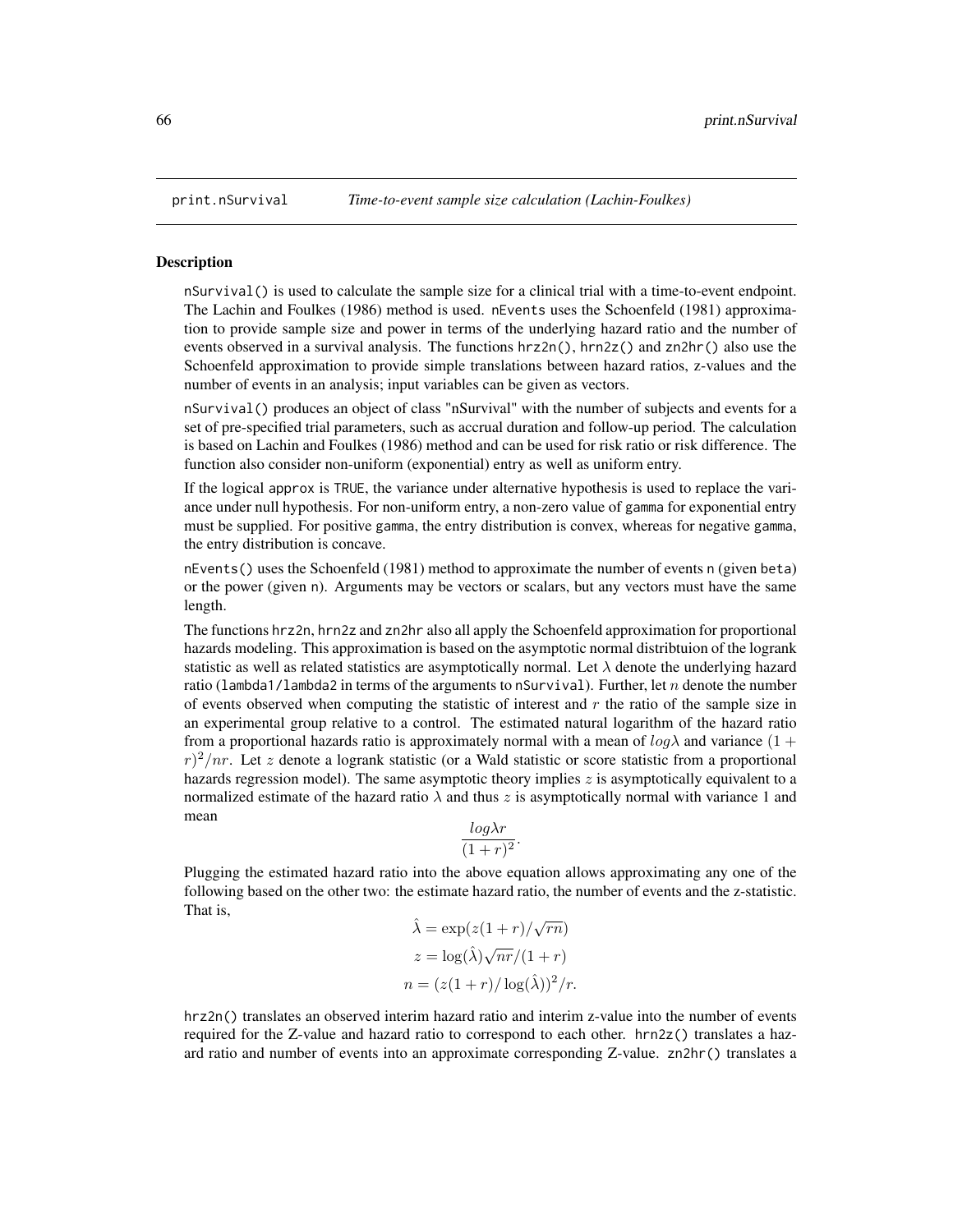# print.nSurvival 67

Z-value and number of events into an approximate corresponding hazard ratio. Each of these functions has a default assumption of an underlying hazard ratio of 1 which can be changed using the argument hr0. hrn2z() and zn2hr() also have an argument hr1 which is only used to compute the sign of the computed Z-value in the case of  $hrn2z()$  and whether or not a z-value  $> 0$  corresponds to a hazard ratio > or < the null hazard ratio hr0.

## Usage

```
## S3 method for class 'nSurvival'
print(x, \ldots)nSurvival(
  lambda1 = 1/12,
  lambda2 = 1/24,
  Ts = 24,Tr = 12,
  eta = 0,
  ratio = 1,
  alpha = 0.025,beta = 0.1,
  sided = 1,
  approx = FALSE,
  type = c("rr", "rd"),
  entry = c("unif", "expo"),
  gamma = NA
)
nEvents(
 hr = 0.6,
  alpha = 0.025,
 beta = 0.1,
 ratio = 1,
  sided = 1,
 hr0 = 1,
 n = 0,
  tb1 = FALSE)
zn2hr(z, n, ratio = 1, hr0 = 1, hr1 = 0.7)hrn2z(hr, n, ratio = 1, hr0 = 1, hr1 = 0.7)
hrz2n(hr, z, ratio = 1, hr0 = 1)
```
## Arguments

| X | An object of class "nSurvival" returned by nSurvival() (optional: used for |
|---|----------------------------------------------------------------------------|
|   | output; "months" or "years" would be the 'usual' choices).                 |
| . | Allows additional arguments for print. nSurvival().                        |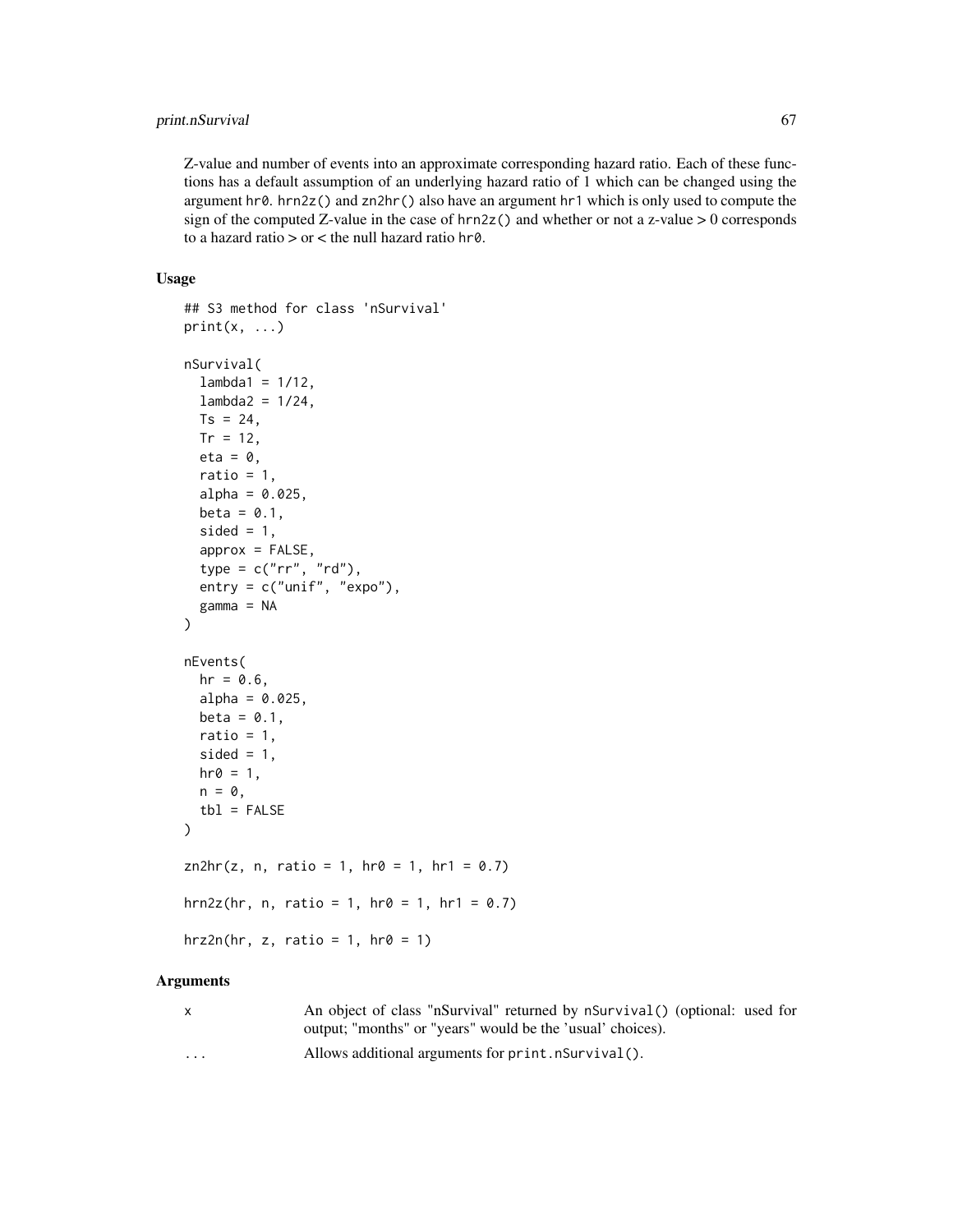| lambda1, lambda2 |  |
|------------------|--|
|                  |  |

|        | event hazard rate for placebo and treatment group respectively.                                                                                    |
|--------|----------------------------------------------------------------------------------------------------------------------------------------------------|
| Ts     | maximum study duration.                                                                                                                            |
| Tr     | accrual (recruitment) duration.                                                                                                                    |
| eta    | equal dropout hazard rate for both groups.                                                                                                         |
| ratio  | randomization ratio between placebo and treatment group. Default is balanced<br>design, i.e., randomization ratio is 1.                            |
| alpha  | type I error rate. Default is 0.025 since 1-sided testing is default.                                                                              |
| beta   | type II error rate. Default is 0.10 (90% power). Not needed for nEvents() if n<br>is provided.                                                     |
| sided  | one or two-sided test? Default is one-sided test.                                                                                                  |
| approx | logical. If TRUE, the approximation sample size formula for risk difference is<br>used.                                                            |
| type   | type of sample size calculation: risk ratio ("rr") or risk difference ("rd").                                                                      |
| entry  | patient entry type: uniform entry ("unif") or exponential entry ("expo").                                                                          |
| gamma  | rate parameter for exponential entry. NA if entry type is "unif" (uniform). A<br>non-zero value is supplied if entry type is "expo" (exponential). |
| hr     | Hazard ratio. For nEvents, this is the hazard ratio under the alternative hypoth-<br>$\text{esis}$ ( $>0$ ).                                       |
| hr0    | Hazard ratio under the null hypothesis $(>0,$ for nEvents, != hr).                                                                                 |
| n      | Number of events. For nEvents may be input to compute power rather than<br>sample size.                                                            |
| tbl    | Indicator of whether or not scalar (vector) or tabular output is desired for nEvents().                                                            |
| z      | A z-statistic.                                                                                                                                     |
| hr1    | Hazard ratio under the alternate hypothesis for $hrn2z$ , zn2hr (>0, != $hr\theta$ )                                                               |

# Value

nSurvival produces a list with the following component returned:

| type    | As input.                             |
|---------|---------------------------------------|
| entry   | As input.                             |
| n       | Sample size required (computed).      |
| nEvents | Number of events required (computed). |
| lambda1 | As input.                             |
| lambda2 | As input.                             |
| eta     | As input.                             |
| ratio   | As input.                             |
| gamma   | As input.                             |
| alpha   | As input.                             |
| beta    | As input.                             |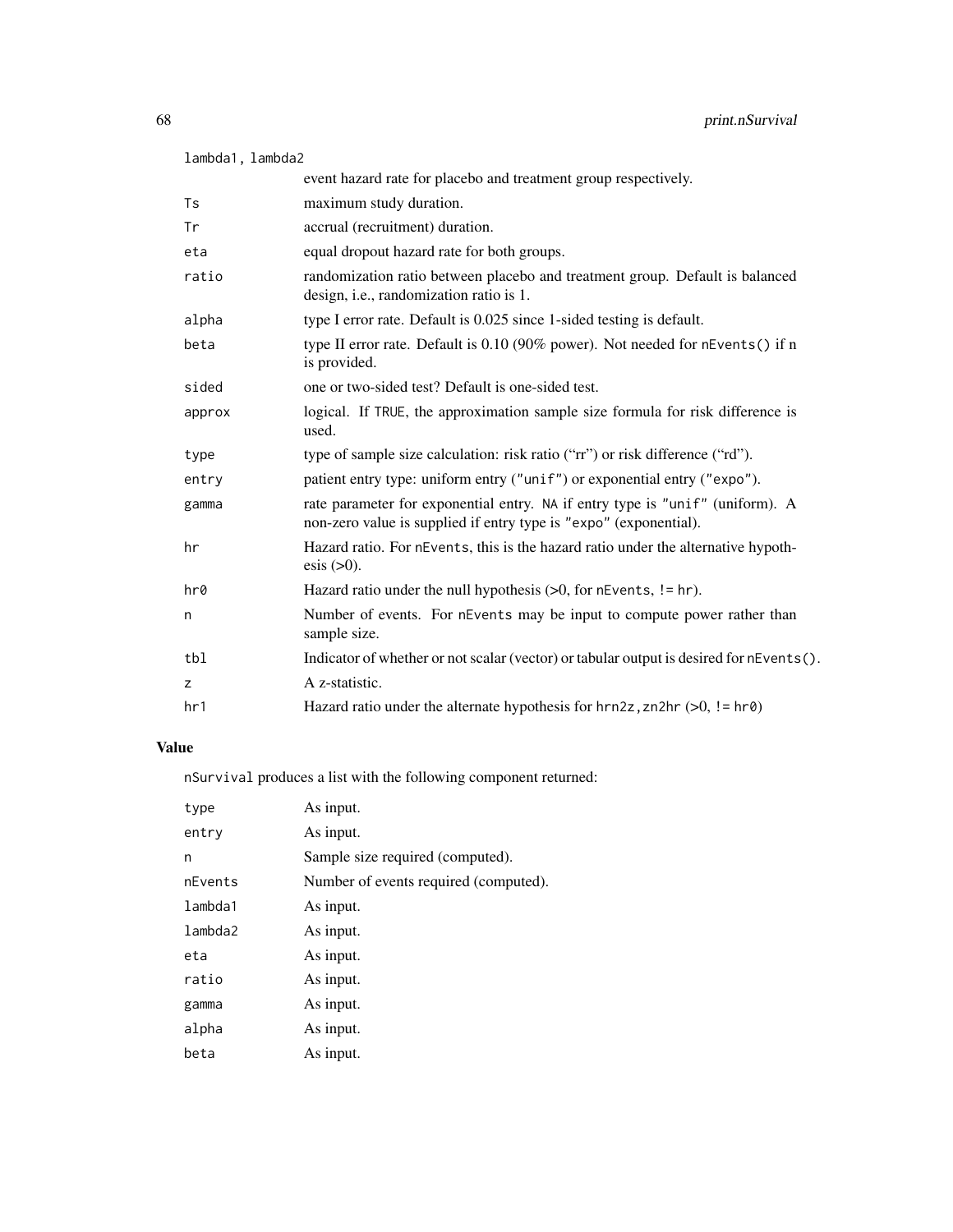# print.nSurvival 69

| sided     | As input. |
|-----------|-----------|
| <b>Ts</b> | As input. |
| Tr        | As input. |

nEvents produces a scalar or vector of sample sizes (or powers) when tbl=FALSE or, when tbl=TRUE a data frame of values with the following columns:

| hr    | As input.                                                                                                                                                                  |
|-------|----------------------------------------------------------------------------------------------------------------------------------------------------------------------------|
| n     | If $n[1]=0$ on input (default), output contains the number of events need to obtain<br>the input Type I and II error. If $n[1]$ > 0 on input, the input value is returned. |
| alpha | As input.                                                                                                                                                                  |
| beta  | If $n[1]=0$ on input (default), beta is output as input. Otherwise, this is the<br>computed Type II error based on the input n.                                            |
| Power | One minus the output beta. When $tbl = FALSE$ , $n[1] > 0$ , this is the value or<br>vector of values returned.                                                            |
| delta | Standardized effect size represented by input difference between null and alter-<br>native hypothesis hazard ratios.                                                       |
| ratio | Ratio of experimental to control sample size where 'experimental' is the same<br>as the group with hazard represented in the numerator of the hazard ratio.                |
| se    | Estimated standard error for the observed log(hazard ratio) with the given sam-<br>ple size.                                                                               |

hrz2n outputs a number of events required to approximately have the input hazard ratio, z-statistic and sample size correspond. hrn2z outputs an approximate z-statistic corresponding to an input hazard ratio and number of events. zn2hr outputs an approximate hazard ratio corresponding to an input z-statistic and number of events.

# Author(s)

Shanhong Guan <shanhong.guan@gmail.com>, Keaven Anderson <keaven\_anderson@merck.com>

#### References

Lachin JM and Foulkes MA (1986), Evaluation of Sample Size and Power for Analyses of Survival with Allowance for Nonuniform Patient Entry, Losses to Follow-Up, Noncompliance, and Stratification. *Biometrics*, 42, 507-519.

Schoenfeld D (1981), The Asymptotic Properties of Nonparametric Tests for Comparing Survival Distributions. *Biometrika*, 68, 316-319.

# See Also

[gsDesign package overview,](#page-42-0) [plot.gsDesign,](#page-53-0) [gsDesign,](#page-35-0) [gsHR](#page-96-0)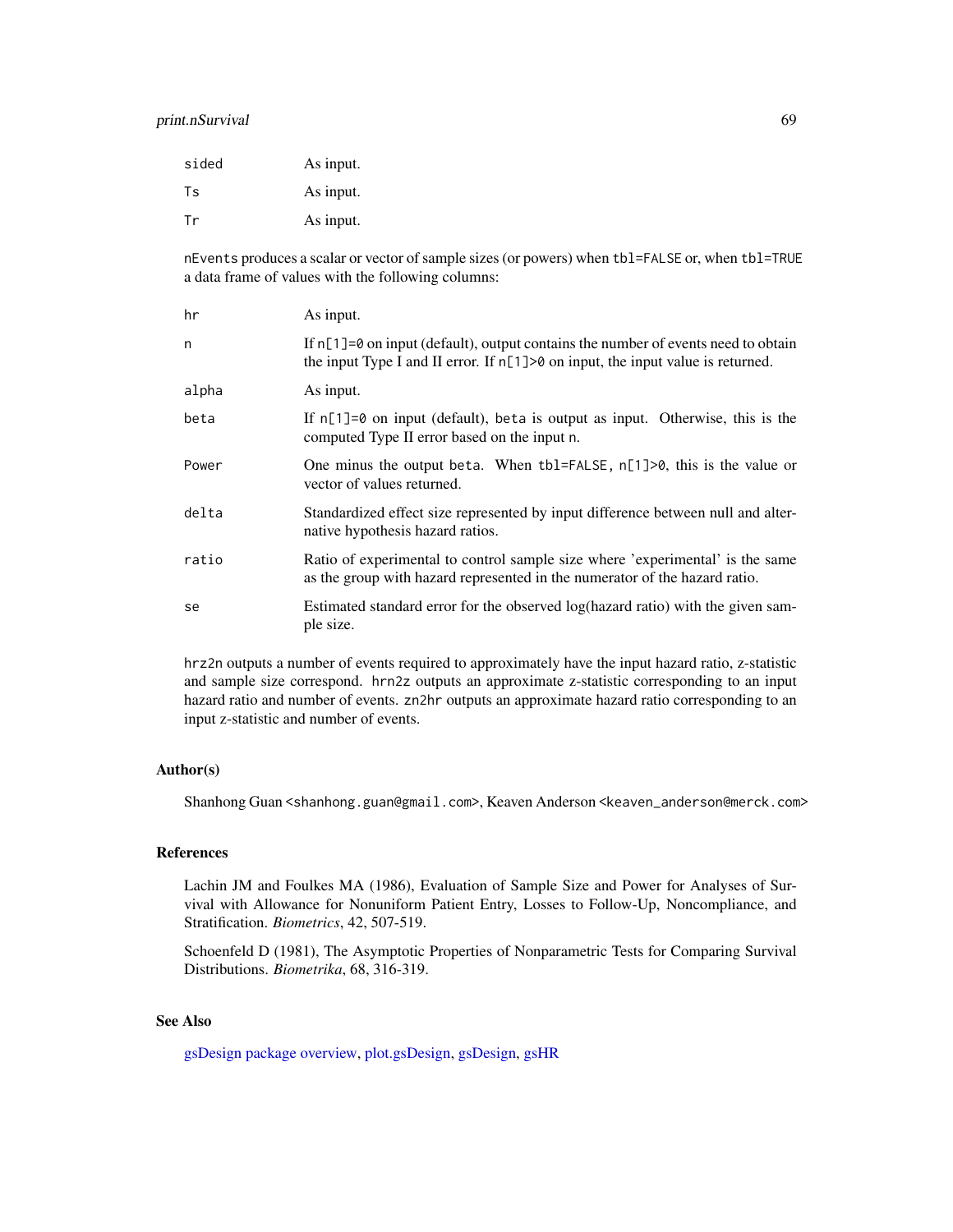```
library(ggplot2)
# consider a trial with
# 2 year maximum follow-up
# 6 month uniform enrollment
# Treatment/placebo hazards = 0.1/0.2 per 1 person-year
# drop out hazard 0.1 per 1 person-year
# alpha = 0.025 (1-sided)
# power = 0.9 (default beta=.1)
ss <- nSurvival(
 lambda1 = .2, lambda2 = .1, eta = .1, Ts = 2, Tr = .5,
  sided = 1, alpha = .025
\lambda# group sequential translation with default bounds
# note that delta1 is log hazard ratio; used later in gsBoundSummary summary
x <- gsDesign(
  k = 5, test.type = 2, n.fix = ss$nEvents, nFixSurv = ss$n,
 delta1 = log(ss$lambda2 / ss$lambda1)
)
# boundary plot
plot(x)
# effect size plot
plot(x, plottype = "hr")
# total sample size
x$nSurv
# number of events at analyses
x$n.I
# print the design
x
# overall design summary
cat(summary(x))
# tabular summary of bounds
gsBoundSummary(x, delta) = "HR", Nname = "Events", logdelta = TRUE)
# approximate number of events required using Schoenfeld's method
# for 2 different hazard ratios
nEvents(hr = c(.5, .6), thl = TRUE)# vector output
nEvents(hr = c(.5, .6))# approximate power using Schoenfeld's method
# given 2 sample sizes and hr=.6
nEvents(hr = .6, n = c(50, 100), tb1 = TRUE)# vector output
nEvents(hr = .6, n = c(50, 100))
# approximate hazard ratio corresponding to 100 events and z-statistic of 2
```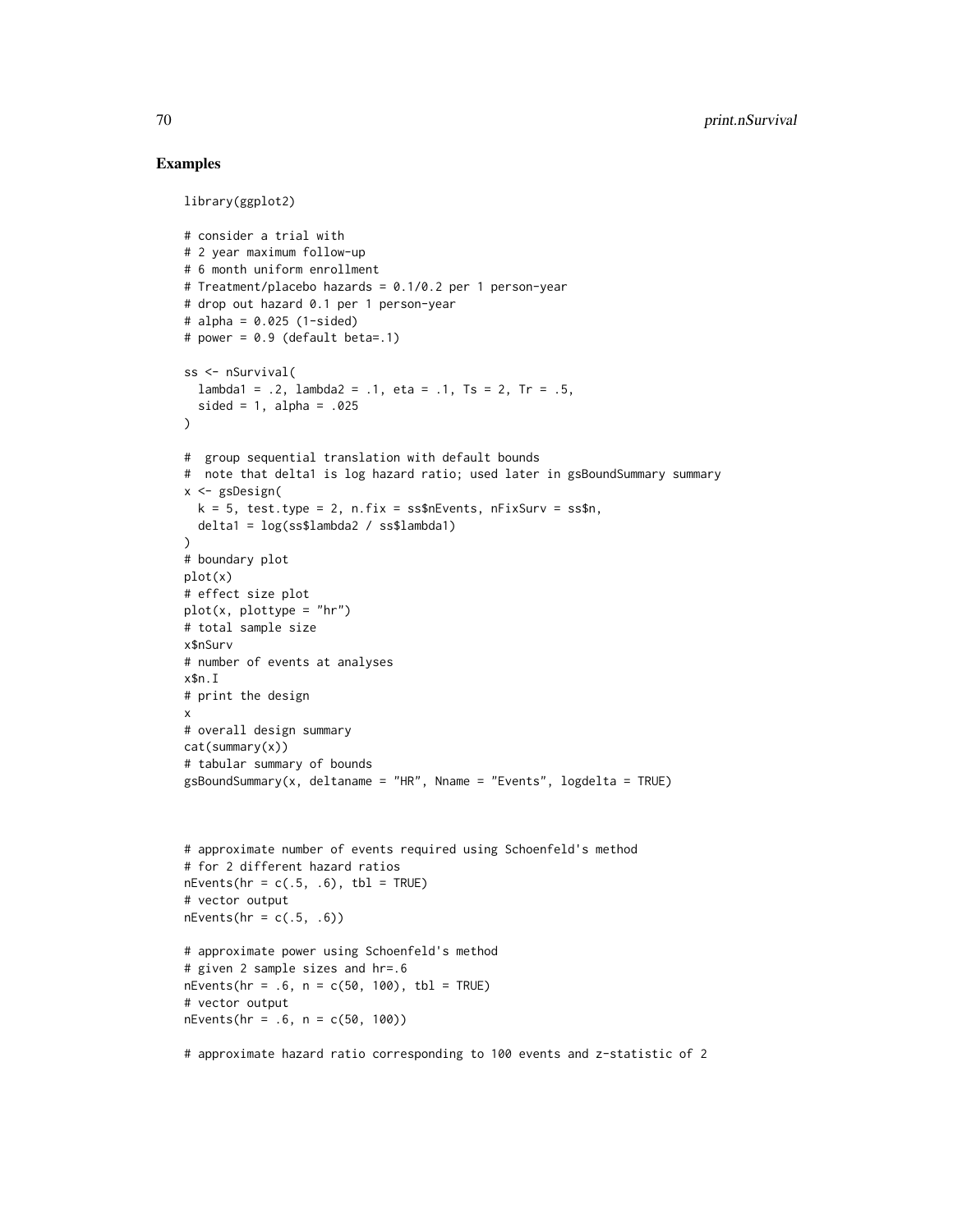# sequentialPValue 71

```
zn2hr(n = 100, z = 2)# same when hr0 is 1.1
zn2hr(n = 100, z = 2, hr0 = 1.1)# same when hr0 is .9 and hr1 is greater than hr0
zn2hr(n = 100, z = 2, hr0 = .9, hr1 = 1)# approximate number of events corresponding to z-statistic of 2 and
# estimated hazard ratio of .5 (or 2)
hrz2n(hr = .5, z = 2)hrz2n(hr = 2, z = 2)# approximate z statistic corresponding to 75 events
# and estimated hazard ratio of .6 (or 1/.6)
# assuming 2-to-1 randomization of experimental to control
hrn2z(hr = .6, n = 75, ratio = 2)hrn2z(hr = 1 / .6, n = 75, ratio = 2)
```
sequentialPValue *Sequential p-value computation*

# Description

sequentialPValue computes a sequential p-value for a group sequential design using a spending function as described in Maurer and Bretz (2013) and previously defined by Liu and Anderson (2008). It is the minimum of repeated p-values computed at each analysis (Jennison and Turnbull, 2000). This is particularly useful for multiplicity methods such as the graphical method for group sequential designs where sequential p-values for multiple hypotheses can be used as nominal pvalues to plug into a multiplicity graph. A sequential p-value is described as the minimum alpha level at which a one-sided group sequential bound would be rejected given interim and final observed results. It is meaningful for both one-sided designs and designs with non-binding futility bounds (test.type 1, 4, 6), but not for 2-sided designs with binding futility bounds (test.type 2, 3 or 5). Mild restrictions are required on spending functions used, but these are satisfied for commonly used spending functions such as the Lan-DeMets spending function approximating an O'Brien-Fleming bound or a Hwang-Shih-DeCani spending function; see Maurer and Bretz (2013).

#### Usage

```
sequentialPValue(
 gsD = gsDesign(),n.I = NULL,Z = NULL,usTime = NULL,
  interval = c(1e-05, 0.9999))
```
### Arguments

gsD Group sequential design generated by gsDesign or gsSurv.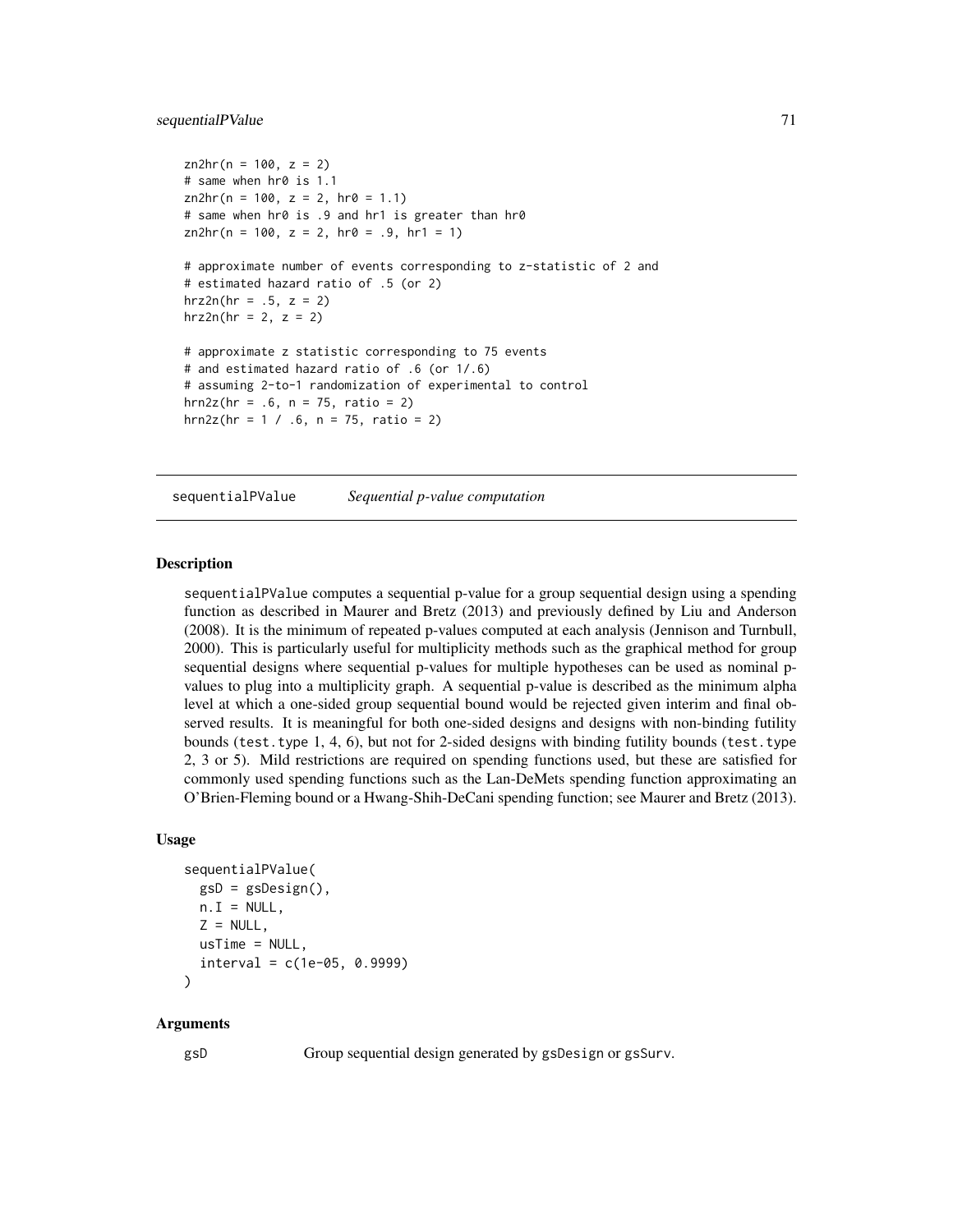| n.I      | Event counts (for time-to-event outcomes) or sample size (for most other de-<br>signs); numeric vector with increasing, positive values with at most one value<br>greater than or equal to largest value in gsD\$n. I; NOTE: if NULL, planned n.I<br>will be used $(gsD$n. I)$ . |
|----------|----------------------------------------------------------------------------------------------------------------------------------------------------------------------------------------------------------------------------------------------------------------------------------|
| Ζ        | Z-value tests corresponding to analyses in n. I; positive values indicate a positive<br>finding; must have the same length as n. I.                                                                                                                                              |
| usTime   | Spending time for upper bound at specified analyses; specify default: NULL if<br>this is to be based on information fraction; if not NULL, must have the same<br>length as n. I; increasing positive values with at most 1 greater than or equal to<br>1.                        |
| interval | Interval for search to derive p-value; Default: $c(1e-05, 0.9999)$ . Lower end of<br>interval must be $>0$ and upper end must be $< 1$ . The primary reason to not use<br>the defaults would likely be if a test were vs a Type I error $< 0.0001$ .                             |

# Details

Solution is found with a search using uniroot. This finds the maximum alpha-level for which an efficacy bound is crossed, completely ignoring any futility bound.

# Value

Sequential p-value (single numeric one-sided p-value between 0 and 1). Note that if the sequential p-value is less than the lower end of the input interval, the lower of interval will be returned. Similarly, if the sequential p-value is greater than the upper end of the input interval, then the upper end of interval is returned.

# Author(s)

Keaven Anderson

## References

Jennison C and Turnbull BW (2000), *Group Sequential Methods with Applications to Clinical Trials*. Boca Raton: Chapman and Hall.

Liu, Qing, and Keaven M. Anderson. "On adaptive extensions of group sequential trials for clinical investigations." *Journal of the American Statistical Association* 103.484 (2008): 1621-1630.

Maurer, Willi, and Frank Bretz. "Multiple testing in group sequential trials using graphical approaches." *Statistics in Biopharmaceutical Research* 5.4 (2013): 311-320.;

```
# Derive Group Sequential Design
x <- gsSurv(k = 4, alpha = 0.025, beta = 0.1, timing = c(.5,.65,.8), sfu = sfLDOF,
            sfl = sfHSD, sflpar = 2, lambdac = log(2)/6, hr = 0.6,eta = 0.01, gamma = c(2.5, 5, 7.5, 10), R = c(2.2, 2, 6),
            T = 30, minfup = 18)
x$n.I
# Analysis at IA2
```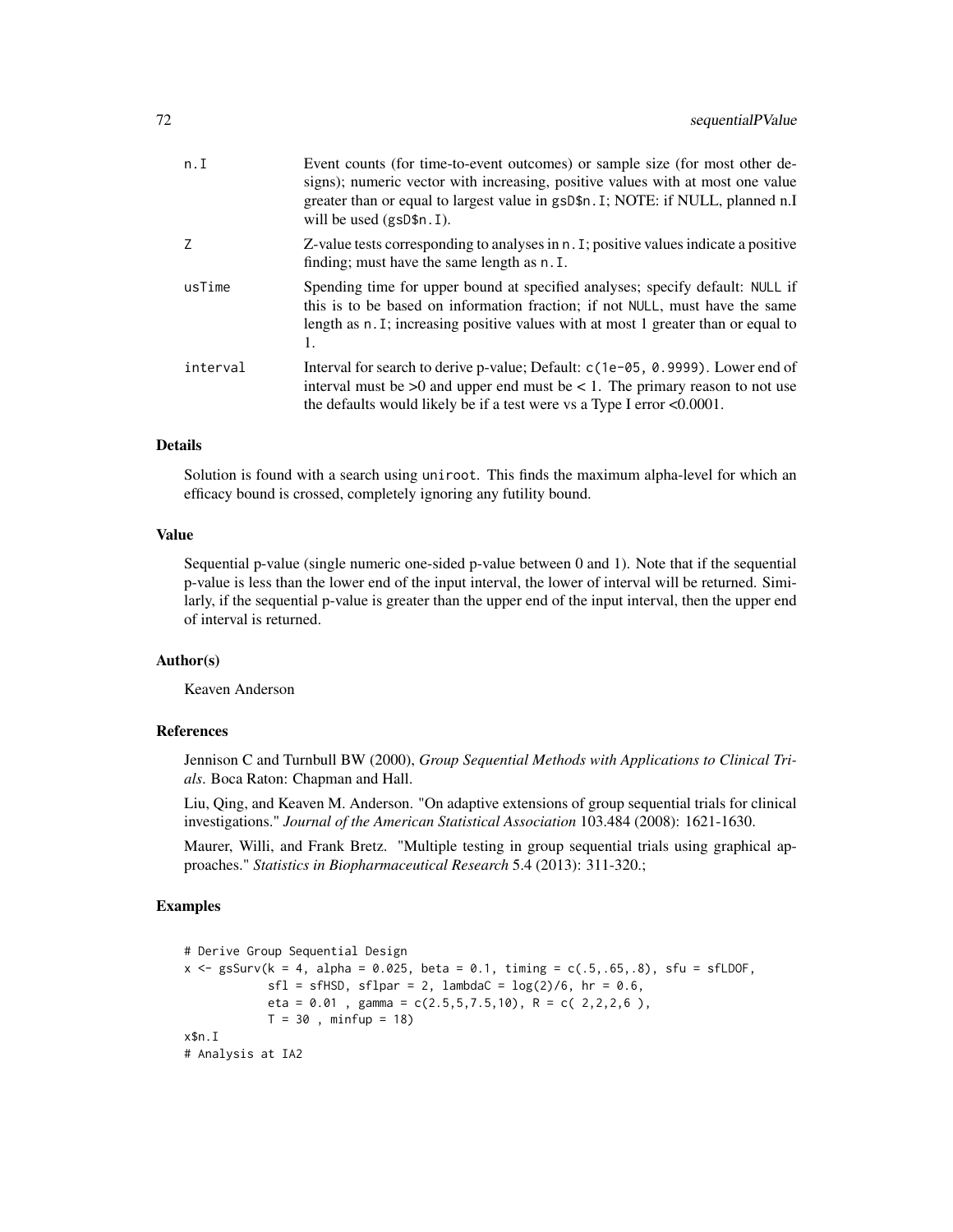```
sequentialPValue(gsD=x,n.I=c(100,160),Z=c(1.5,2))
# Use planned spending instead of information fraction; do final analysis
sequentialPValue(gsD=x,n.I=c(100,160,190,230),Z=c(1.5,2,2.5,3),usTime=x$timing)
# Check bounds for updated design to verify at least one was crossed
xupdate <- gsDesign(maxn.IPlan=max(x$n.I),n.I=c(100,160,190,230),usTime=x$timing,
                    delta=x$delta,delta1=x$delta1,k=4,alpha=x$alpha,test.type=1,
                    sfu=x$upper$sf,sfupar=x$upper$param)
```
<span id="page-72-0"></span>

sfExponential *Exponential Spending Function*

#### Description

The function sfExponential implements the exponential spending function (Anderson and Clark, 2009). Normally sfExponential will be passed to gsDesign in the parameter sfu for the upper bound or sfl for the lower bound to specify a spending function family for a design. In this case, the user does not need to know the calling sequence. The calling sequence is useful, however, when the user wishes to plot a spending function as demonstrated below in examples.

An exponential spending function is defined for any positive nu and  $0 \le t \le 1$  as

$$
f(t; \alpha, \nu) = \alpha(t) = \alpha^{t^{-\nu}}
$$

.

A value of nu=0.8 approximates an O'Brien-Fleming spending function well.

The general class of spending functions this family is derived from requires a continuously increasing cumulative distribution function defined for  $x > 0$  and is defined as

$$
f(t; \alpha, \nu) = 1 - F(F^{-1}(1 - \alpha)/t^{\nu}).
$$

The exponential spending function can be derived by letting  $F(x) = 1 - \exp(-x)$ , the exponential cumulative distribution function. This function was derived as a generalization of the Lan-DeMets (1983) spending function used to approximate an O'Brien-Fleming spending function (sfLDOF()),

$$
f(t; \alpha) = 2 - 2\Phi\left(\Phi^{-1}(1 - \alpha/2)/t^{1/2}\right).
$$

Usage

sfExponential(alpha, t, param)

#### Arguments

| alpha | Real value $> 0$ and no more than 1. Normally, alpha= $0.025$ for one-sided Type<br>I error specification or alpha=0.1 for Type II error specification. However, this<br>could be set to 1 if for descriptive purposes you wish to see the proportion of<br>spending as a function of the proportion of sample size/information. |
|-------|----------------------------------------------------------------------------------------------------------------------------------------------------------------------------------------------------------------------------------------------------------------------------------------------------------------------------------|
|       | A vector of points with increasing values from 0 to 1, inclusive. Values of the<br>proportion of sample size/information for which the spending function will be<br>computed.                                                                                                                                                    |
| param | A single positive value specifying the nu parameter for which the exponential<br>spending is to be computed; allowable range is $(0, 1.5]$ .                                                                                                                                                                                     |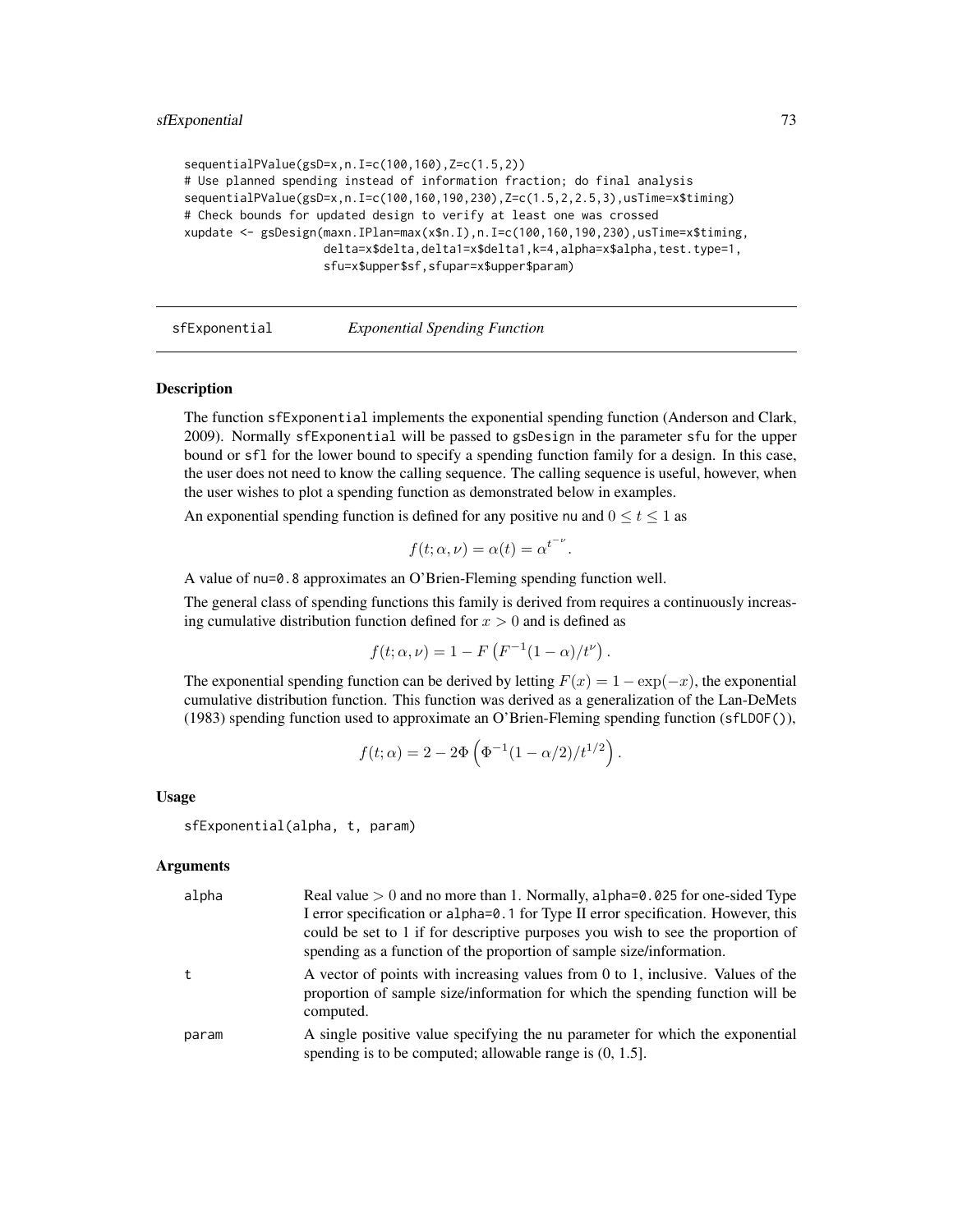#### Value

An object of type spendfn.

#### **Note**

The manual shows how to use sfExponential() to closely approximate an O'Brien-Fleming design. An example is given below. The manual is not linked to this help file, but is available in library/gsdesign/doc/gsDesignManual.pdf in the directory where R is installed.

## Author(s)

Keaven Anderson <keaven\_anderson@merck.com>

#### References

Anderson KM and Clark JB (2009), Fitting spending functions. *Statistics in Medicine*; 29:321-327.

Jennison C and Turnbull BW (2000), *Group Sequential Methods with Applications to Clinical Trials*. Boca Raton: Chapman and Hall.

Lan, KKG and DeMets, DL (1983), Discrete sequential boundaries for clinical trials. *Biometrika*; 70:659-663.

#### See Also

[Spending\\_Function\\_Overview,](#page-93-0) [gsDesign](#page-35-0), [gsDesign package overview](#page-42-0)

```
library(ggplot2)
# use 'best' exponential approximation for k=6 to O'Brien-Fleming design
# (see manual for details)
gsDesign(
  k = 6, sfu = sfExponential, sfupar = 0.7849295,
  test.type = 2)$upper$bound
# show actual O'Brien-Fleming bound
gsDesign(k = 6, sfu = "OF", test.type = 2)$upper$bound
# show Lan-DeMets approximation
# (not as close as sfExponential approximation)
gsDesign(k = 6, sfu = sfLDOF, test.type = 2)$upper$bound
# plot exponential spending function across a range of values of interest
t <- 0:100 / 100
plot(t, sfExponential(0.025, t, 0.8)$spend,
  xlab = "Proportion of final sample size",
  ylab = "Cumulative Type I error spending",
  main = "Exponential Spending Function Example", type = "l"
\lambdalines(t, sfExponential(0.025, t, 0.5)$spend, lty = 2)
```
<span id="page-73-0"></span>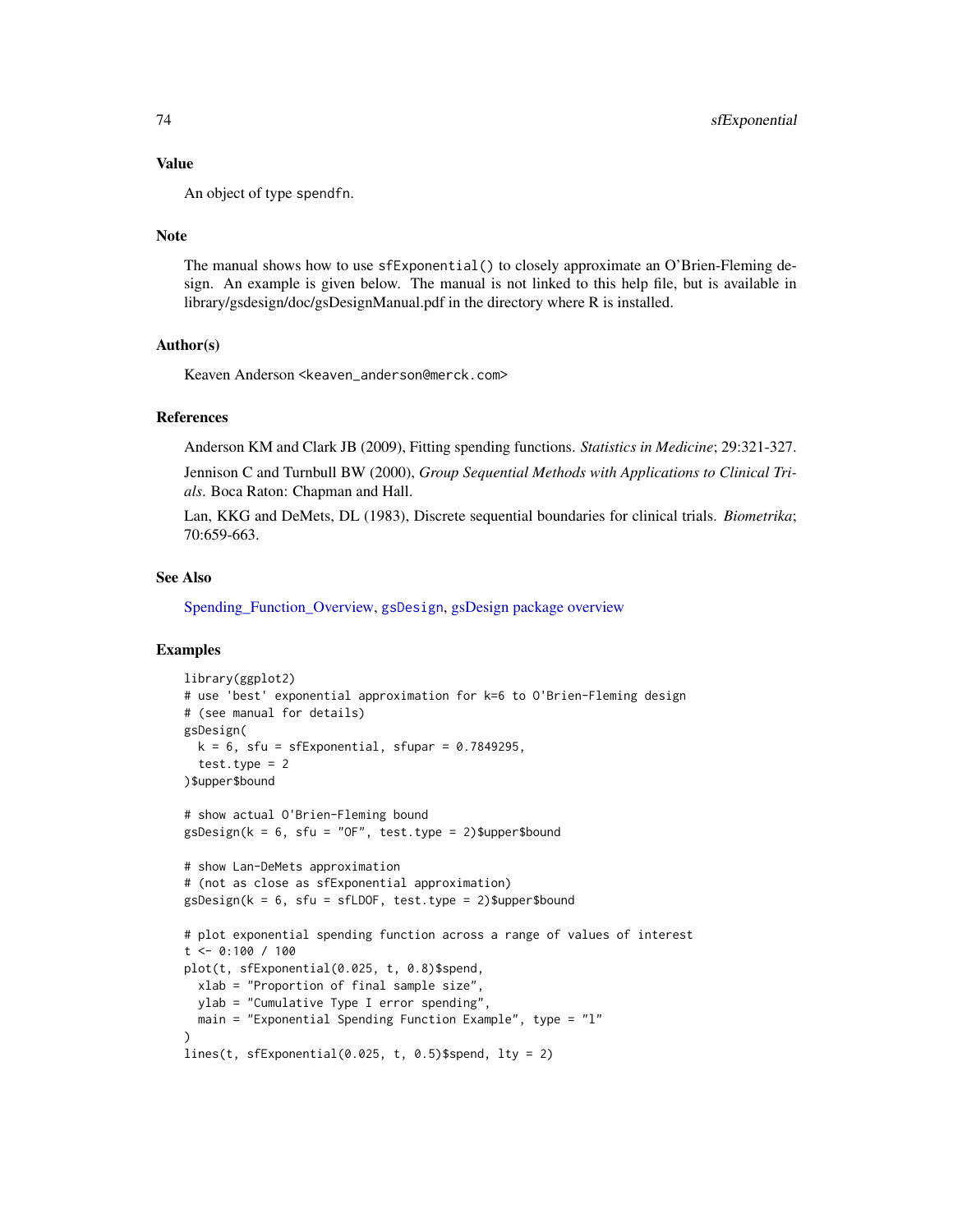```
lines(t, sfExponential(0.025, t, 0.3)$spend, lty = 3)
lines(t, sfExponential(0.025, t, 0.2)$spend, lty = 4)
lines(t, sfExponential(0.025, t, 0.15)$spend, lty = 5)
legend(
  x = c(.0, .3), y = .025 * c(.7, 1), lty = 1:5,
  legend = c("nu = 0.8", "nu = 0.5", "nu = 0.3", "nu = 0.2",
    "nu = 0.15"\lambda\mathcal{L}text(x = .59, y = .95 * .025, labels = "<--approximates O'Brien-Fleming")
```
<span id="page-74-0"></span>

sfHSD *Hwang-Shih-DeCani Spending Function*

#### Description

The function sfHSD implements a Hwang-Shih-DeCani spending function. This is the default spending function for gsDesign(). Normally it will be passed to gsDesign in the parameter sfu for the upper bound or sfl for the lower bound to specify a spending function family for a design. In this case, the user does not need to know the calling sequence. The calling sequence is useful, however, when the user wishes to plot a spending function as demonstrated below in examples.

A Hwang-Shih-DeCani spending function takes the form

$$
f(t; \alpha, \gamma) = \alpha (1 - e^{-\gamma t}) / (1 - e^{-\gamma})
$$

where  $\gamma$  is the value passed in param. A value of  $\gamma = -4$  is used to approximate an O'BrienFleming design (see [sfExponential](#page-72-0) for a better fit), while a value of  $\gamma = 1$  approximates a Pocock design well.

## Usage

sfHSD(alpha, t, param)

### Arguments

| alpha | Real value $> 0$ and no more than 1. Normally, alpha= $0.025$ for one-sided Type<br>I error specification or alpha=0.1 for Type II error specification. However, this<br>could be set to 1 if for descriptive purposes you wish to see the proportion of<br>spending as a function of the proportion of sample size/information. |
|-------|----------------------------------------------------------------------------------------------------------------------------------------------------------------------------------------------------------------------------------------------------------------------------------------------------------------------------------|
| t     | A vector of points with increasing values from $0$ to $1$ , inclusive. Values of the<br>proportion of sample size/information for which the spending function will be<br>computed.                                                                                                                                               |
| param | A single real value specifying the gamma parameter for which Hwang-Shih-<br>DeCani spending is to be computed; allowable range is [-40, 40]                                                                                                                                                                                      |

#### Value

An object of type spendfn. See [Spending\\_Function\\_Overview](#page-93-0) for further details.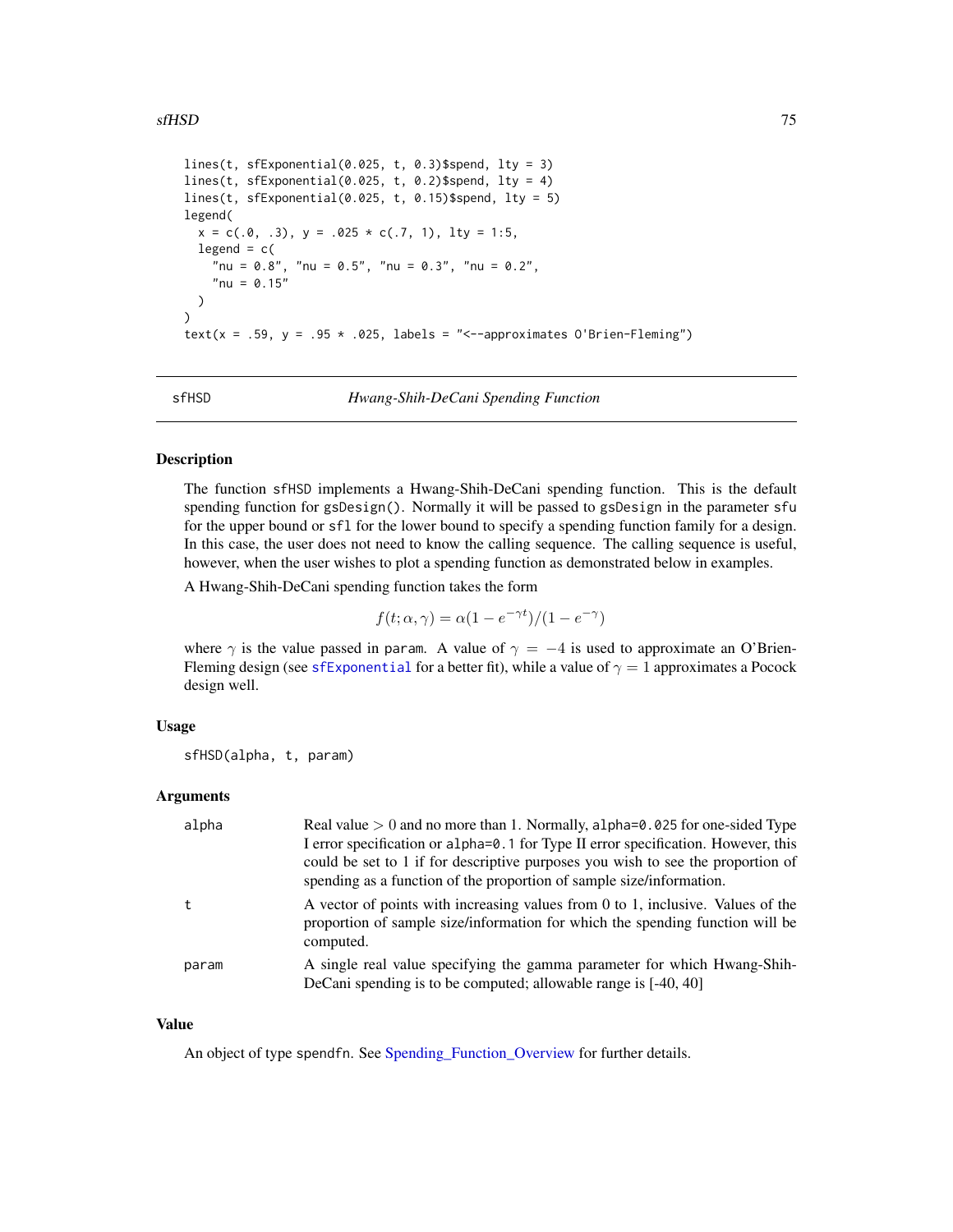<span id="page-75-0"></span>The manual is not linked to this help file, but is available in library/gsdesign/doc/gsDesignManual.pdf in the directory where R is installed.

## Author(s)

Keaven Anderson <keaven\_anderson@merck.com>

## References

Jennison C and Turnbull BW (2000), *Group Sequential Methods with Applications to Clinical Trials*. Boca Raton: Chapman and Hall.

#### See Also

[Spending\\_Function\\_Overview,](#page-93-0) [gsDesign](#page-35-0), [gsDesign package overview](#page-42-0)

```
library(ggplot2)
# design a 4-analysis trial using a Hwang-Shih-DeCani spending function
# for both lower and upper bounds
x \le gsDesign(k = 4, sfu = sfHSD, sfupar = -2, sfl = sfHSD, sflpar = 1)
# print the design
x
# since sfHSD is the default for both sfu and sfl,
# this could have been written as
x \leq - gsDesign(k = 4, sfupar = -2, sflpar = 1)
# print again
x
# plot the spending function using many points to obtain a smooth curve
# show default values of gamma to see how the spending function changes
# also show gamma=1 which is supposed to approximate a Pocock design
t < -0.100 / 100plot(t, sfHSD(0.025, t, -4)$spend,
  xlab = "Proportion of final sample size",
  ylab = "Cumulative Type I error spending",
  main = "Hwang-Shih-DeCani Spending Function Example", type = "l"
)
lines(t, sfHSD(0.025, t, -2)$spend, lty = 2)
lines(t, sfHSD(0.025, t, 1)$spend, lty = 3)
legend(
  x = c(.0, .375), y = .025 \times c(.8, 1), lty = 1:3,
  legend = c("gamma = -4", "gamma = -2", "gamma = 1"))
```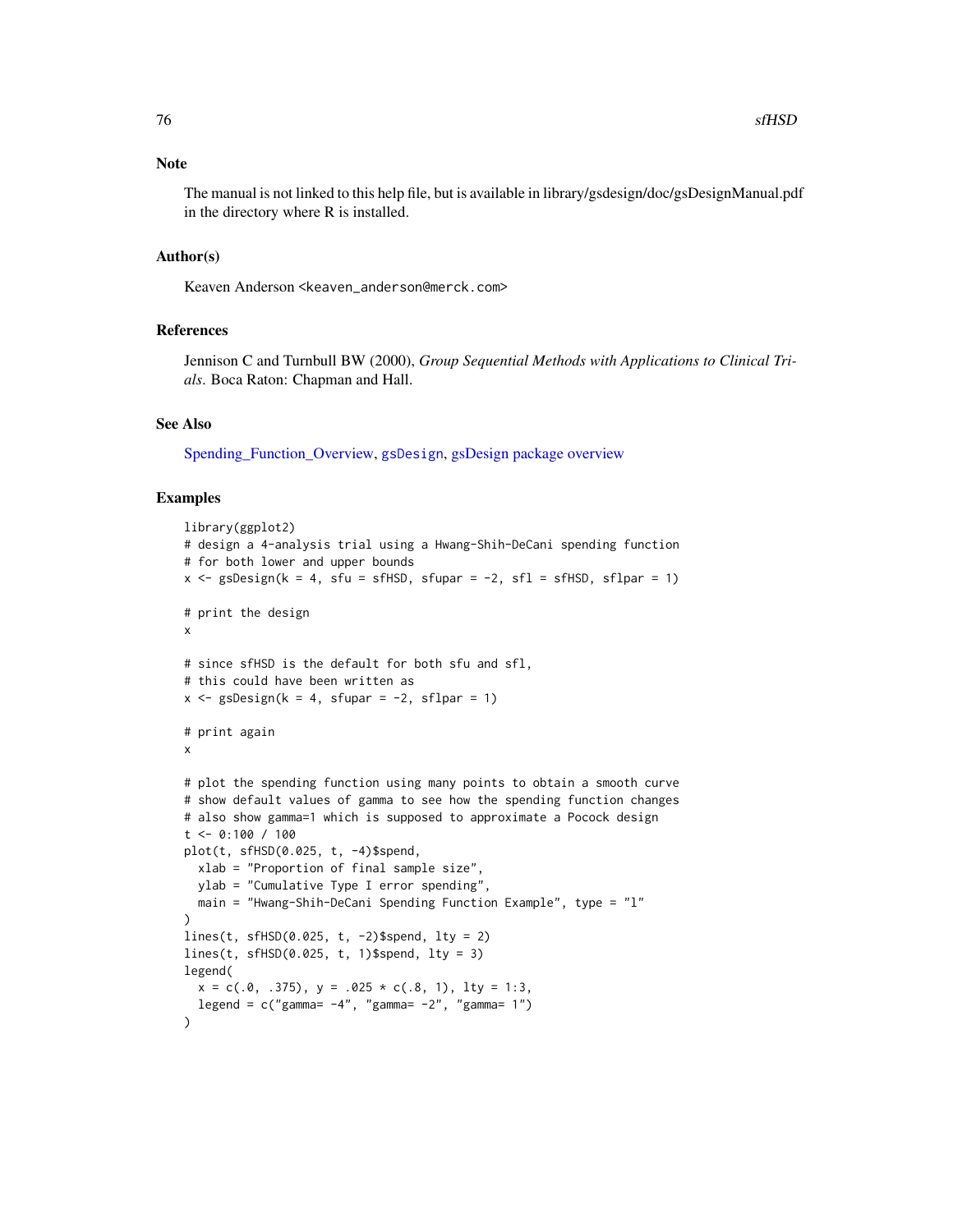#### Description

Lan and DeMets (1983) first published the method of using spending functions to set boundaries for group sequential trials. In this publication they proposed two specific spending functions: one to approximate an O'Brien-Fleming design and the other to approximate a Pocock design. The spending function to approximate O'Brien-Fleming has been generalized as proposed by Liu, et al (2012)

With param=1=rho, the Lan-DeMets (1983) spending function to approximate an O'Brien-Fleming bound is implemented in the function (sfLDOF()):

$$
f(t; \alpha) = 2 - 2\Phi\left(\Phi^{-1}(1 - \alpha/2)/t^{\rho/2}\right).
$$

For rho otherwise in [.005,2], this is the generalized version of Liu et al (2012). For param outside of [.005,2], rho is set to 1. The Lan-DeMets (1983) spending function to approximate a Pocock design is implemented in the function sfLDPocock():

$$
f(t; \alpha) = \alpha ln(1 + (e - 1)t).
$$

As shown in examples below, other spending functions can be used to ge t as good or better approximations to Pocock and O'Brien-Fleming bounds. In particular, O'Brien-Fleming bounds can be closely approximated using [sfExponential](#page-72-0).

#### Usage

sfLDOF(alpha, t, param = NULL)

```
sfLDPocock(alpha, t, param)
```
#### **Arguments**

| alpha | Real value $> 0$ and no more than 1. Normally, alpha= $0.025$ for one-sided Type<br>I error specification or alpha=0.1 for Type II error specification. However, this<br>could be set to 1 if for descriptive purposes you wish to see the proportion of<br>spending as a function of the proportion of sample size/information.                                                                                                            |
|-------|---------------------------------------------------------------------------------------------------------------------------------------------------------------------------------------------------------------------------------------------------------------------------------------------------------------------------------------------------------------------------------------------------------------------------------------------|
| t     | A vector of points with increasing values from 0 to 1, inclusive. Values of the<br>proportion of sample size/information for which the spending function will be<br>computed.                                                                                                                                                                                                                                                               |
| param | This parameter is not used for sfLDPocock, not required for sfLDOF and need<br>not be specified. For sfLDPocock it is here so that the calling sequence conforms<br>to the standard for spending functions used with gsDesign(). For sfLDOF it will<br>default to 1 (Lan-DeMets function to approximate O'Brien-Fleming) if NULL or<br>if outside of the range [.005, 2]. otherwise, it will be use to set rho from Liu et<br>al $(2012)$ . |

<span id="page-76-0"></span>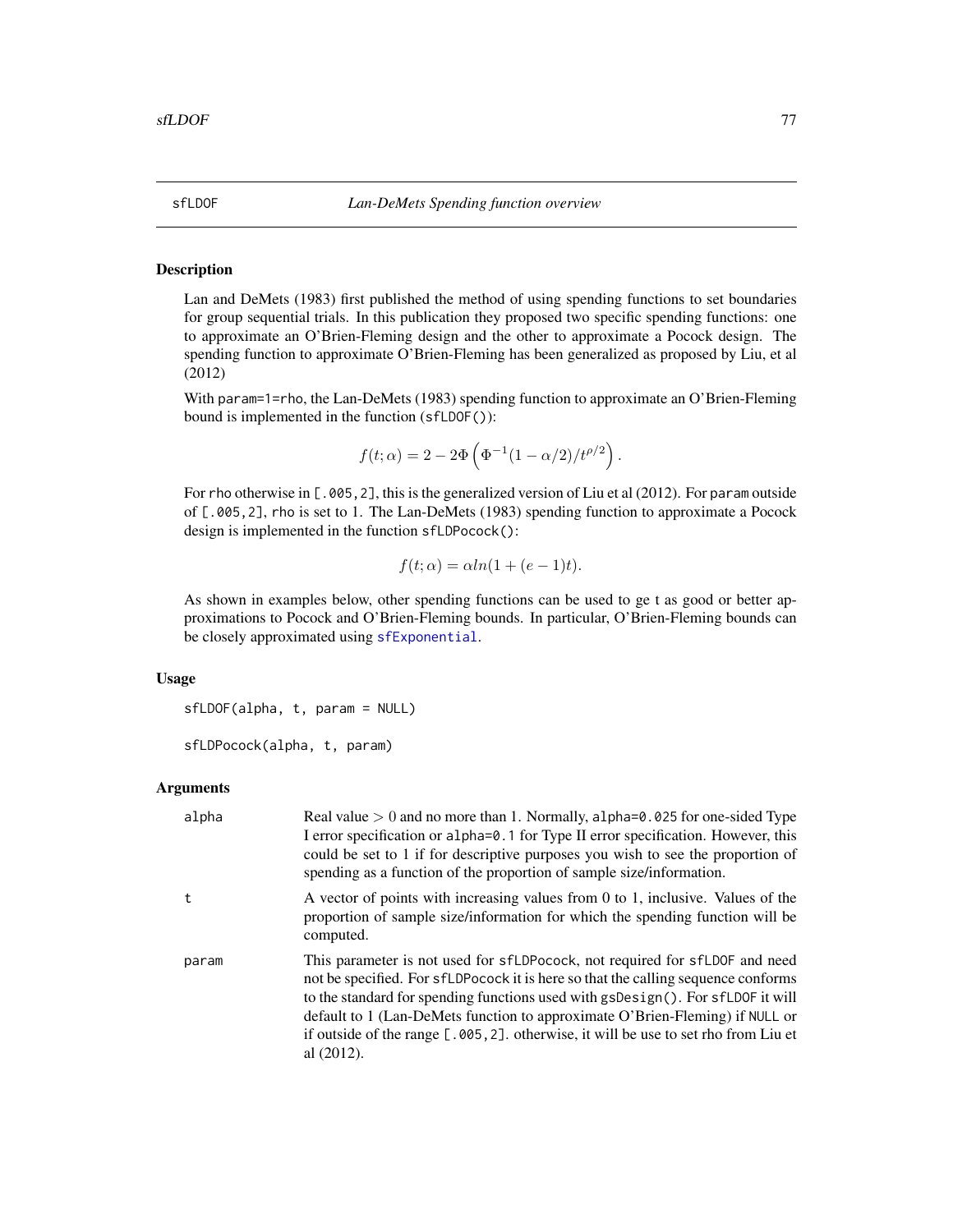#### <span id="page-77-0"></span>Value

An object of type spendfn. See spending functions for further details.

#### **Note**

The manual is not linked to this help file, but is available in library/gsdesign/doc/gsDesignManual.pdf in the directory where R is installed.

## Author(s)

Keaven Anderson <keaven\_anderson@merck.com>

#### References

Jennison C and Turnbull BW (2000), *Group Sequential Methods with Applications to Clinical Trials*. Boca Raton: Chapman and Hall.

Lan, KKG and DeMets, DL (1983), Discrete sequential boundaries for clinical trials. *Biometrika*;70: 659-663.

Liu, Q, Lim, P, Nuamah, I, and Li, Y (2012), On adaptive error spending approach for group sequential trials with random information levels. *Journal of biopharmaceutical statistics*; 22(4), 687-699.

#### See Also

[Spending\\_Function\\_Overview,](#page-93-0) [gsDesign](#page-35-0), [gsDesign package overview](#page-42-0)

```
library(ggplot2)
# 2-sided, symmetric 6-analysis trial Pocock
# spending function approximation
gsDesign(k = 6, sfu = sfLDPocock, test.type = 2)$upper$bound
# show actual Pocock design
gsDesign(k = 6, sfu = "Pocock", test.type = 2)$upper$bound
# approximate Pocock again using a standard
# Hwang-Shih-DeCani approximation
gsDesign(k = 6, sfu = sfHSD, sfupar = 1, test-type = 2)\$upper$bound# use 'best' Hwang-Shih-DeCani approximation for Pocock, k=6;
# see manual for details
gsDesign(k = 6, sfu = sfHSD, sfupar = 1.3354376, test.\ntype = 2)\$upper\$bound# 2-sided, symmetric 6-analysis trial
# O'Brien-Fleming spending function approximation
gsDesign(k = 6, sfu = sfLDOF, test.type = 2)$upper$bound
# show actual O'Brien-Fleming bound
gsDesign(k = 6, sfu = "OF", test_type = 2)Supper$bound
```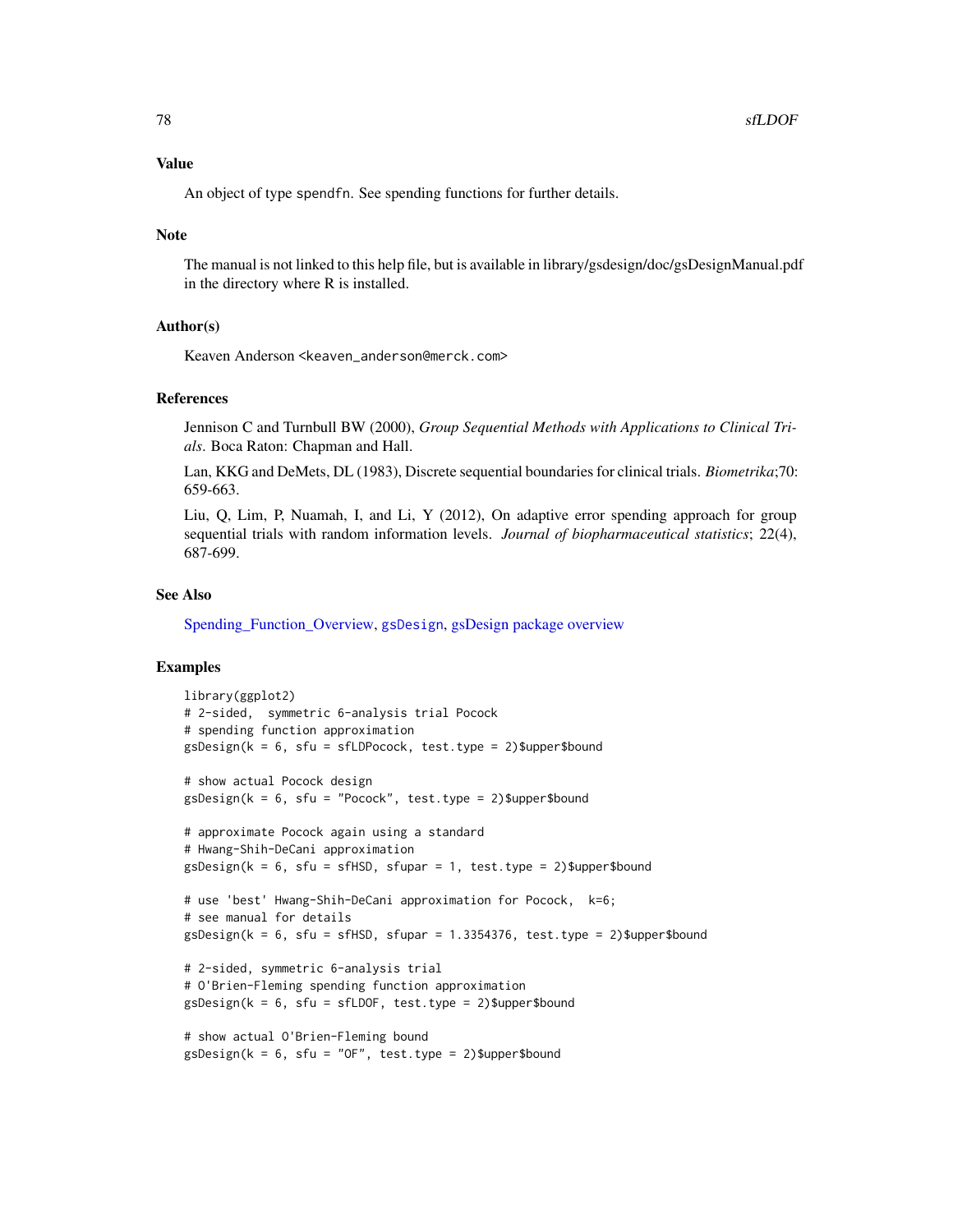```
# approximate again using a standard Hwang-Shih-DeCani
# approximation to O'Brien-Fleming
x \leq - gsDesign(k = 6, test.type = 2)
x$upper$bound
x$upper$param
# use 'best' exponential approximation for k=6; see manual for details
gsDesign(
  k = 6, sfu = sfExponential, sfupar = 0.7849295,
  test.type = 2)$upper$bound
# plot spending functions for generalized Lan-DeMets approximation of
ti <-(0:100)/100
rho <- c(.05,.5,1,1.5,2,2.5,3:6,8,10,12.5,15,20,30,200)/10
df <- NULL
for(r in rho){
 df <- rbind(df,data.frame(t=ti,rho=r,alpha=.025,spend=sfLDOF(alpha=.025,t=ti,param=r)$spend))
}
ggplot(df,aes(x=t,y=spend,col=as.factor(rho)))+
  geom_line()+
  guides(col=guide_legend(expression(rho)))+
  ggtitle("Generalized Lan-DeMets O'Brien-Fleming Spending Function")
```
sfLinear *Piecewise Linear and Step Function Spending Functions*

## **Description**

The function sfLinear() allows specification of a piecewise linear spending function. The function sfStep() specifies a step function spending function. Both functions provide complete flexibility in setting spending at desired timepoints in a group sequential design. Normally these function will be passed to gsDesign() in the parameter sfu for the upper bound or sfl for the lower bound to specify a spending function family for a design. When passed to gsDesign(), the value of param would be passed to sfLinear() or sfStep() through the gsDesign() arguments sfupar for the upper bound and sflpar for the lower bound.

Note that sfStep() allows setting a particular level of spending when the timing is not strictly known; an example shows how this can inflate Type I error when timing of analyses are changed based on knowing the treatment effect at an interim.

#### Usage

sfLinear(alpha, t, param) sfStep(alpha, t, param)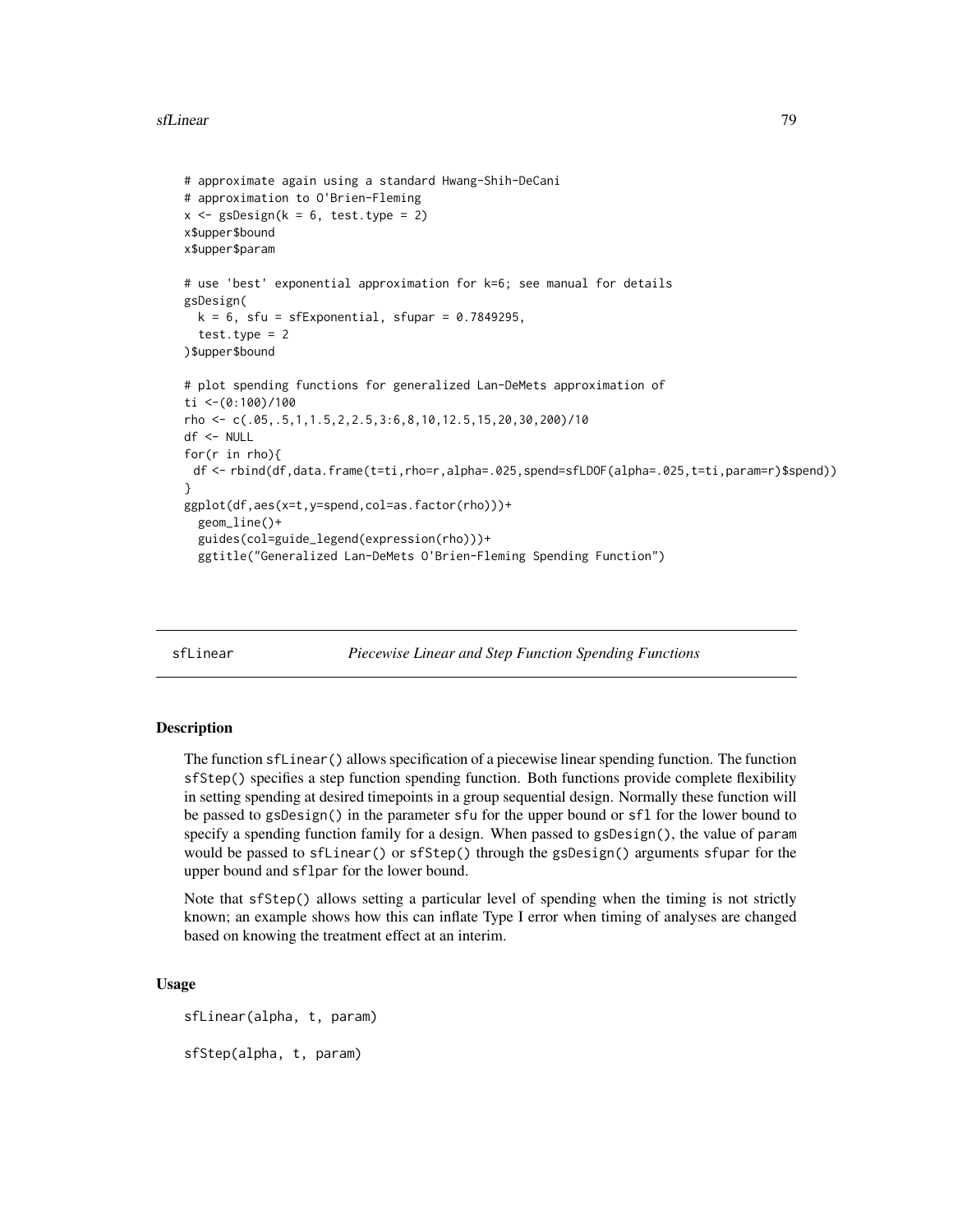#### <span id="page-79-0"></span>Arguments

| alpha | Real value $> 0$ and no more than 1. Normally, alpha= $0.025$ for one-sided Type<br>I error specification or alpha=0.1 for Type II error specification. However, this<br>could be set to 1 if for descriptive purposes you wish to see the proportion of<br>spending as a function of the proportion of sample size or information.                                                                                                                                   |
|-------|-----------------------------------------------------------------------------------------------------------------------------------------------------------------------------------------------------------------------------------------------------------------------------------------------------------------------------------------------------------------------------------------------------------------------------------------------------------------------|
|       | A vector of points with increasing values from 0 to 1, inclusive. Values of the<br>proportion of sample size or information for which the spending function will<br>be computed.                                                                                                                                                                                                                                                                                      |
| param | A vector with a positive, even length. Values must range from 0 to 1, inclu-<br>sive. Letting $m < -$ length (param/2), the first m points in param specify in-<br>creasing values strictly between 0 and 1 corresponding to interim timing (pro-<br>portion of final total statistical information). The last m points in param specify<br>non-decreasing values from 0 to 1, inclusive, with the cumulative proportion of<br>spending at the specified time points. |

## Value

An object of type spendfn. The cumulative spending returned in  $sfLinear$$ spend is 0 for  $t \le$ 0 and alpha for t>=1. For t between specified points, linear interpolation is used to determine sfLinear\$spend.

The cumulative spending returned in sfStep\$spend is 0 for  $t$   $\epsilon$  param[1] and alpha for  $t$   $>$ =1. Letting  $m < -length(param/2)$ , for  $i=1,2,...m-1$  and  $param[i] < = t < param[i+1]$ , the cumulative spending is set at alpha  $*$  param[i+m] (also for param[m] <= t<1).

Note that if param[2m] is 1, then the first time an analysis is performed after the last proportion of final planned information (param[m]) will be the final analysis, using any remaining error that was not previously spent.

See [Spending\\_Function\\_Overview](#page-93-0) for further details.

#### Note

The manual is not linked to this help file, but is available in library/gsdesign/doc/gsDesignManual.pdf in the directory where R is installed.

# Author(s)

Keaven Anderson <keaven\_anderson@merck.com>

# References

Jennison C and Turnbull BW (2000), *Group Sequential Methods with Applications to Clinical Trials*. Boca Raton: Chapman and Hall.

# See Also

[Spending\\_Function\\_Overview,](#page-93-0) [gsDesign](#page-35-0), [gsDesign package overview](#page-42-0)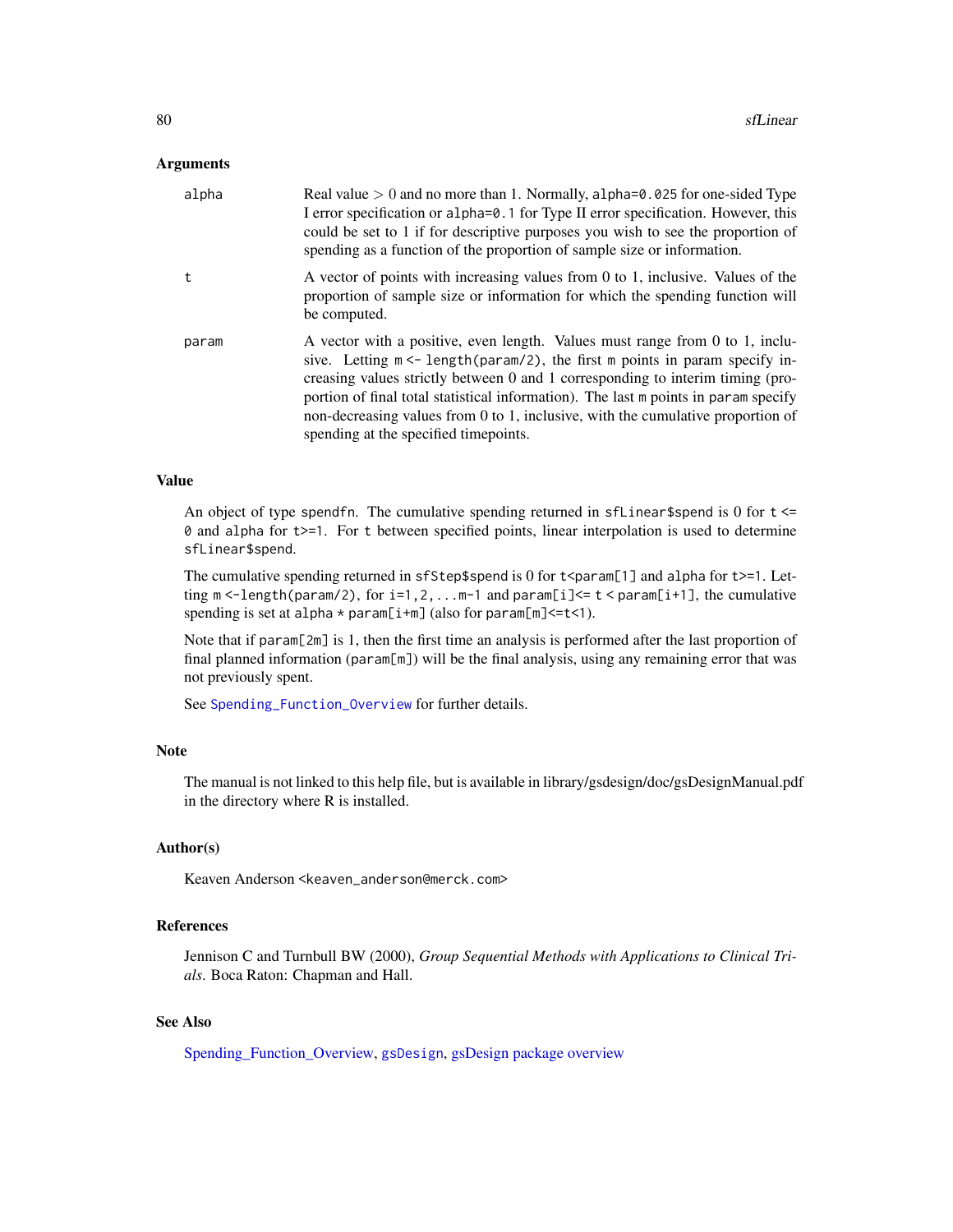#### sfLinear 81

```
library(ggplot2)
# set up alpha spending and beta spending to be piecewise linear
sfupar <-c(.2, .4, .05, .2)sflpar \leftarrow c(.3, .5, .65, .5, .75, .9)x <- gsDesign(sfu = sfLinear, sfl = sfLinear, sfupar = sfupar, sflpar = sflpar)
plot(x, plottype = "sf")x
# now do an example where there is no lower-spending at interim 1
# and no upper spending at interim 2
sflpar <- c(1 / 3, 2 / 3, 0, .25)
sfupar <- c(1 / 3, 2 / 3, .1, .1)
x \leq - gsDesign(sfu = sfLinear, sfl = sfLinear, sfupar = sfupar, sflpar = sflpar)
plot(x, plottype = "sf")x
# now do an example where timing of interims changes slightly, but error spending does not
# also, spend all alpha when at least >=90 percent of final information is in the analysis
sfupar \leq c(.2, .4, .9, ((1:3) / 3)^3)x \leq - gsDesign(k = 3, n.fix = 100, sfu = sfStep, sfupar = sfupar, test.type = 1)
plot(x, pl = "sf")# original planned sample sizes
ceiling(x$n.I)
# cumulative spending planned at original interims
cumsum(x$upper$spend)
# change timing of analyses;
# note that cumulative spending "P(Cross) if delta=0" does not change from cumsum(x$upper$spend)
# while full alpha is spent, power is reduced by reduced sample size
y <- gsDesign(
  k = 3, sfu = sfStep, sfupar = sfupar, test.type = 1,
  maxn. IPlan = x$n. I[x$k], n. I = c(30, 70, 95),
  n.fix = x$n.fix
)
# note that full alpha is used, but power is reduced due to lowered sample size
gsBoundSummary(y)
# now show how step function can be abused by 'adapting' stage 2 sample size based on interim result
x \leq gSbesign(k = 2, delta = .05, sfu = sfStep, sfupar = c(.02, .001), timing = .02, test.type = 1)
# spending jumps from miniscule to full alpha at first analysis after interim 1
plot(x, pl = "sf")# sample sizes at analyses:
ceiling(x$n.I)
# simulate 1 million stage 1 sum of 178 Normal(0,1) random variables
# Normal(0,Variance=178) under null hypothesis
s1 <- rnorm(1000000, 0, sqrt(178))
# compute corresponding z-values
z1 <- s1 / sqrt(178)
# set stage 2 sample size to 1 if z1 is over final bound, otherwise full sample size
n2 <- rep(1, 1000000)
n2[z1 < 1.96] <- ceiling(x$n.I[2]) - ceiling(178)
# now sample n2 observations for second stage
```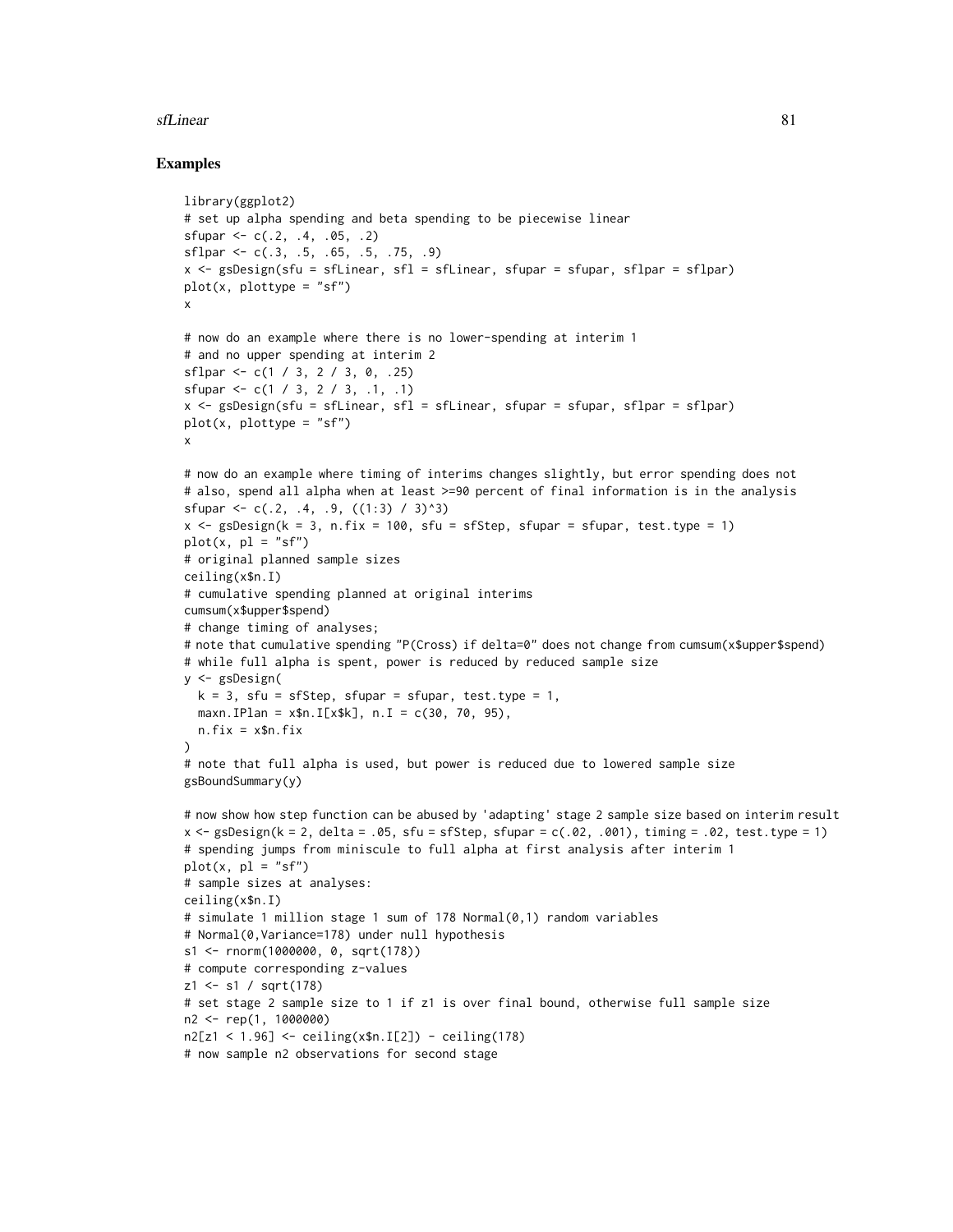```
s2 <- rnorm(1000000, 0, sqrt(n2))
# add sum and divide by standard deviation
z2 \leftarrow (s1 + s2) / (sqrt(178 + n2))# By allowing full spending when final analysis is either
# early or late depending on observed interim z1,
# Type I error is now almost twice the planned .025
sum(z1 >= x$upper$bound[1] | z2 >= x$upper$bound[2]) / 1000000
# if stage 2 sample size is random and independent of z1 with same frequency,
# this is not a problem
s1alt <- rnorm(1000000, 0, sqrt(178))
z1alt <- s1alt / sqrt(178)
z2alt < - (slalt + s2) / sqrt(178 + n2)sum(z1alt >= x$upper$bound[1] | z2alt >= x$upper$bound[2]) / 1000000
```
<span id="page-81-0"></span>sfLogistic *Two-parameter Spending Function Families*

## Description

The functions sfLogistic(), sfNormal(), sfExtremeValue(), sfExtremeValue2(), sfCauchy(), and sfBetaDist() are all 2-parameter spending function families. These provide increased flexibility in some situations where the flexibility of a one-parameter spending function family is not sufficient. These functions all allow fitting of two points on a cumulative spending function curve; in this case, four parameters are specified indicating an x and a y coordinate for each of 2 points. Normally each of these functions will be passed to gsDesign() in the parameter sfu for the upper bound or sfl for the lower bound to specify a spending function family for a design. In this case, the user does not need to know the calling sequence. The calling sequence is useful, however, when the user wishes to plot a spending function as demonstrated in the examples; note, however, that an automatic  $\alpha$ - and  $\beta$ -spending function plot is also available.

sfBetaDist(alpha,t,param) is simply alpha times the incomplete beta cumulative distribution function with parameters  $a$  and  $b$  passed in param evaluated at values passed in t.

The other spending functions take the form

$$
f(t; \alpha, a, b) = \alpha F(a + bF^{-1}(t))
$$

where  $F()$  is a cumulative distribution function with values  $> 0$  on the real line (logistic for sfLogistic(), normal for sfNormal(), extreme value for sfExtremeValue() and Cauchy for sfCauchy()) and  $F^{-1}$ () is its inverse.

For the logistic spending function this simplifies to

$$
f(t; \alpha, a, b) = \alpha (1 - (1 + e^{a}(t/(1-t))^{b})^{-1}).
$$

For the extreme value distribution with

$$
F(x) = \exp(-\exp(-x))
$$

this simplifies to

$$
f(t; \alpha, a, b) = \alpha \exp(-e^a(-\ln t)^b).
$$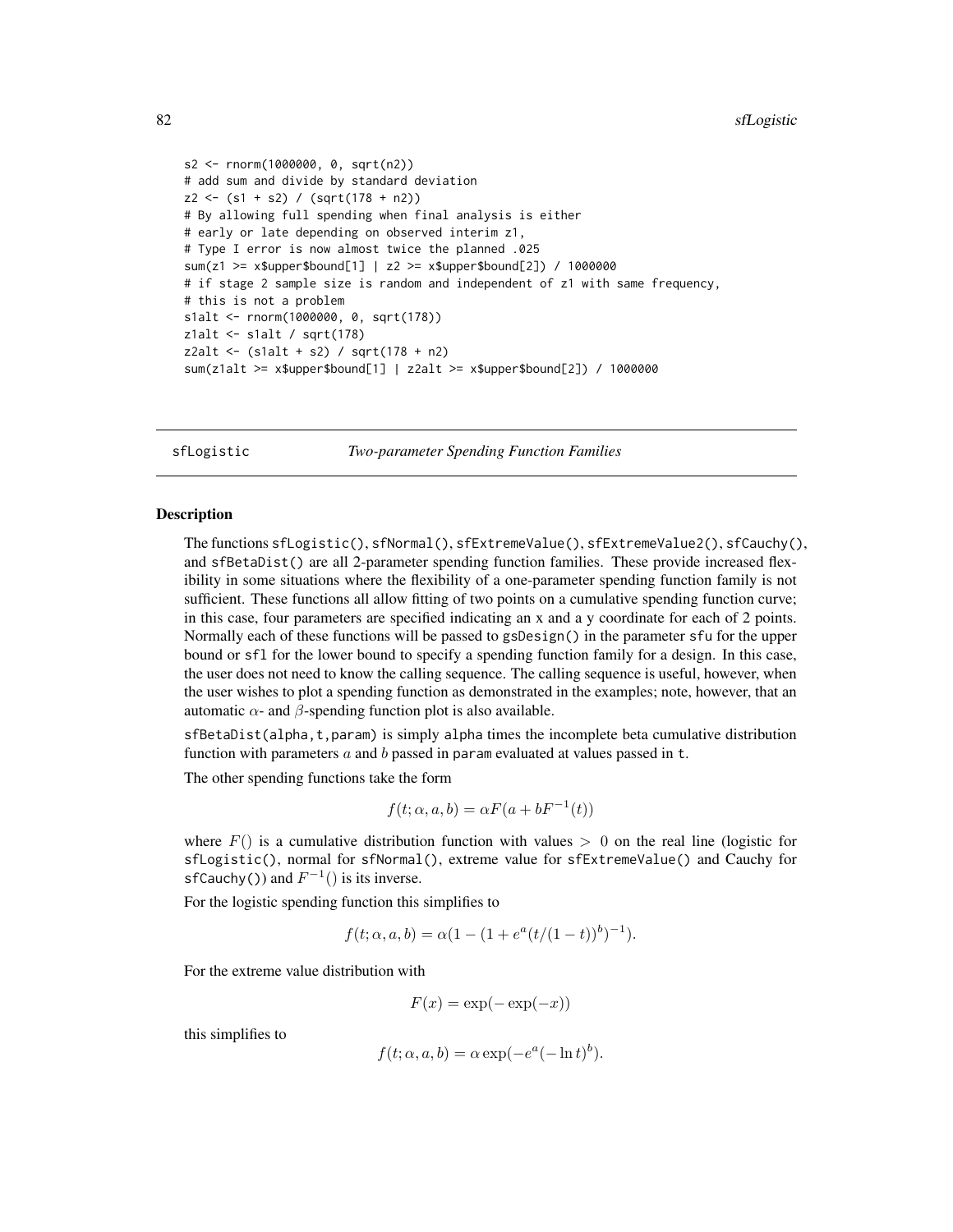#### <span id="page-82-0"></span>sfLogistic 83

Since the extreme value distribution is not symmetric, there is also a version where the standard distribution is flipped about 0. This is reflected in sfExtremeValue2() where

$$
F(x) = 1 - \exp(-\exp(x)).
$$

# Usage

```
sfLogistic(alpha, t, param)
sfBetaDist(alpha, t, param)
sfCauchy(alpha, t, param)
sfExtremeValue(alpha, t, param)
sfExtremeValue2(alpha, t, param)
sfNormal(alpha, t, param)
```
# Arguments

| alpha | Real value $> 0$ and no more than 1. Normally, alpha= $0.025$ for one-sided Type<br>I error specification or alpha=0.1 for Type II error specification. However, this<br>could be set to 1 if for descriptive purposes you wish to see the proportion of<br>spending as a function of the proportion of sample size or information.                              |
|-------|------------------------------------------------------------------------------------------------------------------------------------------------------------------------------------------------------------------------------------------------------------------------------------------------------------------------------------------------------------------|
| t     | A vector of points with increasing values from $0$ to 1, inclusive. Values of the<br>proportion of sample size or information for which the spending function will<br>be computed.                                                                                                                                                                               |
| param | In the two-parameter specification, sfBetaDist() requires 2 positive values,<br>while sfLogistic(), sfNormal(), sfExtremeValue(),                                                                                                                                                                                                                                |
|       | sfExtremeValue2() and sfCauchy() require the first parameter to be any real<br>value and the second to be a positive value. The four parameter specification is<br>$c(t1, t2, u1, u2)$ where the objective is that $sf(t1)=alpha+u1$ and $sf(t2)=alpha+u2$ .<br>In this parameterization, all four values must be between 0 and 1 and $t1 < t2$ ,<br>$u1 < u2$ . |

# Value

An object of type spendfn. See [Spending\\_Function\\_Overview](#page-93-0) for further details.

# Note

The manual is not linked to this help file, but is available in library/gsdesign/doc/gsDesignManual.pdf in the directory where R is installed.

## Author(s)

Keaven Anderson <keaven\_anderson@merck.com>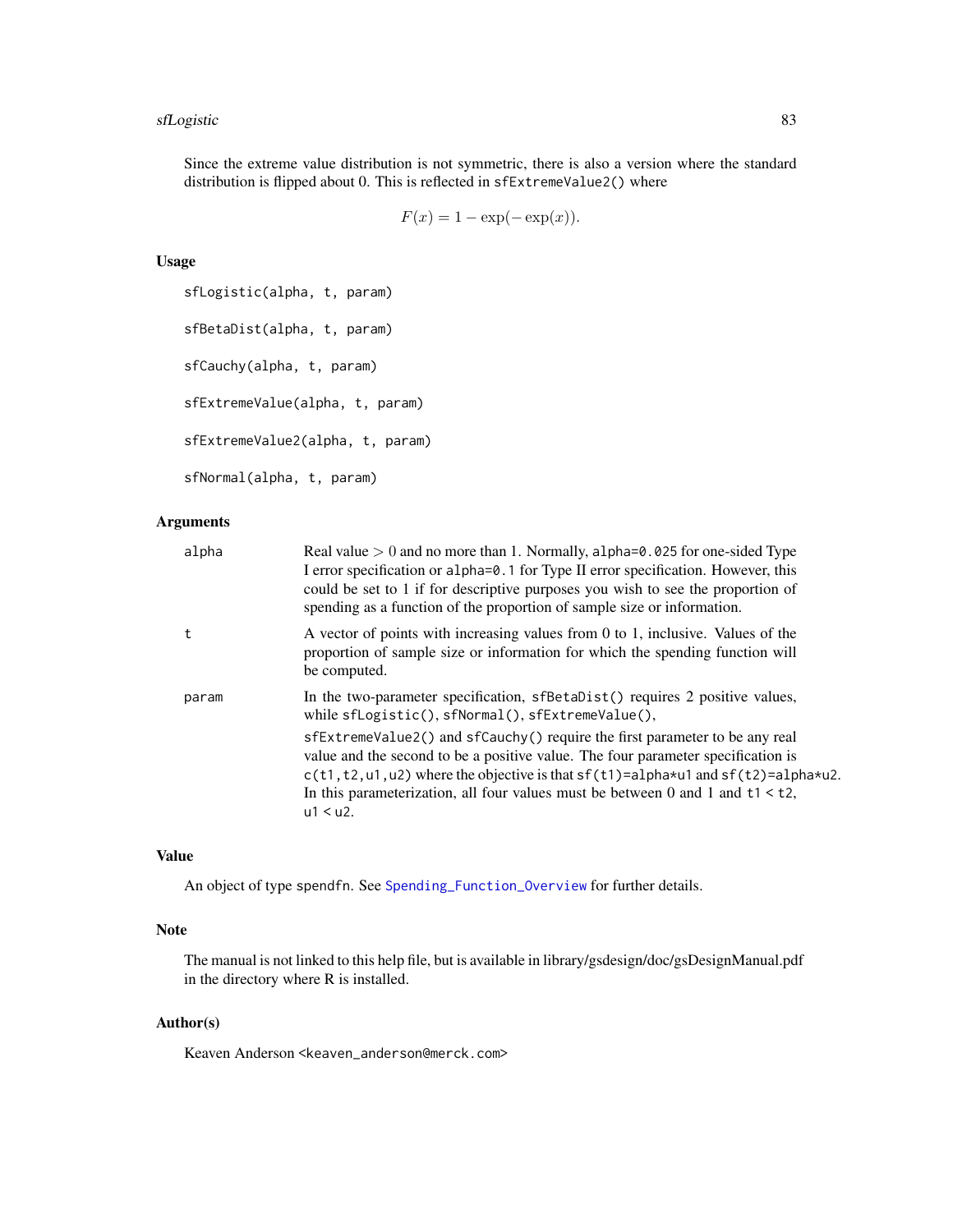#### <span id="page-83-0"></span>References

Jennison C and Turnbull BW (2000), *Group Sequential Methods with Applications to Clinical Trials*. Boca Raton: Chapman and Hall.

## See Also

[gsDesign](#page-35-0)

```
library(ggplot2)
# design a 4-analysis trial using a Kim-DeMets spending function
# for both lower and upper bounds
x \le - gsDesign(k = 4, sfu = sfPower, sfupar = 3, sfl = sfPower, sflpar = 1.5)
# print the design
x
# plot the alpha- and beta-spending functions
plot(x, plottype = 5)# start by showing how to fit two points with sfLogistic
# plot the spending function using many points to obtain a smooth curve
# note that curve fits the points x=.1, y=.01 and x=.4, y=.1
# specified in the 3rd parameter of sfLogistic
t <- 0:100 / 100
plot(t, sfLogistic(1, t, c(.1, .4, .01, .1))$spend,
  xlab = "Proportion of final sample size",
  ylab = "Cumulative Type I error spending",
 main = "Logistic Spending Function Examples",
  type = "1", cex.main = .9
)
lines(t, sfLogistic(1, t, c(.01, .1, .1, .4))$spend, lty = 2)
# now just give a=0 and b=1 as 3rd parameters for sfLogistic
lines(t, sfLogistic(1, t, c(0, 1))$spend, lty = 3)
# try a couple with unconventional shapes again using
# the xy form in the 3rd parameter
lines(t, sfLogistic(1, t, c(.4, .6, .1, .7))$spend, lty = 4)
lines(t, sfLogistic(1, t, c(.1, .7, .4, .6))$spend, lty = 5)
legend(
  x = c(.0, .475), y = c(.76, 1.03), lty = 1:5,legend = c("Fit (.1, 01) and (.4, .1)", "Fit (.01, .1) and (.1, .4)",
    "a=0, b=1", "Fit (.4, .1) and (.6, .7)",
    "Fit (.1, .4) and (.7, .6)"
  )
\lambda# set up a function to plot comparsons of all
# 2-parameter spending functions
```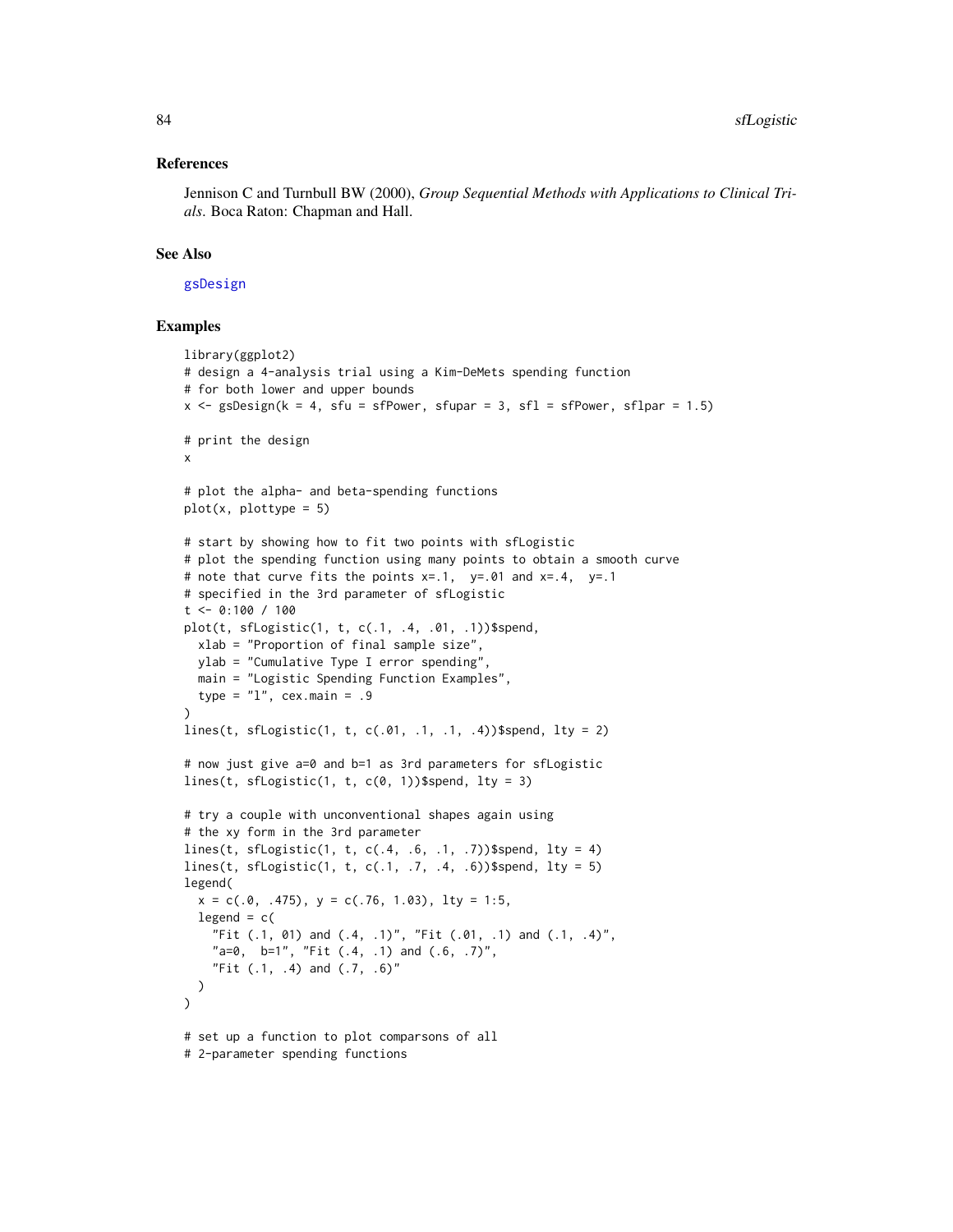```
plotsf <- function(alpha, t, param) {
 plot(t, sfCauchy(alpha, t, param)$spend,
   xlab = "Proportion of enrollment",
   ylab = "Cumulative spending", type = "l", lty = 2
 )
 lines(t, sfExtremeValue(alpha, t, param)$spend, lty = 5)
 lines(t, sfLogistic(alpha, t, param)$spend, lty = 1)
 lines(t, sfNormal(alpha, t, param)$spend, lty = 3)
 lines(t, sfExtremeValue2(alpha, t, param)$spend, lty = 6, col = 2)
 lines(t, sfBetaDist(alpha, t, param)$spend, lty = 7, col = 3)
 legend(
    x = c(.05, .475), y = .025 * c(.55, .9),lty = c(1, 2, 3, 5, 6, 7),col = c(1, 1, 1, 1, 2, 3),
   legend = c("Logistic", "Cauchy", "Normal", "Extreme value",
      "Extreme value 2", "Beta distribution"
   )
 )
}
# do comparison for a design with conservative early spending
# note that Cauchy spending function is quite different
# from the others
param <- c(.25, .5, .05, .1)
plotsf(.025, t, param)
```
sfPoints *Pointwise Spending Function*

#### **Description**

The function sfPoints implements a spending function with values specified for an arbitrary set of specified points. It is now recommended to use sfLinear rather than sfPoints. Normally sfPoints will be passed to gsDesign in the parameter sfu for the upper bound or sfl for the lower bound to specify a spending function family for a design. In this case, the user does not need to know the calling sequence, just the points they wish to specify. If using sfPoints() in a design, it is recommended to specify how to interpolate between the specified points  $(e.g.,)$  linear interpolation); also consider fitting smooth spending functions; see [Spending\\_Function\\_Overview.](#page-93-0)

## Usage

```
sfPoints(alpha, t, param)
```
#### Arguments

alpha Real value  $> 0$  and no more than 1. Normally, alpha=0.025 for one-sided Type I error specification or alpha=0.1 for Type II error specification. However, this could be set to 1 if for descriptive purposes you wish to see the proportion of spending as a function of the proportion of sample size/information.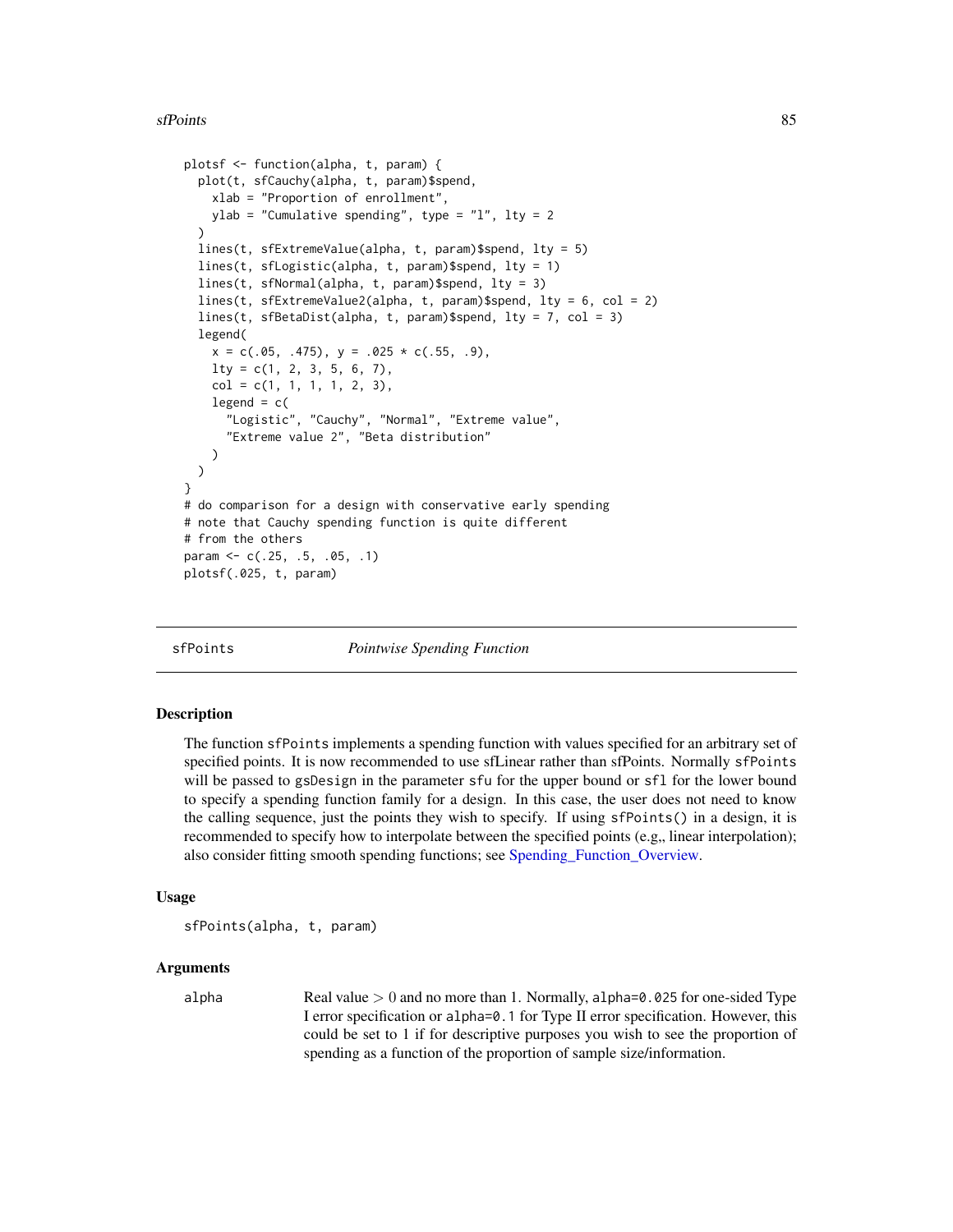<span id="page-85-0"></span>

| t     | A vector of points with increasing values from $>0$ and $\leq$ -1. Values of the pro-<br>portion of sample size/information for which the spending function will be com-<br>puted. |
|-------|------------------------------------------------------------------------------------------------------------------------------------------------------------------------------------|
| param | A vector of the same length as t specifying the cumulative proportion of spend-<br>ing to corresponding to each point in t; must be $>=0$ and $<=1$ .                              |

### Value

An object of type spendfn. See spending functions for further details.

# Note

The manual is not linked to this help file, but is available in library/gsdesign/doc/gsDesignManual.pdf in the directory where R is installed.

## Author(s)

Keaven Anderson <keaven\_anderson@merck.com>

## References

Jennison C and Turnbull BW (2000), *Group Sequential Methods with Applications to Clinical Trials*. Boca Raton: Chapman and Hall.

## See Also

[Spending\\_Function\\_Overview,](#page-93-0) [gsDesign](#page-35-0), [gsDesign package overview,](#page-42-0) [sfLogistic](#page-81-0)

```
library(ggplot2)
# example to specify spending on a pointwise basis
x <- gsDesign(
  k = 6, sfu = sfPoints, sfupar = c(.01, .05, .1, .25, .5, 1),
  test.type = 2)
x
# get proportion of upper spending under null hypothesis
# at each analysis
y <- x$upper$prob[, 1] / .025
# change to cumulative proportion of spending
for (i in 2:length(y))
  y[i] <- y[i - 1] + y[i]# this should correspond to input sfupar
round(y, 6)# plot these cumulative spending points
plot(1:6 / 6, y,
```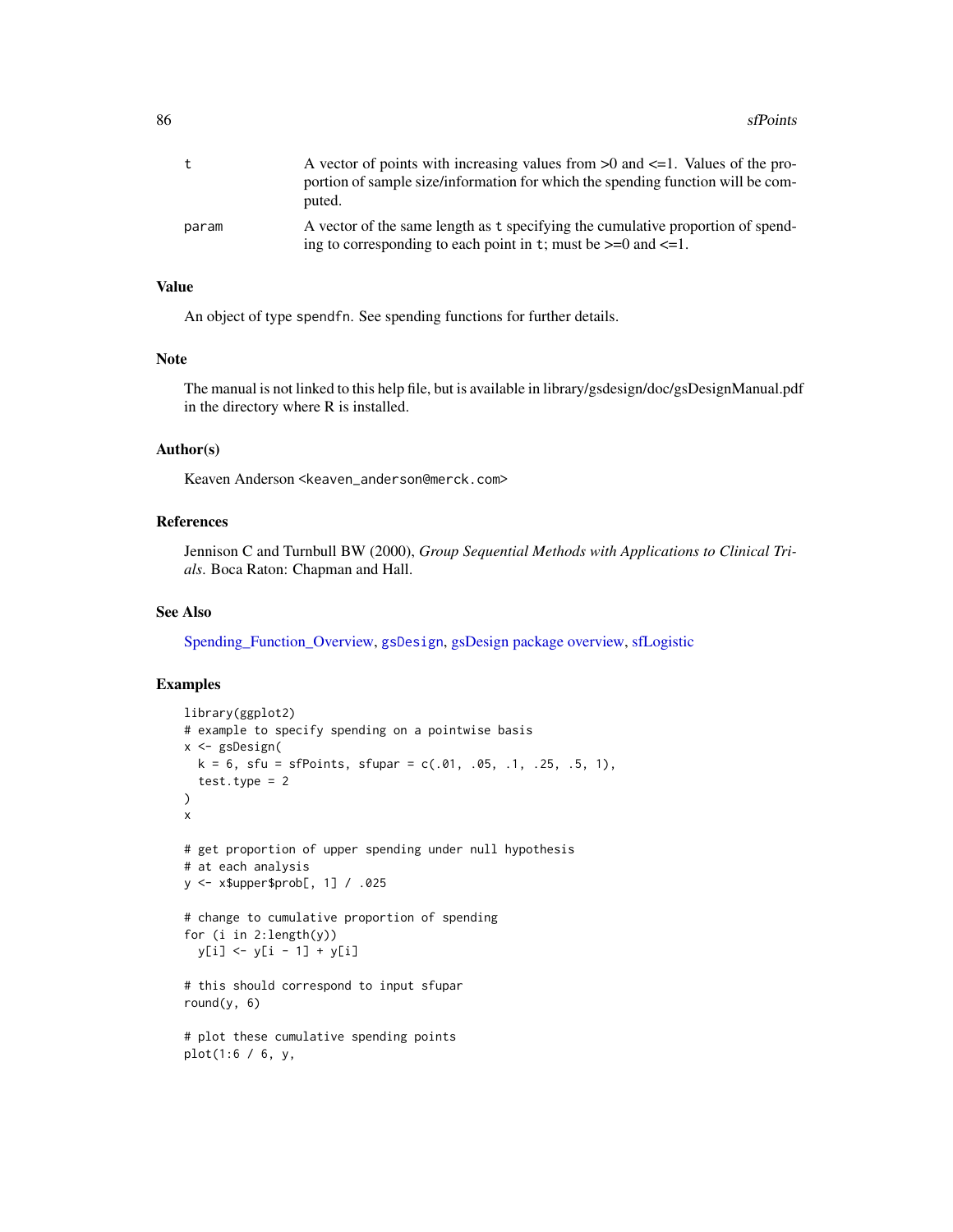#### <span id="page-86-1"></span>sfPower 87

```
main = "Pointwise spending function example",
  xlab = "Proportion of final sample size",
  ylab = "Cumulative proportion of spending",
  type = "p")
# approximate this with a t-distribution spending function
# by fitting 3 points
tx <- 0:100 / 100
lines(tx, sfTDist(1, tx, c(c(1, 3, 5) / 6, .01, .1, .5))$spend)
text(x = .6, y = .9, labels = "Pointwise Spending Approximated by")
text(x = .6, y = .83, "t-Distribution Spending with 3-point interpolation")
# example without lower spending at initial interim or
# upper spending at last interim
x <- gsDesign(
  k = 3, sfu = sfPoints, sfupar = c(.25, .25),
  sfl = sfPoints, sflpar = c(0, .25))
x
```
<span id="page-86-0"></span>

sfPower *Kim-DeMets (power) Spending Function*

# Description

The function sfPower() implements a Kim-DeMets (power) spending function. This is a flexible, one-parameter spending function recommended by Jennison and Turnbull (2000). Normally it will be passed to gsDesign() in the parameter sfu for the upper bound or sfl for the lower bound to specify a spending function family for a design. In this case, the user does not need to know the calling sequence. The calling sequence is useful, however, when the user wishes to plot a spending function as demonstrated below in examples.

A Kim-DeMets spending function takes the form

$$
f(t; \alpha, \rho) = \alpha t^{\rho}
$$

where  $\rho$  is the value passed in param. See examples below for a range of values of  $\rho$  that may be of interest (param=0.75 to 3 are documented there).

## Usage

sfPower(alpha, t, param)

#### Arguments

alpha Real value  $> 0$  and no more than 1. Normally, alpha=0.025 for one-sided Type I error specification or alpha=0.1 for Type II error specification. However, this could be set to 1 if for descriptive purposes you wish to see the proportion of spending as a function of the proportion of sample size/information.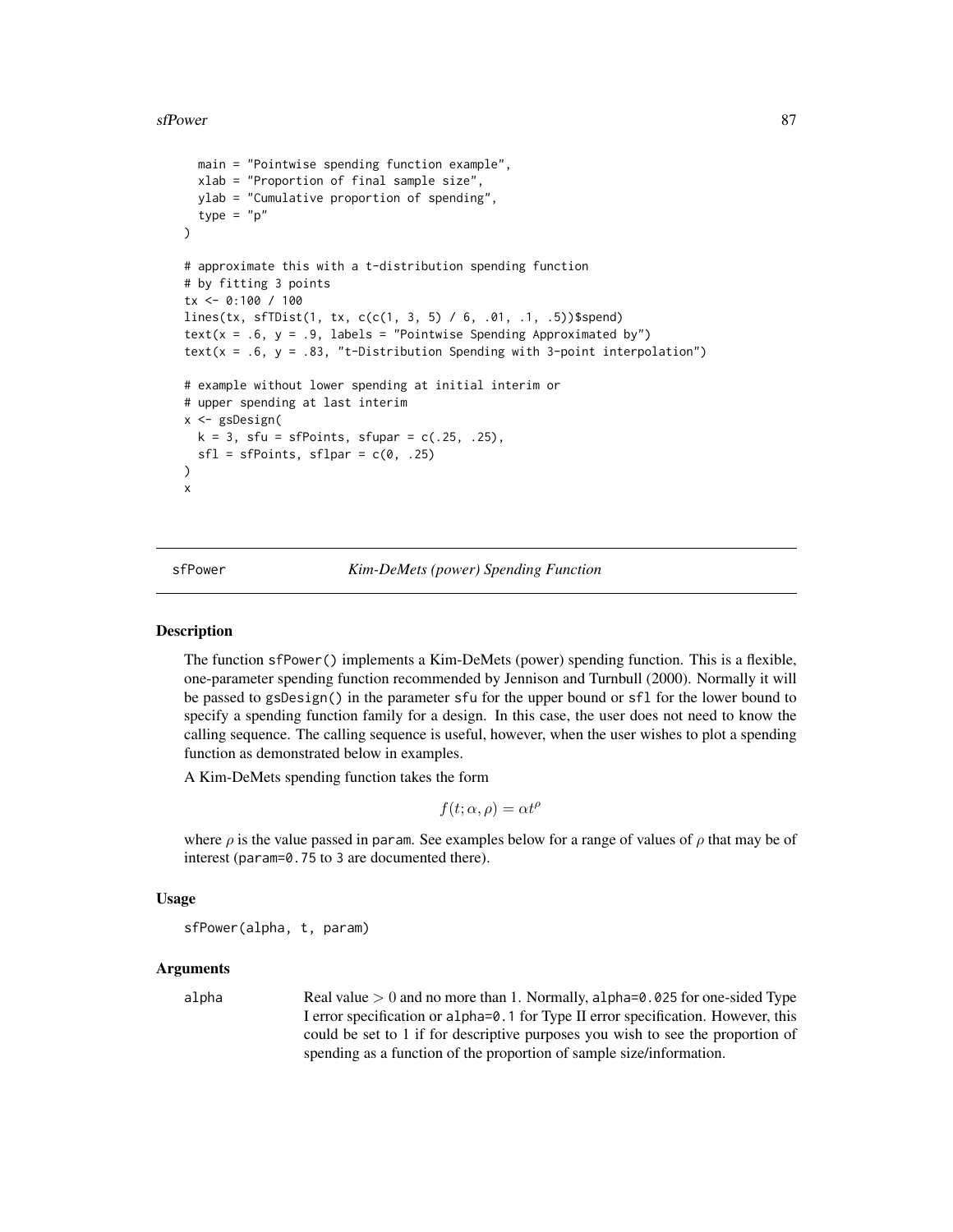<span id="page-87-0"></span>

| t     | A vector of points with increasing values from 0 to 1, inclusive. Values of the<br>proportion of sample size/information for which the spending function will be<br>computed. |
|-------|-------------------------------------------------------------------------------------------------------------------------------------------------------------------------------|
| param | A single, positive value specifying the $\rho$ parameter for which Kim-DeMets<br>spending is to be computed; allowable range is $(0.15)$                                      |

### Value

An object of type spendfn. See [Spending\\_Function\\_Overview](#page-93-0) for further details.

## Note

The manual is not linked to this help file, but is available in library/gsdesign/doc/gsDesignManual.pdf in the directory where R is installed.

#### Author(s)

Keaven Anderson <keaven\_anderson@merck.com>

## References

Jennison C and Turnbull BW (2000), *Group Sequential Methods with Applications to Clinical Trials*. Boca Raton: Chapman and Hall.

#### See Also

[Spending\\_Function\\_Overview,](#page-93-0) [gsDesign](#page-35-0), [gsDesign package overview](#page-42-0)

```
library(ggplot2)
# design a 4-analysis trial using a Kim-DeMets spending function
# for both lower and upper bounds
x <- gsDesign(k = 4, sfu = sfPower, sfupar = 3, sfl = sfPower, sflpar = 1.5)
# print the design
x
# plot the spending function using many points to obtain a smooth curve
# show rho=3 for approximation to O'Brien-Fleming and rho=.75 for
# approximation to Pocock design.
# Also show rho=2 for an intermediate spending.
# Compare these to Hwang-Shih-DeCani spending with gamma=-4, -2, 1
t <- 0:100 / 100
plot(t, sfPower(0.025, t, 3)$spend,
  xlab = "Proportion of sample size",
  ylab = "Cumulative Type I error spending",
  main = "Kim-DeMets (rho) versus Hwang-Shih-DeCani (gamma) Spending",
  type = "1", cex.main = .9
\lambdalines(t, sfPower(0.025, t, 2)$spend, lty = 2)
```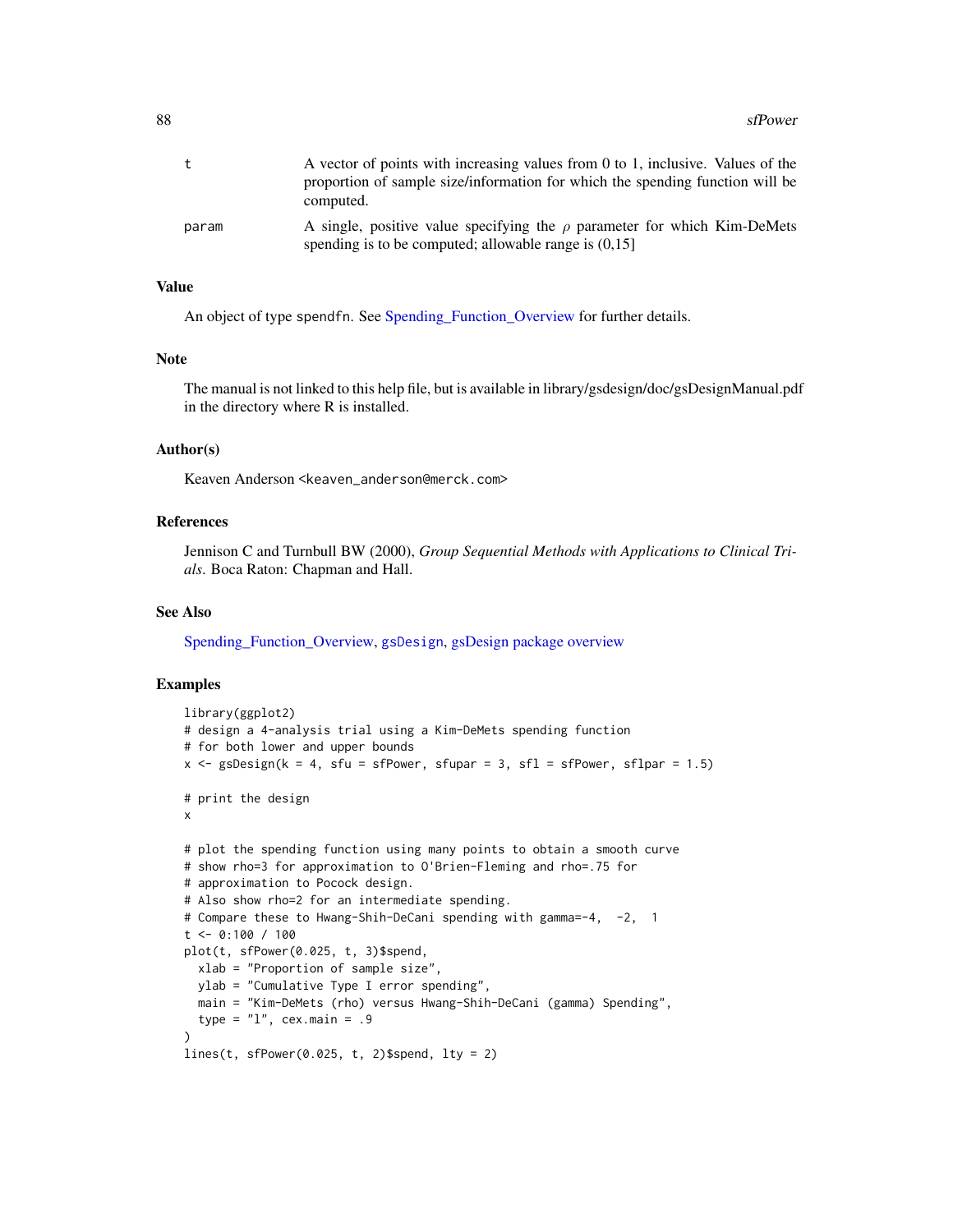#### <span id="page-88-0"></span>sfTDist 89

```
lines(t, sfPower(0.025, t, 0.75)$spend, lty = 3)
lines(t, sfHSD(0.025, t, 1)$spend, lty = 3, col = 2)lines(t, sfHSD(0.025, t, -2)$spend, lty = 2, col = 2)
lines(t, sfHSD(0.025, t, -4)$spend, lty = 1, col = 2)legend(
  x = c(.0, .375), y = .025 * c(.65, 1), lty = 1:3,legend = c("rho= 3", "rho= 2", "rho= 0.75")\mathcal{L}legend(
  x = c(.0, .357), y = .025 * c(.65, .85), lty = 1:3, bty = "n", col = 2,legend = c("gamma = -4", "gamma = -2", "gamma = 1")\lambda
```
sfTDist *t-distribution Spending Function*

### **Description**

The function sfTDist() provides perhaps the maximum flexibility among spending functions provided in the gsDesign package. This function allows fitting of three points on a cumulative spending function curve; in this case, six parameters are specified indicating an x and a y coordinate for each of 3 points. Normally this function will be passed to gsDesign() in the parameter sfu for the upper bound or sfl for the lower bound to specify a spending function family for a design. In this case, the user does not need to know the calling sequence. The calling sequence is useful, however, when the user wishes to plot a spending function as demonstrated below in examples.

The t-distribution spending function takes the form

$$
f(t; \alpha) = \alpha F(a + bF^{-1}(t))
$$

where  $F()$  is a cumulative t-distribution function with df degrees of freedom and  $F^{-1}()$  is its inverse.

#### Usage

```
sfTDist(alpha, t, param)
```
#### Arguments

| alpha | Real value $> 0$ and no more than 1. Normally, alpha= $0.025$ for one-sided Type                                                                                                                                                             |
|-------|----------------------------------------------------------------------------------------------------------------------------------------------------------------------------------------------------------------------------------------------|
|       | I error specification or alpha=0.1 for Type II error specification. However, this<br>could be set to 1 if for descriptive purposes you wish to see the proportion of<br>spending as a function of the proportion of sample size/information. |
| t.    | A vector of points with increasing values from 0 to 1, inclusive. Values of the<br>proportion of sample size/information for which the spending function will be<br>computed.                                                                |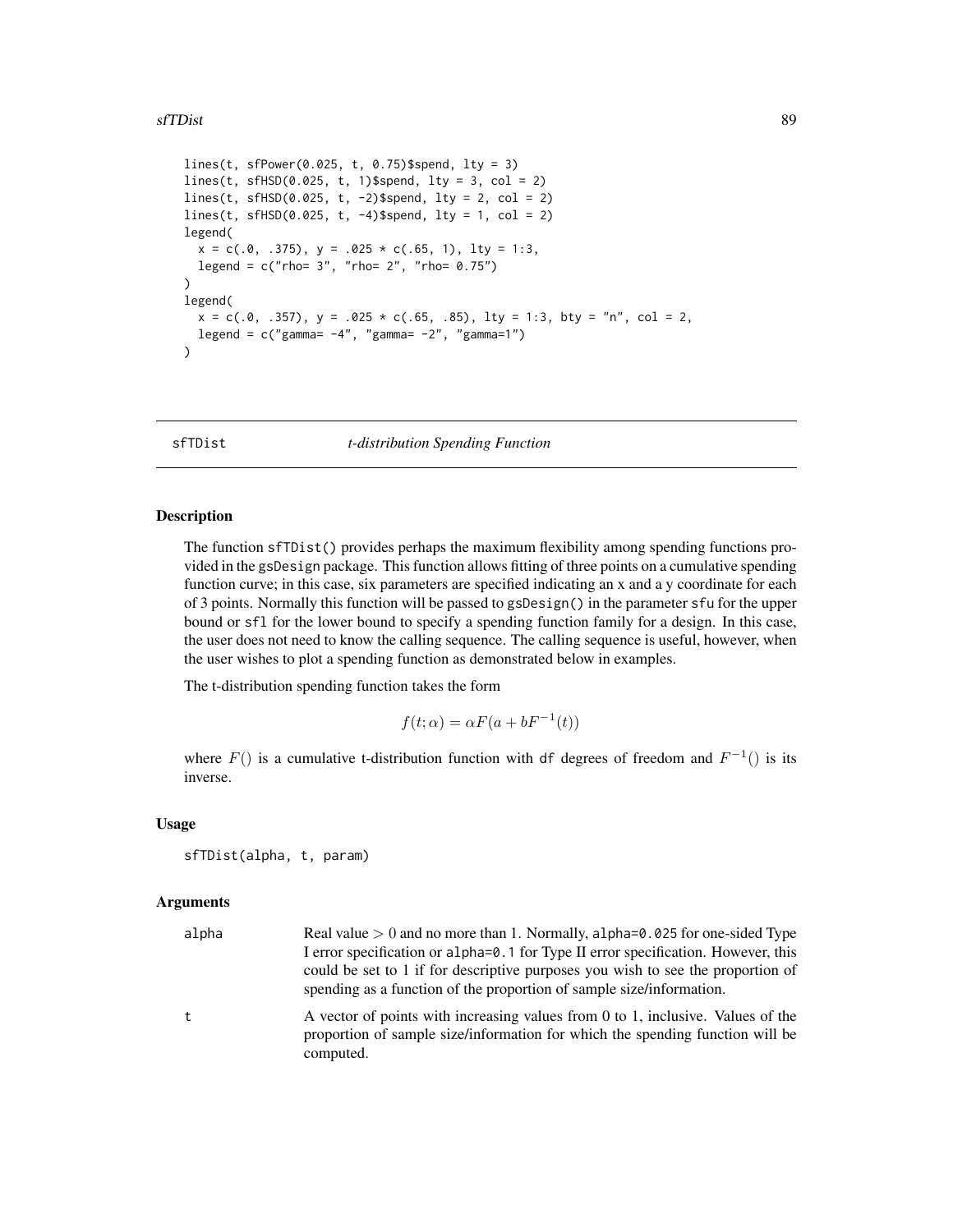```
param In the three-parameter specification, the first paramater (a) may be any real
                  value, the second (b) any positive value, and the third parameter (df=degrees
                  of freedom) any real value 1 or greater. When gsDesign() is called with a
                  t-distribution spending function, this is the parameterization printed. The five
                  parameter specification is c(t1, t2, u1, u2, df) where the objective is that the
                  resulting cumulative proportion of spending at t represented by sf(t) satisfies
                  sf(t1)=alpha*u1, sf(t2)=alpha*u2. The t-distribution used has df degrees
                  of freedom. In this parameterization, all the first four values must be between
                  0 and 1 and t1 < t2, u1 < u2. The final parameter is any real value of 1 or
                  more. This parameterization can fit any two points satisfying these require-
                  ments. The six parameter specification attempts to fit 3 points, but does not
                  have flexibility to fit any three points. In this case, the specification for param is
                  c(t1,t2,t3,u1,u2,u3) where the objective is that sf(t1)=alpha*u1, sf(t2)=alpha*u2,
                  and sf(t3)=alpha*u3. See examples to see what happens when points are
                  specified that cannot be fit.
```
#### Value

An object of type spendfn. See spending functions for further details.

#### Note

The manual is not linked to this help file, but is available in library/gsdesign/doc/gsDesignManual.pdf in the directory where R is installed.

## Author(s)

Keaven Anderson <keaven\_anderson@merck.com>

#### References

Jennison C and Turnbull BW (2000), *Group Sequential Methods with Applications to Clinical Trials*. Boca Raton: Chapman and Hall.

## See Also

[Spending\\_Function\\_Overview,](#page-93-0) [gsDesign](#page-35-0), [gsDesign package overview](#page-42-0)

### Examples

```
library(ggplot2)
# 3-parameter specification: a, b, df
sfTDist(1, 1:5 / 6, c(-1, 1.5, 4))$spend
# 5-parameter specification fits 2 points, in this case
# the 1st 2 interims are at 25% and 50% of observations with
# cumulative error spending of 10% and 20%, respectively
# final parameter is df
sfTDist(1, 1:3 / 4, c(.25, .5, .1, .2, 4))$spend
```
# 6-parameter specification fits 3 points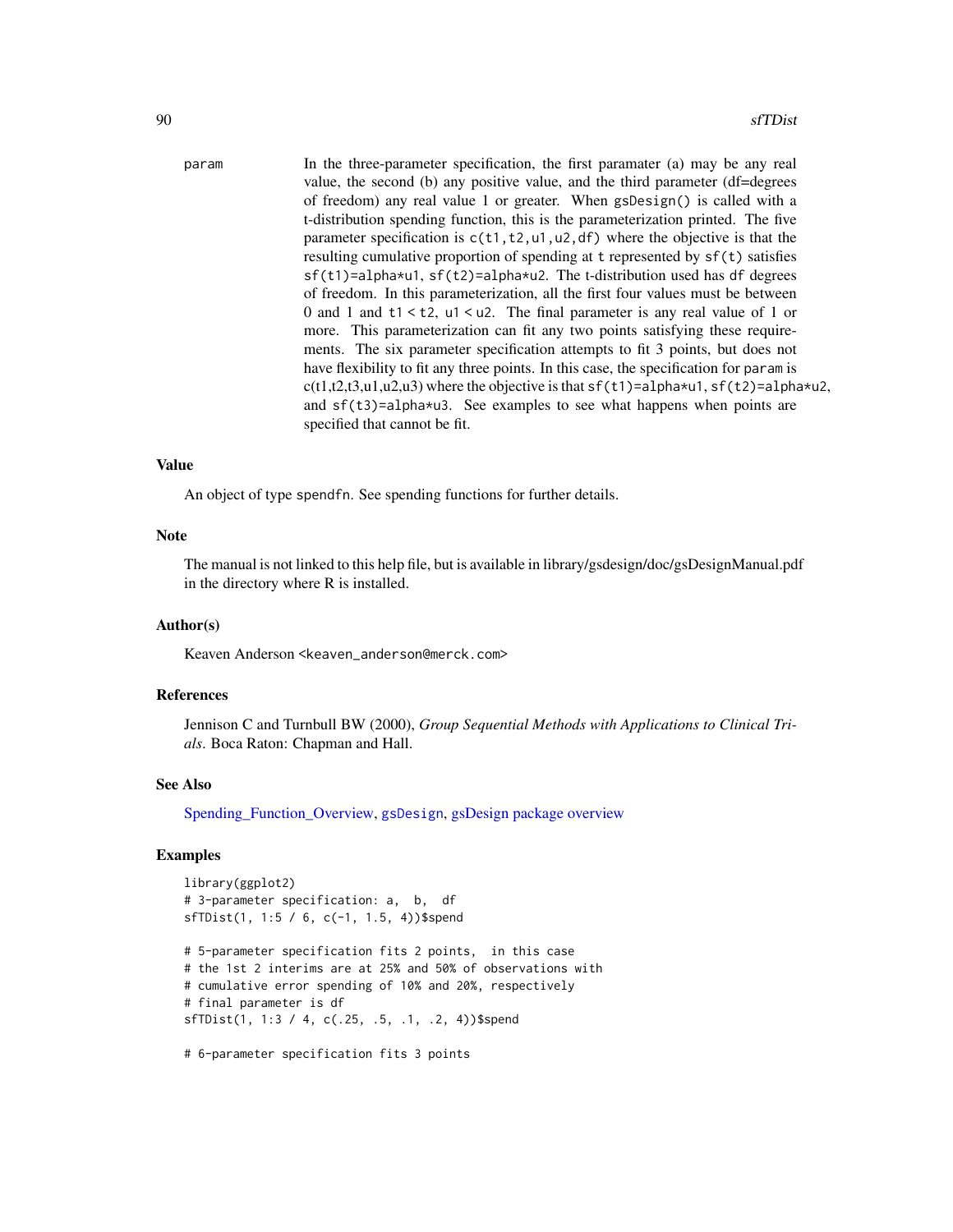#### <span id="page-90-1"></span>sfTruncated 91

```
# Interims are at 25%. 50% and 75% of observations
# with cumulative spending of 10%, 20% and 50%, respectively
# Note: not all 3 point combinations can be fit
sfTDist(1, 1:3 / 4, c(.25, .5, .75, .1, .2, .5))$spend
# Example of error message when the 3-points specified
# in the 6-parameter version cannot be fit
try(sfTDist(1, 1:3 / 4, c(.25, .5, .75, .1, .2, .3))$errmsg)
# sfCauchy (sfTDist with 1 df) and sfNormal (sfTDist with infinite df)
# show the limits of what sfTdist can fit
# for the third point are u3 from 0.344 to 0.6 when t3=0.75
sfNormal(1, 1:3 / 4, c(.25, .5, .1, .2))$spend[3]
sfCauchy(1, 1:3 / 4, c(.25, .5, .1, .2))$spend[3]
# plot a few t-distribution spending functions fitting
# t=0.25, .5 and u=0.1, 0.2
# to demonstrate the range of flexibility
t <- 0:100 / 100
plot(t, sfTDist(0.025, t, c(.25, .5, .1, .2, 1))$spend,
  xlab = "Proportion of final sample size",
  ylab = "Cumulative Type I error spending",
  main = "t-Distribution Spending Function Examples", type = "l"
)
lines(t, sfTDist(0.025, t, c(.25, .5, .1, .2, 1.5))$spend, lty = 2)
lines(t, sfTDist(0.025, t, c(.25, .5, .1, .2, 3))$spend, lty = 3)
lines(t, sfTDist(0.025, t, c(.25, .5, .1, .2, 10))$spend, lty = 4)
lines(t, sfTDist(0.025, t, c(.25, .5, .1, .2, 100))$spend, lty = 5)
legend(
  x = c(.0, .3), y = .025 * c(.7, 1), 1ty = 1:5,legend = c("df = 1", "df = 1.5", "df = 3", "df = 10", "df = 100"))
```
<span id="page-90-0"></span>

sfTruncated *Truncated, trimmed and gapped spending functions*

#### **Description**

The functions sfTruncated() and sfTrimmed apply any other spending function over a restricted range. This allows eliminating spending for early interim analyses when you desire not to stop for the bound being specified; this is usually applied to eliminate early tests for a positive efficacy finding. The truncation can come late in the trial if you desire to stop a trial any time after, say, 90 percent of information is available and an analysis is performed. This allows full Type I error spending if the final analysis occurs early. Both functions set cumulative spending to 0 below a 'spending interval' in the interval [0,1], and set cumulative spending to 1 above this range. sfTrimmed() otherwise does not change an input spending function that is specified; probably the preferred and more intuitive method in most cases. sfTruncated() resets the time scale on which the input spending function is computed to the 'spending interval.'

sfGapped() allows elimination of analyses after some time point in the trial; see details and examples.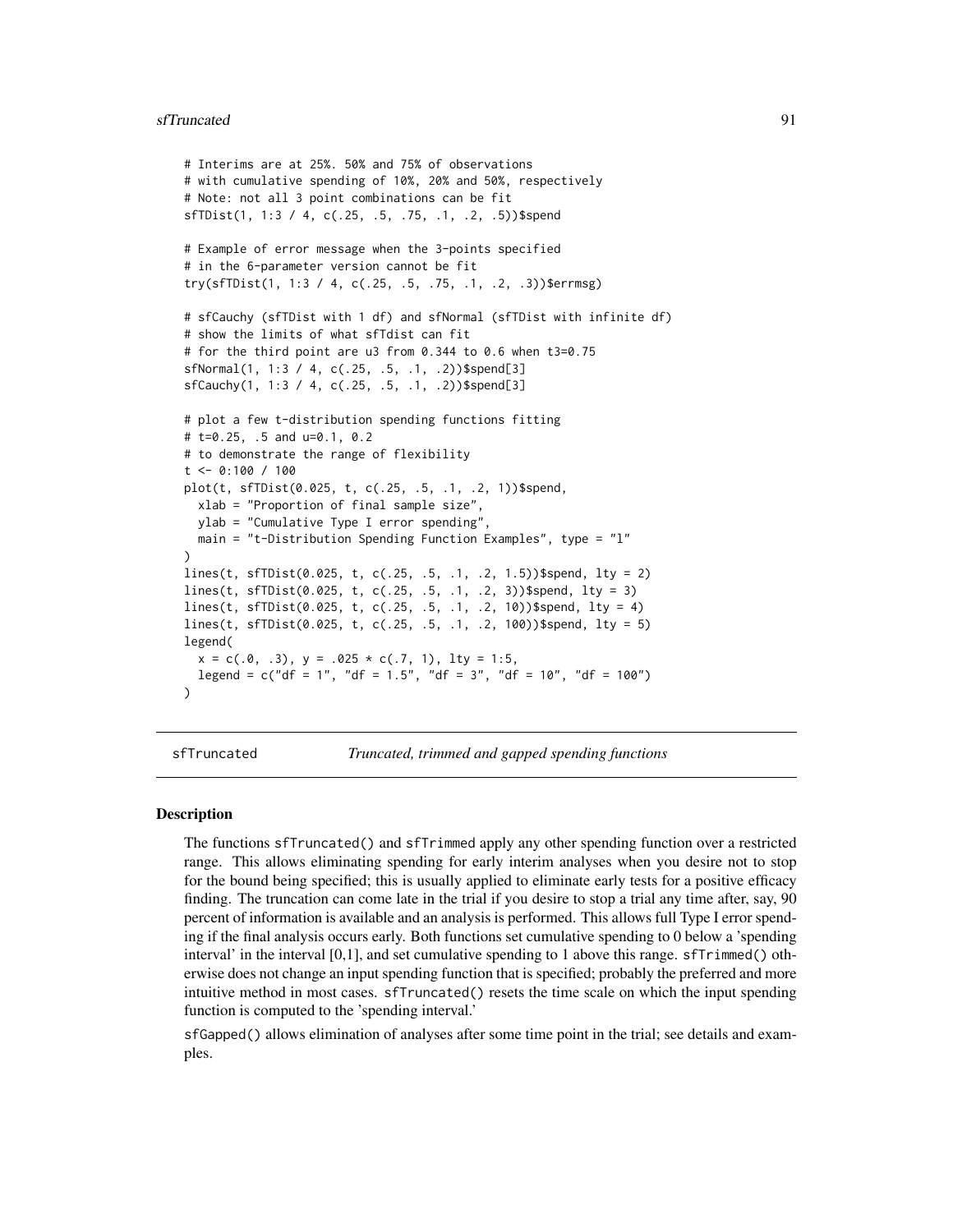<span id="page-91-0"></span>sfTrimmed simply computes the value of the input spending function and parameters in the subrange of [0,1], sets spending to 0 below this range and sets spending to 1 above this range.

sfGapped spends outside of the range provided in trange. Below trange, the input spending function is used. Above trange, full spending is used; i.e., the first analysis performed above the interval in trange is the final analysis. As long as the input spending function is strictly increasing, this means that the first interim in the interval trange is the final interim analysis for the bound being specified.

sfTruncated compresses spending into a sub-range of [0,1]. The parameter param\$trange specifies the range over which spending is to occur. Within this range, spending is spent according to the spending function specified in param\$sf along with the corresponding spending function parameter(s) in param\$param. See example using sfLinear that spends uniformly over specified range.

# Usage

```
sfTruncated(alpha, t, param)
sfTrimmed(alpha, t, param)
sfGapped(alpha, t, param)
```
## Arguments

| alpha | Real value $> 0$ and no more than 1. Normally, alpha= $0.025$ for one-sided Type<br>I error specification or alpha=0.1 for Type II error specification. However, this<br>could be set to 1 if for descriptive purposes you wish to see the proportion of<br>spending as a function of the proportion of sample size or information.                                                                                 |
|-------|---------------------------------------------------------------------------------------------------------------------------------------------------------------------------------------------------------------------------------------------------------------------------------------------------------------------------------------------------------------------------------------------------------------------|
| t     | A vector of points with increasing values from 0 to 1, inclusive. Values of the<br>proportion of sample size or information for which the spending function will<br>be computed.                                                                                                                                                                                                                                    |
| param | a list containing the elements of (a spendfn object such as sfHSD), trange (the<br>range over which the spending function increases from 0 to 1; $0 \leq \text{trange}[1] \leq \text{trange}[2]$<br>$\leq$ =1; for sfGapped, trange[1] must be > 0), and param (null for a spending func-<br>tion with no parameters or a scalar or vector of parameters needed to fully spec-<br>ify the spending function in sf). |

#### Value

An object of type spendfn. See [Spending\\_Function\\_Overview](#page-93-0) for further details.

#### Note

The manual is not linked to this help file, but is available in library/gsdesign/doc/gsDesignManual.pdf in the directory where R is installed.

## Author(s)

Keaven Anderson <keaven\_anderson@merck.com>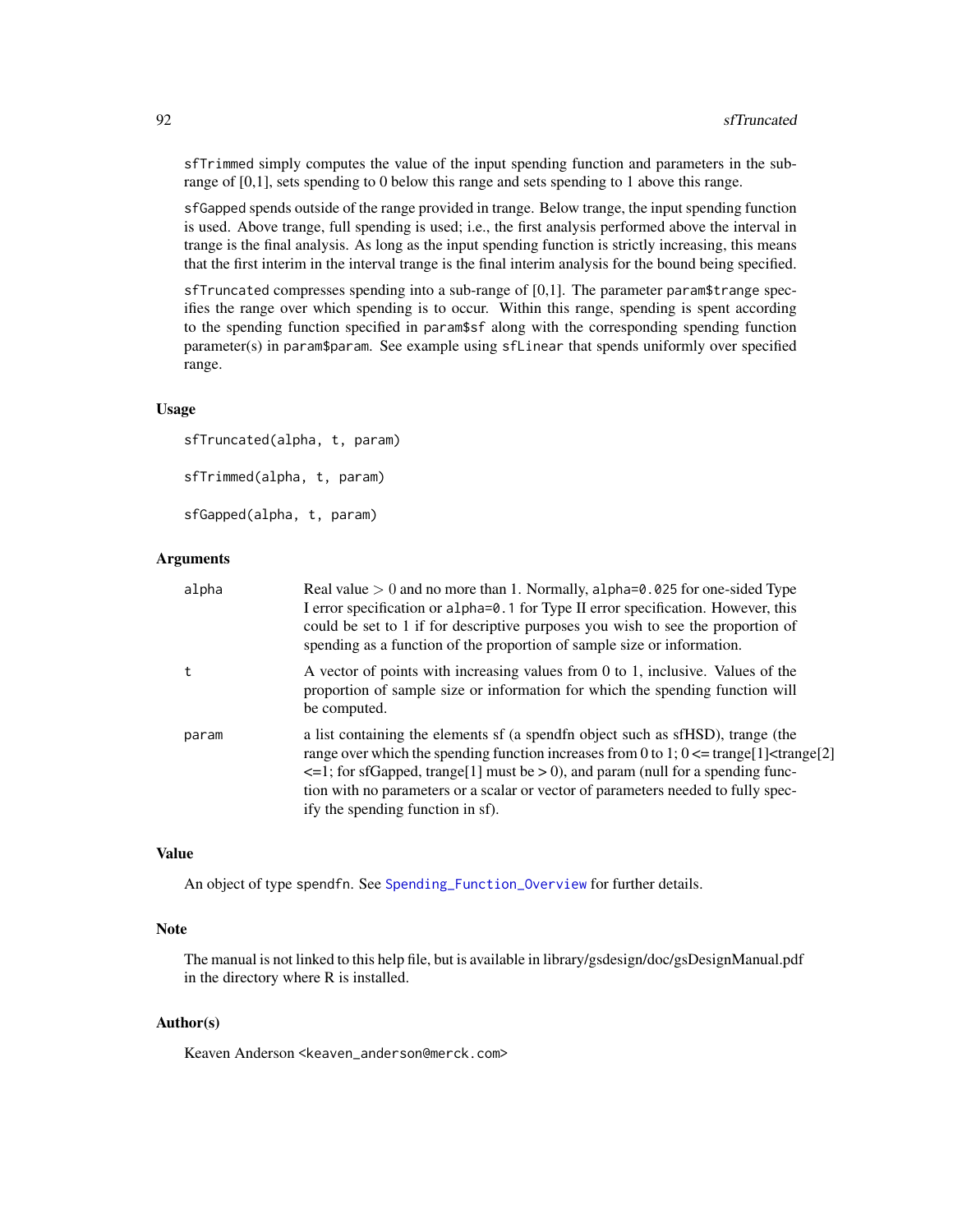#### <span id="page-92-0"></span>sfTruncated 93

#### References

Jennison C and Turnbull BW (2000), *Group Sequential Methods with Applications to Clinical Trials*. Boca Raton: Chapman and Hall.

#### See Also

[Spending\\_Function\\_Overview,](#page-93-0) [gsDesign](#page-35-0), [gsDesign package overview](#page-42-0)

```
# Eliminate efficacy spending forany interim at or before 20 percent of information.
# Complete spending at first interim at or after 80 percent of information.
tx <- (0:100) / 100
s \leq sfHSD(alpha = .05, t = tx, param = 1)$spend
x \le - data.frame(t = tx, Spending = s, sf = "Original spending")
param \le list(trange = c(.2, .8), sf = sfHSD, param = 1)
s \leq s fTruncated(alpha = .05, t = tx, param = param)$spend
x \le rbind(x, data.frame(t = tx, Spending = s, sf = "Truncated"))
s \leq s fTrimmed(alpha = .05, t = tx, param = param)$spend
x \le rbind(x, data.frame(t = tx, Spending = s, sf = "Trimmed"))
s \leq s sfGapped(alpha = .05, t = tx, param = param)$spend
x \le rbind(x, data.frame(t = tx, Spending = s, sf = "Gapped"))
ggplot2::ggplot(x, ggplot2::aes(x = t, y = Spending, col = sf)) +ggplot2::geom_line()
# now apply the sfTrimmed version in gsDesign
# initially, eliminate the early efficacy analysis
# note: final spend must occur at > next to last interim
x <- gsDesign(
  k = 4, n.fix = 100, sfu = sfTrimmed,
  sfupar = list(sf = sfHSD, param = 1, trange = c(.3, .9)))
# first upper bound=20 means no testing there
gsBoundSummary(x)
# now, do not eliminate early efficacy analysis
param \le list(sf = sfHSD, param = 1, trange = c(0, .9))
x \le - gsDesign(k = 4, n.fix = 100, sfu = sfTrimmed, sfupar = param)
# The above means if final analysis is done a little early, all spending can occur
# Suppose we set calendar date for final analysis based on
# estimated full information, but come up with only 97 pct of plan
xA <- gsDesign(
  k = x$k, n.fix = 100, n.I = c(x$n.I[1:3], .97 * x$n.I[4]),
  test.type = x$test.type,
 maxn.IDan = x$n.I[x$k],sfu = sfTrimmed, sfupar = param
)
```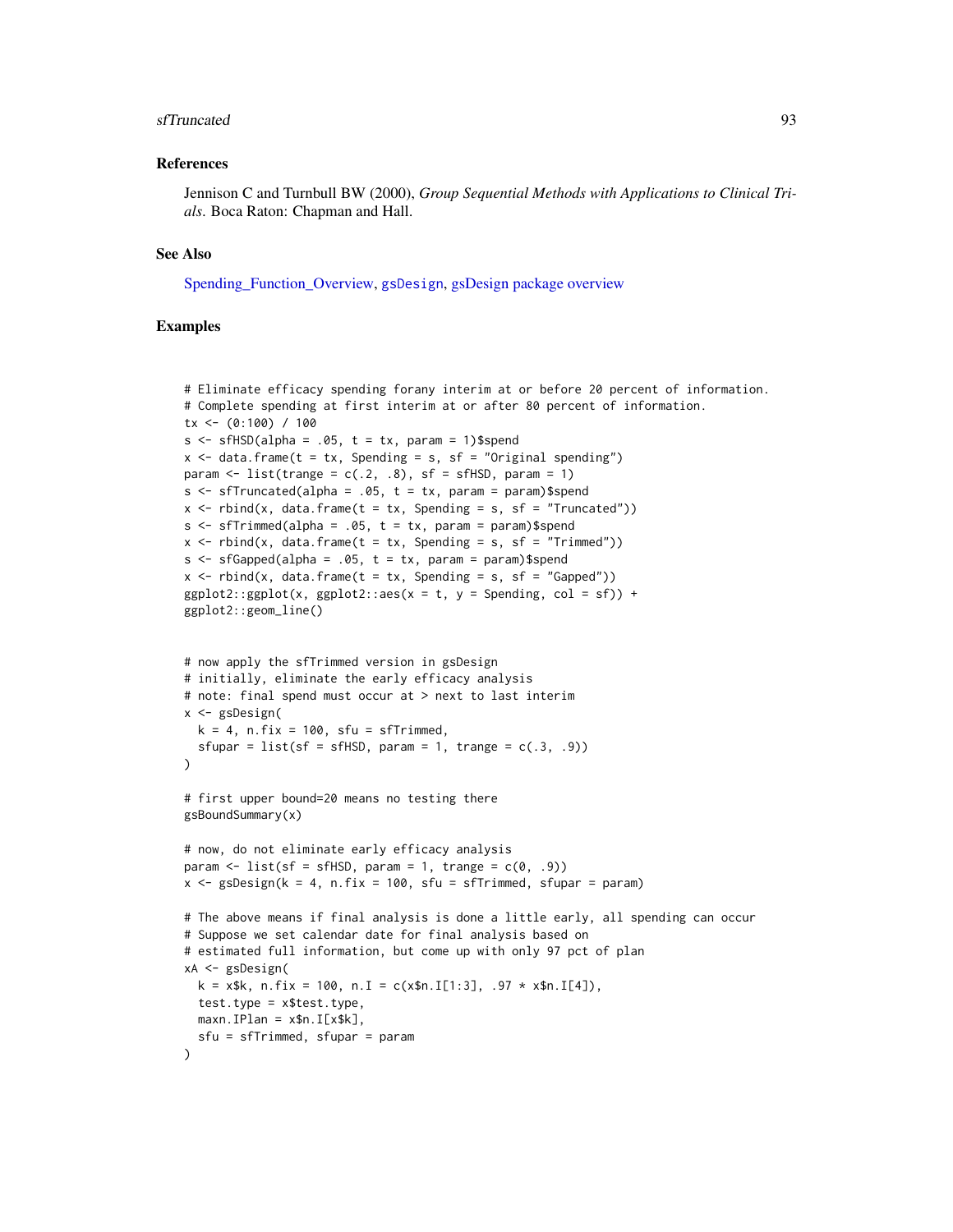```
# now accelerate without the trimmed spending function
xNT <- gsDesign(
 k = x$k, n.fix = 100, n.I = c(x$n.I[1:3], .97 * x$n.I[4]),
 test.type = x$test.type,
 maxn.IPlan = x$n.I[x$k],sfu = sfHSD, sfupar = 1)
# Check last bound if analysis done at early time
x$upper$bound[4]
# Now look at last bound if done at early time with trimmed spending function
# that allows capture of full alpha
xA$upper$bound[4]
# With original spending function, we don't get full alpha and therefore have
# unnecessarily stringent bound at final analysis
xNT$upper$bound[4]
# note that if the last analysis is LATE, all 3 approaches should give the same
# final bound that has a little larger z-value
xlate <- gsDesign(
 k = x$k, n.fix = 100, n.I = c(x$n.I[1:3], 1.25 * x$n.I[4]),
 test.type = x$test.type,
 maxn.IPlan = x$n.I[x$k],sfu = sfHSD, sfupar = 1
)
xlate$upper$bound[4]
# eliminate futility after the first interim analysis
# note that by setting trange[1] to .2, the spend at t=.2 is used for the first
# interim at or after 20 percent of information
x \leq gSDesign(n.fix = 100, sfl = sfGapped, sflpar = list(trange = c(.2, .9), sf = sfHSD, param = 1))
```
<span id="page-93-0"></span>Spending\_Function\_Overview

*4.0: Spending function overview*

# **Description**

Spending functions are used to set boundaries for group sequential designs. Using the spending function approach to design offers a natural way to provide interim testing boundaries when unplanned interim analyses are added or when the timing of an interim analysis changes. Many standard and investigational spending functions are provided in the gsDesign package. These offer a great deal of flexibility in setting up stopping boundaries for a design.

## Arguments

alpha Real value  $> 0$  and no more than 1. Defaults in calls to gsDesign() are alpha=0.025 for one-sided Type I error specification and alpha=0.1 for Type II error specification. However, this could be set to 1 if, for descriptive purposes, you wish to see the proportion of spending as a function of the proportion of sample size/information.

<span id="page-93-1"></span>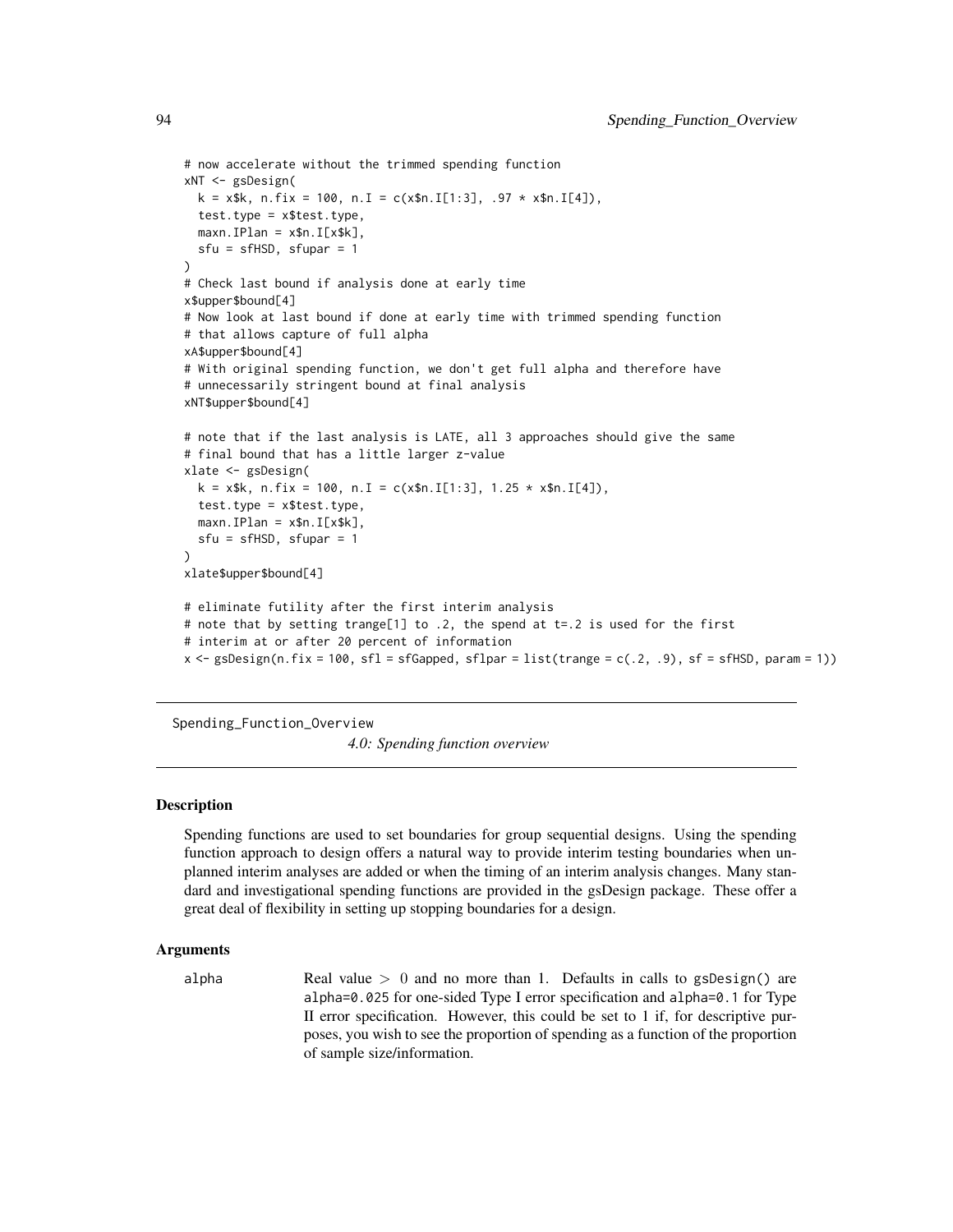# Spending\_Function\_Overview 95

| t         | A vector of points with increasing values from 0 to 1, inclusive. Values of the<br>proportion of sample size/information for which the spending function will be<br>computed. |
|-----------|-------------------------------------------------------------------------------------------------------------------------------------------------------------------------------|
| param     | A single real value or a vector of real values specifying the spending function<br>parameter(s); this must be appropriately matched to the spending function spec-<br>ified.  |
| object    | A spendfn object to be summarized.                                                                                                                                            |
| $\ddotsc$ | Not currently used.                                                                                                                                                           |

# Details

The summary() function for spendfn objects provides a brief textual summary of a spending function or boundary used for a design.

Spending functions have three arguments as noted above and return an object of type spendfn. Normally a spending function will be passed to gsDesign() in the parameter sfu for the upper bound and sfl for the lower bound to specify a spending function family for a design. In this case, the user does not need to know the calling sequence - only how to specify the parameter(s) for the spending function. The calling sequence is useful when the user wishes to plot a spending function as demonstrated below in examples. In addition to using supplied spending functions, a user can write code for a spending function. See examples.

## Value

spendingFunction and spending functions in general produce an object of type spendfn.

| name    | A character string with the name of the spending function.                                                                                                                                                                                                     |
|---------|----------------------------------------------------------------------------------------------------------------------------------------------------------------------------------------------------------------------------------------------------------------|
| param   | any parameters used for the spending function.                                                                                                                                                                                                                 |
| parname | a character string or strings with the name(s) of the parameter(s) in param.                                                                                                                                                                                   |
| sf      | the spending function specified.                                                                                                                                                                                                                               |
| spend   | a vector of cumulative spending values corresponding to the input values in t.                                                                                                                                                                                 |
| bound   | this is null when returned from the spending function, but is set in gsDesign()<br>if the spending function is called from there. Contains z-values for bounds of a<br>design.                                                                                 |
| prob    | this is null when returned from the spending function, but is set in gsDesign()<br>if the spending function is called from there. Contains probabilities of boundary<br>crossing at i-th analysis for j-th theta value input to $gsDesign()$ in $prob[i, j]$ . |

# Note

The manual is not linked to this help file, but is available in library/gsdesign/doc/gsDesignManual.pdf in the directory where R is installed.

## Author(s)

Keaven Anderson <keaven\_anderson@merck.com>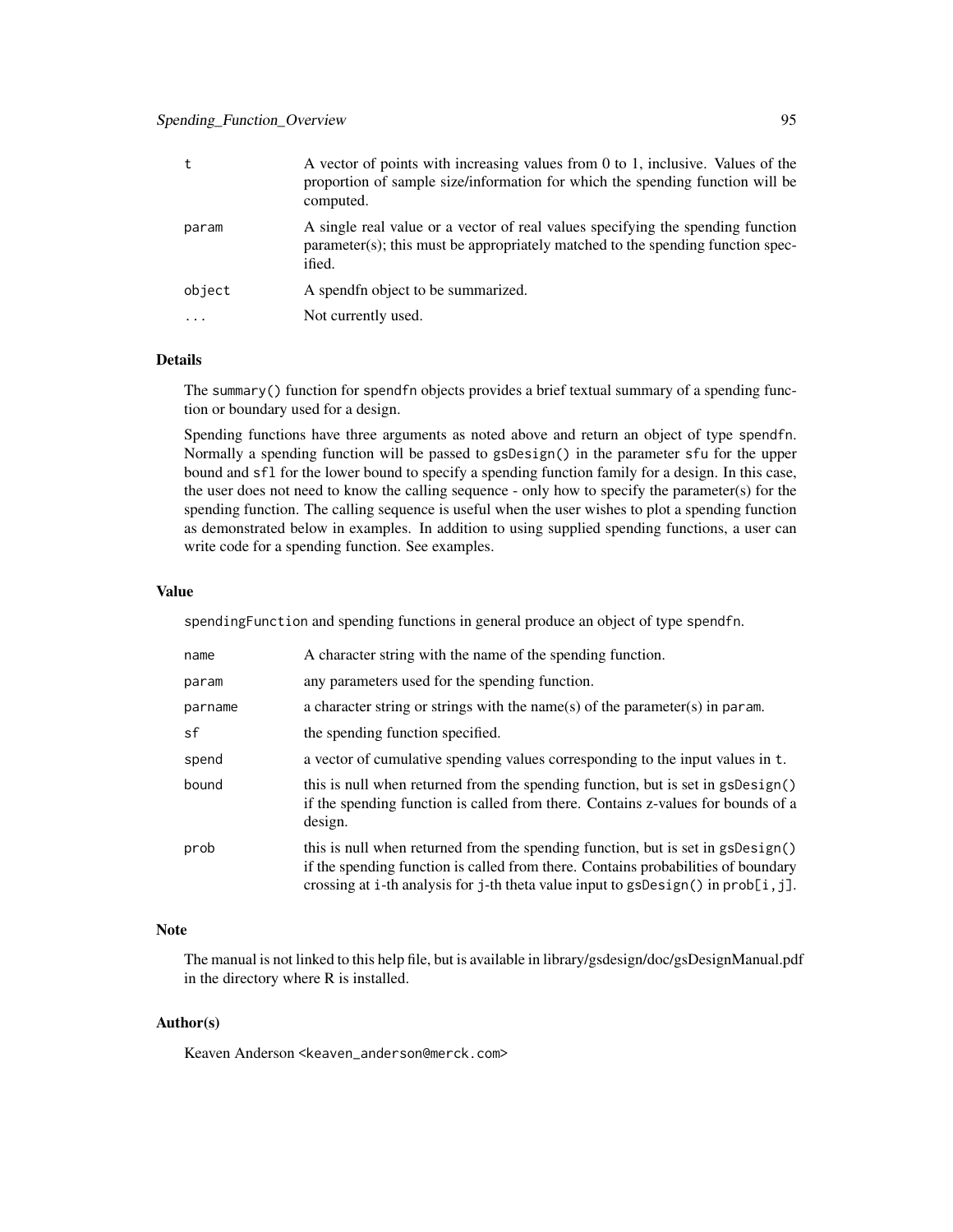#### <span id="page-95-0"></span>References

Jennison C and Turnbull BW (2000), *Group Sequential Methods with Applications to Clinical Trials*. Boca Raton: Chapman and Hall.

#### See Also

[gsDesign](#page-35-0), [sfHSD](#page-74-0), [sfPower](#page-86-0), [sfLogistic](#page-81-0), [sfExponential](#page-72-0), [sfTruncated](#page-90-0), [gsDesign package overview](#page-42-0)

```
library(ggplot2)
# Example 1: simple example showing what mose users need to know
# design a 4-analysis trial using a Hwang-Shih-DeCani spending function
# for both lower and upper bounds
x <- gsDesign(k=4, sfu=sfHSD, sfupar=-2, sfl=sfHSD, sflpar=1)
# print the design
x
# summarize the spending functions
summary(x$upper)
summary(x$lower)
# plot the alpha- and beta-spending functions
plot(x, plottype=5)
# what happens to summary if we used a boundary function design
x <- gsDesign(test.type=2,sfu="OF")
y <- gsDesign(test.type=1,sfu="WT",sfupar=.25)
summary(x$upper)
summary(y$upper)
# Example 2: advanced example: writing a new spending function
# Most users may ignore this!
# implementation of 2-parameter version of
# beta distribution spending function
# assumes t and alpha are appropriately specified (does not check!)
sfbdist <- function(alpha, t, param)
{
   # check inputs
   checkVector(param, "numeric", c(0, Inf), c(FALSE, TRUE))
   if (length(param) !=2) stop(
   "b-dist example spending function parameter must be of length 2")
   # set spending using cumulative beta distribution and return
   x <- list(name="B-dist example", param=param, parname=c("a", "b"),
             sf=sfbdist, spend=alpha *
           pbeta(t, param[1], param[2]), bound=NULL, prob=NULL)
   class(x) \leq "spendfn"
```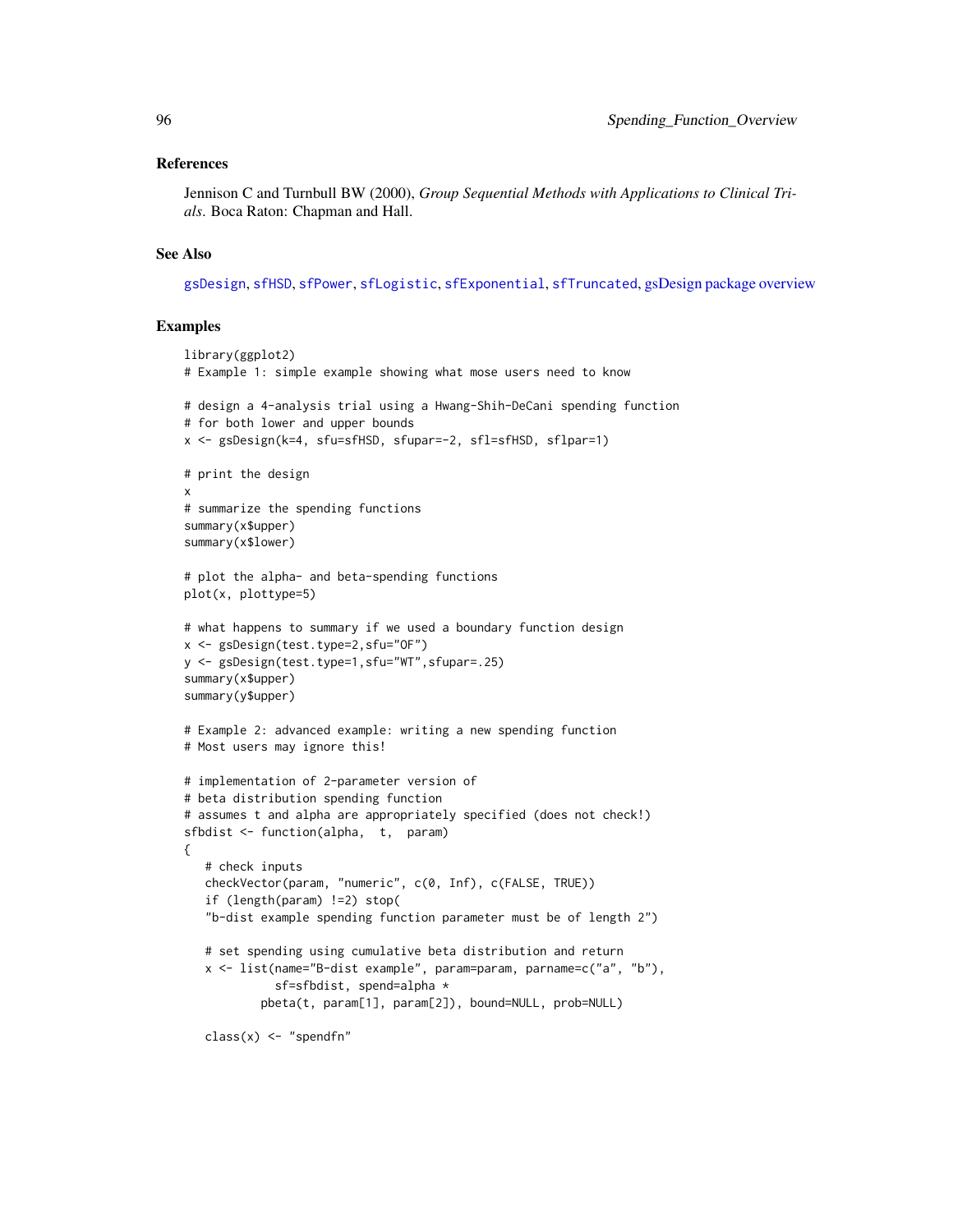```
x
}
# now try it out!
# plot some example beta (lower bound) spending functions using
# the beta distribution spending function
t < -0.100/100plot(t, sfbdist(1, t, c(2, 1))$spend, type="l",
   xlab="Proportion of information",
   ylab="Cumulative proportion of total spending",
   main="Beta distribution Spending Function Example")
lines(t, sfbdist(1, t, c(6, 4))$spend, lty=2)
lines(t, sfbdist(1, t, c(.5, .5))$spend, lty=3)
lines(t, sfbdist(1, t, c(.6, 2))$spend, lty=4)
legend(x=c(.65, 1), y=1 * c(0, .25), lty=1:4,legend=c("a=2, b=1","a=6, b=4","a=0.5, b=0.5","a=0.6, b=2"))
```

```
summary.gsDesign Bound Summary and Z-transformations
```
## Description

A tabular summary of a group sequential design's bounds and their properties are often useful. The 'vintage' print.gsDesign() function provides a complete but minimally formatted summary of a group sequential design derived by gsDesign(). A brief description of the overall design can also be useful (summary.gsDesign(). A tabular summary of boundary characteristics oriented only towards LaTeX output is produced by [xtable.gsSurv](#page-56-0). More flexibility is provided by gsBoundSummary() which produces a tabular summary of a user-specifiable set of packageprovided boundary properties in a data frame. This can also be used to along with functions such as [print.data.frame\(](#page-0-0)), [write.table\(](#page-0-0)), [write.csv\(](#page-0-0)), [write.csv2\(](#page-0-0)) or, from the RTF package, addTable.RTF() (from the rtf package) to produce console or R Markdown output or output to a variety of file types. xprint() is provided for LaTeX output by setting default options for [print.xtable\(](#page-0-0)) when producing tables summarizing design bounds.

Individual transformation of z-value test statistics for interim and final analyses are obtained from gsBValue(), gsDelta(), gsHR() and gsCPz() for B-values, approximate treatment effect (see details), approximate hazard ratio and conditional power, respectively.

The print.gsDesign function is intended to provide an easier output to review than is available from a simple list of all the output components. The gsBoundSummary function is intended to provide a summary of boundary characteristics that is often useful for evaluating boundary selection; this outputs an extension of the data.frame class that sets up default printing without row names using print.gsBoundSummary. summary.gsDesign, on the other hand, provides a summary of the overall design at a higher level; this provides characteristics not included in the gsBoundSummary summary and no detail concerning interim analysis bounds.

In brief, the computed descriptions of group sequential design bounds are as follows: Z: Standardized normal test statistic at design bound.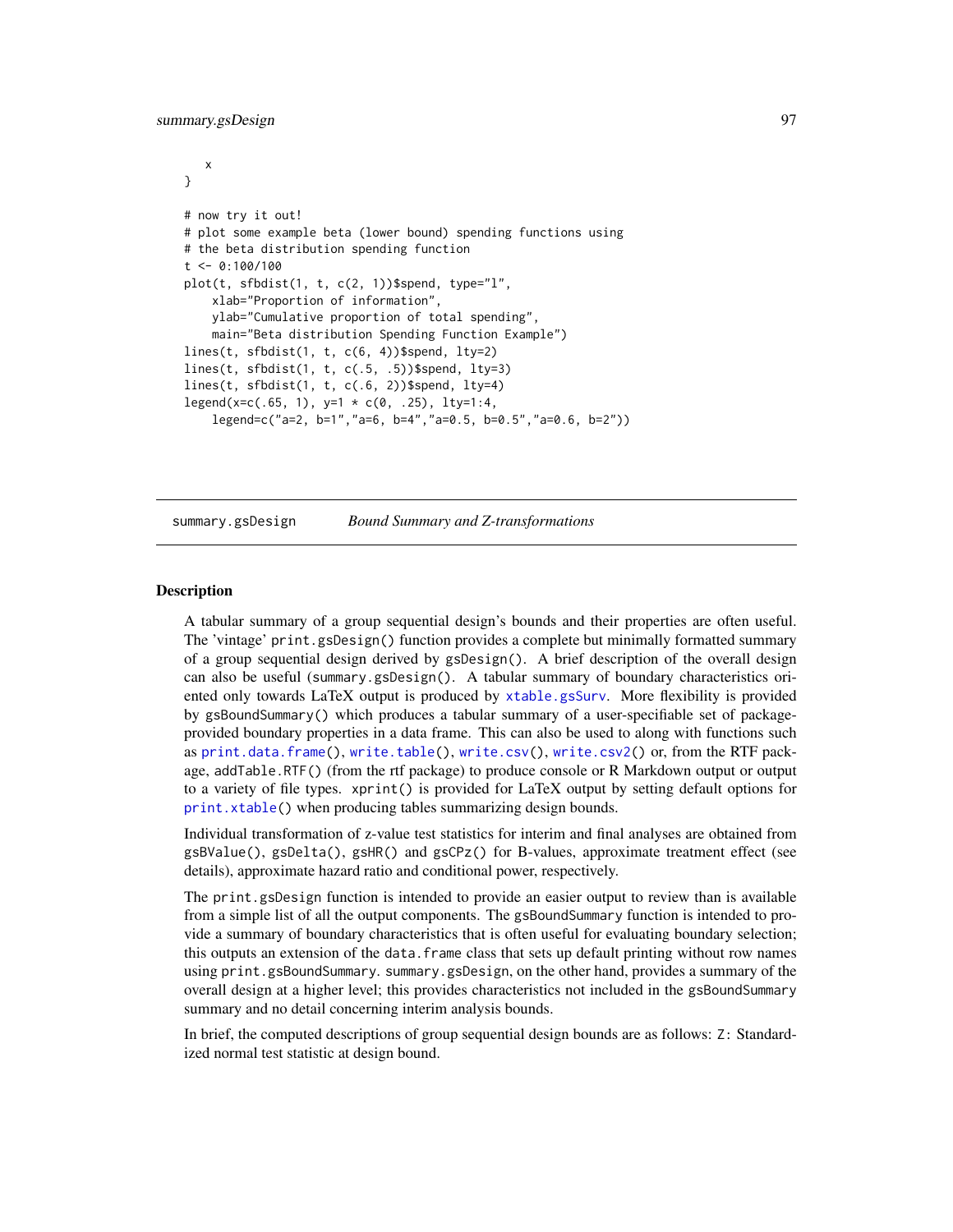p (1-sided): 1-sided p-value for Z. This will be computed as the probability of a greater EXCEPT for lower bound when a 2-sided design is being summarized.

delta at bound: Approximate value of the natural parameter at the bound. The approximate standardized effect size at the bound is generally computed as  $Z/\sqrt{g}$ t(n). Calling this theta, this is translated to the delta using the values delta0 and delta1 from the input x by the formula delta0 + (delta1-delta0)/theta1\*theta where theta1 is the alternate hypothesis value of the standardized parameter. Note that this value will be exponentiated in the case of relative risks, hazard ratios or when the user specifies logdelta=TRUE. In the case of hazard ratios, the value is computed instead by gsHR() to be consistent with plot.gsDesign(). Similarly, the value is computed by gsRR() when the relative risk is the natural parameter.

Spending: Incremental error spending at each given analysis. For asymmetric designs, futility bound will have beta-spending summarized. Efficacy bound always has alpha-spending summarized.

B-value:  $sqrt(t)*Z$  where t is the proportion of information at the analysis divided by the final analysis planned information. The expected value for B-values is directly proportional to t.

CP: Conditional power under the estimated treatment difference assuming the interim Z-statistic is at the study bound

CP H1: Conditional power under the alternate hypothesis treatment effect assuming the interim test statistic is at the study bound.

PP: Predictive power assuming the interim test statistic is at the study bound and the input prior distribution for the standardized effect size. This is the conditional power averaged across the posterior distribution for the treatment effect given the interim test statistic value. P{Cross if  $delta=xx$ }: For each of the parameter values in x, the probability of crossing either bound given that treatment effect is computed. This value is cumulative for each bound. For example, the probability of crossing the efficacy bound at or before the analysis of interest.

#### Usage

```
## S3 method for class 'gsDesign'
summary(object, information = FALSE, timeunit = "months", ...)
## S3 method for class 'gsDesign'
print(x, \ldots)gsBoundSummary(
  x,
  deltaname = NULL,
  logdelta = FALSE,
 Nname = NULL,
  digits = 4,
  ddigits = 2,
  tdigits = 0,
  timename = "Month",
  prior = normalGrid(mu = x$delta/2, sigma = 10/sqrt(x$n.fix)),
 POS = FALSE,
  ratio = NULL,
  exclude = c("B-value", "Spending", "CP", "CP H1", "PP"),
```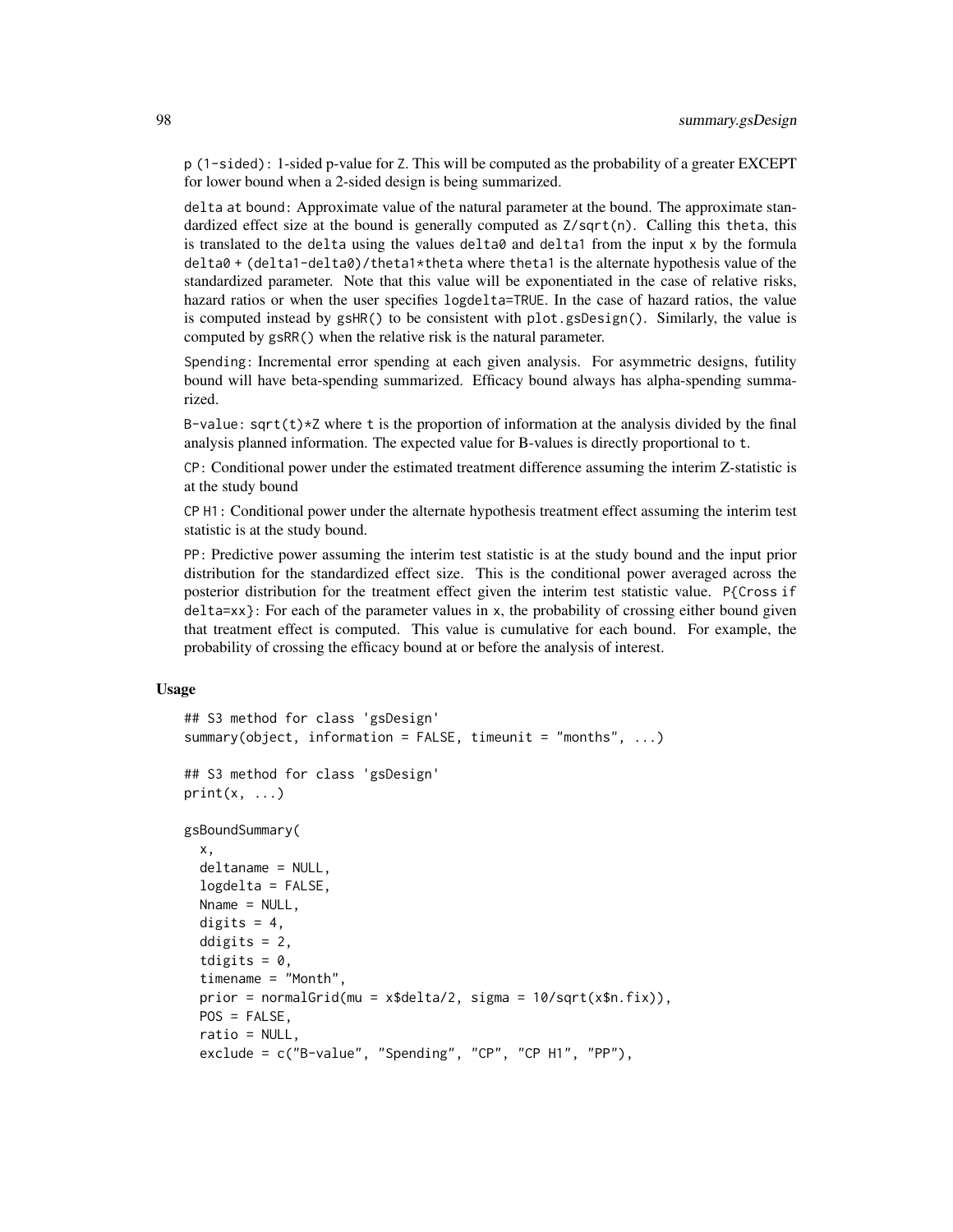```
r = 18,
 ...
\lambdaxprint(
 x,
 include.rownames = FALSE,
 hline.after = c(-1), which(x$Value == x[1, ]$Value) - 1, nrow(x)),
  ...
)
## S3 method for class 'gsBoundSummary'
print(x, row.names = FALSE, digits = 4, ...)
gsBValue(z, i, x, ylab = "B-value", ...)gsDelta(z, i, x, ylab = NULL, ...)gsRR(z, i, x, ratio = 1, ylab = "Approximate risk ratio", ...)gsHR(z, i, x, ratio = 1, ylab = "Approximate hazard ratio", ...)
gsCPz(z, i, x, theta = NULL, ylab = NULL, ...)
```
# Arguments

| object      | An item of class gsDesign or gsSurv                                                                                                                                                                                                                                                                                                                                                                                                                                                                                 |
|-------------|---------------------------------------------------------------------------------------------------------------------------------------------------------------------------------------------------------------------------------------------------------------------------------------------------------------------------------------------------------------------------------------------------------------------------------------------------------------------------------------------------------------------|
| information | indicator of whether n. I in object represents statistical information rather than<br>sample size or event counts.                                                                                                                                                                                                                                                                                                                                                                                                  |
| timeunit    | Text string with time units used for time-to-event designs created with gsSurv()                                                                                                                                                                                                                                                                                                                                                                                                                                    |
| $\ddots$    | This allows many optional arguments that are standard when calling plot for<br>gsBValue, gsDelta, gsHR, gsRR and gsCPz                                                                                                                                                                                                                                                                                                                                                                                              |
| $\times$    | An item of class gsDesign or gsSurv, except for print.gsBoundSummary()<br>where $x$ is an object created by gsBoundSummary() and $xprint()$ which is<br>used with xtable (see examples)                                                                                                                                                                                                                                                                                                                             |
| deltaname   | Natural parameter name. If default NULL is used, routine will default to "HR"<br>when class is gsSurv or if nFixSurv was input when creating x with gsDesign().                                                                                                                                                                                                                                                                                                                                                     |
| logdelta    | Indicates whether natural parameter is the natural logarithm of the actual param-<br>eter. For example, the relative risk or odds-ratio would be put on the logarithmic<br>scale since the asymptotic behavior is 'more normal' than a non-transformed<br>value. As with deltaname, the default will be changed to true if x has class<br>gsDesign or if nFixSurv>0 was input when x was created by gsDesign(); that<br>is, the natural parameter for a time-to-event endpoint will be on the logarithmic<br>scale. |
| Nname       | This will normally be changed to "N" or, if a time-to-event endpoint is used,<br>"Events". Other immediate possibility are "Deaths" or "Information".                                                                                                                                                                                                                                                                                                                                                               |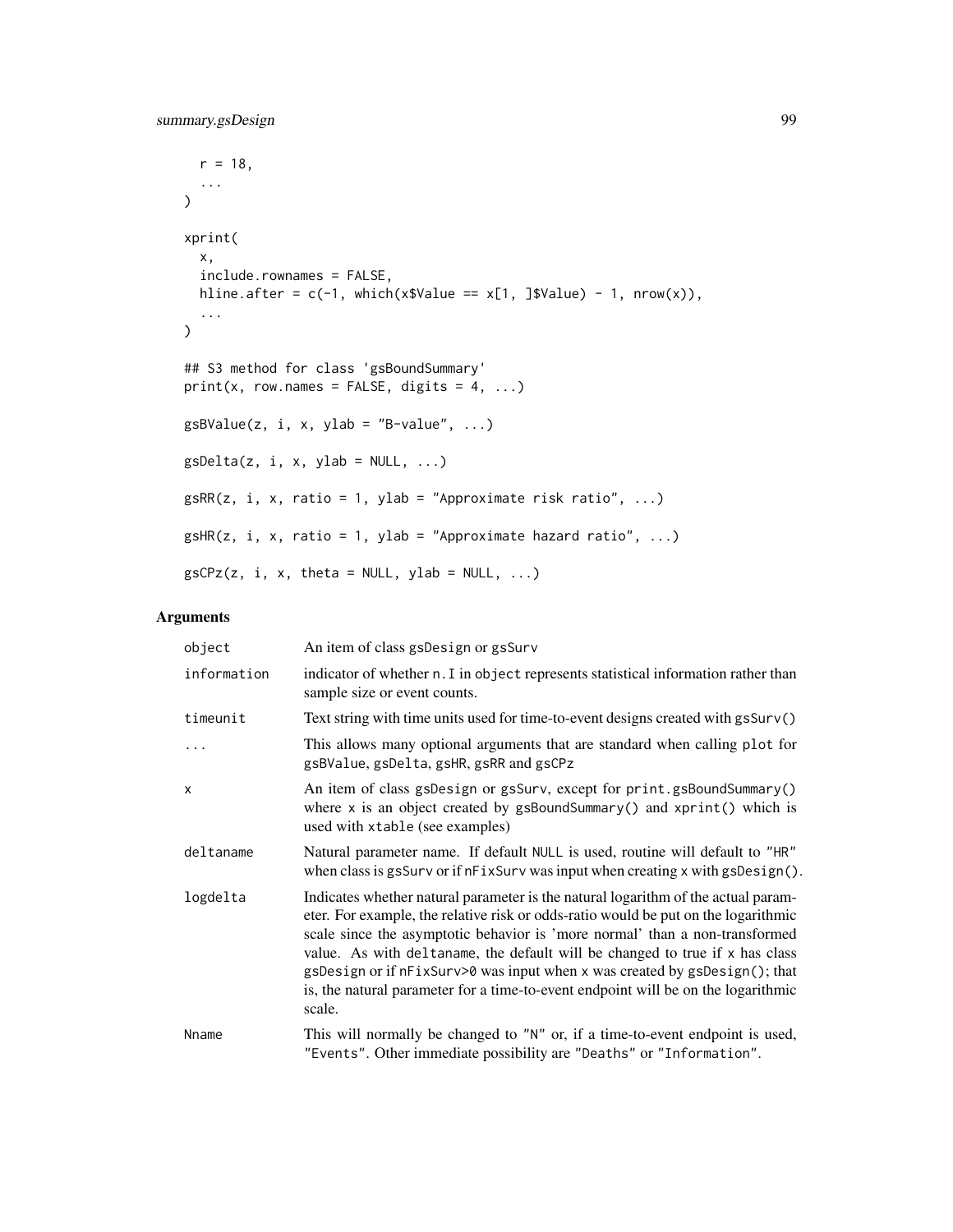<span id="page-99-0"></span>

| digits           | Number of digits past the decimal to be printed in the body of the table.                                                                                                                                                                                                                                                                                                                                                                                                                                                                                                                                                                                          |  |  |  |  |
|------------------|--------------------------------------------------------------------------------------------------------------------------------------------------------------------------------------------------------------------------------------------------------------------------------------------------------------------------------------------------------------------------------------------------------------------------------------------------------------------------------------------------------------------------------------------------------------------------------------------------------------------------------------------------------------------|--|--|--|--|
| ddigits          | Number of digits past the decimal to be printed for the natural parameter delta.                                                                                                                                                                                                                                                                                                                                                                                                                                                                                                                                                                                   |  |  |  |  |
| tdigits          | Number of digits past the decimal point to be shown for estimated timing of<br>each analysis.                                                                                                                                                                                                                                                                                                                                                                                                                                                                                                                                                                      |  |  |  |  |
| timename         | Text string indicating time unit.                                                                                                                                                                                                                                                                                                                                                                                                                                                                                                                                                                                                                                  |  |  |  |  |
| prior            | A prior distribution for the standardized effect size. Must be of the format pro-<br>duced by normalGrid(), but can reflect an arbitrary prior distribution. The<br>default reflects a normal prior centered half-way between the null and alternate<br>hypothesis with the variance being equivalent to the treatment effect estimate if 1<br>percent of the sample size for a fixed design were sampled. The prior is intended<br>to be relatively uninformative. This input will only be applied if POS=TRUE is in-<br>put.                                                                                                                                     |  |  |  |  |
| <b>POS</b>       | This is an indicator of whether or not probability of success (POS) should be<br>estimated at baseline or at each interim based on the prior distribution input in<br>prior. The prior probability of success before the trial starts is the power of the<br>study averaged over the prior distribution for the standardized effect size. The<br>POS after an interim analysis assumes the interim test statistic is an unknown<br>value between the futility and efficacy bounds. Based on this, a posterior distri-<br>bution for the standardized parameter is computed and the conditional power of<br>the trial is averaged over this posterior distribution. |  |  |  |  |
| ratio            | Sample size ratio assumed for experimental to control treatment group sample<br>sizes. This only matters when x for a binomial or time-to-event endpoint where<br>gsRR or gsHR are used for approximating the treatment effect if a test statistic<br>falls on a study bound.                                                                                                                                                                                                                                                                                                                                                                                      |  |  |  |  |
| exclude          | A list of test statistics to be excluded from design boundary summary produced;<br>see details or examples for a list of all possible output values. A value of NULL<br>produces all available summaries.                                                                                                                                                                                                                                                                                                                                                                                                                                                          |  |  |  |  |
| r                | See gsDesign. This is an integer used to control the degree of accuracy of group<br>sequential calculations which will normally not be changed.                                                                                                                                                                                                                                                                                                                                                                                                                                                                                                                    |  |  |  |  |
| include.rownames |                                                                                                                                                                                                                                                                                                                                                                                                                                                                                                                                                                                                                                                                    |  |  |  |  |
|                  | indicator of whether or not to include row names in output.                                                                                                                                                                                                                                                                                                                                                                                                                                                                                                                                                                                                        |  |  |  |  |
| hline.after      | table lines after which horizontal separation lines should be set; default is to put<br>lines between each analysis as well as at the top and bottom of the table.                                                                                                                                                                                                                                                                                                                                                                                                                                                                                                 |  |  |  |  |
| row.names        | indicator of whether or not to print row names                                                                                                                                                                                                                                                                                                                                                                                                                                                                                                                                                                                                                     |  |  |  |  |
| z                | A vector of z-statistics                                                                                                                                                                                                                                                                                                                                                                                                                                                                                                                                                                                                                                           |  |  |  |  |
| ı                | A vector containing the analysis for each element in z; each element must be in<br>1 to x\$k, inclusive                                                                                                                                                                                                                                                                                                                                                                                                                                                                                                                                                            |  |  |  |  |
| ylab             | Used when functions are passed to plot.gsDesign to establish default y-axis<br>labels                                                                                                                                                                                                                                                                                                                                                                                                                                                                                                                                                                              |  |  |  |  |
| theta            | A scalar value representing the standardized effect size used for conditional<br>power calculations; see gsDesign; if NULL, conditional power is computed<br>at the estimated interim treatment effect based on z                                                                                                                                                                                                                                                                                                                                                                                                                                                  |  |  |  |  |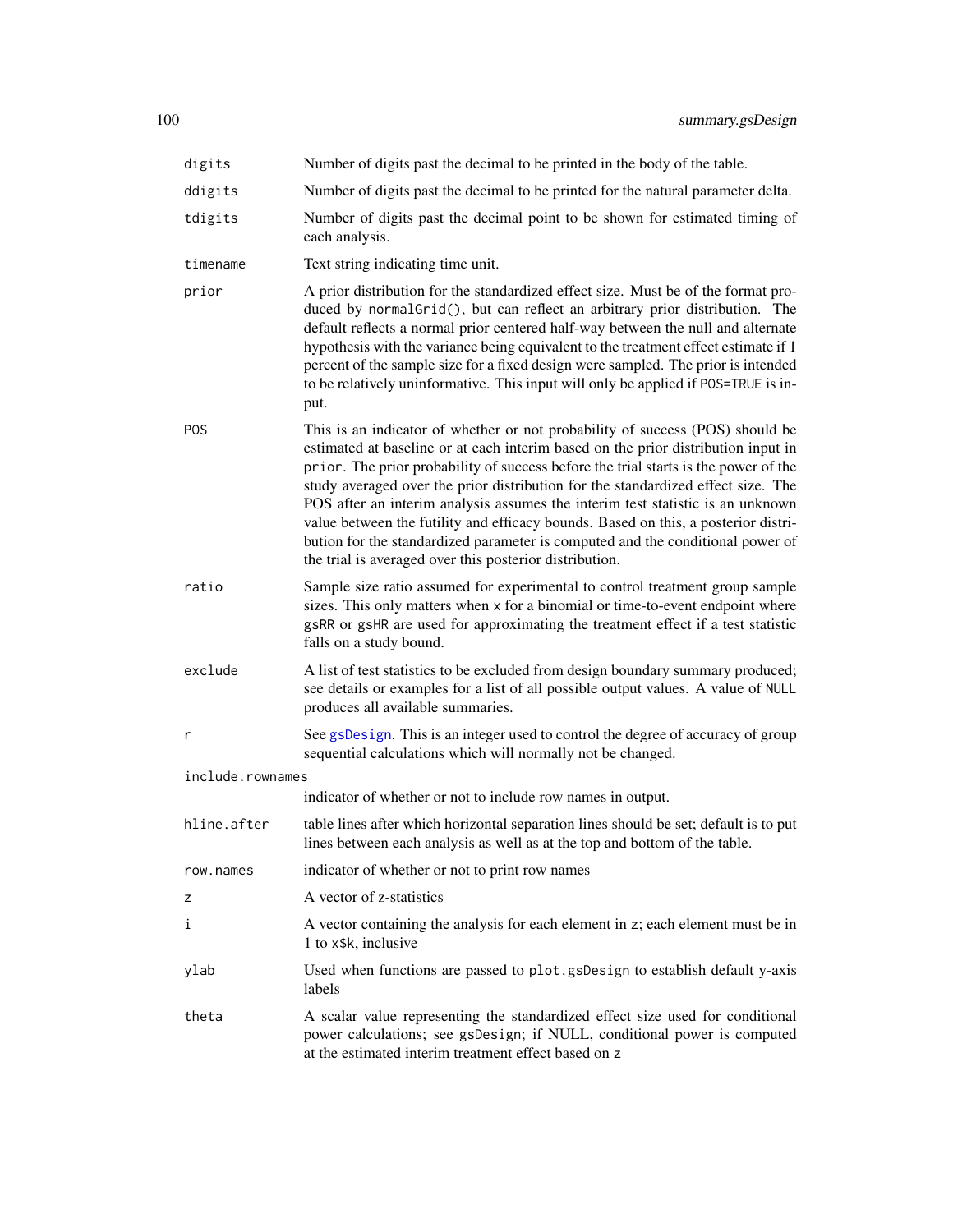#### <span id="page-100-0"></span>Value

 $g$ sBValue(),  $g$ sDelta(),  $g$ sHR() and  $g$ sCPz() each returns a vector containing the B-values, approximate treatment effect (see details), approximate hazard ratio and conditional power, respectively, for each value specified by the interim test statistics in z at interim analyses specified in i.

summary returns a text string summarizing the design at a high level. This may be used with gsBoundSummary for a nicely formatted, concise group sequential design description.

gsBoundSummary returns a table in a data frame providing a variety of boundary characteristics. The tabular format makes formatting particularly amenable to place in documents either through direct creation of readable by Word (see the rtf package) or to a csv format readable by spreadsheet software using write.csv.

print.gsDesign prints an overall summary a group sequential design. While the design description is complete, the format is not as 'document friendly' as gsBoundSummary.

print.gsBoundSummary is a simple extension of print.data.frame intended for objects created with gsBoundSummary. The only extension is to make the default to not print row names. This is probably 'not good R style' but may be helpful for many lazy R programmers like the author.

## Note

The manual is not linked to this help file, but is available in library/gsdesign/doc/gsDesignManual.pdf in the directory where R is installed.

#### Author(s)

Keaven Anderson <keaven\_anderson@merck.com>

#### References

Jennison C and Turnbull BW (2000), *Group Sequential Methods with Applications to Clinical Trials*. Boca Raton: Chapman and Hall.

## See Also

[gsDesign,](#page-35-0) [plot.gsDesign,](#page-53-0) [gsProbability](#page-43-0), [xtable.gsSurv](#page-56-0)

```
library(ggplot2)
# survival endpoint using gsSurv
# generally preferred over nSurv since time computations are shown
xgs \le gsSurv(lambdaC = .2, hr = .5, eta = .1, T = 2, minfup = 1.5)
gsBoundSummary(xgs, timename = "Year", tdigits = 1)
summary(xgs)
# survival endpoint using nSurvival
# NOTE: generally recommend gsSurv above for this!
```

```
ss <- nSurvival(
 lambda1 = .2, lambda2 = .1, eta = .1, Ts = 2, Tr = .5,
 sided = 1, alpha = .025, ratio = 2
```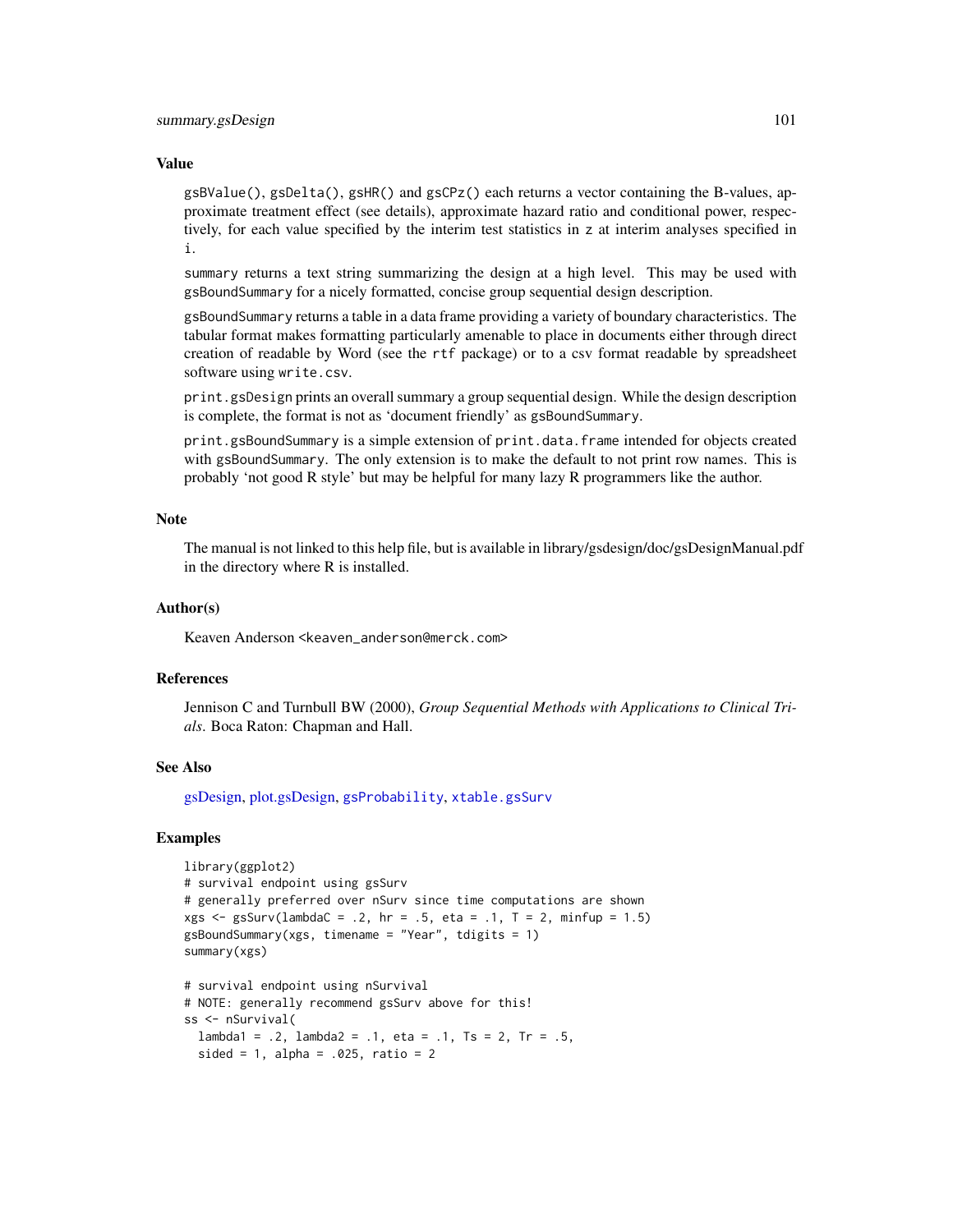```
)
xs <- gsDesign(nFixSurv = ss$n, n.fix = ss$nEvents, delta1 = log(ss$lambda2 / ss$lambda1))
gsBoundSummary(xs, logdelta = TRUE, ratio = ss$ratio)
# generate some of the above summary statistics for the upper bound
z <- xs$upper$bound
# B-values
gsBValue(z = z, i = 1:3, x = xs)# hazard ratio
gSHR(z = z, i = 1:3, x = xs)# conditional power at observed treatment effect
gsCPz(z = z[1:2], i = 1:2, x = xs)# conditional power at H1 treatment effect
gsCPz(z = z[1:2], i = 1:2, x = xs, theta = xs$delta)# information-based design
xinfo \leftarrow gsDesign(delta = .3, delta1 = .3)gsBoundSummary(xinfo, Nname = "Information")
# show all available boundary descriptions
gsBoundSummary(xinfo, Nname = "Information", exclude = NULL)
# add intermediate parameter value
xinfo \leq gsProbability(d = xinfo, theta = c(0, .15, .3))
class(xinfo) # note this is still as gsDesign class object
gsBoundSummary(xinfo, Nname = "Information")
# now look at a binomial endpoint; specify H0 treatment difference as p1-p2=.05
# now treatment effect at bound (say, thetahat) is transformed to
# xp$delta0 + xp$delta1*(thetahat-xp$delta0)/xp$delta
np \le - nBinomial(p1 = .15, p2 = .10)xp \leq-gsDesign(n.fix = np, endpoint = "Binomial", delta1 = .05)summary(xp)
gsBoundSummary(xp, deltaname = "p[C]-p[E]")
# estimate treatment effect at lower bound
# by setting delta0=0 (default) and delta1 above in gsDesign
# treatment effect at bounds is scaled to these differences
# in this case, this is the difference in event rates
gsDelta(z = xp$lower$bound, i = 1:3, xp)# binomial endpoint with risk ratio estimates
n.fix \leq nBinomial(p1 = .3, p2 = .15, scale = "RR")xrr <- gsDesign(k = 2, n.fix = n.fix, delta1 = log(.15 / .3), endpoint = "Binomial")
gsBoundSummary(xrr, deltaname = "RR", logdelta = TRUE)
gSRR(z = xp$lower$bound, i = 1:3, xrr)plot(xrr, plottype = "RR")
# delta is odds-ratio: sample size slightly smaller than for relative risk or risk difference
n.fix \leq nBinomial(p1 = .3, p2 = .15, scale = "OR")xOR <- gsDesign(k = 2, n.fix = n.fix, delta1 = log(.15 / .3 / .85 * .7), endpoint = "Binomial")
gsBoundSummary(xOR, deltaname = "OR", logdelta = TRUE)
# for nice LaTeX table output, use xprint
```

```
xprint(xtable::xtable(gsBoundSummary(xOR, deltaname = "OR", logdelta = TRUE),
```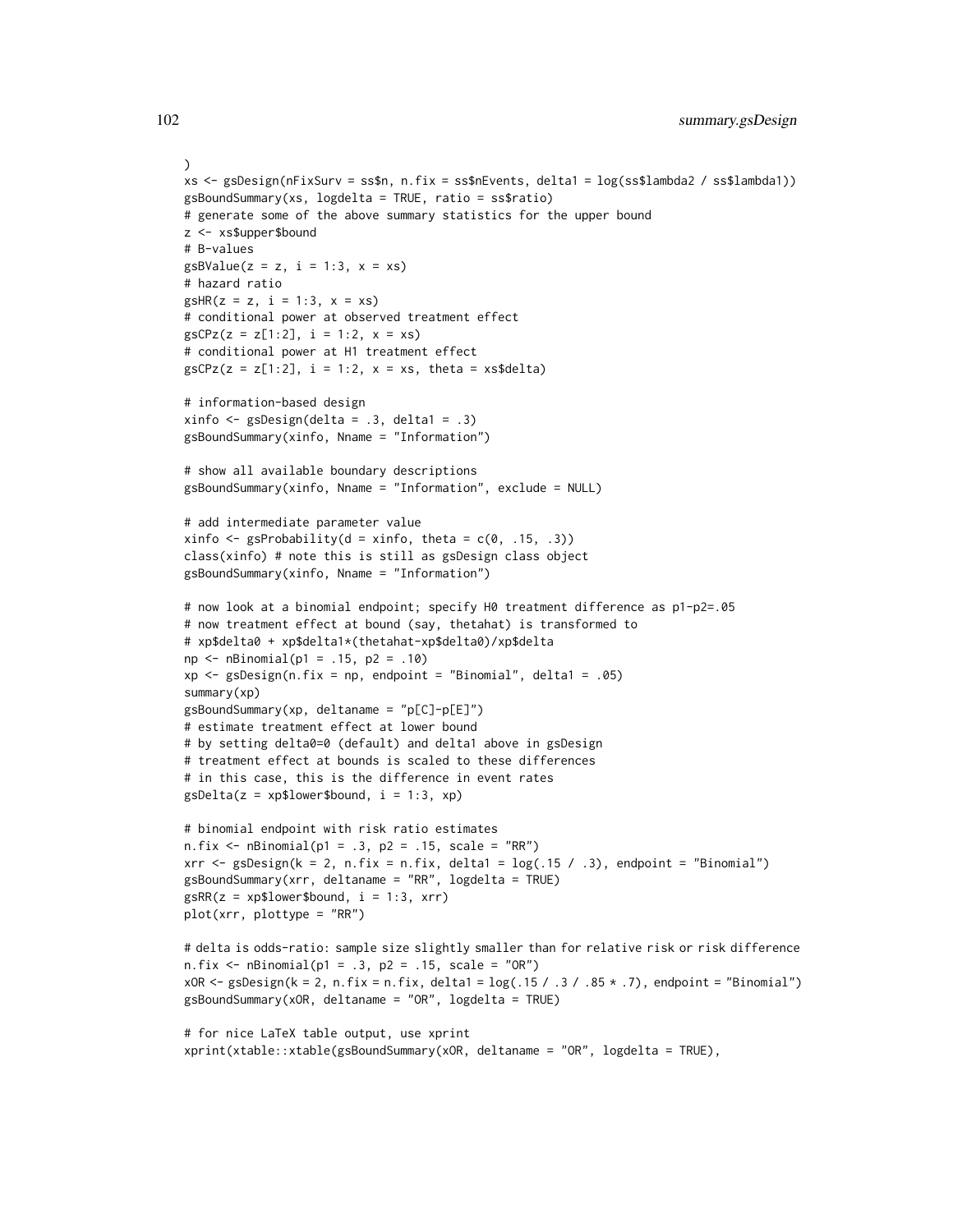caption = "Table caption."))

<span id="page-102-0"></span>

| xtable                       | xtable |  |  |
|------------------------------|--------|--|--|
| <b>Description</b><br>xtable |        |  |  |
| <b>Value</b>                 |        |  |  |

an object of class "xtable"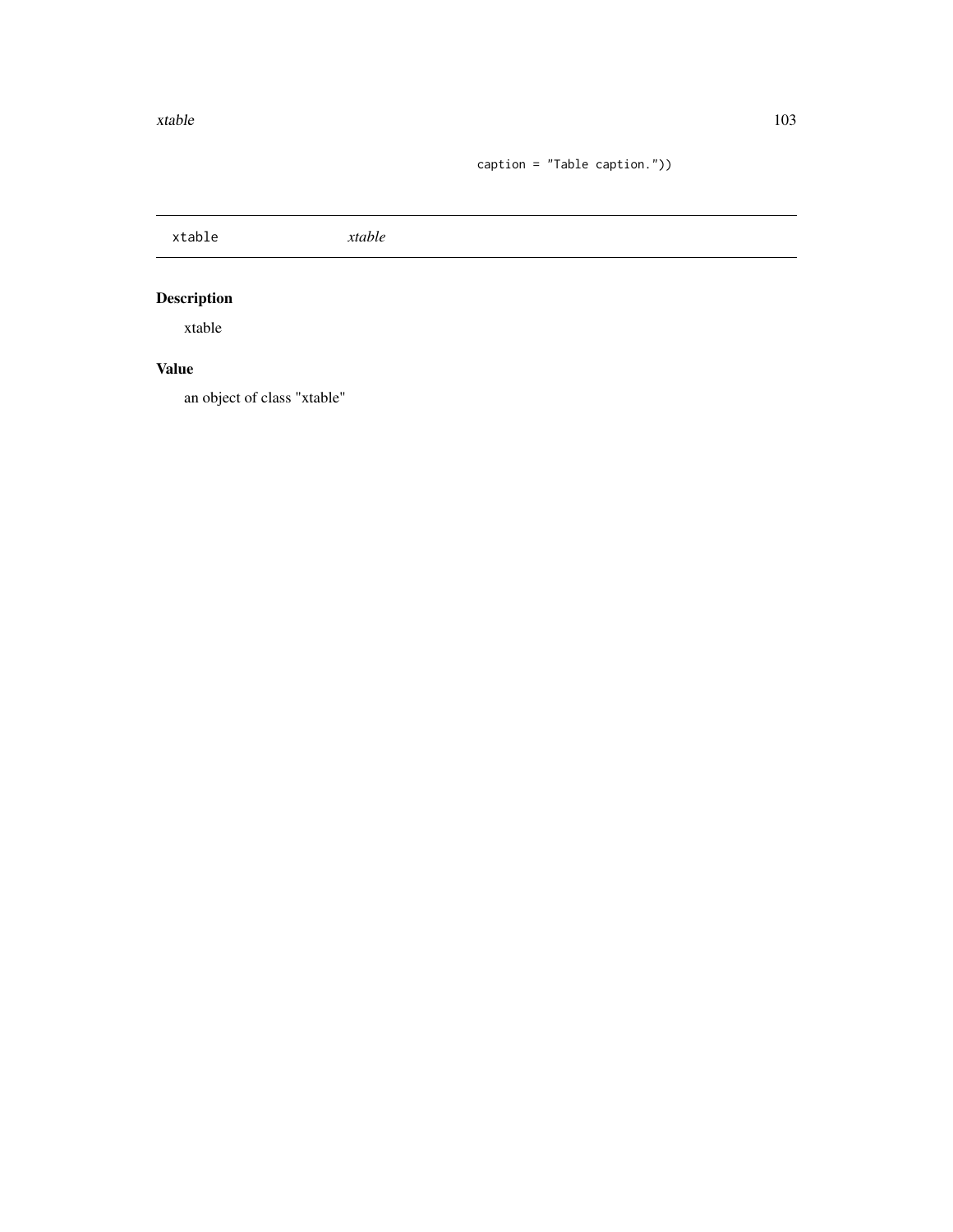# **Index**

∗ design ciBinomial, [5](#page-4-0) condPower, [11](#page-10-0) eEvents, [17](#page-16-0) gsBinomialExact, [20](#page-19-0) gsBound, [25](#page-24-0) gsBoundCP, [28](#page-27-0) gsCP, [29](#page-28-0) gsDensity, [33](#page-32-0) gsDesign, [36](#page-35-1) gsDesign package overview, [43](#page-42-1) gsProbability, [44](#page-43-1) nNormal, [49](#page-48-0) normalGrid, [52](#page-51-0) plot.gsDesign, [54](#page-53-1) print.nSurv, [57](#page-56-1) print.nSurvival, [66](#page-65-0) sfExponential, [73](#page-72-1) sfHSD, [75](#page-74-1) sfLDOF, [77](#page-76-0) sfLinear, [79](#page-78-0) sfLogistic, [82](#page-81-1) sfPoints, [85](#page-84-0) sfPower, [87](#page-86-1) sfTDist, [89](#page-88-0) sfTruncated, [91](#page-90-1) Spending\_Function\_Overview, [94](#page-93-1) summary.gsDesign, [97](#page-96-0) ∗ programming checkLengths, [2](#page-1-0)

binomialSPRT *(*gsBinomialExact*)*, [20](#page-19-0)

checkLengths, [2,](#page-1-0) *[3](#page-2-0)* checkRange, *[3,](#page-2-0) [4](#page-3-0)* checkRange *(*checkLengths*)*, [2](#page-1-0) checkScalar, *[3](#page-2-0)* checkScalar *(*checkLengths*)*, [2](#page-1-0) checkVector, *[3](#page-2-0)* checkVector *(*checkLengths*)*, [2](#page-1-0)

ciBinomial, [5](#page-4-0) condPower, [11,](#page-10-0) *[29](#page-28-0)*, *[32](#page-31-0)* eEvents, [17](#page-16-0) gsBinomialExact, [20](#page-19-0) gsBound, [25](#page-24-0) gsBound1 *(*gsBound*)*, [25](#page-24-0) gsBoundCP, [28,](#page-27-0) *[32](#page-31-0)*, *[35](#page-34-0)* gsBoundSummary, *[42](#page-41-0)*, *[61](#page-60-0)*, *[64](#page-63-0)* gsBoundSummary *(*summary.gsDesign*)*, [97](#page-96-0) gsBValue *(*summary.gsDesign*)*, [97](#page-96-0) gsCP, *[29](#page-28-0)*, [29](#page-28-0) gsCPOS *(*gsCP*)*, [29](#page-28-0) gsCPz *(*summary.gsDesign*)*, [97](#page-96-0) gsDelta *(*summary.gsDesign*)*, [97](#page-96-0) gsDensity, [33](#page-32-0) gsDesign, *[13,](#page-12-0) [14](#page-13-0)*, *[19](#page-18-0)*, *[27](#page-26-0)*, *[29](#page-28-0)*, *[32](#page-31-0)*, *[35](#page-34-0)*, [36,](#page-35-1) *[44](#page-43-1)[–46](#page-45-0)*, *[56](#page-55-0)*, *[63,](#page-62-0) [64](#page-63-0)*, *[69](#page-68-0)*, *[74](#page-73-0)*, *[76](#page-75-0)*, *[78](#page-77-0)*, *[80](#page-79-0)*, *[84](#page-83-0)*, *[86](#page-85-0)*, *[88](#page-87-0)*, *[90](#page-89-0)*, *[93](#page-92-0)*, *[96](#page-95-0)*, *[100,](#page-99-0) [101](#page-100-0)* gsDesign package overview, *[19](#page-18-0)*, *[27](#page-26-0)*, *[42](#page-41-0)*, [43,](#page-42-1) *[46](#page-45-0)*, *[51](#page-50-0)*, *[64](#page-63-0)*, *[69](#page-68-0)*, *[74](#page-73-0)*, *[76](#page-75-0)*, *[78](#page-77-0)*, *[80](#page-79-0)*, *[86](#page-85-0)*, *[88](#page-87-0)*, *[90](#page-89-0)*, *[93](#page-92-0)*, *[96](#page-95-0)* gsHR, *[19](#page-18-0)*, *[64](#page-63-0)*, *[69](#page-68-0)* gsHR *(*summary.gsDesign*)*, [97](#page-96-0) gsPI *(*gsCP*)*, [29](#page-28-0) gsPOS *(*gsCP*)*, [29](#page-28-0) gsPosterior *(*gsCP*)*, [29](#page-28-0) gsPP, *[34](#page-33-0)* gsPP *(*gsCP*)*, [29](#page-28-0) gsProbability, *[24](#page-23-0)*, *[27](#page-26-0)*, *[29](#page-28-0)*, *[32](#page-31-0)*, *[35](#page-34-0)*, *[42](#page-41-0)*, *[44](#page-43-1)*, [44,](#page-43-1) *[56](#page-55-0)*, *[101](#page-100-0)* gsRR *(*summary.gsDesign*)*, [97](#page-96-0) gsSurv *(*print.nSurv*)*, [57](#page-56-1) hGraph, [47](#page-46-0) hrn2z *(*print.nSurvival*)*, [66](#page-65-0)

hrz2n *(*print.nSurvival*)*, [66](#page-65-0) is.integer, *[2](#page-1-0)*